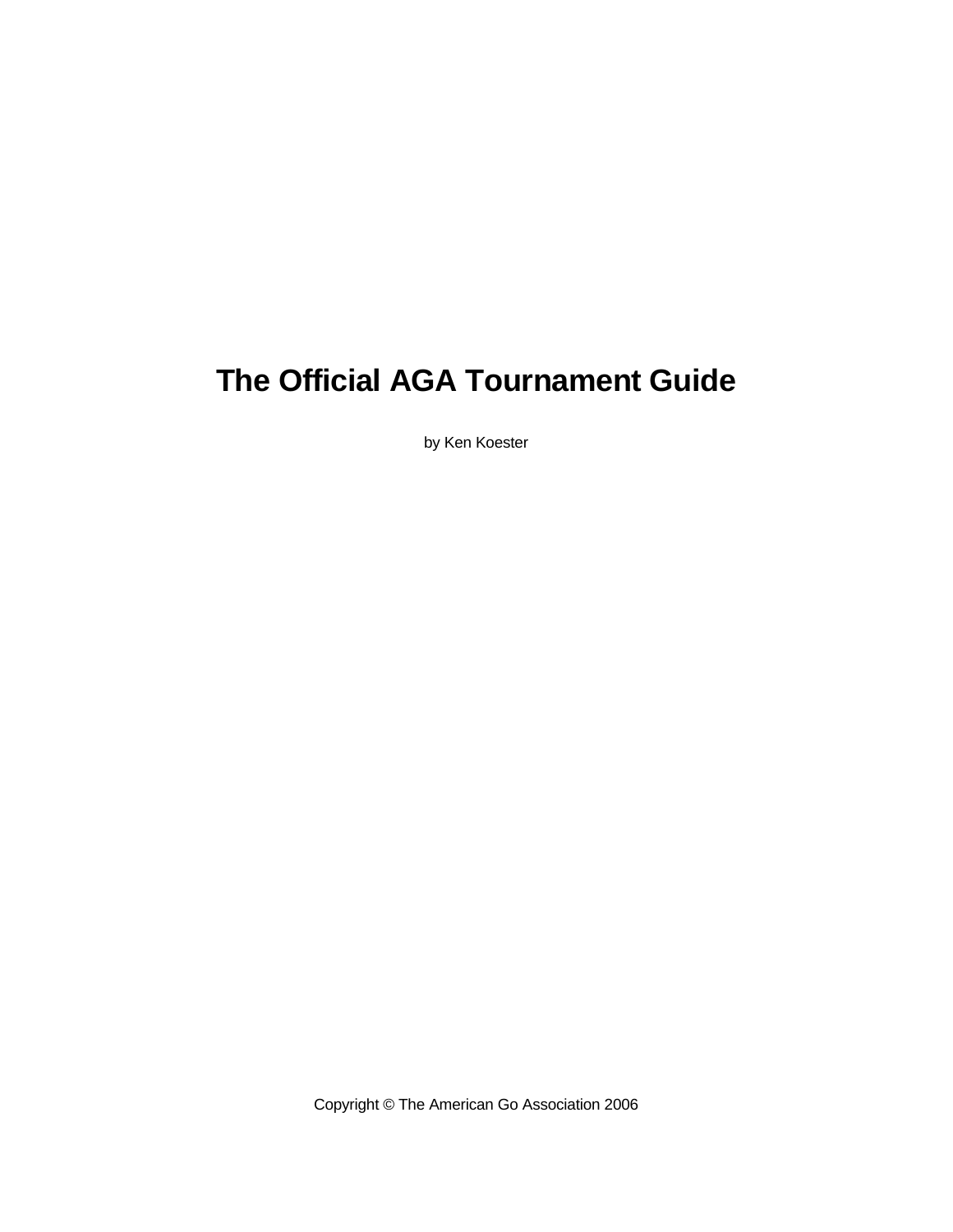#### **Table of Contents**

|  | Part I: The Tasks                |  |
|--|----------------------------------|--|
|  |                                  |  |
|  |                                  |  |
|  |                                  |  |
|  |                                  |  |
|  |                                  |  |
|  |                                  |  |
|  |                                  |  |
|  |                                  |  |
|  |                                  |  |
|  |                                  |  |
|  |                                  |  |
|  |                                  |  |
|  |                                  |  |
|  |                                  |  |
|  |                                  |  |
|  |                                  |  |
|  |                                  |  |
|  |                                  |  |
|  |                                  |  |
|  |                                  |  |
|  |                                  |  |
|  |                                  |  |
|  |                                  |  |
|  |                                  |  |
|  |                                  |  |
|  | Part II: Appendices and How To's |  |
|  |                                  |  |
|  |                                  |  |
|  |                                  |  |
|  |                                  |  |
|  |                                  |  |
|  |                                  |  |
|  |                                  |  |
|  |                                  |  |
|  |                                  |  |
|  |                                  |  |
|  |                                  |  |
|  |                                  |  |
|  |                                  |  |
|  |                                  |  |
|  |                                  |  |
|  |                                  |  |
|  |                                  |  |
|  |                                  |  |
|  |                                  |  |
|  |                                  |  |
|  |                                  |  |
|  |                                  |  |
|  |                                  |  |
|  |                                  |  |
|  |                                  |  |
|  |                                  |  |
|  |                                  |  |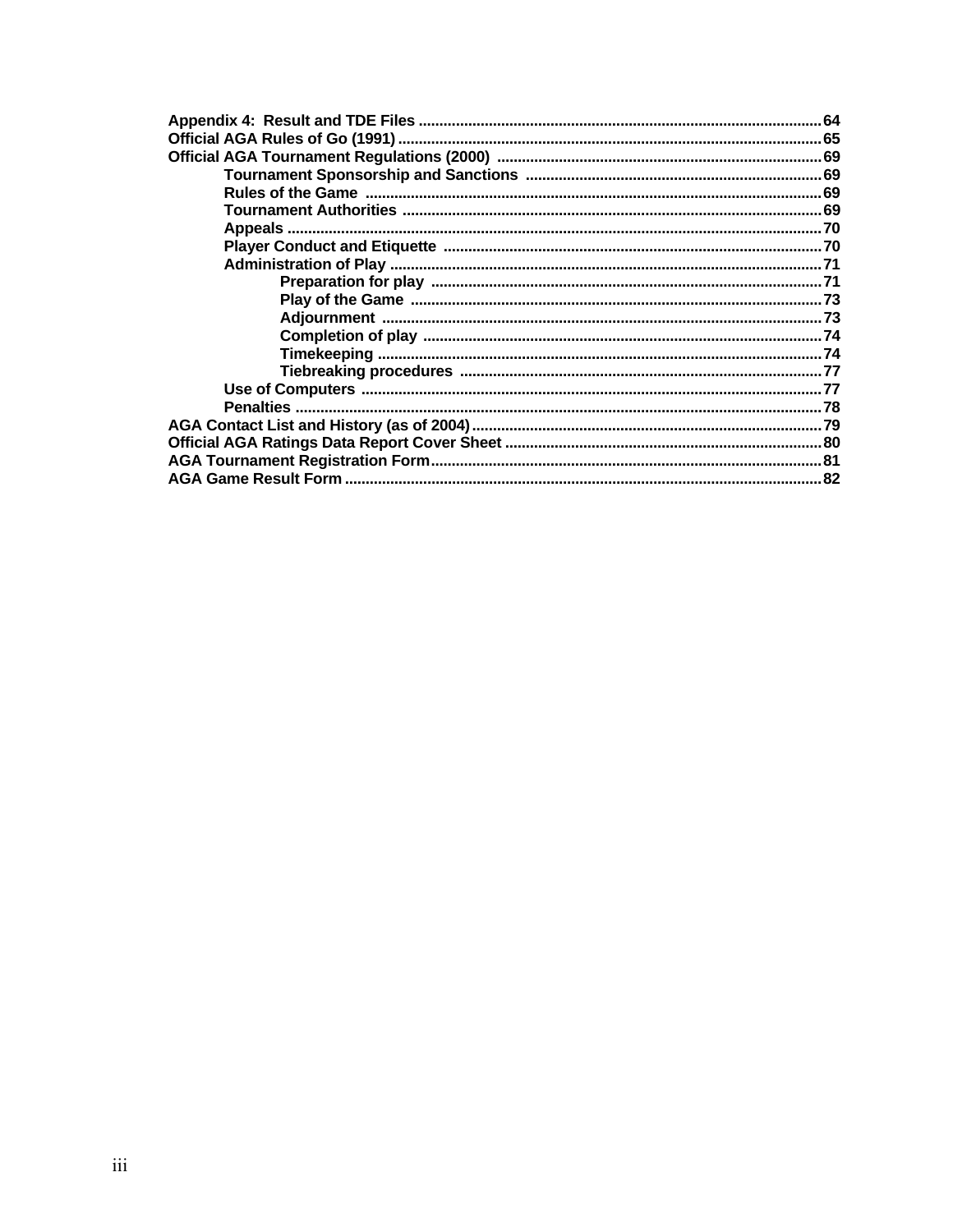**Part I: The Tasks**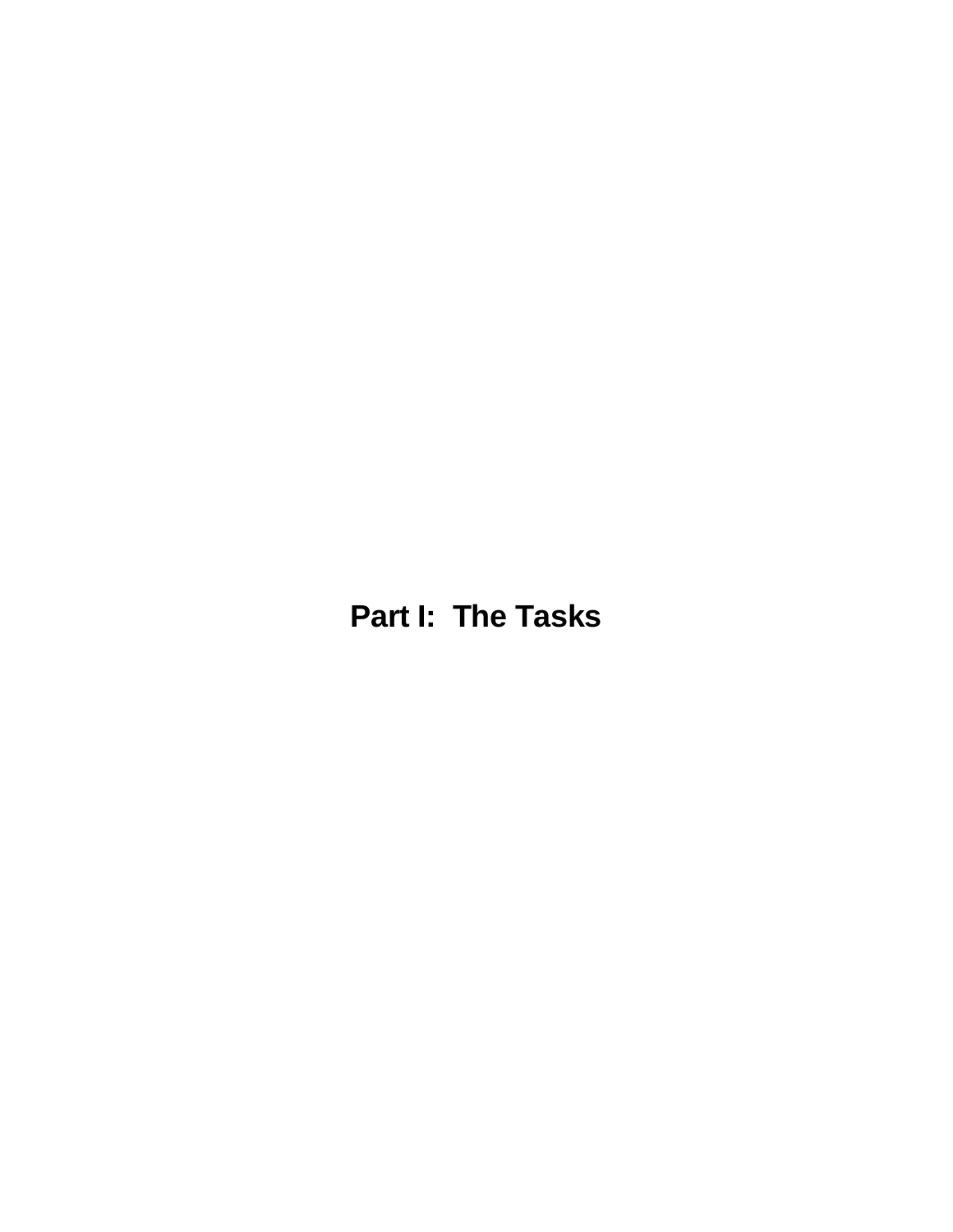**Introduction.** I first began writing this guide in the fall of 1982, after two full years and five tournaments of activity; shortly after penning the first 7500 words, I became the *American Go Journal* editor for a year, and also returned to the university at night. So the manuscript languished at the bottom of a stack of good intentions, awaiting time and the creative muse. From time to time I mentioned the *Guide* to Terry Benson, Roger White, Phil Straus and others; alas, the muse remained unmoved. But when I found myself with enough leisure to slip into the post of AGA Tournament Coordinator, it seemed a golden (and perhaps final!) opportunity for getting her attention. Surely the first order of business for me in my new role would be to dust off my guide, finish it, publish it, distribute it to the interested, and finally pop it off the working stack. If that would not rouse the muse, there was no finding her anytime, anywhere!

To my great relief, the juices began to flow as soon as I picked up that abortive first draft. And just in time, too, for the intervening five years had taught me much about directing and playing in tournaments of all different kinds (over 100 at last count, in either role). That earlier *Guide* looked quaint with the benefit of five years of hindsight, as I am sure this will seem five years hence. Then too, the earlier version was a strange hybrid: addressed specifically to whoever might follow in my footsteps as local organizer, but with one eye opened to a potential national audience. Enough cannot be said about the importance of leaving your successor adequate documentation, as every programmer knows, but the current, nationally-oriented *Guide* probably does a much better job of that as well. All material of purely local interest has been excised, save those anecdotes illustrating a point for the larger audience to whom this *Guide* is now addressed.

Mine is certainly not the first attempt at writing a guide to tournament play. Gawley wrote one in 1979; Roger Barth updated that one in 1982 as I was just setting out, and Roger White collected and edited director's aids at least as long. The first six Go Congress directors also jotted down some thoughts on how best to organize such a large and complex event. At least half a dozen individuals have attempted to explain the intricacies of the McMahon pairing system; Phil Straus has written up his pairing heuristic for Philadelphia-style instant-pairing tournaments; Terry Benson has written up a system for giving handicaps in 13X13 line games. So it goes: I have found my own perspective, but, Newton-like, from atop the shoulders of many others.

In planning the *Guide*, I have adopted a scheme common to most computer manuals, that of distinguishing between a user's guide and a reference. That is to say, the main body of the *Guide* is almost purely narrative; it discusses issues and problems in a general and, I hope, helpful way. The mechanical rules for doing things I have codified into a large number of appendices in the rear. I have done so for ease of writing, ease of use, ease of manner: at least some of the earlier material I have seen unfortunately tends to be rather authoritarian in nature. As a local Tournament Director (hereafter, TD), I know very well I am in charge and would resent officious attempts to dictate rules to me! For the benefit of all other local TD's who might feel similarly, I have tried to make the narrative material prescriptive and positive. By separating out the authoritarian stuff and calling it reference material, I hope to make the regimen easier to take. More to the point: I want to make it easier for the TD with a quick, specific question to find a quick, specific answer. If you have directed or organized few or no tournaments, I suggest you concentrate on the narrative sections for now, and leave the rules/reference for later, when you might be more comfortable with the whole process.

I have also attempted to include in the appendices copies of every form, chart, or sheet the average director might need on Tournament Day. The idea is to make the *Guide* a sole-source compendium of all the information and written aids necessary to run the average tournament. Please feel free to make as many copies of these forms as you need as often as you like—they are of importance only if used, after all.

Since the narrative follows functional and chronological lines, it gives the appearance of being addressed to different individuals at various spots along the way. In large clubs or areas with many local organizers, this is the reality as well: a committee may organize each tournament, and the TD's role may be limited strictly to supervising the functioning of the tournament system during the day. Different people may step up each time to do the organizing; there may be a pool of several individuals who have experience directing and who rotate the duties among themselves. Such arrangements are almost self-maintaining: as organizers leave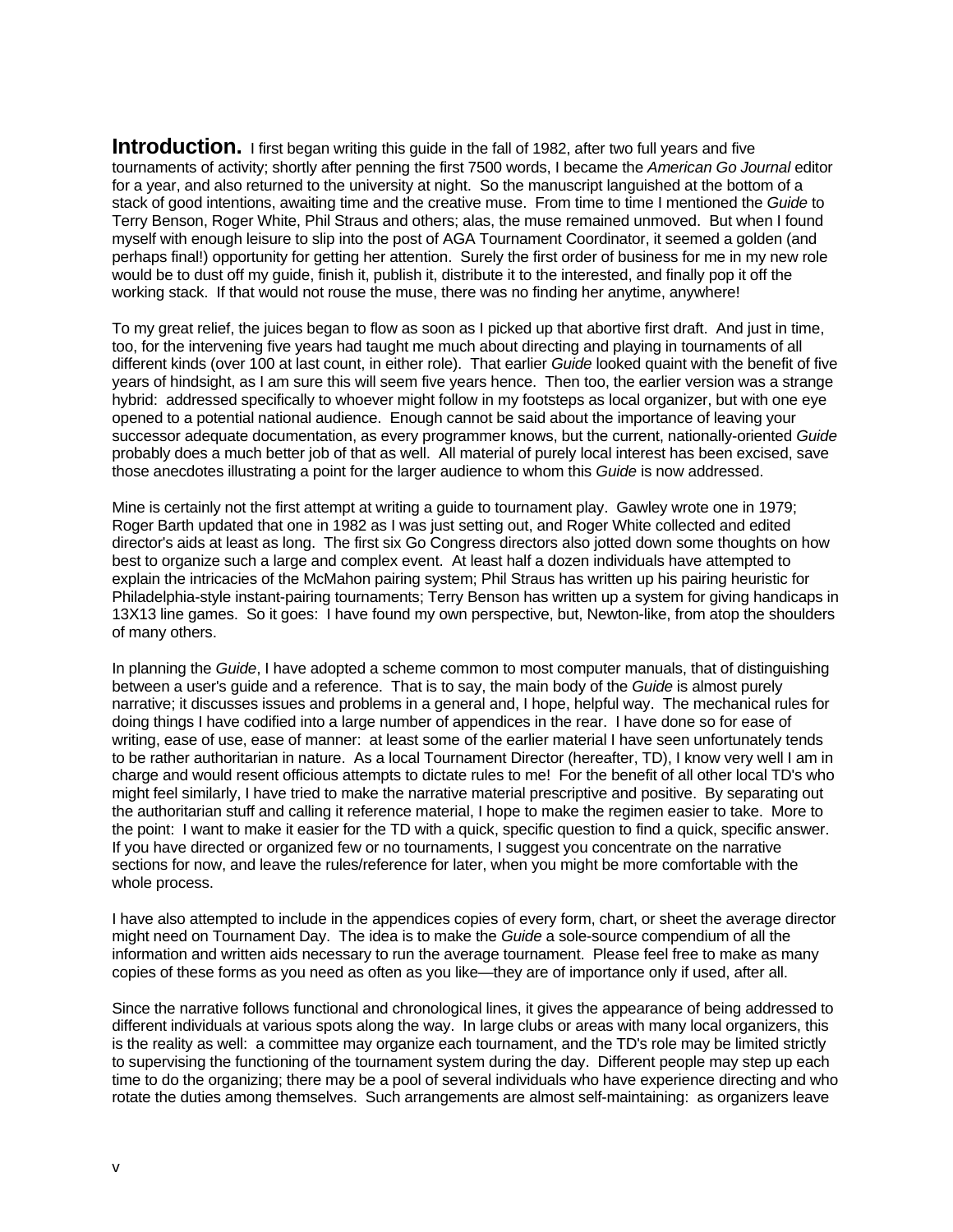(or burn out!), new ones show up, are given simple jobs, gradually gain experience in all facets of tournament organization. If such is your situation, rejoice in your good fortune—this *Guide* may be only of casual interest to you!

But in areas with few organizers, the chief organizer (the Tournament Chairperson, if you will) and TD are apt to be the same, and the distinctions I have drawn may leave the reader a little puzzled. Take it that the ideal, seldom realized, is one person, one job, and do not worry if the practice never meets the ideal. It is useful, nevertheless, to sort out the different jobs and have their demands well delineated no matter how many or few the hands to carry them out. If we know exactly what the jobs are and when they must be tackled, we can begin to judge how well we do them. If we know what the responsibilities of each position are, we can insure all of them are faithfully discharged. It is to just that individual who is "wearing more than one hat" that I particularly address this *Guide*, since he or she is likely to be the mainstay of organized go activity in the vast expanses of the country (even if not among the majority of organized go players). I shall consider my job well done if these organizers find the *Guide* useful in planning and holding tournaments, not otherwise.

The narrative body I have divided into five chapters: *Planning, Preparation, Performance, Post-mortem,* and *Playing on a Large Scale*. The first four describe the phases of organizational activity appropriate to holding a simple, "standard" go tournament. I have chosen to describe the organizing of traditional one-day tournaments at much greater length than that of all other tournament or tournament-like activity (what I mean by "large scale"!) for one reason. The latter may require more organizational firepower to bring off than the former, but the larger events are almost completely a superset of the basic one-day tournament. In describing its organization, I hope I have laid out a firm foundation for anyone wishing to tackle the larger questions. It is well we learn to walk before trying to run, and well to be comfortable organizing the basic tournament before trying our hands at a Go Congress. But I do not mean the larger events to be slighted—I urge those with ambition, energy, or simple time on their hands to go for it!

Finally, all documentation evolves as the system it describes evolves; as I trust that future tournament play in America will not be frozen into a mold, so I am certain that I have not uttered the last word on the subject in this *Guide*. I have already turned my thoughts to revisions for the next edition—but what would make that edition stronger, more relevant, and more beneficial would be the comments, criticisms, guiding principles, and experiences of those who organize/direct tournaments and even more, those who use this *Guide*. I confess, I await them with impatience mingled with some trepidation. So go ye forth, be fruitful, and organize!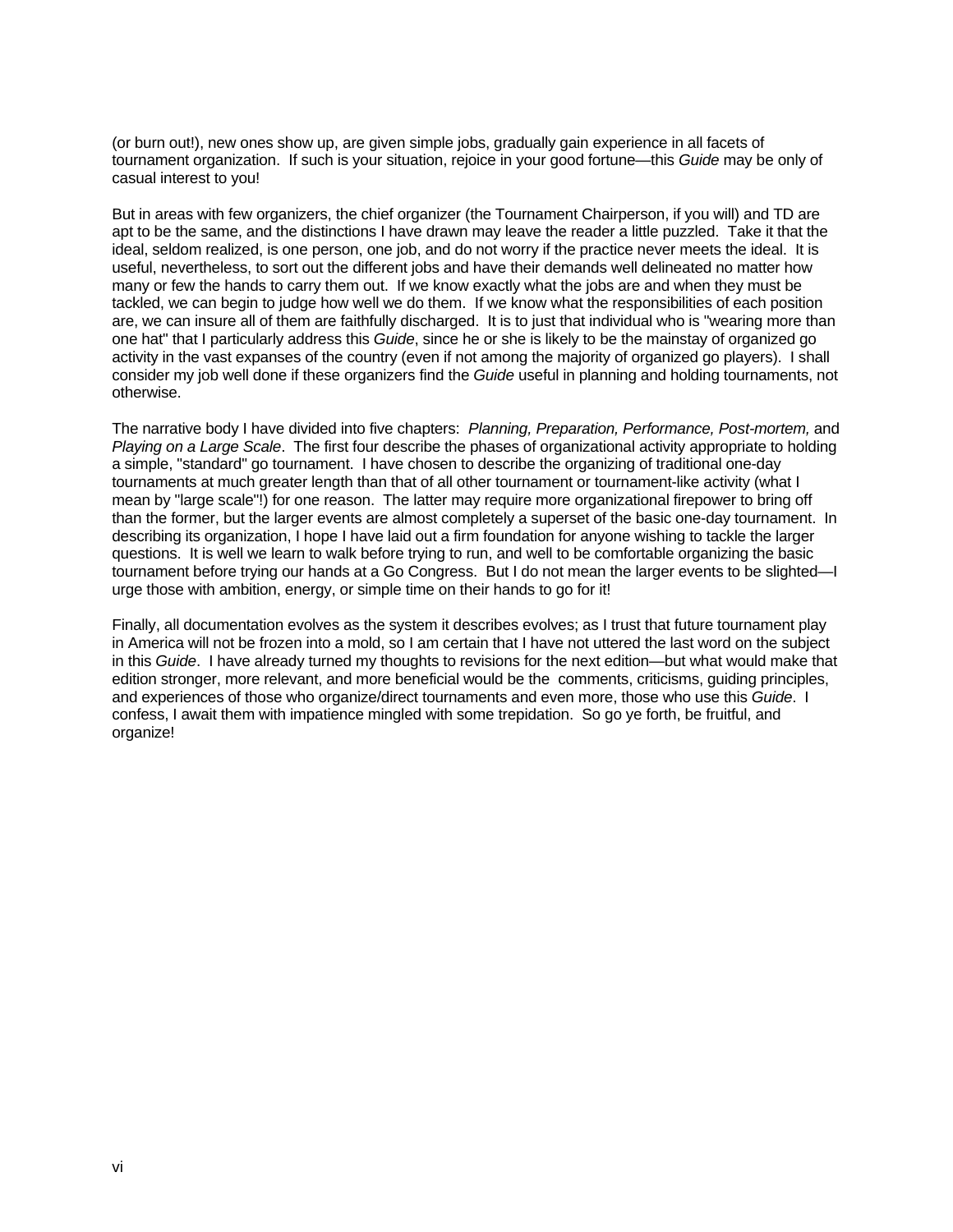## **Chapter 1. Planning**

**Introduction.** So you want to hold a tournament, eh? Can't wait to get it going, but don't know where to start? Have no idea where the nuts and bolts are, nor which ones to tighten once you find them? And no one else in your club knows either? Well, this guide is written especially for you! Congratulations! You are about to become one of the mainstays of organized go in your area. Without you, all of you out there holding tournaments, there is no rating system, no selection of U.S. representatives for the WAGC or Fujitsu tournaments abroad, no championships--no point to the activity of go players everywhere. You are, or are about to become, one mighty important person. (Remember all this flattery amidst your labors later on; it may be the last you hear!)

But first let me introduce you to your most important step: quick, jump up, run to your favorite chair—and sit firmly on your hands until you have done a little planning! Because holding a go tournament isn't very hard—unless you haven't done the planning. Then it is about the most disagreeable task I can imagine. This chapter is calculated to get you into the swing of things by pointing out what you have to decide first before you actually prepare to hold your tournament and carry it through. It is addressed to you, chief tournament organizer—Tournament Chairperson, if you like—and it is all brainwork interspersed with a few phone calls; nothing physical need be done just yet. That nuts-and-bolts work belongs to the next stage: preparation.

**Theme and System.** Probably you have never thought about it much before, so you may be surprised to learn that every Go tournament has a theme which reflects the will and skill of the organizers and tournament director (hereafter, TD). Think back for a moment on any tournament you've ever attended, particularly the most fun and interesting one. Didn't this event have a special "flavor" to it, all its own, distinct from all other tournaments? True, a tournament owes much of its uniqueness to the interpersonal contacts formed that day (or to the success or lack thereof for the participant!). But the way a tournament is organized and presented builds the framework on which these emotions hang. So it follows that the first item of tournament planning should be to figure out what theme you want the activity to embody.

You can try to ignore the question, of course, but you will probably find your tournament perversely taking on a theme of its own in spite of you—probably a formless, amorphous, troubling sort of theme. Now most players will contrive to enjoy themselves no matter how the day goes. But why settle for the minimum when a few extra minutes of thought at the beginning will help pull the whole process together the rest of the way? Surely we all want to put together the best tournament we can?

Besides, since the theme should govern the whole tournament plan, it can give the novice organizer a reassuring guide to assembling the tournament from start to finish. Some years ago, for one of the early tournaments I helped plan, my local club decided to hold a large-scale "formal" event in which all entrants would feel they had gotten true value for the investment of time and money and would be encouraged to attend in succeeding years. Secondarily, we decided to support national Go via the AGA, at a time when not all tournaments were AGA-rated. These two objectives governed every other decision we made that fall. In order to get in more playing and keep interest high, we opted for a four-round Swiss system tournament instead of a three-round KO (in which half the playing field loses personal interest in the tournament after each round). We invested heavily in a prize fund and secured donations from the AGA and the now-defunct Sabaki Go Company. We required AGA membership. We located the tournament close to major roads at a site we had used the previous year. So it goes.

A few years later, Philadelphia also wanted to maximize a Go player's return on investment, but chose a totally different approach: the tournament was informal, with players matched against the first available opponent as soon as they had finished. Time limits were short, and losses did not count in the standings. Successful entrants typically won seven or more games in the same time that a "formal" tournament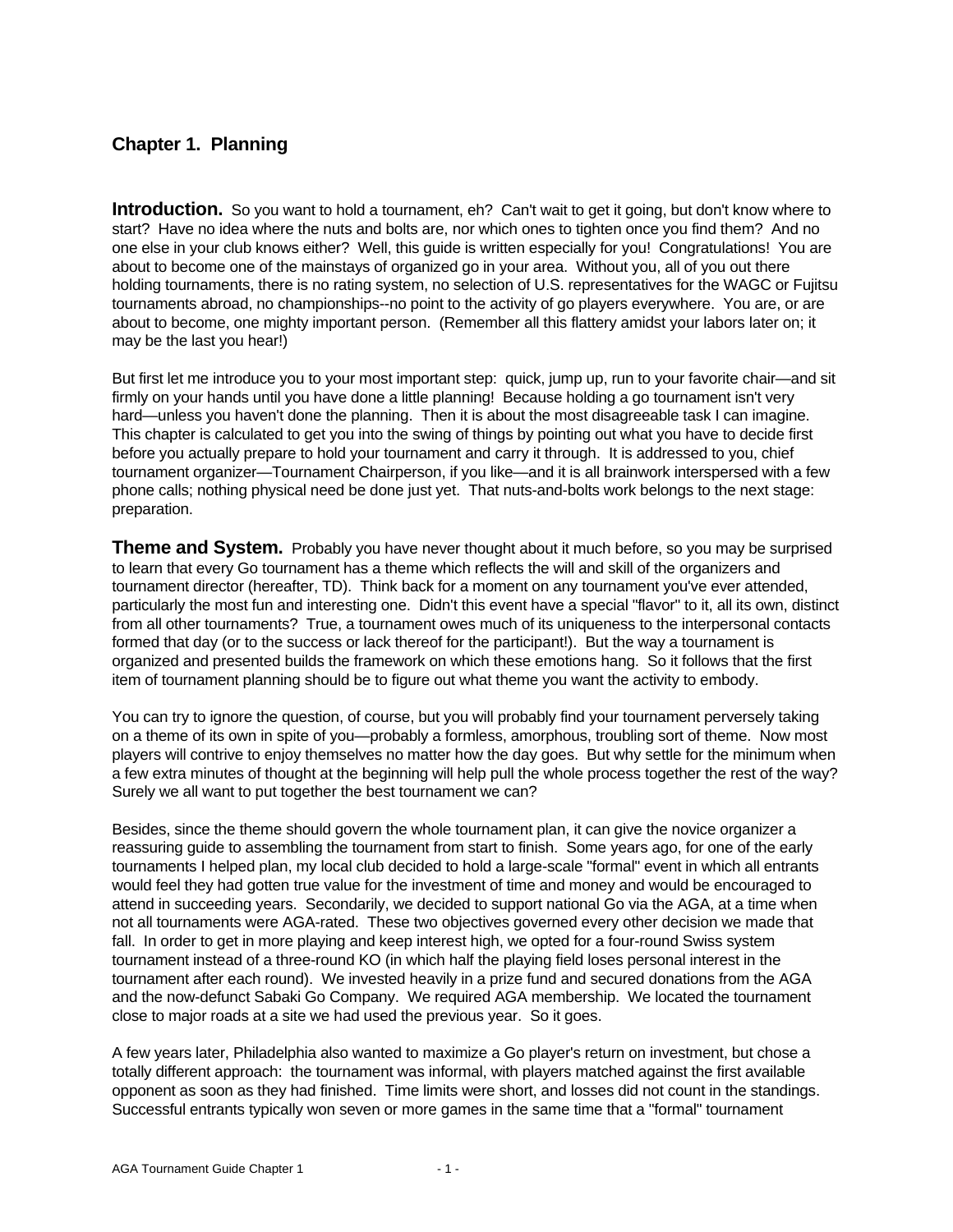structure would have had them play three or four. One could call the theme of these Philadelphia tournaments do-it-yourself Go. You do not have to use the same theme each year; more recently, Philadelphia opted for more formal tournaments with set rounds, and most recently of all, experimented with the Mathews Accelerated pairing system (more on that later).

Other places, other events, other themes. Driving distances in the Midwest are so great that in the mid-80's the Go "clinic" became the favored tournament "system." A tournament would span two days, but the first was devoted to informal play and instructional activity, possibly with a professional in attendance. The second day was the tournament proper, with an early start time and at least four rounds, perhaps five. Still other clubs across the country, perhaps seeking to lessen the psychological pressure on players of actually playing for titles or prizes and to provide a rationale for quickly organizing smooth, routine events, bill all their tournaments as "rating" tournaments. The theme is the maximizing of rating system data by giving players the chance to play many "official" games under controlled conditions.

Sometimes you need look no further than the title (and tradition) of your tournament for a theme. I put it to you that the Mid-Atlantic Championship means something a little different than the Washington Fall tournament, the Amateur Meijin Championship from the Seattle Cherry Blossom, the Old Town Pizza Classic from the Fujitsu Qualifiers' Invitational. Just the words "championship" or "invitational" or "open" may be enough to get you started. Naturally, if you are organizing the first tournament in your area, or the first one held by your club, you have a golden opportunity to pick out any title/theme you want and start making your own traditions.

If the word "theme" bothers you, please substitute the word "objective" instead. But please remember that "theme" is what players should experience, while "objective" is what you should seek. "Making money for my club" may be a legitimate tournament objective, but it is too blatant to rub your tournament participants' noses in. The theme of such a tournament might instead stress satisfying the players' expectations, so that they will be all too willing to support your club in the future with their dollars.

Theme in hand, how will you embody it? How will you actually get the players together face to face over the goban? In short, what pairing system will you run your tournament under? Pairing system—a pair of dirty words that mean a lot of intricate and little-understood magic at the TD's table, right? Not really. Although organizers everywhere have spent a lot of time squeezing all the aji they can out of variations of tournament systems, the number of basic types remains fairly small. Each has the ostensible purpose of discovering the "strongest" (or "best") player in the field on that day while insuring that each player faces roughly equal competition under the same conditions. The bane of each is ties; none can, for example, satisfactorily resolve the problem of player A beating B, who beats C, who then beats A. They are all imperfect, but they are all we've got.

What follows constitutes an overview of the subject, the basic flavor of each important system—that theme idea again. There is no need to get bogged down in details right now. The actual mechanics of each system are to be found in Appendix **N**, along with a discussion of problems that can arise and their solution.

When this *Guide* was first written, the three most common tournament pairing schemes were the *Knockout*, *Swiss*, and *Round Robin*, which also fit neatly into a continuous range of possible systems. But the advent of computer pairing programs, notably Chuck Robbin's **WinTD**, has probably changed that. A program like WinTD makes it easy to enter players with their most current ratings data from the AGA database, pairs entrants quickly, generates a number of useful reports easily, and creates a results file to be sent to the AGA ratings system. Comprehensive instructions on how to use WinTD are beyond the scope of this *Guide*; we will take a look at it later. Using such a program is no substitute for knowing how to pair players yourself—you may not have a computer handy, it may choke on something indigestible during the course of the tournament, or you may run into a problem that it cannot handle that you must correct by hand with a manual pairing. Or you may not have enough players entered to make using the program worthwhile. For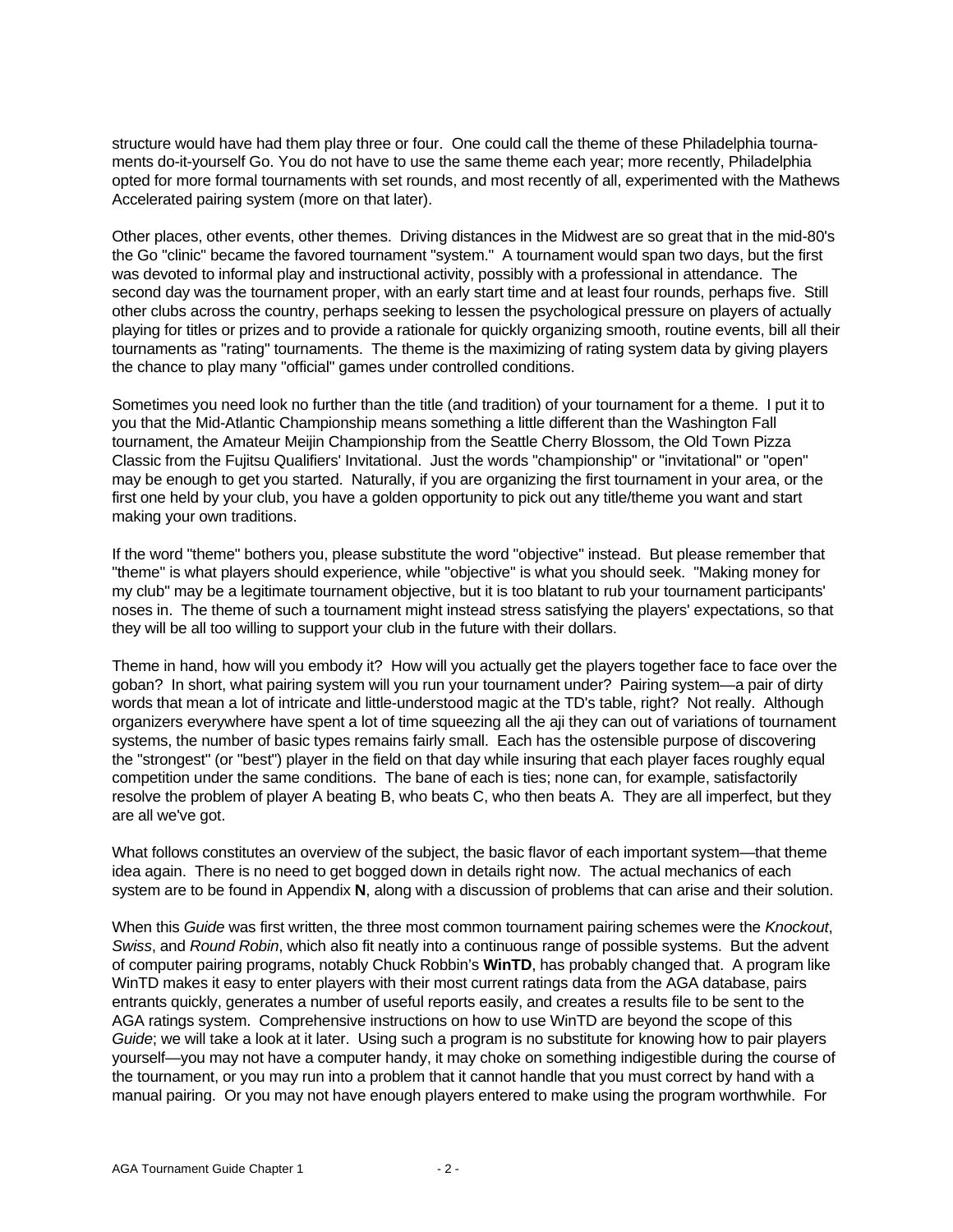all these reasons, I feel it important that a would-be TD learn how to use the earlier systems. If you direct enough tournaments, sooner or later you will be called on to run one of these fundamental three systems, so better to learn now what to do then.

The Knockout (KO) can accommodate 2<sup>N</sup> players, where N = the number of rounds. (In fact, it requires you to get to the magic number as soon as possible during the tournament, a consideration if you don't know how big your draw will be, as you probably won't.) It tackles the basic problem of selecting the strongest player while avoiding ties by "knocking out" of the tournament any player who suffers a loss and continuing until only one undefeated player is left. (This system should be completely familiar to sports fans, as it is common in all the major sports championships.) You can easily construct a forked "tree" pairing chart, enter the names, and make the pairings self-evident for each new round. At each stage of the tournament the survivors can glance at the chart and see who the next opponent is. Intervention by the tournament director consists of writing the survivors' names in the proper spaces. What could be easier to run?

Unfortunately, everything has its price. It isn't hard to see that half of your draw is eliminated after each round and loses interest in further events, rather frustrating for those who may have driven several hundred miles to get there. Less obviously, if you do not start with the exact number of players for the number of rounds, you must either award lots of byes, or hold an extra "qualifying" round. In any case, you must carefully "seed" the field in order to give each potential contender an equally difficult tournament schedule. Otherwise, the final round game is likely to be anti-climactic, and complaints from stronger players, bitter. This can be a problem if you have many first time tournament players who do not have good established ratings.

The simple KO is unparalleled at determining one and only one final winner, no troublesome ties to resolve. But it absolutely can NOT produce a second or third place finisher--all defeats are equal and final. (Common practice awards second place to the loser of the final round game; however, this violates the logic that determines the winner, namely that he or she has beaten the best of each fraction of the field at every step. The final round loser has not faced anyone else on the other side of the draw. Consequently we cannot say how good that person is relative to the rest of the draw, only that he or she is not as good as the overall winner.) It has the feel of a fiercely competitive, winner-take-all test of endurance. It is very suitable for the awarding of a major prize or title, but it is anything but "friendly" in nature. Without the attraction of a major prize or title, the straight KO in and of itself is not likely to attract players to your event year after year; people will not want to drive long distances, only to lose out after the first game.

The Round Robin (RR), the opposite extreme from the KO, can only handle N+1 players, when N is an odd number, and N players when N is even. The philosophy behind the RR is that the strongest player can be determined only if every entrant faces the same competition during the event. So each player in the field plays every other player, and the player with the best won-lost record at the end of the tournament wins. The RR is the "best" system in the sense that it provides more data to determine results. It is extremely easy to run, as formal pairings are unnecessary. It promotes a feeling of equality, of evenness of match conditions, of carefully considered results. It also requires the average tournament field to be split into very small sections, or you might be faced with attempting to hold 29 rounds for a 30 person draw! Oddly, with small sections in force, it can also promote ties which are very troublesome to break. Because you have increased the importance of the "A  $>$  B  $>$  C  $>$  A" phenomenon mentioned above, you actually have less data with which to work. With small sections, the RR seems best suited for events in which nothing of great value is at stake or in which the sections seem very likely to produce a clear winner. With larger sections, the risk of unbreakable ties is lessened; the system tends to generate more excitement. A RR would be quite suitable for an invitational event, with the entrants pre-selected, the number of rounds five or six or more, and the tournament pace, deliberate.

The Swiss can handle any number of players between and including the two bounds of the KO and RR systems. If it helps, you can think of the KO as a "full" Swiss, and the RR as a "depleted" Swiss. Although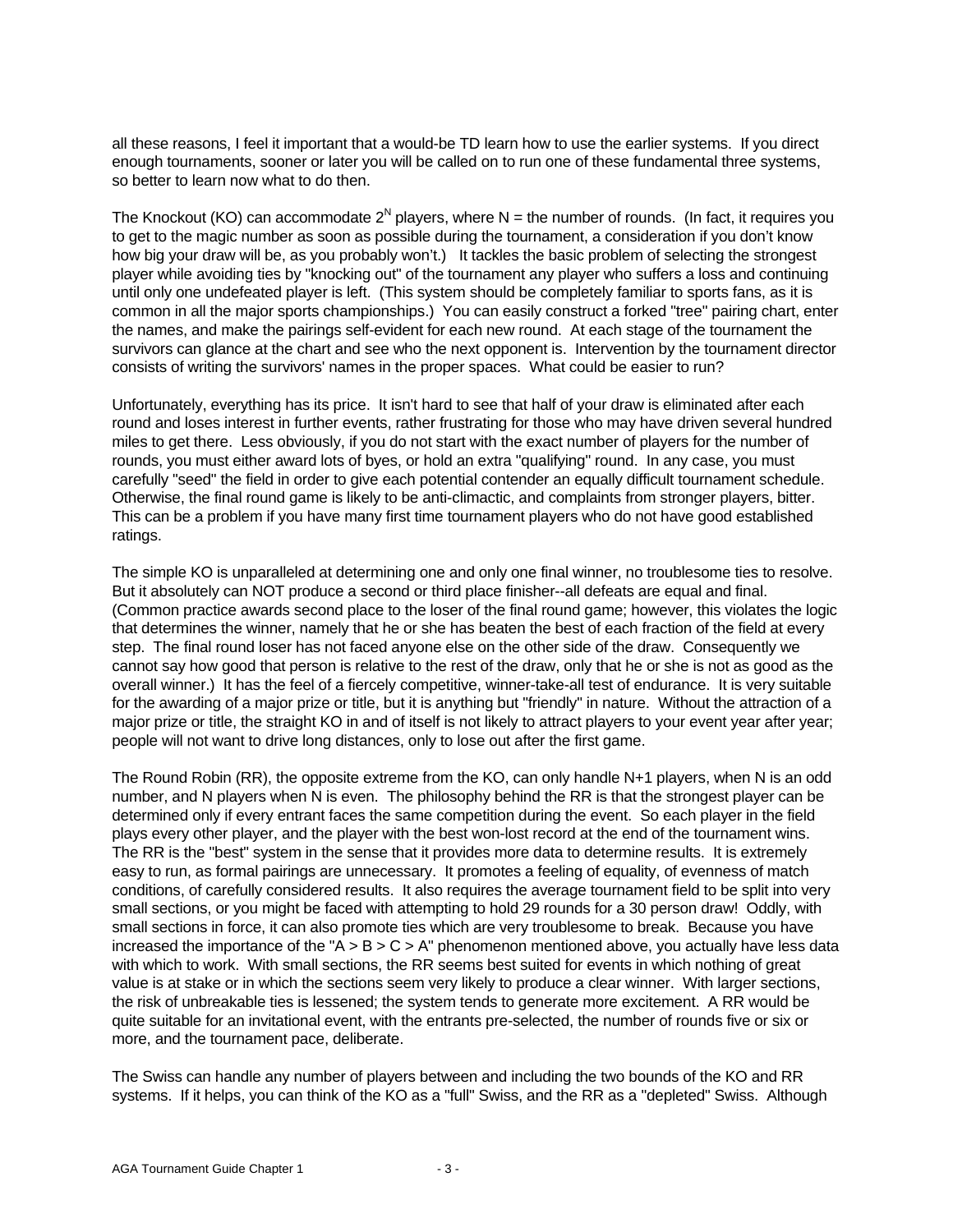the Swiss system can encompass the player/round limits of both the RR and the KO as its extremes, one usually thinks of it to handle a number of players that won't conveniently fit into either of those schemes. You can no longer guarantee a KO winner with too few entrants, nor of course can you have each player play all the others. In order to find the strongest player, you must pair players with the same score in each section in each round, making sure that no two players meet twice in the tournament. Since the current strongest players are always meeting in each round, you are pretty certain to find the overall strongest one by the end. But you must also do considerable work between rounds to set up next-round pairings. You may even have to wait until all games are done in a section before you can pair anyone from that section. Nor are you completely free from troublesome ties (though they often break more easily than in a RR). Still, the Swiss allows you to split the field into larger sections and allows the entrant to play on with some chance of winning, even after a loss. It used to be the "normal" tournament system, at least in small tournaments; its pairing philosophy survives in other tournament systems even when its name does not. Most players are comfortable with the name and feel of it, even if they don't understand the pairing rules!

Variants of the above systems tend to the esoteric and are not as commonly used. The *Double RR* is simply a RR played twice, which makes it even longer and more leisurely. The *Double KO* eliminates a player only after the second loss. First-time losers are sifted into a consolation KO after each round. Eventually, one player will be undefeated and have to wait two rounds for one consolation entrant to KO all the others. He or she then has two chances to pin a second loss on the challenger. With eight person sections, the eventual winner might play as few as four games or as many as seven. It makes for a grueling day; I can personally attest that the wait to determine the challenger is both boring and disruptive to the firsthalf winner. Nor does it give early round losers much more interest in the tournament than the regular KO. But combined with other tournament activities and run over a two day span, it can work fairly well for those directors wanting a change of pace.

The most famous variant of the Swiss (in this country, at least) *is* in common use, and is very useful as well—the *Swiss-McMahon*. Jointly dreamed up by McMahon and Ryder of Bell Labs in the early '60s, it began life oddly enough as a hybrid Double KO-Swiss, although the KO idea was dropped a long time ago. In common with the Swiss, it divides the field into sections (called bands) and pairs players with equal scores at each round, no two players meeting twice. Unlike the Swiss, the definition of a band *changes* after each round, because winners advance to the next higher band; losers stay put. After several rounds, successful lower-ranked players often pair up against unsuccessful higher-ranked players, playing even games. Each initial band is given a starting score number; the overall tournament winner is the player with the highest final score. Each *starting* band also has a winner: the player in that band who *finishes* with the highest score.

The McMahon was conceived in the days when player rankings were wildly inaccurate, in order to adjust the rankings during play. Simultaneously, the inventors wanted to keep the tournament "open," i.e., have nonhandicapped play, but do away with the early "slaughter" rounds that weeded out lower-ranking players (remember, it was a Double KO system as well) by pre-seeding everyone into an appropriate level. In effect, the McMahon system starts everyone who is not in the top band with a preset number of losses relative to that top group. In theory, players in many of the bands have no chance whatsoever to win the overall tournament, even with a perfect score. And in practice as well, only someone from the top band ever wins the overall prize.

The system is even more prone to ties than the standard Swiss because it makes no deliberate attempt to pair undefeated players within a band that started in the same band; it treats everyone with the same McMahon score alike, regardless of results. Since the system is widely used to handle big tournament fields (>50 entrants), a number of directors and theoreticians have gradually added new restrictions to the pairing principles to alleviate the problem, while partly retaining the dynamic ranking feature. Still, if too many entrants start from within the same band for the number of rounds being played, the system will break down. At the Third U.S. Go Congress, the 1-dan section had 22 entrants for a five-round tournament—ten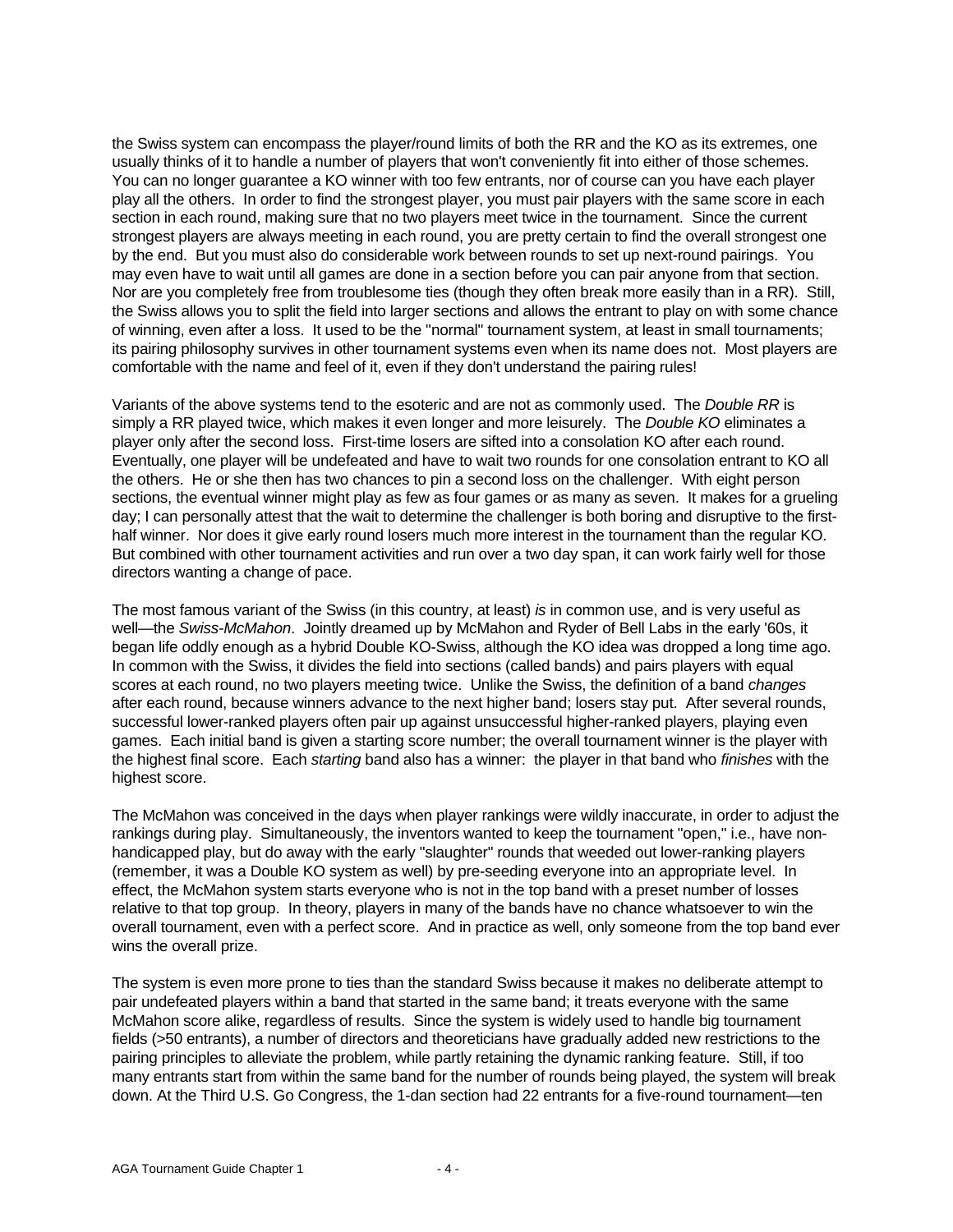more than recommended. At the Fifth Congress, 23 players were eligible for the top band, merely twice as many as acceptable under setup guides. The 200-player field of the U.S. Open the final weekend came close to collapsing the system altogether and made for a long delay opening the tournament. These problems continued to dog the Sixth Congress and others.

Since the McMahon is not used except for big tournaments, it has the look and feel of Big Event Go (or, at times, a cattle stampede!). Since big tournaments inevitably draw from wider sections of the country, the McMahon seems more cosmopolitan. It promotes even game play. It leaves plenty of room for individual rivalries and shifting results that throw first one, then another player to the top of the heap. It gives the misranked player a chance to face more equitable opposition. It is probably more rewarding to the player than an equivalent size straight Swiss system tournament would be. Although its pairing rules and intricate problems make it one of the two most difficult tournament systems to run, WinTD takes most of the sting out of the system. With WinTD in use, the McMahon system has gradually diffused throughout some of the smaller mid-size tournaments (40-60 entrants).

The McMahon does have a clear rival. Paul Mathews wrote an experimental variant of the McMahon called the *Accelerated* system in 1991; it moves as far beyond the McMahon as the latter does beyond the Swiss. It uses the AGA ratings system statistical model (also written by Paul) as the basis for calculating each player's *effective* strength after each round, based on his/her won-lost record, the expectation that he/she would win the game, previous opponents' results for each round, etc. In effect, each player is placed into a very narrow and precise band, instead of the broad bands of the McMahon (or Swiss). Furthermore, each game is handicapped, while the value of the game to each player (hence, the change in band) differs according to how probable it is that one will win it. The system allows you to define award bands as well, which function like the Mahon bands for determining winners. You can choose to make the strongest rated player the winner of a band at the end, or possibly the player with the most improved rating, or, more usually, let the number of wins decide, with final rating or rating improvement the tie-breaker.

The system is fully worked out and unique for being written first for computer rather than for "hand" running of a tournament. In fact, WinTD can also run an Accelrat as well as a McMahon. One can even use a hand calculator to run the pairings. It is experimental not in the sense that the code has not been debugged, but in the sense of how players react to it and how TD's use (or abuse) it. Paul has allowed considerable flexibility in the system for people who insist on non-handicapped games, traditional winning criteria, etc., although I can attest from personal experience that a TD that tries to play with the system too freely can run into terrible trouble without realizing it. Perhaps the best feature of the new system for the TD and the most important reason for using it is that it makes a McMahon-style tournament reasonable for 20-50 players, or for more than 200. It has suffered from a number of early misconceptions, unfortunately, or it might have become the dominant tournament system in the AGA today (2004).

The "formal" tournament systems tend to have a lot of overhead associated with pairing; they force players to wait between rounds when they would rather be playing; they limit the number of rounds in a day that you can hold. The McMahon is particularly notorious for preventing any next round pairing until all current games are done. In practice, the director can speed things up somewhat along the way by pre-pairing and mentally adjudicating games for the purposes of pre-pairing, but suppose a key game runs late (as they will in the upper bands!), or suppose a 1-kyu TD is faced with "adjudicating" a game between 5-dans? Clearly, the TD can't tinker very much safely with the McMahon. However, suppose that pairings for the next round did not depend at all on the results of the current round? San Francisco, Ann Arbor, and Philadelphia (and other clubs) have taken this idea to its logical extreme by promoting "constant" or "first available" pairings. Each player scans a list of available opponents after finishing a game; the player who has been waiting the longest and is also within a certain rank of the first player becomes the new opponent. The TD can select overall tournament winners by most wins, most games completed, highest winning percentage, etc. A player who accumulates seven wins in a day can probably stake as reasonable a claim to first place as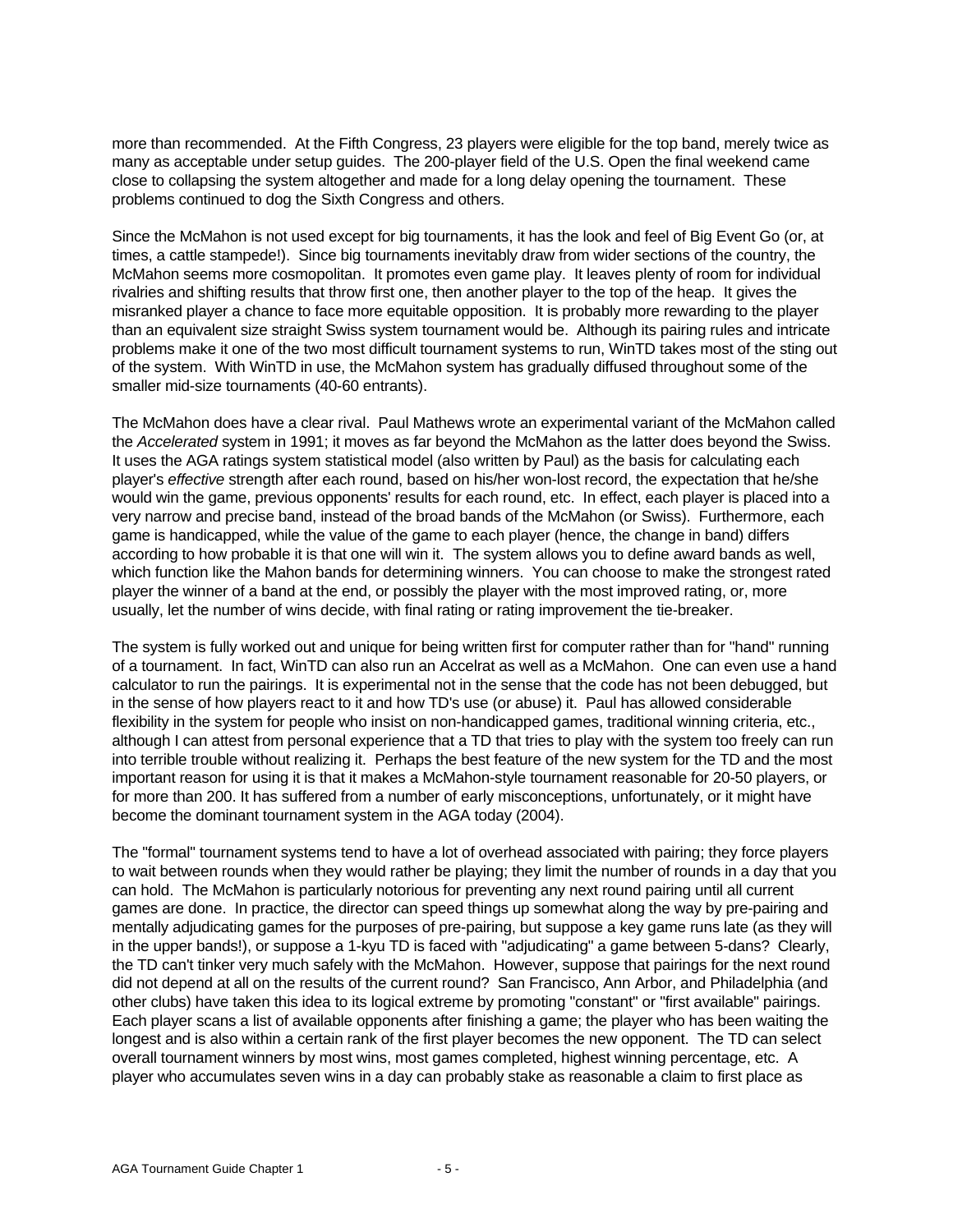under any of the other tournament systems. And one can hold such a tournament between the rounds of a formal tournament; the Self-Pair tournament of the U.S. Go Congress works in just such a manner.

The Greater Washington Go Club devised a variant of this variant for its 1980 Fall Handicap tournament: as players registered, they were distributed by strength and, as much as possible, by geography into one of five teams. Any player on any team could play any other player at any time, but only games between players of different teams counted in the standings, and only the first game between the same two players, at that. We kept a running score of each team's won/lost percentage record on a large blackboard, sort of like a professional sports scoreboard. As the TD, I helped players find matches between teams, as necessary, and made sure each team played some minimum number of games so as not to be able to rest on the laurels of a fast start. We awarded certificates to the players of the team with the highest winning percentage at the end of the day. This system worked well enough, but winning constraints proved confusing to the players. Given a better explanation of rules of play and winning conditions at the start, I think this system would work pretty well; I was gratified to see how easily players identified with "their team."

If you have not had the experience of attending tournaments run under each of these systems, you probably cannot sense exactly what the "feel" of each one is like. The short guide in this chapter should help to get your feet wet, but of course, nothing can substitute for the baptism (under fire!) of total immersion. If you have never run a tournament before, or if you have run only one kind of tournament, here is the opportunity—what are you waiting for? Decide what you want to accomplish, then pick one of the systems that seems to match up with what you want to do. Only when you've done that are you ready to tackle detailed tournament planning—and the rest of this *Guide*.

**Budgeting, or, the Tournament on \$15 and \$20 a Day.** No club is so big and rich that it likes running tournaments in the red, but an annoyance to a major power can be a disaster to a small one. My first local club depended entirely on the profit from our annual tourney to pay part of the rent the rest of the year. Its bank account has grown slowly but steadily in the past two decades, and now it is in a position to return some of those funds to the Go community by helping to sponsor other area activity. But a couple of bad years at the start would have made our survival problematic, to say the least. You can lessen the odds of a bad year and keep your bottom line healthy by careful budgeting, even if you aren't a C.P.A.

Actual budgeting mechanics are pretty simple when you get right down to it: you estimate an attendance of X players, each paying Y dollars, and you estimate that you will incur expenses of Z dollars. If  $X * Y > Z$ , you're in business, at a profit. If not, either philosophically accept a loss, find a wealthy sponsor, or re-think your numbers. But don't let wishful thinking substitute for your "best guess"; reality has a way of catching up to you at the least favorable moment.

To estimate, aye, there's the rub. If you have never run a tournament before, you probably have no idea how many people will show up. Attendance can be wildly variable. In my area, we have had any number of people between 22 and 46 show up for a tournament, averaging about 30. (This figure represents about 20-30% of the AGA members we can reasonably expect to draw from.) One year, a club you've barely contacted might send half a dozen players; the next four, it will send no one no matter how much you talk to their chief organizer. I myself have never been able to out-guess the draw the day of the tourney; a dozen late-comers will either show up unexpectedly or stay away to throw my reckoning off. So for the purposes of planning, I assume 25-28 people will attend.

How much do I charge these twenty-odd players? When I began in 1980, \$5 was a good price for a three-round tournament. As does everything else, price marches on. These days (2004), I would not charge more than \$20 for a typical one-day tournament; I would not charge less than \$10. These seem to be median figures compared to tournaments being run elsewhere on the continent. The figures themselves are low, in absolute terms--hardly more than the cost of a movie, and much less than the cost of a theater ticket, or dinner in a modest restaurant. But Go players are still not used to paying very much at all for their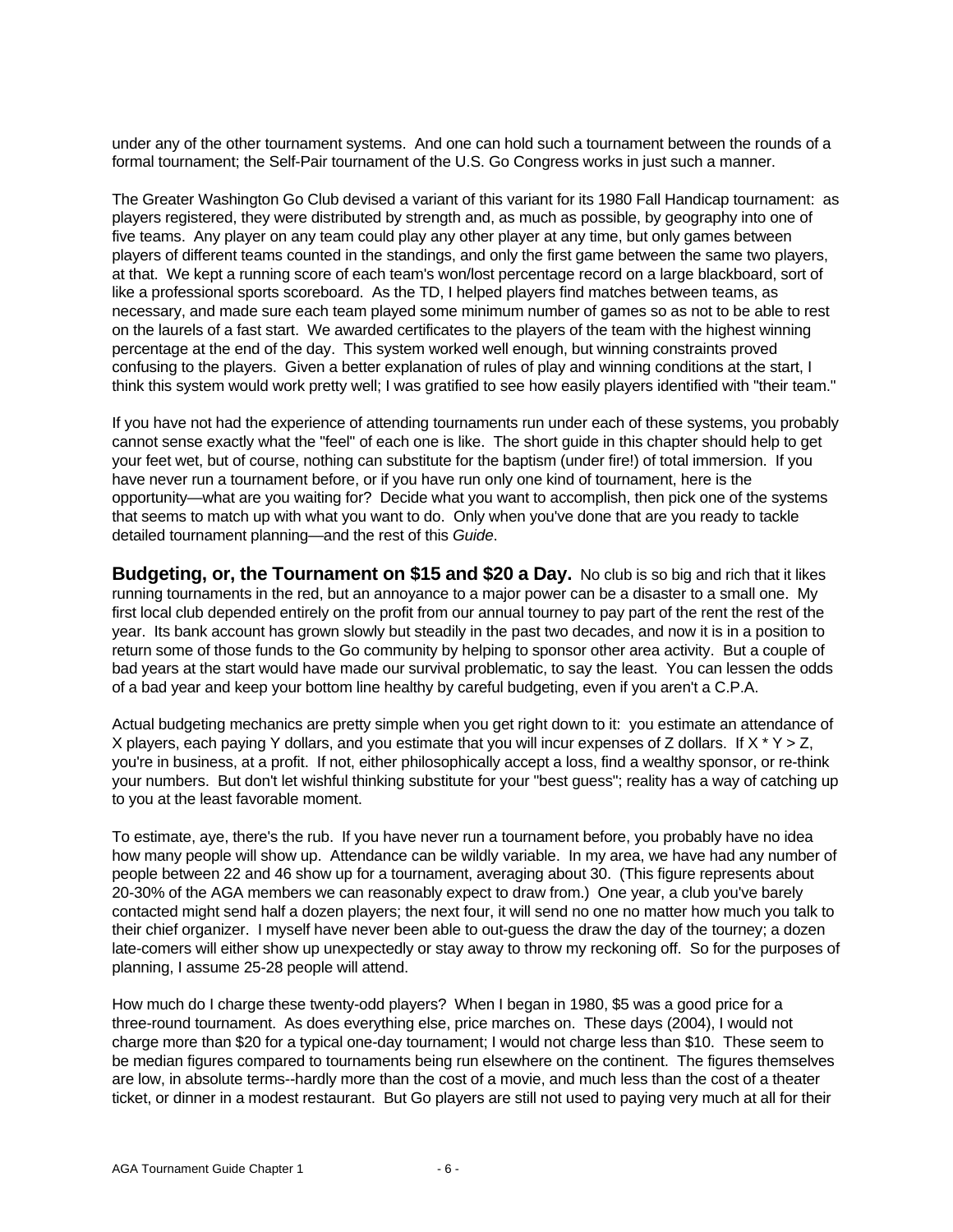fun. Then, too, if a player must travel a long way and if he or she must also join the AGA at the door to play, the total cost may mount up rapidly. You don't want to scare off players with an excessive playing fee; the more you charge, the more you should return to entrants.

At any rate, given an entry fee of \$10, I estimate revenues of \$250-280. From these, I must pay for the following items:

| \$0-100  | <b>Room rental.</b> Obviously, the lower figure is<br>preferable! More than the upper is unreasonable<br>unless you expect many players, or are rich.                                                                                                                                                                                                                                                                                                                                                                       |
|----------|-----------------------------------------------------------------------------------------------------------------------------------------------------------------------------------------------------------------------------------------------------------------------------------------------------------------------------------------------------------------------------------------------------------------------------------------------------------------------------------------------------------------------------|
| \$30-50  | <b>Food.</b> This assumes morning coffee and donuts<br>only. If you want to lay on a lunch, you are talking<br>about \$40-100 more unless you hit a pocket of<br>altruism. It's a generous estimate, but best to err<br>generously. You can cut corners later.                                                                                                                                                                                                                                                              |
| \$0-100  | Publicity. Wildly variable. How many fliers do<br>you want to mail, and can you find a volunteer<br>with cheap copying privileges? Use folded and<br>stapled fliers as their own envelopes. Don't mail<br>when you can hand out at the club instead!<br>Better, use email for everything.                                                                                                                                                                                                                                   |
| \$35-125 | <b>Prizes.</b> Also variable, depends on whether you<br>give out certificates, merchandise, cash, or<br>whatnot. The AGA sometimes has a small stock<br>of minor prizes donated by businesses or bought<br>by itself; the Tournament Coordinator will send<br>some to TD's here and there. You may be able<br>to arrange your own donations. Rough rule of<br>thumb is to award at least 1 prize to every 8<br>contestants, and no more than 1 to every 4. An<br>aggregate cost for trophies runs about \$12 per<br>trophy. |
| \$65-375 | Total.                                                                                                                                                                                                                                                                                                                                                                                                                                                                                                                      |
|          |                                                                                                                                                                                                                                                                                                                                                                                                                                                                                                                             |

These four categories are your basic expenses. *To run successfully a simple one-day tournament, you should not need to consider any other expense!*

For my one-day tournaments, I usually estimate spending about \$275. So I can charge \$10 per player and probably break even. I consider a 30% profit margin (plowed back into supporting local go activity) not unreasonable; estimating a greater profit before the event begins to seem a bit greedy to me. I would suggest rechecking your attendance estimates to be sure you are not overly optimistic, and then consider cutting the entrance fee or spending more for food and/or prizes. These are not just simple expenditures, remember; these are investments in increased player satisfaction and turnout next year. In my case, if I raised the entry to \$15, I would probably bump up the prize fund a little, and/or spend a little more on food. (Of course, inflation ensures that sooner or later I'll have to raise that entry fee as the cost of everything else I provide rises, too, especially the room I rent.)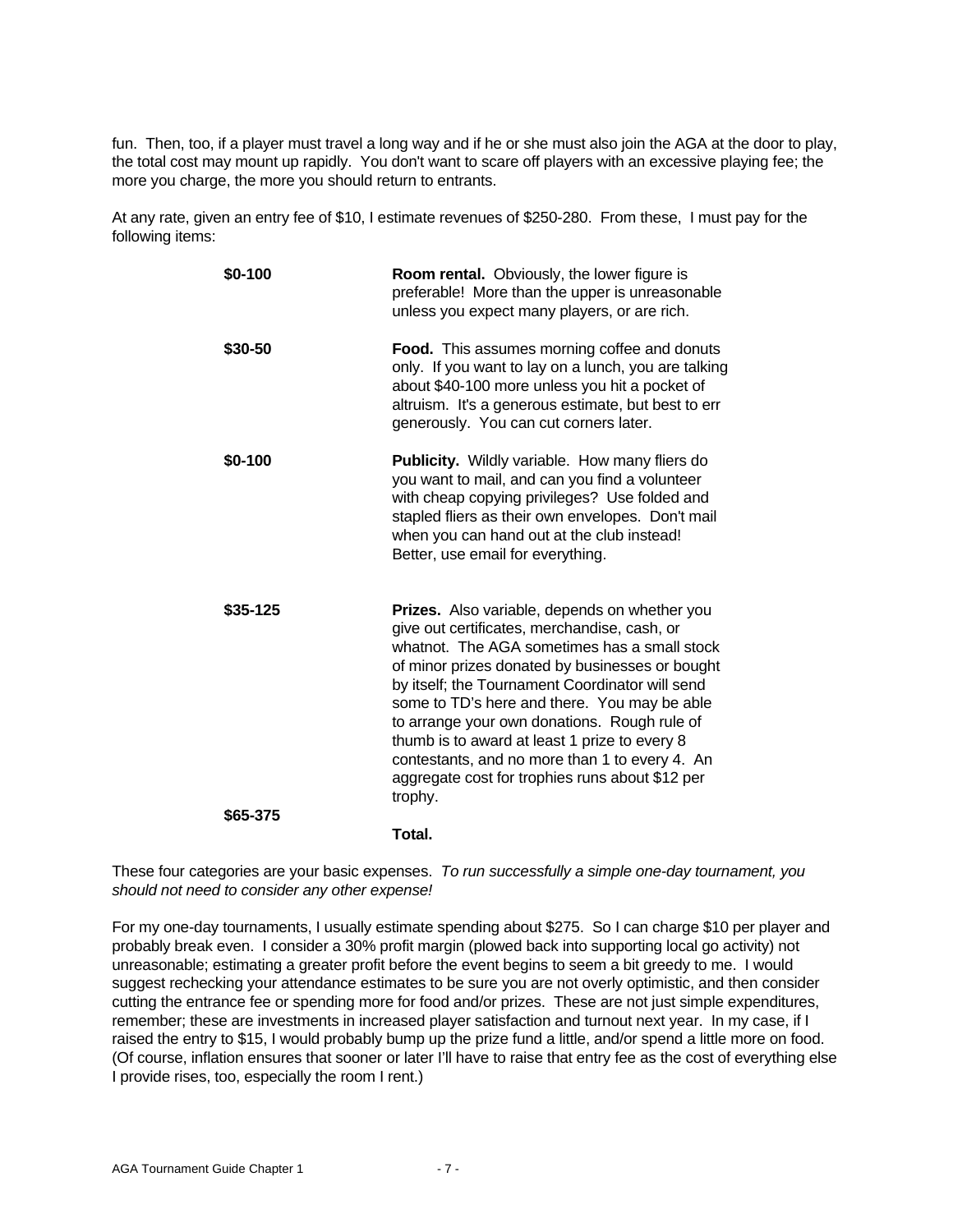Certainly, you will have to develop your own cost figures for your own local area; with luck, they will stay constant enough that you do not have to start from scratch each time you want to organize an event. Or you may be able to compare notes with other area organizers on tournament costs and solutions to the same. Correctly budgeting and accounting for your tournament is essential, but not as hard as it may sound, I hope I've shown. Simply keep a jaundiced eye on the variable costs and on the magic breakeven number of players, and you'll soon take it in stride.

**In Need of Assistance.** I have planned, prepared, and run tournaments entirely by myself, an experience I liken to being driven schizophrenic by a foreign cabdriver yelling obscenities in a cab with no brakes rolling down an icy hill towards a busy intersection, etc. Nowadays, of course, after so much previous experience, **we** would not hesitate to undertake the job. . . .

Other mortals with more sense will want to line up willing helpers early in the planning process. You may even wish to form a semi-permanent Tournament Committee at your club for this very purpose. Or you may depend on one or two steady helpers and a core of volunteers that shifts with each passing year. So long as there are enough hands to do the work, it doesn't really matter.

On the other hand, you may not have any volunteers at all, particularly if this is your club's first tournament. Perhaps everyone's too bashful, or unsure of what you want done. Or dislikes tournaments. Or is lazy. My rule here is dual: don't expect volunteers, and don't be afraid to ask people to do things you think they might be suited for. *The price of organized Go activity is people doing things besides playing Go.* We *all* ought to be willing to pay it.

But equally, don't make an issue of it. *You cannot foist an activity on the Go public that it does not actively support.* I have seen too many good ideas and activities wither because someone misjudged what the Go community really wanted so that there was no support forthcoming.

Then there exists the planner who gives no scope to his/her helpers, indeed, who would prefer no helpers at all. As an attempt to control problems before they arise this attitude is perfectly understandable, but I argue that the fraying of the psyche this approach may cause is apt to engender, Hydra-like, more problems than it solves. The single biggest obstacle to the spread of Go in America is not the dearth of *players*, but that of *organizers*—and those we do have burn out at all-too-high a rate. Nothing uses up an organizer more quickly than he or she taking on too much at one time.

Besides, some people are probably better able to do the key jobs than you are! And any future organizers/leaders in your club are probably going to come from this group of people. So exercise them! Let them show what they can do!

Enough of the soap box! Let us continue. If you have the bodies, you should assign one to each of the important preparation tasks, with arrangements for more than one to pitch in when sheer brute labor is needed. Remember the budget items? These represent the core of your planning tasks. Thus, have one person prepare food, one obtain prizes, one do publicity, one select a site, etc. You may want to take over one or more of these chores yourself, or you may simply coordinate the overall effort. Bear in mind that you will want four or five people to actually prepare mailings for publicity if your mail campaign extends to more than email. Obtaining and preparing food may be a two-person job. If you have too few helpers, publicity is probably the most important job to be farmed out, then food planning and preparation.

But your most important helper of all is the Tournament Director—you shouldn't even start planning your tournament until you know who that person will be. Planning and running a tournament as I mentioned at the beginning is a decided strain. So if you are not to direct, don't slough off any of the planning chores onto the person who will. Consult with this individual, keep him/her informed, ask if any special preparations are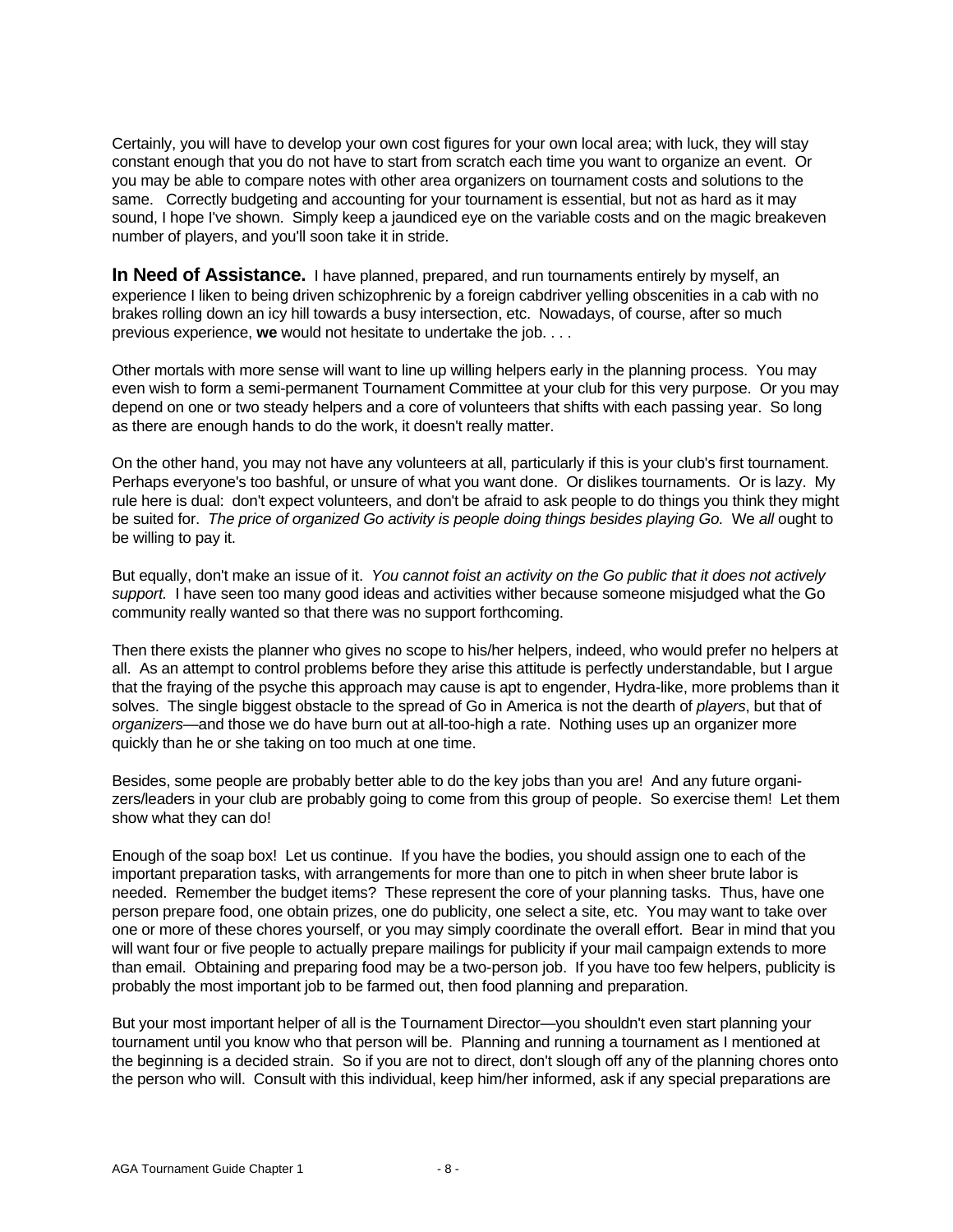needed, but don't make him/her *do* things until the day of the tournament. (Unless he/she volunteers. In which case, it's his/her funeral.)

Contrariwise, if *you* are to direct, I can only repeat the advice I gave above: delegate as many chores as you can, even the most trivial. You always wind up doing more than you think you will—so leave yourself some slack.

For years, my own routine has had me designing the publicity flier, obtaining trophies, and directing the tournament. I do these three things pretty well, I'm happy doing them, and I know plenty of people who are good at doing everything else. For that matter, we all have enough experience so that anyone of us is dispensable in a pinch. We do little direct mailing any more, relying almost exclusively on email and Internet, but when the time came to mail out publicity in the past, I would grab four or five people at the club who weren't quick enough to escape; we made short work of folding, stamping, and addressing 200 fliers. It worked for us. You'll find your own crew and system, in time.

**Timetables.** Having a tournament is like baking a cake—unless you put all the right ingredients together in the right order and at the right time, you make a mess. Until you do the various jobs of tournament preparation a few times, you will probably underestimate how long it takes to do them. Hence the following timetable. The preparations assume a one-day tournament with 20-40 players expected to enter. The times given for various jobs represent reasonable but conservative milestones for new planners; the experienced can afford to begin closer to tournament day while still breezing through all tasks in good fashion. I myself confess to rarely beginning my tournament planning more than eight weeks in advance, if that, but I began planning my first major tournament more than twenty weeks early! There are clubs that hold monthly or bi-monthly events; they have established smooth, time-saving routines to carry them through. Given a few tournaments under your belt, you can do the same, especially if you can hang on to the same group of helpers each time.

The schedule below is oriented around man-weeks of work, but actually that means weekends to most of us. You can conduct some business over the phone, but much of what you need done requires going places and physically moving items about. Given the schedules of most of us, that in turn means Saturday. So the twelve weeks of work listed here may condense to several hours on each of half a dozen Saturdays, plus a few other hours spread over the weeks. Viewed in this light, your investment of time is not as severe as it looks. Notice, too, how much of the schedule revolves around our four favorite planning groups, site, publicity, food, and prizes.

| By this week: | This should be either started/done:                                                                                                                                                          |
|---------------|----------------------------------------------------------------------------------------------------------------------------------------------------------------------------------------------|
| $-12/-10$     | Find volunteers, TD. Draw up budget. Begin<br>site/date search.                                                                                                                              |
| -9            | Final decisions on cost, site, date. Information<br>sent to AGA, publicity chairperson. Begin design-<br>ing flier. Line up needed equipment. Solicit prize<br>donations from business, AGA. |
| -6            | Xerox fliers. Prepare mailing list. Email<br>information. If offering lunch, begin planning.                                                                                                 |
| -4            | Mail fliers, if mailing. Order trophies.                                                                                                                                                     |
| $-2$          | Final planning for food.                                                                                                                                                                     |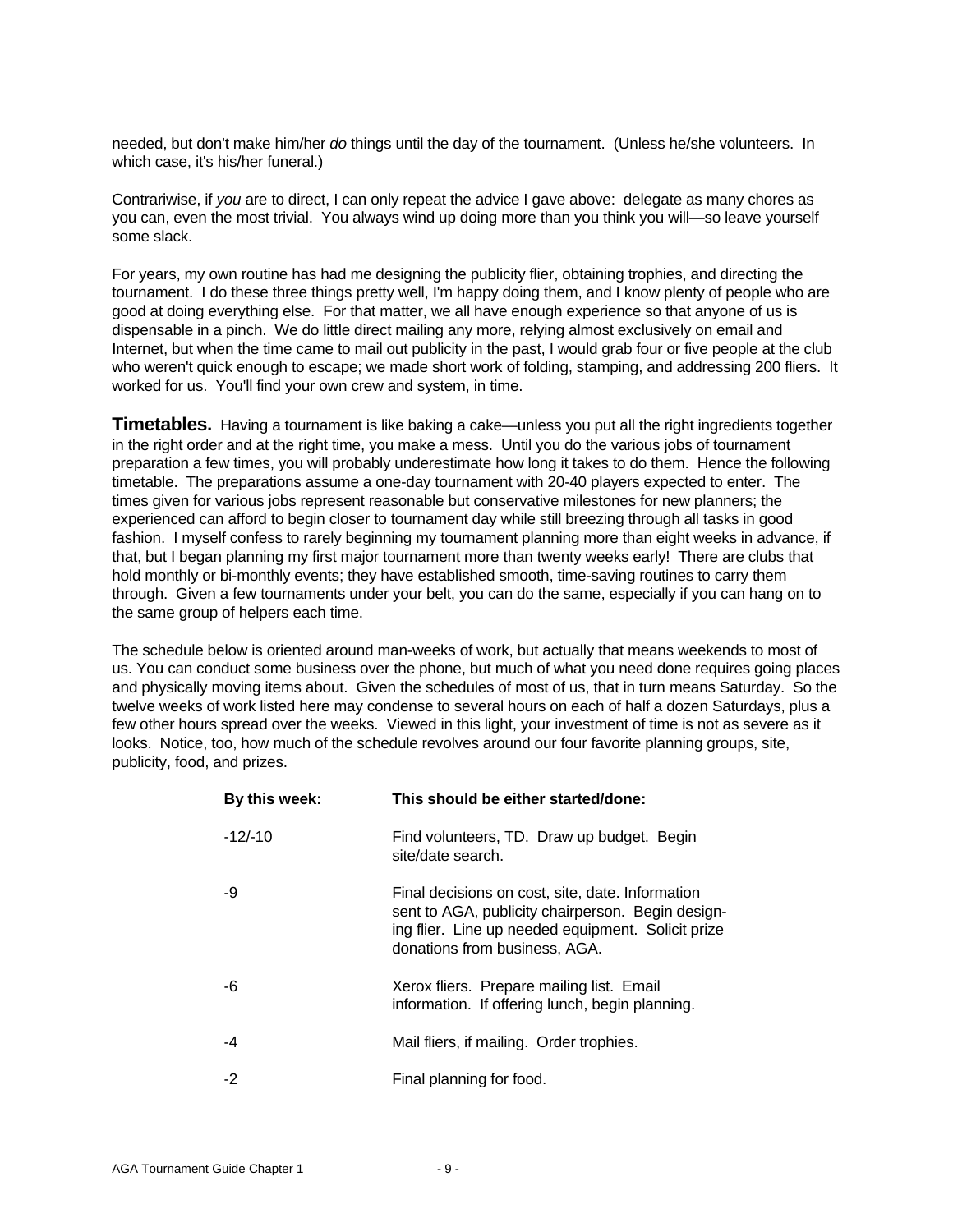| -1      | Pick up trophies. Final pre-tournament check of<br>responsibilities. |
|---------|----------------------------------------------------------------------|
| -2 days | Food preparation for large lunch.                                    |
| -1 day  | Ensure all preparations ready to go.                                 |
| T day   | Get breakfast snacks. Set up site. Go!                               |
| +1 week | Post mortem. Results to AGA.                                         |
|         |                                                                      |

Don't forget that last item; it's as important as any on the list and more than most. Players can't get their ratings updated without results from tournaments. You can't learn from your mistakes unless you sit down and talk about them. More on all this in chapter IV, of course.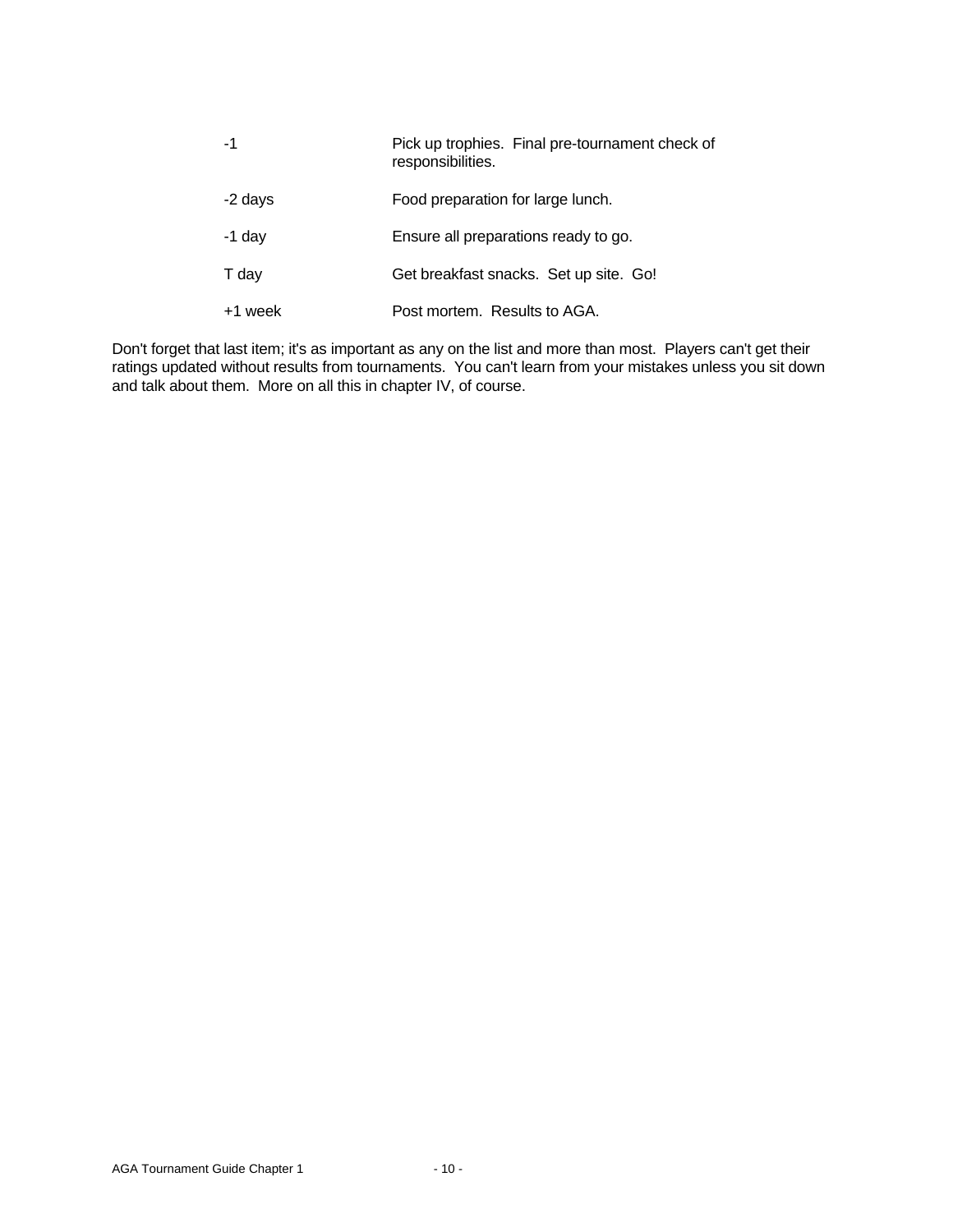## **Chapter 2. Preparation**

**Introduction.** The planning of and preparation for a tournament tend to overlap in time and are not very distinct in function, either. At least, not in the minds of many organizers. If you *are* the Tournament Committee at your local club, you may not need to draw much of a distinction here yourself. Nevertheless, the difference is important in at least one way: up to now, nothing that you have done commits you to anything in the future. But from the time you negotiate for a site and playing date, that fact changes: goods must be ordered, monies must be paid, and promises must be made good. Most of what you probably think of as the work of organizing a tournament gets done in this phase. The sections of this chapter address each job in turn, so if you are sole organizer, get ready to change hats!

**Time and Place.** The problem with choosing a date for your tournament is that there may not be that many places to hold the event, so the range of open dates may not be anything like what you had in mind. The problem with choosing a place is that the only available dates may conflict with some other important event going on that day. Which comes first? Practically speaking, both! You should make a list, at least mentally, of the dates you want and the places that look suitable to you. After that, it's a session on the telephone trying to get the best combination you can. If the place you have in mind is desirable enough, you might have to compromise on the date. You have to have a comfortable place if you are going to ask 20, 30, 40 or more people to play Go for eight hours in it. On the other hand, the only real constraints on the date are that you avoid major holidays like Christmas and that you not hold your tournament too close in time (say within one month) to another tournament in your area (say within 150 miles). And as tournament activity continues to increase, it becomes difficult to avoid competing with other tournaments in any case.

Traditional spots for tournaments include universities, either in classrooms or student unions; city or county recreation centers; church meeting rooms; elementary schools, either in lunch rooms or gymnasiums; and restaurants, oriental or otherwise. I would not say that any of these sites is superior to all others, because they all have niceties and drawbacks. Universities usually have a lot of space available, but you usually must find a student to reserve it for you, and on-campus parking is often a problem. Recreation centers are usually open to all, but may cost some money to reserve if the center is not open during the hours you need it to be. Churches are low-rent and traditionally open to all, but of course you can't interfere with services. Elementary schools are sometimes eager to see their facilities in use on weekends, but the height of tables and chairs may be a problem for adults. You might try the local high schools instead. Restaurants have lots of atmosphere; unfortunately, they often don't have lots of light. They may also charge a hefty fee, or expect all of your entrants to order a meal. Most of us like a good restaurant, but people tend to forget food during a tournament and may resent being asked to eat at the restaurant.

There are often some unconventional places for holding tournaments that work out quite nicely. Outdoors, for example, either in a public park or on the grounds of one of the places mentioned above. At least one park in Washington, DC, has tables with engraved chess boards--perfect for covering up with a Go board. Obviously, you need pleasant weather for this (and a fallback position in case of rain)! Many parts of the country with vigorous Asian communities hold cultural festivals from time to time. What better environment for a Go tournament--you may even be able to dump off all the logistics onto someone else! On the west coast, several tournaments have been held at local wineries. (This may or may not improve tournament attendance, but at least the losers should have no complaints.) Then again, why look beyond your own front door? You can certainly hold small, informal, impromptu tournaments during your club meetings. That might prove to be a great way to get your start as a TD, and it's bound to be inexpensive. The catch is that you won't have time to do many rounds, but you could always continue the tournament on successive weeks.

What questions should you ask yourself about potential tournament sites? First, as with all real estate, location, location, location! Is the site easy to find, especially for those unfamiliar with the area? Is it convenient to public transportation, major roads, etc.? Will it take a long time to get to from the outskirts of whatever town it is in? No matter how clear your directions, a too-involved route to the tournament site will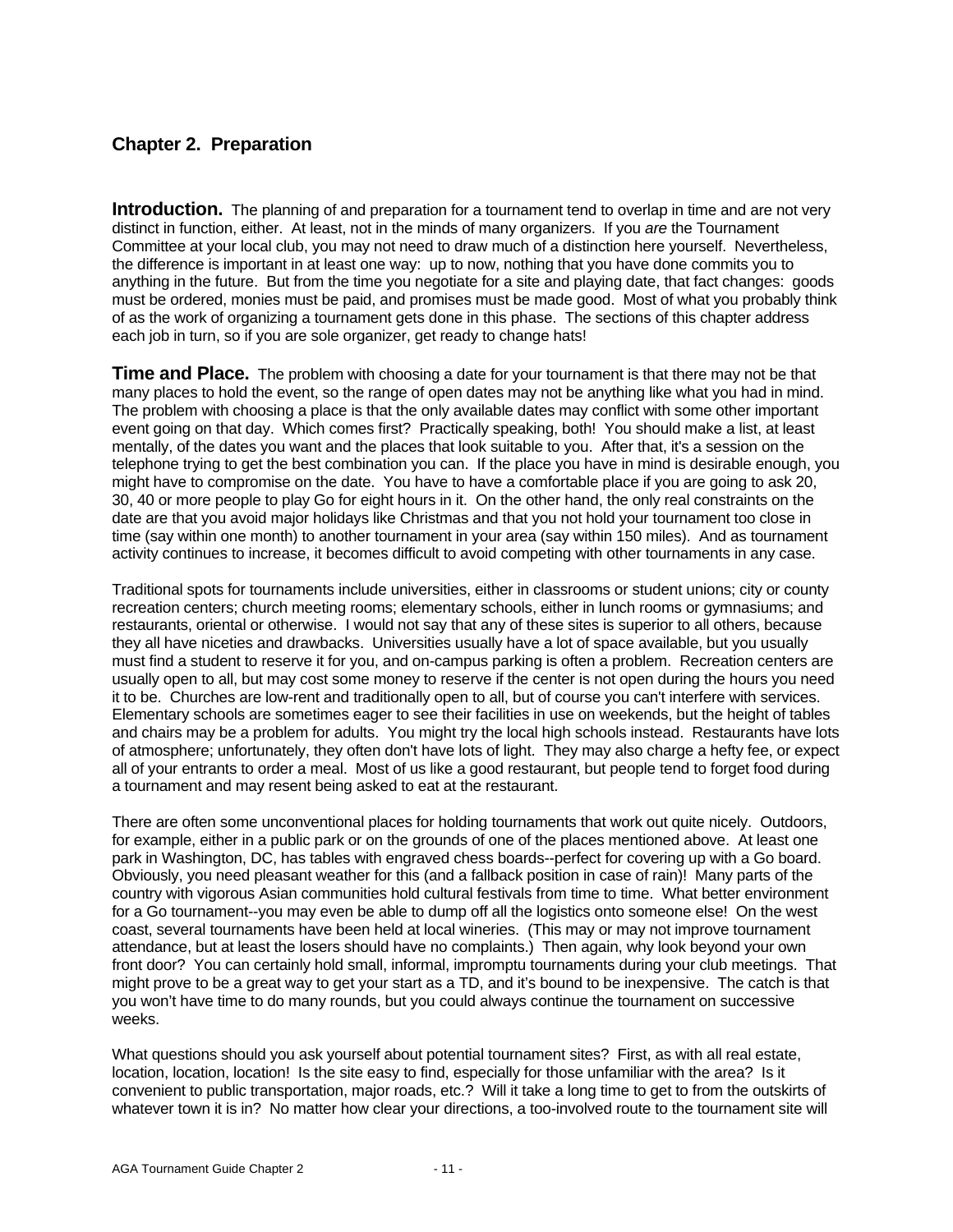put off (or lose!) potential entrants. Is there parking at the site? Nearby? Is the area physically attractive? (Don't laugh--if the site neighborhood looks too post-industrial, people may stay away next year.) Are there eating establishments nearby? Go players do need some nourishment; if there isn't any place convenient to the site, you may be forced to provide lunch yourself, at added cost and with added effort.

If the location seems good, what about the physical layout inside? Is it well-lit, either naturally (the best) or with strong, even fluorescents? Is the room big enough? If not, can you get several adjoining rooms (and will that cost more)? Will there be enough good tables and chairs that you can set up as you please? Or will you have to rent them, at added cost and complexity of planning the event? Is there good access for the disabled? Is smoking allowed? If so, is there a separate room for smokers? Or is the room big enough to prevent smokers from overwhelming nonsmokers? Or will you simply ban it altogether from the playing area? Is the room too hot/cold in summer/winter and can you adjust the thermostat/open the windows? Are there restrooms in the building, easily accessible? A pay phone? A kitchen—and are you allowed to use it? Does the playing area echo the slightest sound? You could be in for an infernal din of stone-clacking, chairscraping, and clock-slapping on Tournament Day if it does. Are there convenient electrical outlets?

Make sure you can live with the ground rules for using the building. Will you need special stickers to use on-site parking? Who else might be using the building that day, and can you share the building peacefully? A rock band or basketball team might not be the best co-tenants! When will you have to be out of your room(s)? Will you have to do the setup yourself; will you be *forced* to allow a janitorial crew to do it at your direction? Will you be forced to pay for extra custodial care? Will you need/can you get a key to the place ahead of time? Do you know who to call if you can't get in the day of the tournament or can't find the light switch or find that the lights are broken or that the restroom plumbing isn't functional? Will you be allowed to use masking tape to fix result forms, pairing charts, and other information to the walls?

So it goes. After running a few tournaments, you'll probably form your own mental checklist on what makes a good playing site. And once you find one, you should probably make an effort to hold future tournaments at that same site; it is easier on people to get used to coming to the same place year after year. It is easier on your tournament planning, too.

Tournaments are usually held on Saturday or Sunday; each day has its devotees. It is harder to find a suitable playing site for a Sunday, but then some people work, shop, take the family out, do yard work, etc. on Saturday. Because it is so hard to find a good place, Saturday probably is, on balance, the better day. But if you hold a tournament over a three-day weekend, you might consider a Sunday date, just to make it easier on out-of-towners (everyone else, for that matter) to attend and recuperate afterwards.

When should you start: not before 9:30 A.M., not later than 11 A.M. The exact time depends on how many rounds you intend to play and how long each of them are, also how late you want the tournament to run, and how many non-locals you expect to attend. If you expect a large contingent from 200 miles away, starting before 9:30 means getting them up before the roosters. If you want to run four rounds at one hour per player per round, and you delay starting until 11 A.M., you will still be playing at 9 P.M. Don't count on using tournament pre-registration to tell you how to decide how late to start. Just one unregistered late-comer is enough to destroy your entire timetable. (A pre-registered no-show is just as bad.)

**Getting the Word Out.** The most time-consuming and critical planning activity is getting out the publicity: people have to know you are there before they'll come to you. Few parts of the country have nothing to do on weekends, so if you expect to compete with all the other things people entangle themselves, you have to spread the word well in advance of The Day. Your normal pool of tournament-goers is probably pretty small; you can't neglect any means of enlarging it by failing to inform players who do not know of your club or who normally can't attend it. In fact, your publicity campaign is doubly important because it not only entices players to come to the tourney, it lets them know about your club, too. So publicity isn't a chore—it's a good excuse to use your mailing list and get back in touch with those once-in-a-blue-moon Go players.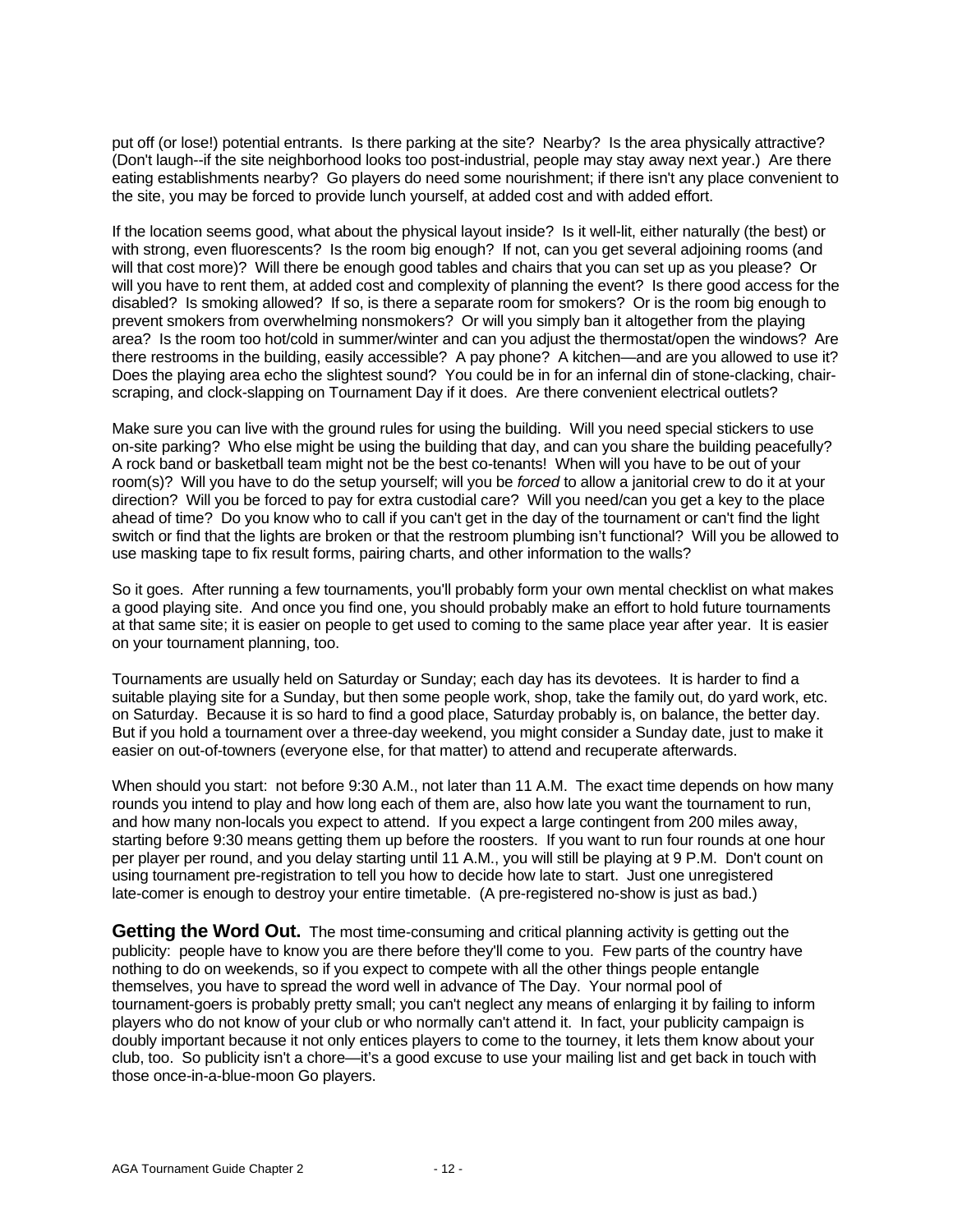As of this writing (2004), a mailing list is more likely to be an emailing list. If you can depend on email to communicate with all interested Go players, wonderful! That will save you a lot of expense and probably a lot of effort. But as rapidly as the Internet has spread, half the country still has no access to it. So you should not neglect those Go players who do not have email. That means a physical mailing and an old fashioned mailing list—you *do* have one, don't you? It needn't be fancy; you can keep it on scraps of paper or 3x5 cards, although you'll definitely find it easier and more productive in the long run to take a few pains to straighten it out. You don't have to keep a lot of information about people: name, address, and phone number is enough. Again, you'll probably find it worth your while to jot down some further information: strength, clubs the person attends, where you first made contact with him/her, perhaps tournaments attended in the last three years. The AGA membership list is a good way to start a mailing list; use the names of the members in your geographical area to seed it, and add others as you find them. At an early stage you will want to computerize it, since even a modest list benefits from the organization that software or a database will impose on it. Besides, it is much easier and faster to generate mailing labels on a computer than to write them on an envelope yourself. Any modest database or spreadsheet software will probably suffice, even word processing software if it has mailing label awareness built in.

If you want to attract people, you must impress them. Your chief publicity tool is a well-designed announcement sheet called a flier; this is true whether we mean an actual physical sheet sent through the mail or posted on bulletin boards or an attachment to an email. When people see your flier, they should feel confident that you have the "right stuff" to pull the event off. That means your work should look smooth. Lettering should be even and regular (even on "informal" lettering fonts), lines should be straight. Nothing misspelled! If you use photos, drawings, or cutouts, paste-up lines should be invisible. Maps should be clear and uncluttered—too much information only confuses, not informs. Obviously, you must have all the vital information in place: date, time, and place; number of rounds, system, handicapped or even games; prizes; refreshments; cost, AGA-rated or no; how to get to the site; your name, phone number, email address, etc. Keep the wording short and simple; again, don't overwhelm the reader. Separate information with "punch" from longer explanations and place it towards the top and center of the layout where it will grab attention. You can't count on more than a single glance from the reader—so make sure one glance will tell him/her exactly what you are up to and convince him/her to read further.

Given bandwidth concerns and Internet congestion, adding photos or a lot of graphics to an e-flyer is probably not a good idea. Better is to put up a web site about the tournament (perhaps with links to the actual playing site, if the organization you are renting from has its own site) with any photos or graphics you feel necessary. You can reference this site in your mailing and emailing; you can even link to it in your email. If you can put up such a website, you can impart information to the competitors more easily, you can update it before the actual tournament, and you can do more graphically. You might even manage to preregister people for the tournament through the web, if you have the resources to engage in e-commerce.

Today's personal printers and copiers are so good you should not even consider going to a professional printer. If somehow your word processor program will not produce fancy fonts, there is always old fashioned dry-transfer lettering. It requires nothing more than patience and a ruler and can give you just about any look you need. Whatever the method, whiteout and several xeroxed "generations" of your basic document will allow you to cut and paste together a mighty impressive flier, if your talent takes you so far.

You should give people *at least* three weeks' advanced warning of the tourney, but not more than about eight. Any less, and plans have already been set; any more, and people forget about you. Mailing fliers is a labor-intensive chore, so you should line up some helpers fairly early. We used to mail up to 300 fliers for a tournament, but five people made short work of it, when we could get them. (An hour taken away from normal club playing time will do.) Don't forget to allow time to edit and cull your mailing list. That, too, should be done weeks in advance, continuously through the year if possible.

A few more labor and money saving tips to keep in mind when you mail fliers:

• Don't use envelopes--just fold a flier in thirds, staple shut, stamp, address, and send it. Remember to design it with a clear space on the outside for addressing and postage if you use front and back of a single sheet.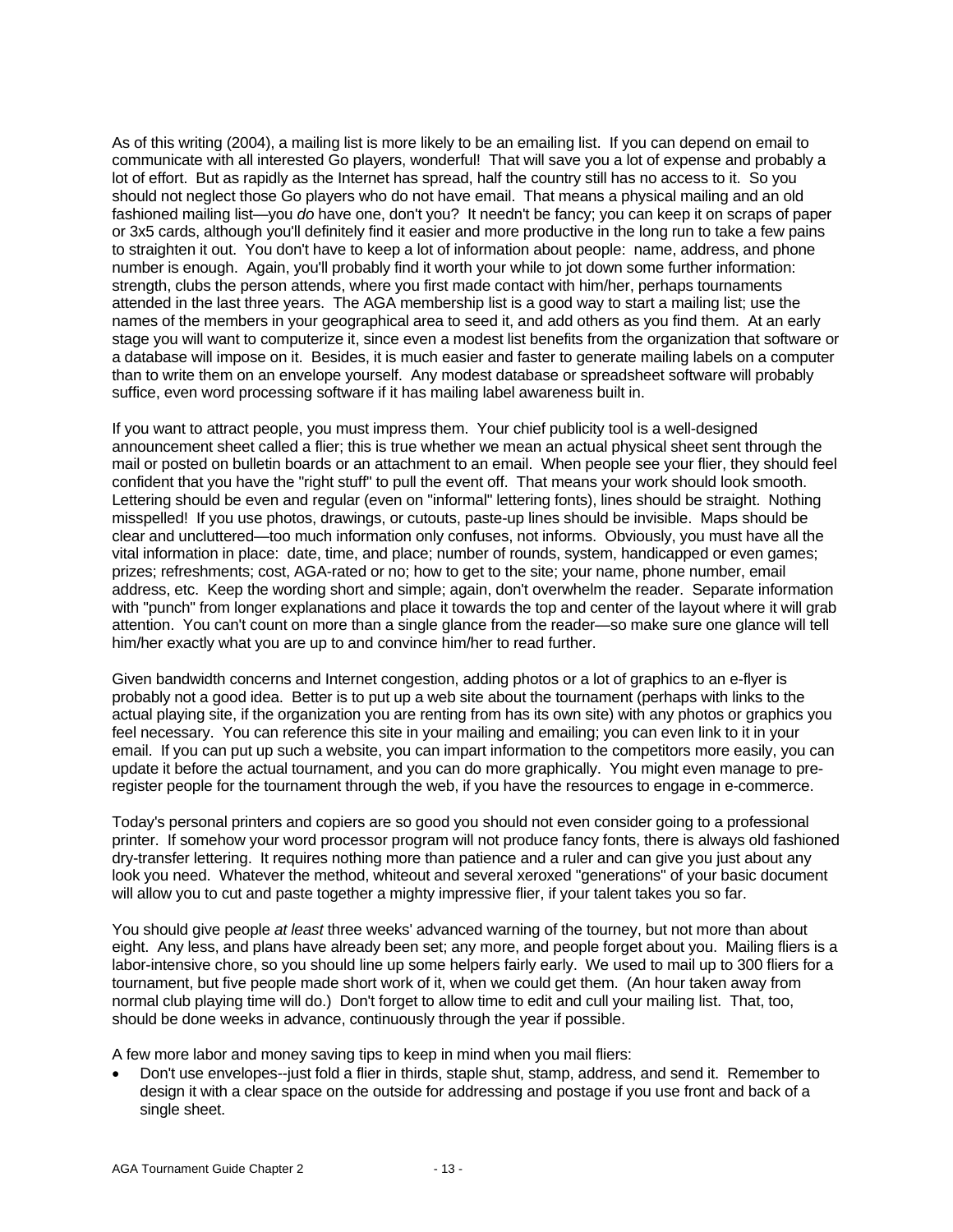- Use a rubber stamp (or label) return address, and mailing labels. You want return mail from those who have left the area, but you want to relieve your helpers of the drudgery of writing out addresses.
- Combine publicity for your tourney with publicity for your club. You'll jog memories, attract newcomers.
- If the budget is tight, hand out fliers at your club instead of mailing to those people; also, mail an envelope with half a dozen fliers to other clubs, instead of to individuals in those clubs.

The more ambitious publicity organizer will probably want to put up signs as well as mail fliers. These can be spare fliers, if sufficiently eye-catching, or specially designed products, possibly commercially printed (local copying places DO have a limited ability to make enlarged copies of a document on colored paper, so printing may still be unnecessary.). If you are holding the tournament at a college, you will definitely want to poster the campus bulletin boards; you have a captive audience who will be seeing your signs several times a day. Students tend to have spare time and be intellectually curious, so getting them hooked on the game is a fertile side-effect of having your tournament on campus.

But don't restrict your poster campaign to students! Any place people congregate that has space for announcements is grist for the publicity mill. Libraries, restaurants, book and game stores, community centers—even grocery stores are good choices for sign posting. Especially establishments that cater to Asians or are located in oriental communities; we can ALWAYS improve our contacts with players outside the AGA bailiwick.

Don't forget to send an announcement to the AGA E-Journal! You can do this as soon as you have a place and a date; the E-Journal will continue to list your event each week.

Although the above activity will consume a great deal of time, you should lend a thought to tackling the local media as well. Certainly, if you hold your tournament in a college during the academic year, you should contact the school newspaper and/or radio station. These groups are generally eager to give their staff a chance to practice the journalistic tools of the trade, so they are likely to be receptive to your pitch. Professional journalists are exactly the opposite: they have too many opportunities to follow up and not enough time for them. You almost have to have a contact in place before coaxing local reporters to cover you. Nevertheless, nearly every paper has a calendar of local events in which you can place a (free) notice. If you deal directly with the person in charge of this calendar and can elaborate a little bit about the game, you may be able to cultivate a contact where none currently exists. A story about Go is sufficiently offbeat to pique some interest and is the sort of journeyman story a reporter must cover before working up to the front page stuff. When you make your pitch, stress anything novel from the point of view of the non-player: the stones are made of clamshells, people will fly across the country just to play, people make a living playing this game, someone will be there who can play ten people simultaneously, etc. Always remember that you are laying the groundwork for future publicity. At some point your efforts will translate into actual coverage of some future tournament—just keep telling yourself that!

And if you can manage local TV coverage. . . ! Your access to television is exponentially more difficult than to the local press. Try to contact stations that show a lot of short, local "happenings" spots on weekend or late night news shows. These stations are the ones most likely to give you an audition, but you will probably have to mine this vein several years before hitting pay dirt. Remember that your event must be "news" first—then the cameras will follow.

Of course, what is true of television is equally true of radio, except that you will probably find it easier to get community spots on radio. Usually that is all you will get—a community public service announcement. But you may wrangle a short interview on a PBS or classic music station talk show. You may never be able to attribute increased tournament attendance to radio coverage, but the increased exposure of the game is an intangible that must pay off for someone, somewhere, sometime.

And if not, it hasn't cost you anything but time—it's kikashi, not aji keshi.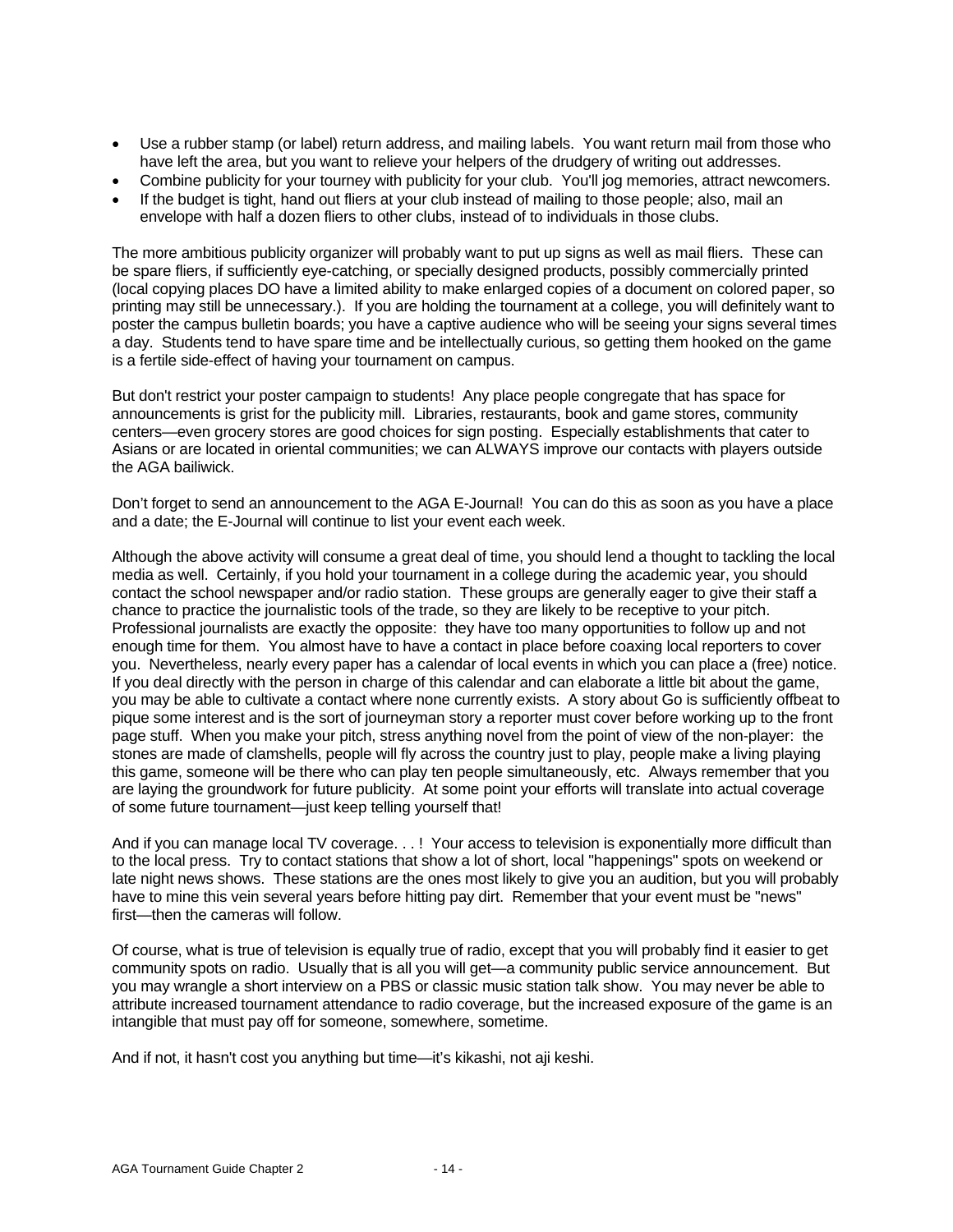You can't do too much for pre-tournament publicity. There always seems to be one more store to contact, one more group of Asian Go players to find, one more bulletin board to poster. Plan on spending 60% of your organizational energies on publicity. You'll need it.

**Food for Thought.** The realities of life and planning will have most Go players waking up mighty early to attend most tournaments. Customarily, tournaments used to provide at least rudimentary "wakeup" refreshments: coffee, tea, and donuts. It may not be mandatory but it is nice. My rule of thumb was two donuts per expected entrant, plus an extra dozen or two, all of several different varieties to please varied tastes. If at all possible, I got them fresh from a bakery instead of a grocery store. This meant getting them the morning of the tournament, but if it was a Saturday event, I didn't find it hard to locate a bakery open early. Sunday tournaments had to settle for "store-bought." Times change, and not as many tournaments provide these refreshments any more. This makes tournament planning and budgeting easier, but if there aren't breakfast places very close, your players may feel the hardship!

If you offer breakfast, you may decide to splurge a little on foods other than donuts; most other pastries will prove a little messier, however, with possibly unfortunate effects on boards and stones. *Caveat emptor*. Other selections might include cookies, brownies, bagels and cream cheese, fresh fruit, etc. Serving up bacon and eggs is probably not a good idea because it will involve some extended participation both for you and the diners just at that point in the tournament day when time is in all-too-short supply.

Instead, spread a more elaborate table at lunch or in the early afternoon, either in place of or in addition to breakfast. If your site lies away from eateries, players will gladly welcome a light lunch. Even if restaurants are at hand, some players will thankfully spare the expense or time if you provide. At one time in the early '90s, tournament organizers tended to offer some sort of mid-afternoon snack, soft drinks, chips and dip, pretzels, etc. This, too, is less common these days. It requires a little preparation, but generates enormous goodwill, so if you have the manpower and budget flexibility, I recommend it.

The next most luxurious step you can take is to actually provide a hot lunch on the premises (always assuming you have permission to cook there). Again, something simple works best both for you and the players. Think in terms of a one-pot meal: soup, stew, or chili, perhaps, with raw vegetables and dip on the side. Jim Pickett's ham-and-bean soup, for many years a staple at the Maryland Open, at one time achieved near-legendary status in the mid-Atlantic region, for example. And I still remember with fondness a certain steaming pot of chili one frosty November at the first Washington, DC tournament I ever directed. Show up with anything edible and you are likely to favorably impress an awful lot of Go players. In fact, if they understand how hard it is to do, they may be awed!

For make no mistake, preparing and serving a meal for 20 to 40 people is a quantum leap in planning and complexity. To begin, you almost certainly need an on-site kitchen, so you must add that to your mental criteria for site-selecting. You definitely need at least one, and preferably two, volunteer cooks who know what they are getting into. You will need some pretty large pots; even a mere twenty people can put away three gallons of soup. . . and the average big pot will barely hold one. You can probably forget making a profit, because even inexpensive dishes cost if prepared in quantity. You'll have to be careful scaling up recipes that feed four; they may not taste the same expanded to feed forty—the proportions of ingredients used may need to change. You'll have to coordinate the lunch break and the tournament schedule more closely because you may have no way to keep the food cooking indefinitely; once it is done, it's done.

#### But if you can pull it off, what a coup!

Finally, you can also arrange an after-tournament supper, for you, your assistants, and those players who do not have to disperse immediately. For this item, unlike refreshments, you charge separately; it is definitely not part of the original tournament fee. It can be as simple as grabbing interested participants and heading to your favorite place. Or it can mean building a close relationship with a particular restaurant, perhaps a tournament sponsor, and making a blanket reservation for a moderate number of people ahead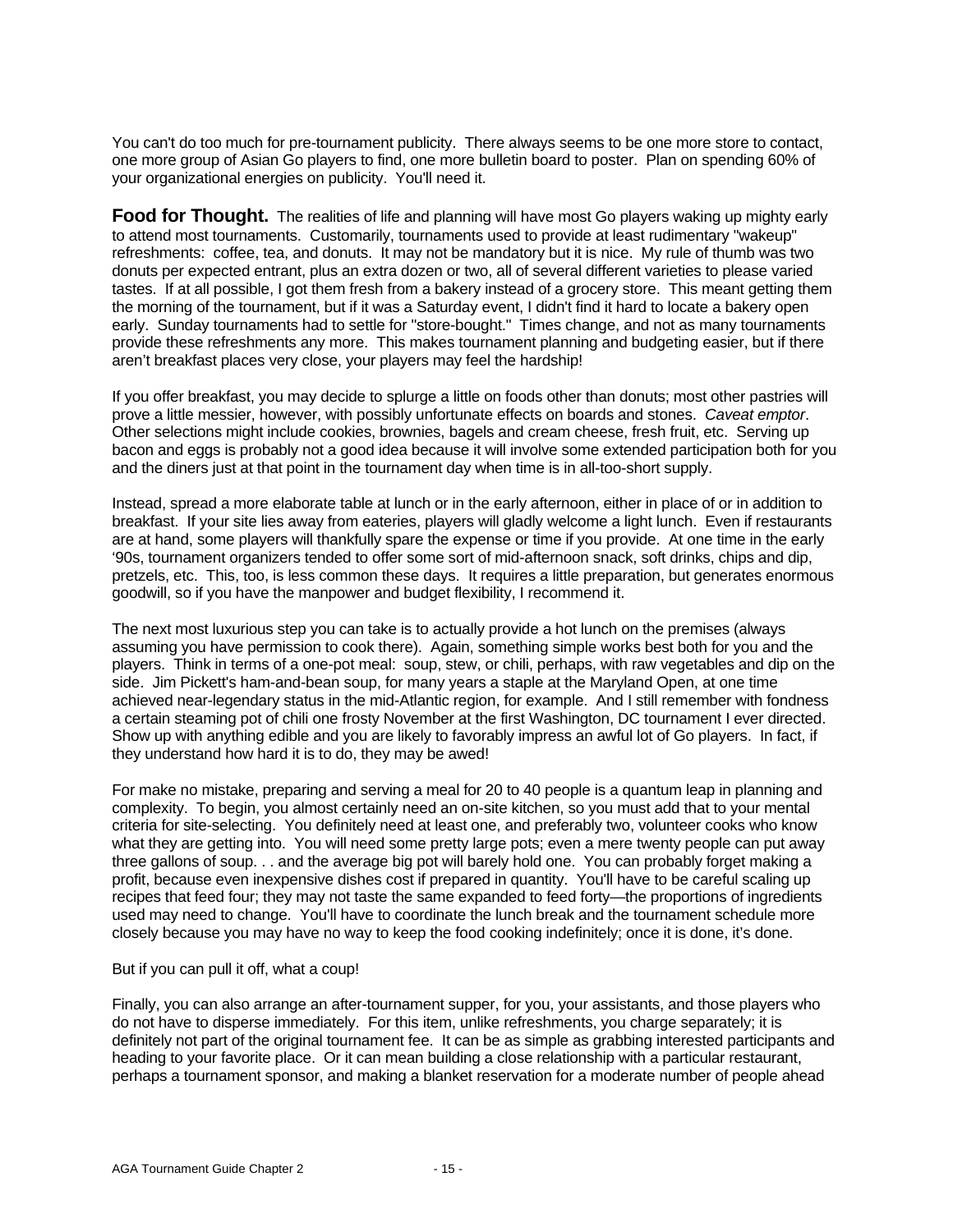of time. You could even consider holding an awards ceremony there. The field is open to whatever your ingenuity and good taste suggest.

One very important final note: do not forget the incidental items when tournament food shopping: coffee creamer, sugar, cups, spoons, napkins, forks or toothpicks or plates (if with lunch), and garbage bags. Do not forget a large coffee pot, the 30 cup kind if you can get one. The site may have one; if not, you'll have to borrow or rent. If you intend to brew the coffee, don't forget a second hot water pot for those who prefer tea or want to make some instant soup. One last touch: a tablecloth. It looks classier than a bare table, which it will also protect. Decent plastic tablecloths are cheap, easily cleaned, and reusable.

**The Prize Is Right.** We are all competitors at this game, from the least 35 kyu on up to the Meijin Honinbo, and we all like to compete for something more tangible than the applause of our fellow players. Even the winner of an informal, impromptu, club-meeting-night tournament will feel happier clutching a first place certificate in his or her hands going home. Hence, prizes. Don't leave home without 'em.

What tournaments give out as prizes seems almost as varied as the number of tournaments on the continent. Aside from the old standby of trophies and the above-mentioned certificates, I have seen plaques, cups, Go books, tee shirts, Go sets, tie pins, bottles of whiskey, fans, handkerchiefs, Go clocks, drink glasses, inlaid table boards, lighters, cash, and even televisions depart in the hands of the lucky winners. An award need not be Go-related to make an acceptable prize. In fact, Go books and sets are probably *not* appropriate prizes for stronger players unless the former are particularly fine or unusual items. No one would be unhappy to receive the average set of slate and shell stones, or a kaya table board. But anyone who has been playing for several years probably has all the ordinary sets necessary for a lifetime; most dan-level players have (or are beyond the help of) most of the Go books currently available in English.

The popular credo has it that very strong players, five dan and up, prefer cash. Again, having played so much longer than most of us, such players are more likely to have a mantel already full of trophies, a closet full of Go sets, a case full of Go books—in two or three languages. Money is always acceptable, but even then, you may be able to make money the basis for a unique in-kind prize: paying for a private lesson should a professional happen to be in attendance, or paying the player's fees at the next Go Congress, should he or she be likely to attend. This sort of prize is a double-edged move; it helps support Go in this country by plowing the money back into Go activity.

What you actually give out depends on where you expect to get it from. For example, any printer can turn out a hundred stock prize certificates, with appropriate blanks to be filled in later by the tournament director—enough for ten to twenty tournaments—for \$50 or so. Or you may be able to buy blanks at an office supply store. You can hardly invest more cheaply in prizes. Or with luck you may find someone in your club with woodworking tools and skills who will volunteer to put together plaques with a Go theme, at cost. The Maryland Open has given away such prizes for several years now; winners seem to like them as well as or better than they would any other prize. With black and white stones glued in a simple joseki pattern to the face, they make a distinctive and handsome prize.

If you have business contacts, particularly in Asian communities, you may possibly be able to arrange small donations of merchandise. Again, it need not be Go-related. Any '80s veteran of the Eastern and Western championships well knows what an eclectic assortment of prize items the AGA became the custodian of. Occasionally, too, some of the establishments selling Go equipment around the country have contributed prizes at a substantial discount. No one gets rich in this country from Go, so these sources cannot support more than a fraction of the tournaments in this country. But it is nice that they feel able to help anyone at all.

At one time the AGA also attempted to send a small number of prizes from its (limited) stockpiles to a few tournaments each year. Those days are probably over and done with. But you might ask the Tournament Coordinator anyway, as occasionally the AGA will receive a few trinkets. It certainly does no harm to ask. More routine now would be to ask for an Ing grant for cash prizes, up to \$500. By doing so, you agree to hold your tournament under Ing rules, to publicize it as such, and to send a short report and definitely some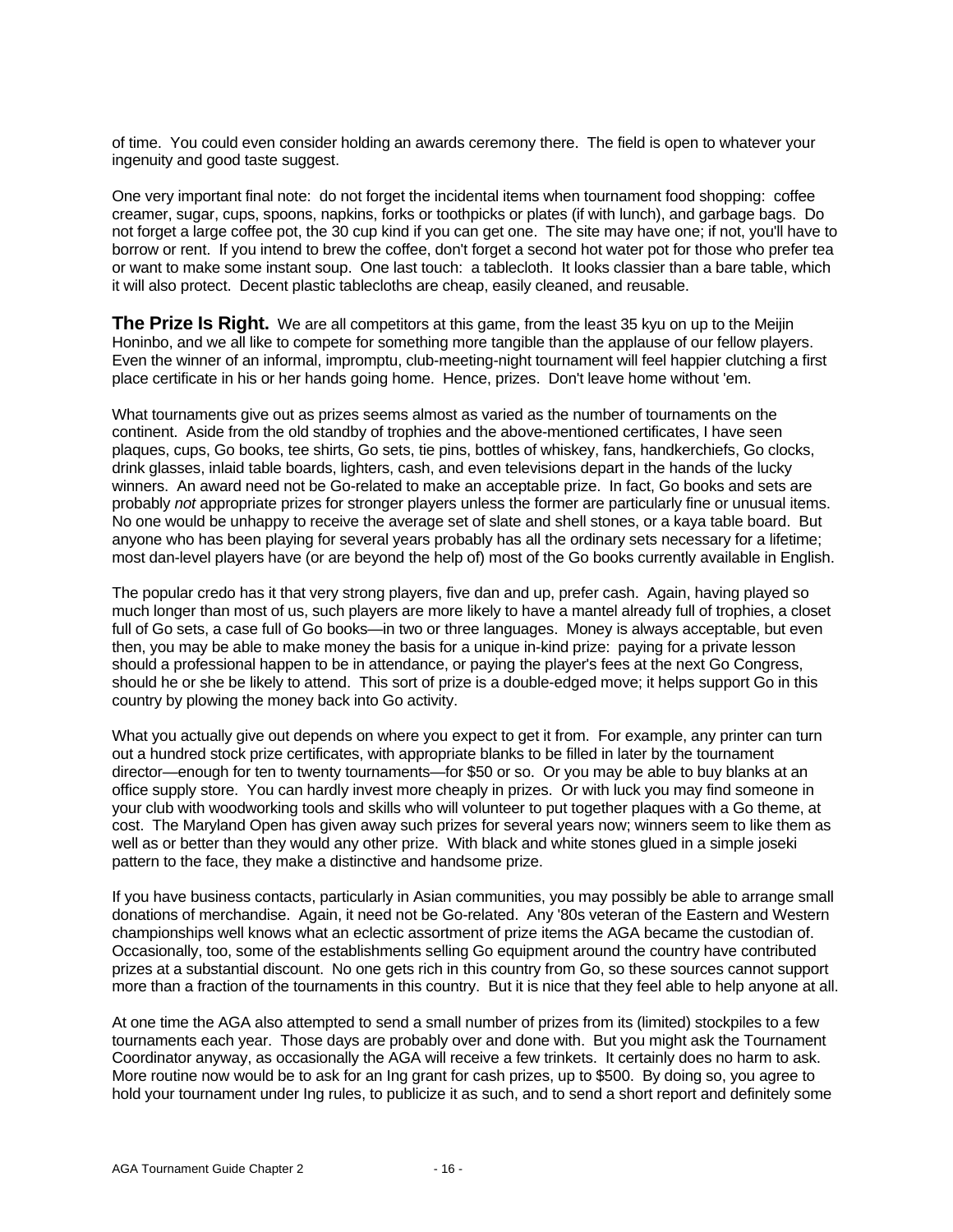photos of the event back to the AGA. You will also need to make sure you have sufficient Ing sets for your expected draw. This may be too complicated for you if you have never held a tournament before; you should also be aware that the Ing grant has stirred up some controversy among AGA members and that some players will be turned off by an Ing rules tournament. They are in the minority, but again you may not want to deal with the issue, particularly if your expected field is quite small.

Which brings up an obvious but important point: no one who donates a prize to you does so entirely or even mostly out of altruism alone. The unstated *quid pro quo* is free advertising, an acknowledgement of the source of the prize, preferably a sign on display and oral comment as well. Or perhaps the handing out of business brochures to tournament participants. It isn't hard to do, and it is as much a debt to be discharged as any entry on your accounting ledger.

If none of the above expedients quite fit the bill, you can fall back on the time-honored trophy. With careful shopping and a modest eye, you can buy the average trophy for about \$10, plus \$3 for engraving. This figure applies only if you buy half a dozen or so of differing sizes. Large trophies may cost half again as much, small ones only half this figure. Trophies with a lot of fancy extras will cost considerably more. I tend to favor wooden bases and columns with a silver Victory figure atop; I think the wood and silver aesthetically counterpoints the look of the wood and stone of the game itself. Doubtless you will develop your own favorites. If you go the trophy route, be sure to inquire about any surplus or discontinued items. Some trophy stores have quite an inventory which they will be happy to sell to you at a fraction of the normal price. As long as you have checked the trophies and made sure they are in good shape, no one will know or care that you haven't picked out the most current line.

Two further points about trophy prizes: 1) you must give the dealer enough time to order and engrave them. Don't come in three days before tournament Saturday and expect to get an order filled. You might—but it is sure to cost a lot extra. To be on the safe side, I order my trophies at least a month in advance. 2) Make sure you have enough trophies on hand, and don't worry if you have too many. Next year you can get a new plate engraved and give out the old trophy, thus enabling you to order one less. If you order the same style trophies several years running, no one will even know what happened.

**The Paper Chase.** As The Day comes closer and closer, planning and preparation become more and more the province of the TD rather than the TC. The items in this section can be attended to by either party, although the TC still seems to handle them more often than the TD. If you, the TC, are not also the TD, be sure that both of you agree on who will do these chores. They are all things you will need to have on hand on T-day. And, as the title says, they are mostly paper, and yes, you may have to chase some of them down.

First on the list is a copy of the latest AGA ratings, obtainable from the AGA ratings system and the Membership Secretary, more usually from the www.usgo.org website. You will be looking for a file called tdlist, and you will have to drill down several layers to find it. Since we do not allow anyone to play at a rank lower than his/her corresponding rating, this is a very important document. Rumors and allegations of "sandbagging" are far more widespread than the practice. Still, it is the ratings data that keeps it that way, so make sure you get the latest. It will also double as a membership list. You will certainly need to make sure that players are AGA members or will join at the door. Since the Membership Secretary is chronically overworked and must deal with many requests, please allow at least four weeks for that worthy to fill your request.

Next, if you want copies of AGA registration and game result forms, you can get them from the back of the *Guide* or from the AGA Tournament Coordinator. You can use your own if you like, but it may save you some trouble if you get ones that have already been made up with spots for all the information the AGA will need from you. Then all you have to do is make as many copies of the blank forms as you need. You can cleverly make one initial copy of the Game Results form, write in your tournament name, date, etc., and make copies of that, saving the pristine form for your next tournament, and saving yourself five minutes of writing the same information over and over again. The Tournament Coordinator is also the person to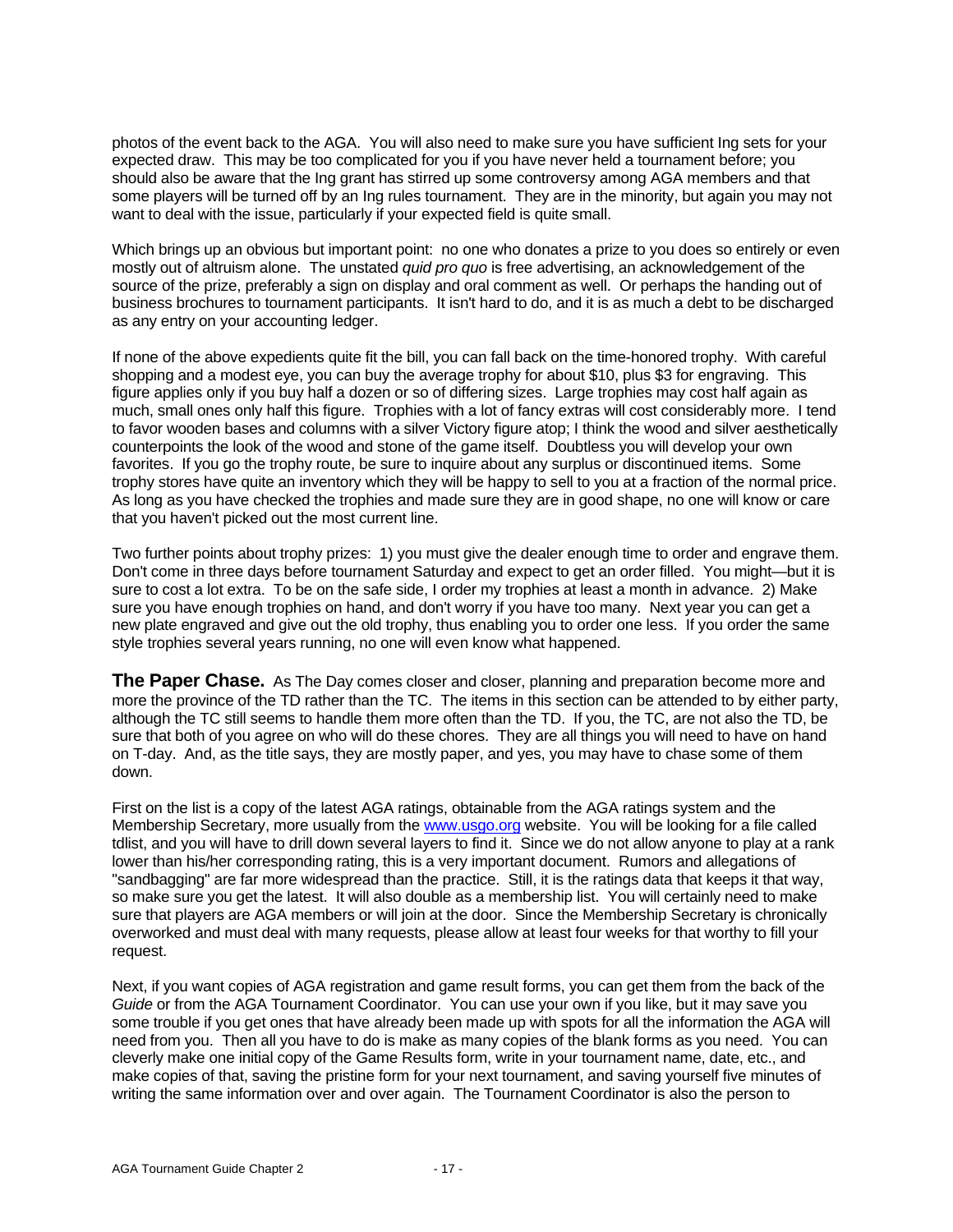contact if you want to use 2'X3' wall mounted results charts. These charts are big enough for ten people at a time to see who is ahead of whom; if you aren't using a computer program to print pairings and results, a chart is a very good idea. The Tournament Coordinator is as busy as anyone else, so if you want any of these items, be sure to contact him/her at least four weeks in advance of your tournament, preferably six.

Finally, you will want to make sure you have the latest copies of the AGA Rules of Play and the AGA Tournament Regulations. You hope that you never have to reference these, but having them on hand can save you some major embarrassment. The Tournament Coordinator should have these, also the website. In a pinch, you can use the ones in the back of the *Guide*; they will be fairly up to date.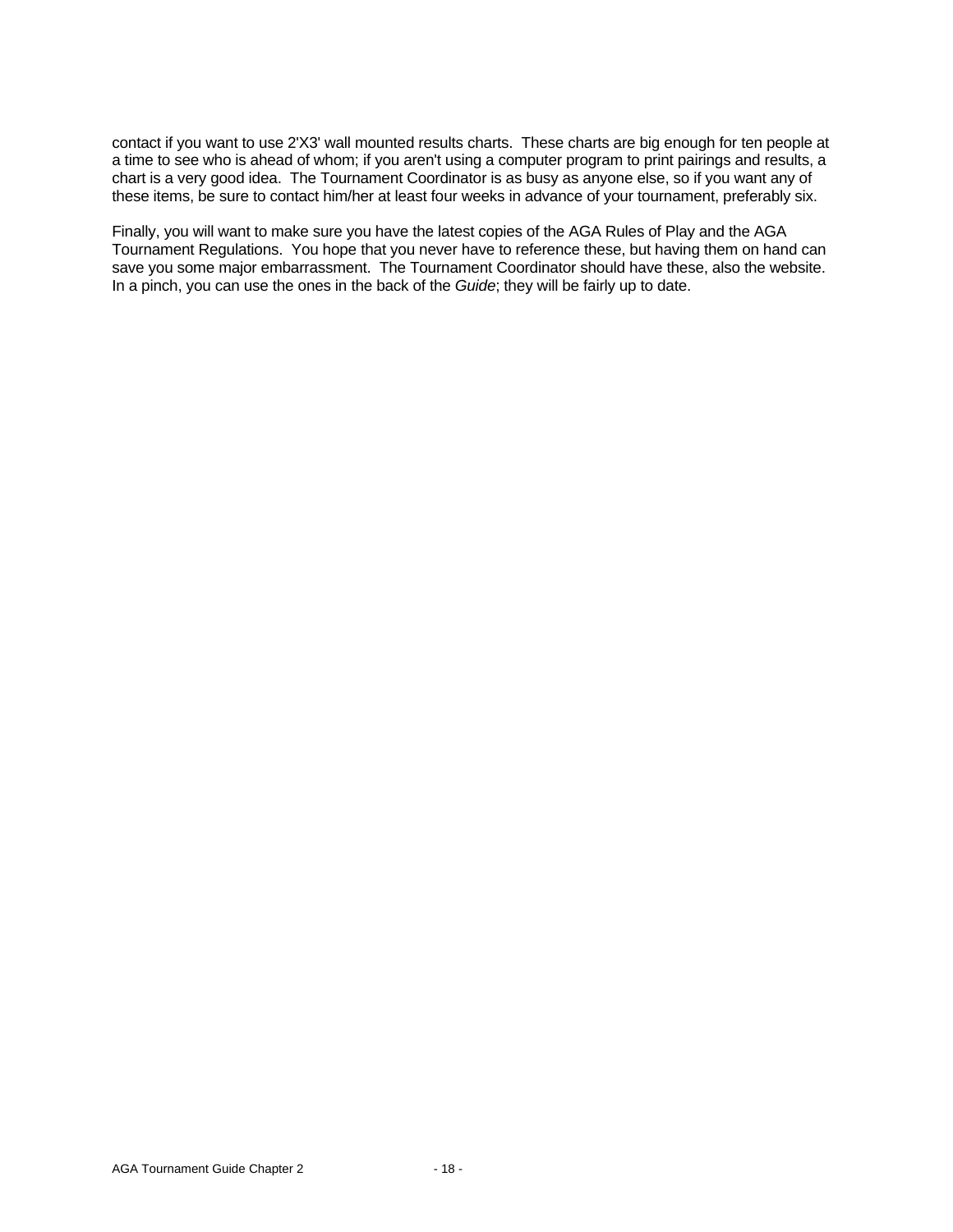#### **Chapter 3. Performing**

**Introduction.** The actual day of the tournament is like the tip of an iceberg—underlying it is the majority of actual organizing work done, but it is the only thing visible, and the only thing by which players will judge your efforts. By default the job of Tournament Director becomes all-important, even if you have had little hand in the planning or preparations (if you have been one of the planners, or even Tournament Chairperson, so much the better). You will have a busy day ahead of you, so with one eye on the clock, let's walk our way through it.

**Setup.** Before anyone can play in the tournament, you must bring equipment to the site, and you must set up both site and equipment. Simple stuff, no doubt, but I am amazed how often I have seen setup left literally to chance. (I, too, plead guilty to this but please do as I say, not as I have done!) You are going to need helpers for this chore; only a masochist (or inexperienced TD) tries to do everything doable on Tournament Day. If you yourself are not also the Tournament Chairperson, you should have already talked to that individual to line up your assistance in advance. Probably the same people who have been planning and preparing the event will be the ones to setup and operate the tournament as well; it is preferable, in fact. But you may have to replace any or all of these people for one reason or another, and if so, you will want the problem well in hand before The Day, your volunteers knowing what you expect of them and standing by.

Knowing what to do in advance can make the difference between a smooth-running tournament and one that flounders from difficulty to difficulty from the start, never quite getting all of its pieces in play at the same time. You won't have done yourself any favors if you must spend all of your setup time dashing from spot to spot, directing each detail of each individual task, only a step removed from doing them all yourself. Jobs you want done in particular ways you should tell your assistants about ahead of time. Once on site, you can get things rolling with a few words. If you and/or your crew is new to running a tournament, you may still have to do a little "jawboning" to get things done, but much less than if you haven't talked things over prior to the start.

Your advance work should begin several days (at least one day) before tournament time; either you or the Tournament Chairperson must make sure that food, coffee, coffee pot, sets, clocks, registration and score forms, prizes, etc., are in hands capable of getting them to the site before they are needed. Assume nothing! I once had enormous problems conveying 20 sets to a tournament because I assumed the old standby helpers would show up the night before at our club; instead, only people who weren't going to the tournament arrived. I got everything loaded into my trunk, but just barely. If you need to borrow sets/clocks from other clubs, make sure you coordinate with them well in advance; it can't hurt to call one or two nights before the tournament, just to make sure the equipment will arrive on time, and to give yourself a chance to round up alternate porters if there is any difficulty.

Similarly, have someone test all electrical appliances (coffee pots, clocks, computers, whatever) ahead of time. A cranky coffee pot added enormously to the woes of the aforementioned tournament because no one checked it in advance, and our coffee was lukewarm all day long. Make sure that items plugging into the wall have their proper cords with them; for that matter, make sure you have an extension cord or two, just in case. Digital clocks should have been stored without the batteries, so these now must be put back in. Please test ahead of time to discover which batteries have given up the ghost and must be replaced. (You *did* remember to bring spare batteries, didn't you?)

Apart from the obvious impedimenta, you will probably find yourself needing all sorts of not-so obvious hardware to set up the site. For example, keys to the building should you be lucky enough to obtain them in advance (and an emergency number to call if you are not, and do not find the person who should unlock things for you). Extra pens and pencils for players to fill out registration forms. A notepad, 3X5 cards, magic markers, rolls of scotch and masking tape, whiteout, thumbtacks, all for making lists of interesting things, pairing sheets, or posting signs. Pre-made signs telling people what the tournament regulations are, where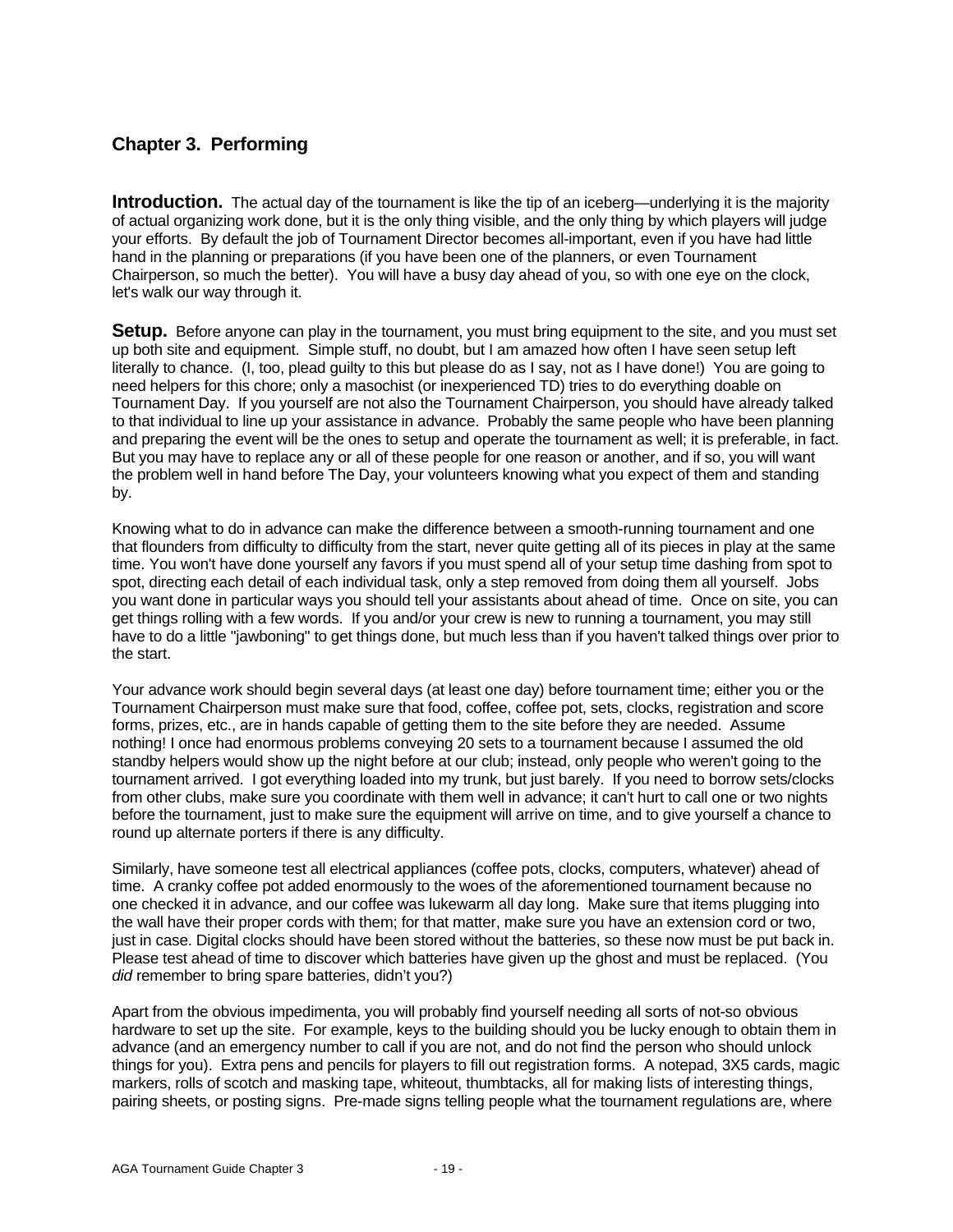food may be found, where in the building the actual playing site is, where restrooms are. Poster board, to make signs that you didn't think of making the night before that sound like a good idea now. Scissors or a sharp knife, or both. A tack hammer. A ruler. A computer, if you want to try out the AGA tournament pairing or rating programs. Now, granted, you won't actually use all this stuff. But Murphy's Law insures you'll desperately need whatever you leave behind.

Hardware in hand, you should plan to arrive at the site with your helpers about an hour ahead of registration time. Given that everyone knows what you want done, an hour should be more than enough time; experienced hands can set things up in a half hour. Except for heavy duty lifting of tables and such, give everyone separate tasks: setting up refreshments, putting up signs, laying out boards and stones, setting out clocks, etc. You can pitch in wherever things aren't going smoothly, but be prepared to drop what you are doing to deal with questions.

Spare some thought for how you want the tables arranged. You'll need at least one for food (assuming you have food to set out), one for prizes, one or two for player registration. These tables will attract crowds. You don't want the resulting confusion to spill over into the playing area or to prevent free movement around the room. Food and prize tables ought to be to one side, out of the way. If pressed for space, wait until the middle of the last round to set up a prize table; it's nice for the players to see what they are playing for, but not essential. Make the registration table be easily visible—most players make a beeline for it first thing. But it should be set sufficiently far from the door to allow a cluster around it and enough room for people to freely come and go.

You should position the playing tables in the best light, natural or artificial, that the room can offer; you should also make some attempt to separate playing areas by section. Players need whatever aids they can get to find their proper opponents in a crowded room, or in a room of comparative strangers. With a sectioned area, you can at least direct them to the same spots. Better, section the tables and number the boards. Mr. Dent may not know Mr. Douglas from Mr. Adams, but he can hardly avoid finding him if they are both directed to board 15. (You will also find it easier to identify players in photos later on if the boards are numbered.) Larger tournaments, above 30 boards or so, and McMahon-style tournaments probably won't bother with sectioning the boards; it's easier to number them from "1" straight through to the end. If strong players attend, consider separating their tables from the rest of the field; they draw more attention and need more space. In a larger tournament, give them a separate room if possible and if you have an ATD who can watch the area continuously.

Other considerations might include how to distribute sets of unequal quality, and smoking. I myself try to allot the "best" sets evenly through all sections; any remainder I give to the sections with stronger players. If I have an Open section, I try to give it good boards and stones exclusively. You probably won't get complaints if you *don't* do this, but from talking to strong players I know that many of them appreciate playing on good equipment. My club has a limited number of good sets that I can use for an Open; all the rest of the sets I can obtain are of about the same quality, so the rest of the field is playing on even terms, so to speak.

Smoking is quite another full-board problem. Each TD and tournament organizer must make up his or her own mind on this one, but the laws and customs of this country are moving so swiftly against public smoking that they will probably take the decision out of one's hands. The spot where you hold your tournament very likely will not allow any smoking whatsoever. If you can, make a smoking room available. If both players agree, they can play in there; if not, the smoker at least has somewhere to light up between games (or between moves). Whatever you decide, be firm but courteous and sympathetic. In fact, that's your best approach to almost every tournament problem.

**Registration.** Be prepared for a number of players showing up early, before your announced registration time, even before you have finished setting up. Now you don't want them to mill around waiting, but if they get involved in pick-up games now, they may dawdle their way through registration and throw it hopelessly behind schedule. Here's where as assistant TD is worth his or her weight in gold: one of you can continue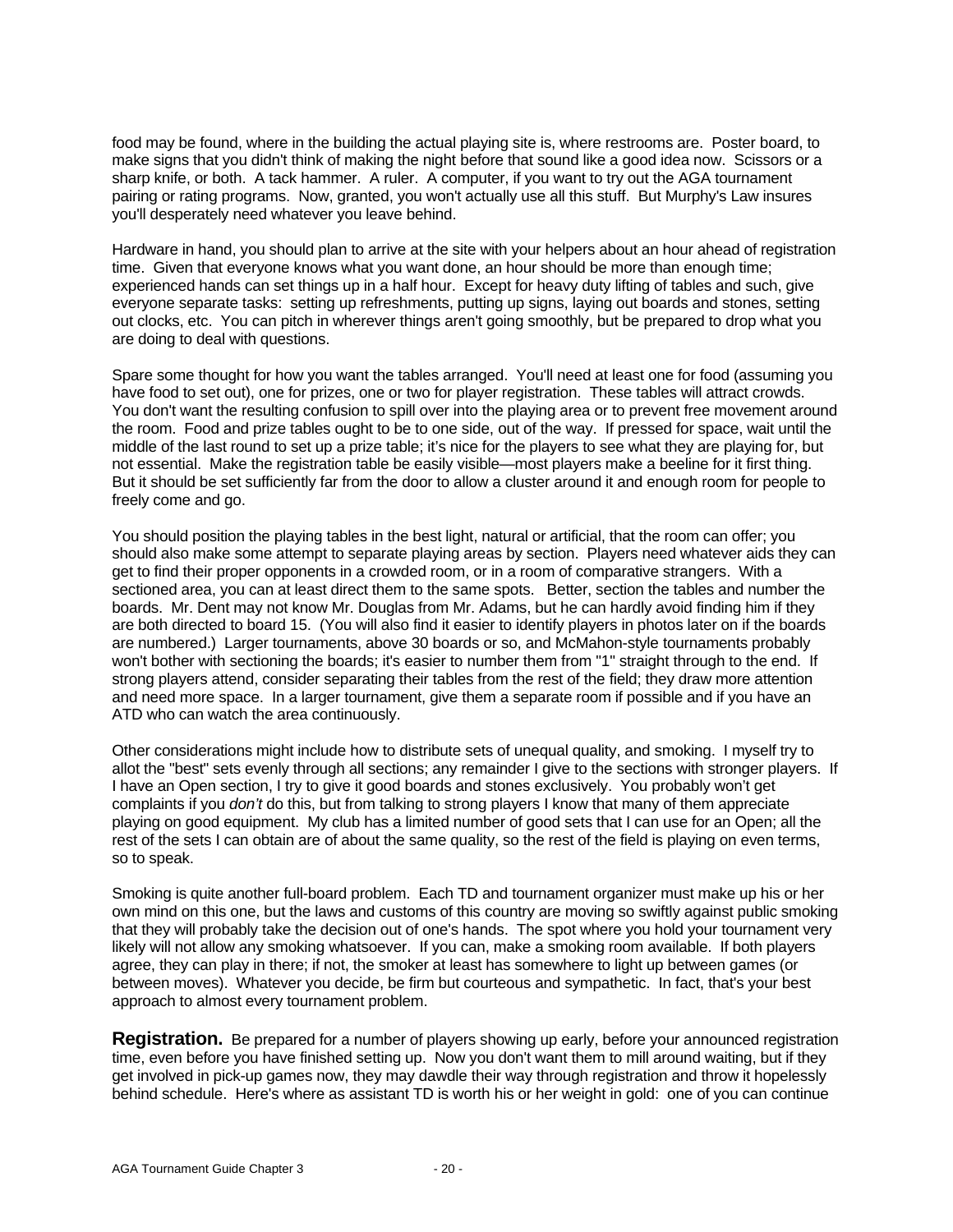directing setup, the other can begin registering early birds. If a real crush develops, both of you will have to handle it, of course.

You can move registration much faster by getting players to fill out their own registration forms, making sure ahead of time that you have enough to do the job. If players fill in their own forms, make sure they know exactly what to fill in and what to leave for the TD to fill in (pairing information, etc.). Remember to have extra pens and pencils on hand for half a dozen people or so to write at the same time. You can use the form provided with this *Guide*, or you can make up your own, as pleases you.

Information you need to get will include the player's name, address, and phone number; playing strength; local go club membership, if any; AGA membership, and rating, etc. Any form which asks for this clearly and concisely will do (although for the sake of uniformity and the Ratings Coordinator, I strongly urge you to use the forms in the back). Recently registration forms combined with pairing sheets have become popular; this cuts down on the clutter at your registration table. If you don't want to bother with a form, you will need at least the player's name, rank/rating, and AGA number on a sheet you use for ordering the draw. The AGA number is extremely important; you cannot submit results to the rating system without a valid number for every competitor. This is why you really do need a copy of the membership list that you can check entries by. Many players still do not know or remember their AGA numbers, so you have to check for them. The problem is gradually getting better, but there will always be those who forget. . . and don't carry their AGA card with them at all times.

You should make some provision for people who wish to join the AGA or renew a membership. The standard form asks either you or the entrant to repeat much of what you need on your entry form, so you may consider deferring filling this out until later, in order to expedite the registration process. Alternately, the entry form in the appendix combines tournament registration and AGA membership in one entity. It is convenient and timesaving, which is why I include it here for your use. You will have to assign a provisional number to new members that you know is not in use by any other member. Conventionally, use 99999 for the first newby, and decrease by one for each succeeding player you sign up in the tournament. Five digit numbers beginning with "9" signal the rating system to generate a permanent number for the player in question. You can reuse the temporary numbers tournament after tournament with no problem.

The very latest wrinkle in registration is automation in one of several forms. The computer can serve as adjunct by maintaining a database of players' addresses and names: if a player is already in the database, he or she need fill in no form. If not, adding a name/address is simple. Coupled with a computer pairing program, a membership database relieves humans of much tedious paperwork. Alternately, a fast typist can enter all the appropriate information for each player into a program which then generates the appropriate pairings forms. As I write, the WinTD program that handles the McMahon and Matthews Accelerated pairing systems has such a hook into the AGA membership database, and speeds up player entry for those systems wonderfully well. (If you are wondering, you can adapt WinTD to handle other tournament systems, but you have to use a little ingenuity and go to some extra work.) It would be easy to write similar hooks for other computer pairing programs, and people are at work on the problem.

A final point of importance: be sure to have enough cash of the right denominations on hand to be able to make change. A little foresight is in order here; if you charge \$15, have plenty of fivers on hand to give in change for twenties. If \$25, have fives and tens, and so on. I always assume at least half my expected draw won't be able to give the exact change and plan for an appropriate bank. If you don't need it, it won't rot after all, but if you haven't got it, you may have trouble getting change (unless you are farsighted enough to find a playing site near a local bank—my salvation once).

The first real and nasty problem you are likely to face on Tournament Day is when to close registration and what to do about latecomers, bearing in mind always that a late start here throws the rest of the program off-schedule. You can make up the effects occasionally; more often, they simply ripple down the line. Invariably, the last five entrants show up just before the announcement of pairings. My organizing thinking has evolved somewhat under the impact of this phenomenon. At first, my tournament fliers simply gave a starting time. Then, a registration start time and a play start time. Now, a registration start and end time, a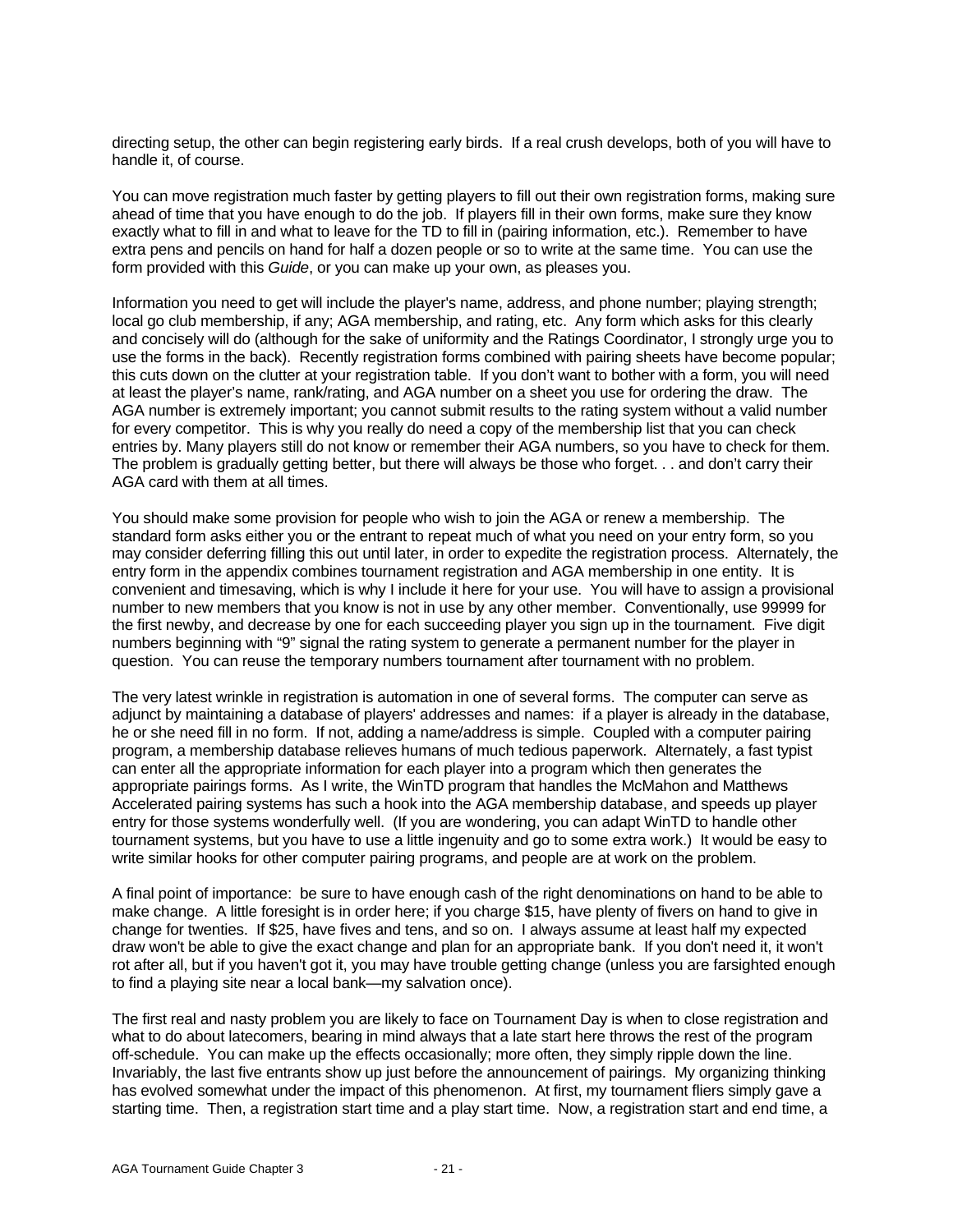break, and a play start time, e.g., "Registration from 9:30-10 AM; Play begins 10:30 AM". Experience tells me this practice does seem to cut down on straggling and leaves me with sufficient time to deal with those who insist upon being fashionably late.

But it doesn't eliminate the problem, so what of those who flirt with the second hand of disaster? I and most directors don't like to turn away anyone; neither do we wish to keep 30 or more people waiting for the sake of two latecomers, either. The answer inevitably depends on the circumstances of the day. If I have an odd number of players in a section or the field, I am very inclined to add one more in order to avoid having to give a bye. (Note that it is even better to find a "houseman" or "bye volunteer" to make the field even in a given round, or sit out if the field is already even in a given round; as players bye rounds, the parity will tend to change from round to round. If you can do this, you prevent weak players or players who have come a long way from having to sit out a round.) If I haven't paired the section a latecomer should go into, or if I can add him/her into one not far removed from his/her appropriate strength, it's very likely. Sometimes I even know in advance someone will be late; knowing the name and strength, I can "pre-pair" such an entrant, although I risk having an "empty" pairing if the latecomer simply doesn't make it. On the other hand, if I've announced the field, I have a perfect setup already, or I'm behind, I'm more inclined to stick with the times as announced and politely decline. Only your inspiration can guide you here, but I advise you to look hard for an excuse to add a latecomer, if you can.

Alternately, once the field is set to your satisfaction, offer to enter latecomers into the second round, giving them a bye in the first, perhaps at reduced cost. You can even pair latecomers with each other if they are close enough to the same strength to slip into the same section; beware of making a section too big for the number of rounds, however. If all the appropriate sections are filled, you may have no choice by to turn them away completely. This is one argument for turning away from the oldest tournament systems and towards the newer McMahon and Accelrat.

**Initial Pairings.** The method you use to pair up players will depend, of course, on the number of rounds you envision and the tournament system you are using. Unless you have eight or fewer participants or are running a large number of rounds, just about every traditional scheme will have you sectioning the field in some fashion. What follows are general comments on making the initial cuts and matches. Specific pairing rules for each system can be found in Appendix X.

The first thing you should do is order your draw by playing strength since that is practically always the basis for splitting up the field. If you are using individual registration/pairing sheets such as the one provided in the appendix, this becomes a matter of shuffling paper. If instead you have been keeping a single list of names yourself, you should probably copy this list onto another sheet in rank order, rather than try to renumber it.

Next you should decide how many bodies to fit into one section. The system you are using may decide this for you: RR's, KO's, and their variants all have a "magic" number of players, based on the number of rounds. For example, a four round KO requires you to put, as closely as possible, 16 players in a section (and certainly no more than 16). McMahons require even more initial work, as they have a top section above the "Bar" and pairing "bands" below it which require you to keep strength distributions in mind and estimate the winning chances of everyone in the top group of players. Most other systems, particularly the Swiss, require you to use the natural breaks in the strength of the draw and your own judgment as to where to make the cuts. My own advice is to attempt this as best you can, because it leads to more even and enjoyable play. This is not hard to understand, given that pairing across a strength gap automatically increases the rank difference and thus, the handicap (in a handicap tournament).

Partitioning the draw along natural lines is almost certain to produce sections of unequal size, but that should bother no one. You needn't use the same system to pair each section, for that matter; assuming you run a three-round tournament, you could pair a four-person section as a RR, and all your eight-person sections as KO's. (However, either some form of KO that allows losers to keep playing, or a KO that actually functions as a Swiss, just to keep players happy.) Since both of these systems require much less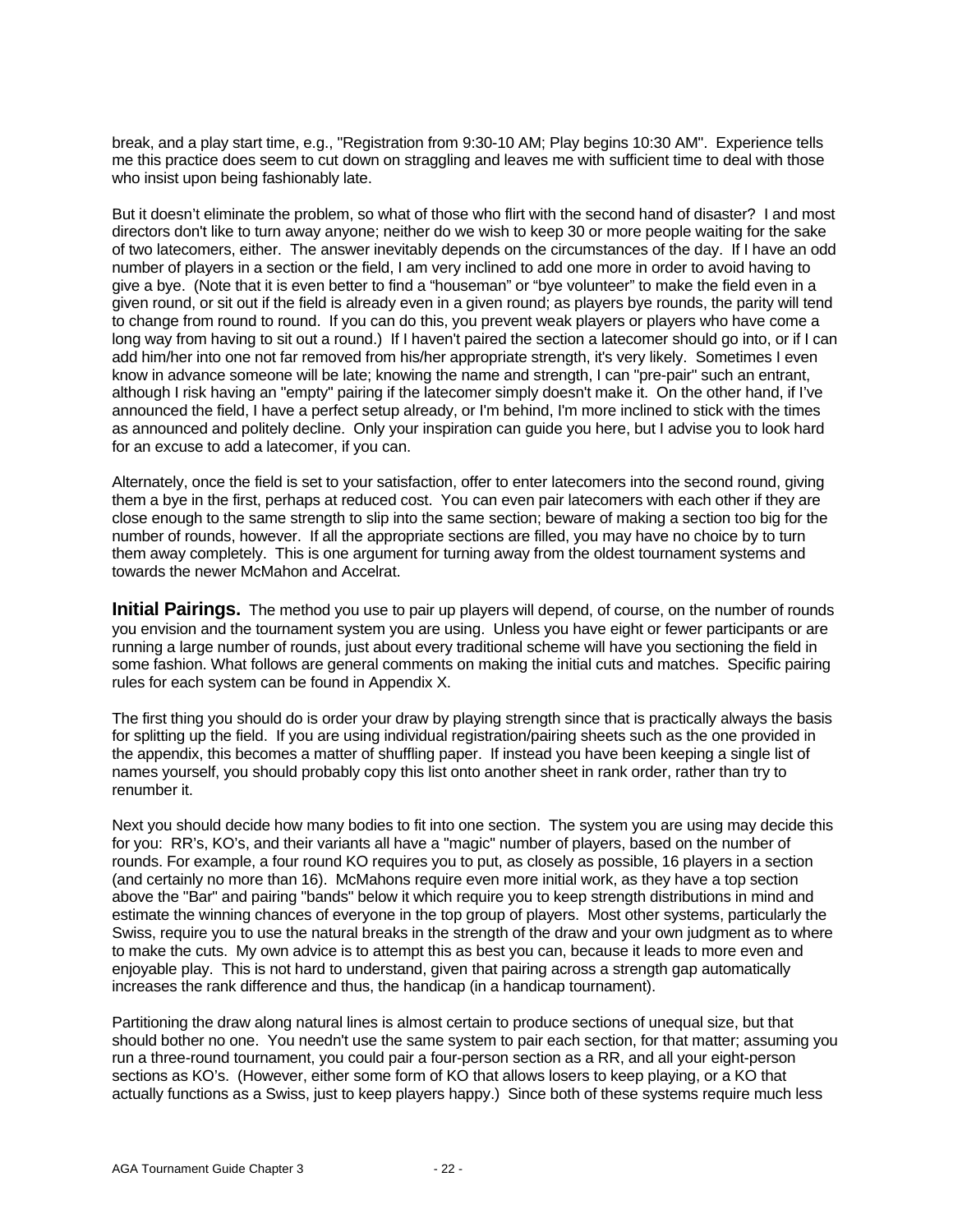between-round work, you can eliminate some of the waiting time for some of the draw, and some of the day's headaches for yourself. You can even break in an inexperienced assistant TD on the mysteries of pairing by giving him or her responsibility for these easier sections.

One example being worth the proverbial number of words, here are the considerations I would use in pairing the following fragment of a tournament draw for a three-round tournament:

Here, there is a gap at 4 dan, 2 kyu, and 6-7 kyu. Clearly, one player does not a section make, so we ignore the gap at 4 dan. We make "A" section a four-person RR for two reasons: 1) we don't want to split a strength level if at all possible, 2) we cater slightly to stronger players. I consider it both a mark of respect and a practical matter; one can only become strong by playing against strength, so we encourage the strength to attend. A RR is probably more comfortable to play in, on balance. We make "B" a six player section because of the gap at 2 kyu and because again, we don't want to split the 1 kyus. "C" becomes a RR because of the lower gap; including the 8 kyus here would create a five stone handicap in this section, which is too wide for much fun. Compressing "C" and "D" would still leave a section with an odd number of players, so we wouldn't be any better off in that regard (I presume there are some other players weaker than 8 kyu not shown, as I would never create a three player section.). On the other hand, if the 3 kyu were not present, I would have a strong reason to collapse "C" and "D" after all, even with a four stone gap. I give no one a bye in an even numbered field unless the pairing gap becomes too wide; aside from that, there are only three 4 and 5 kyu players.



**Sectioning the field**

As more people enter a tournament, strength gaps become smaller, less important, and less likely to dictate the final makeup of the sections. What you gain in flexibility you lose in criteria for sectioning at all. If your field is truly large or unusually evenly dispersed, you might consider assigning an arbitrary range of strengths to each section, then let them fill as they may, adjusting the final split only to avoid an odd number of entrants in each section. If so, be forewarned that even a 40 or 50 player draw can produce serious gaps in the distribution of strengths, leading to both over- and under-crowding in the sections. You may also find your hand is forced: an inadequate number of prizes makes you place the maximum number of players possible in a section, so as to minimize the number of sections. Wiser by far to have a prize or two in reserve for just such emergencies, even if you have to conjure one up on the spot. No one likes overcrowding.

Having sectioned the field, you are finally ready to begin pairing it. As you do, try to avoid pairing players from the same area or local club (assuming the tournament is not strictly local); they already see enough of each other. Also keep the players ranked by strength in each section (and in each round, too); virtually every pairing system "seeds" stronger players against weaker ones in each round. Handicaps equalize things, but no handicap system is perfect; stronger players tend to get the benefit of any flaws, so the idea of strength ranking is still appropriate even to a handicap tournament.

Because of its unique system of seeding players into a "tree" chart, the KO can present some tedious problems in initial pairings as you have to insure that strong players are evenly spread around the tree. If you don't, then an objectively weaker player might be a contender in the final match instead of numbers one and two. If the champion should be able to beat the also-ran, it does not matter logically whether they meet in round one or four. But psychologically, it *is* anti-climactic, a letdown. Plus if you do not offer consolation games to the losers, the second, third, fourth strongest players deserve their seeded spots in order to get in more games before going to defeat, on the principle that the stronger deserves the spoils, in this case, survival further into the tournament. If you find the chart in part II, page 1-16 a headache to decipher, you can simplify pairings by using the Swiss system rules. They give similar results at each stage.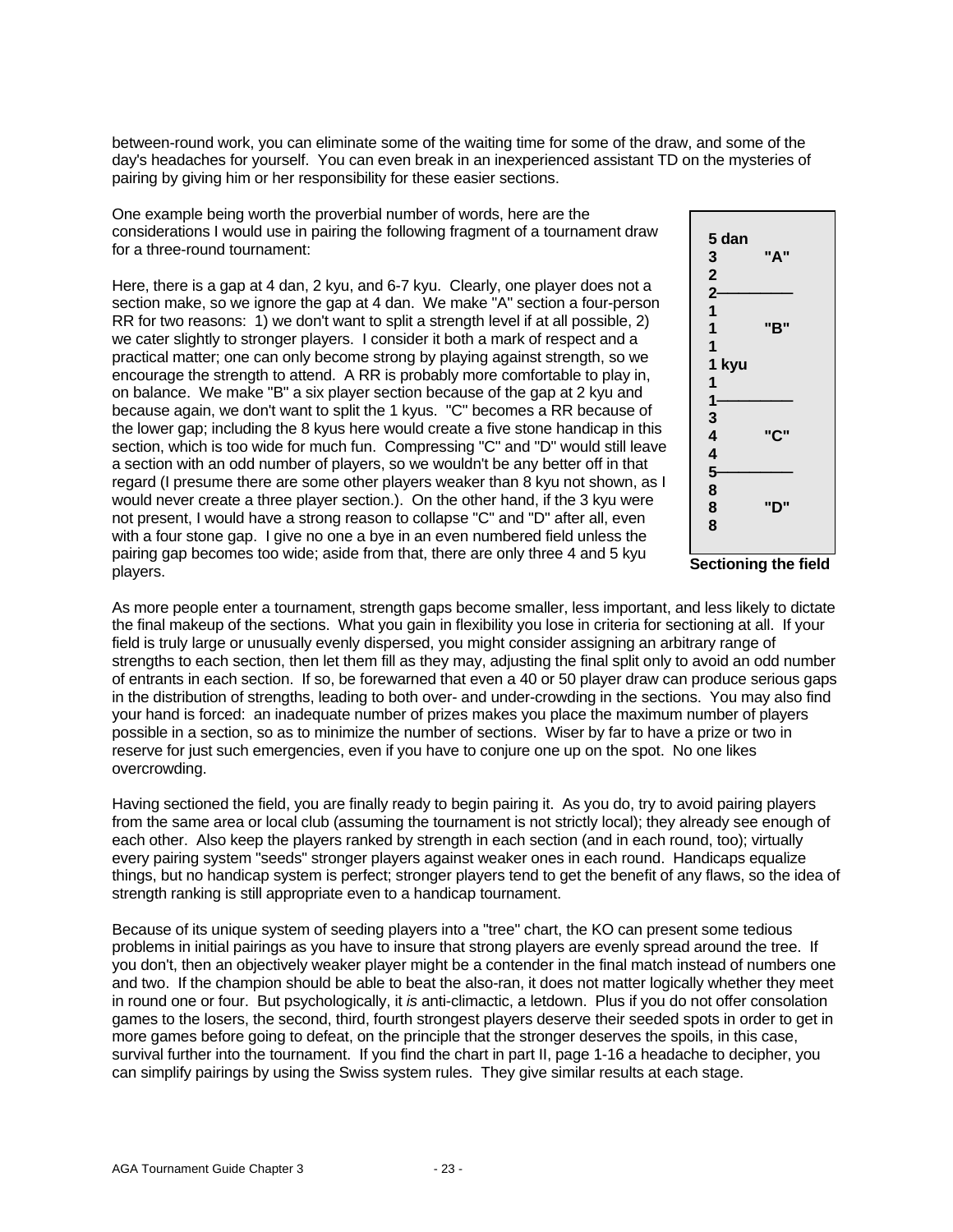At this point in the pairings you can introduce refinements such as board numbers for each pair of players, pre-set colors for even games, etc., to your pairing chart. And when you have done all that, first round pairings are done. . . well, not quite. You should make one final "sanity check" on what you have just done to catch any problems that may have crept in while your attention was focused elsewhere. Look for things like wrong handicaps, giving more than one bye, players out of strength order and entered into the wrong section, etc. Only when you are sure the pairings are correct should you announce them. You can also post them on a wall somewhere close at hand, using that tape you so conveniently remembered to bring with you. If you have 60 or more players, you should probably forego the vocal announcement; instead, post more than one copy of the pairings. (A computer pairing program with attached printer is a Godsend for this, you really cannot run medium to large tournaments without one any more, and it does make smaller ones easier to handle as well.)

While you have everyone's undivided attention, you should take the opportunity to say a few words about the tournament rules and any local refinements. You needn't cover all the official regulations; just remind players of the basics: a stone laid is a stone played, a move is not complete till the clock is punched, etc. You must explain time limits operating in your tournament; overtime allowance (byo-yomi), if any, and method; first-move compensation (komi); possibly the pairing system itself if it is unfamiliar to the players or one of your own devising. Not all players may know how to use clocks, particularly digital ones, so you should probably refresh some memories. And you should explain any logistical restrictions on the layout: where to smoke, where the food is, where results are posted, when you expect to break for lunch, and so on. Conclude by wishing everyone luck during the day.

Then in a good, strong, clear voice announce the pairings for round one, including board number (if used), handicap and/or color (if otherwise pre-assigned). Resign yourself to mispronouncing unfamiliar names, but don't compound the fault by mispronouncing them so softly no one can tell who you are talking about! People will forgive an honest effort (. . . usually). If you are posting the pairings as well, or instead of announcing them, writing at the top of the sheet the first three letters of the name of the first and last paired players on the sheet helps direct attention to the right sheet if you have more than one with pairings.

Succeeding rounds will require less work, especially if the tournament is RR or KO. Only keeping results straight as players wind up games in batches is much of a challenge. Remember that you can't pair a section in most cases until you have all the results in, so emphasize to the players that they must report a result to you as soon as possible. Since you have a little more time in which to work, you should pair players within their sections as soon as you can do so, even mentally "adjudicating" games upon occasion. The time you spend pairing players represents the flexibility in your tournament scheduling. Fast work in pairing can retrieve a slow start. But slow pairings almost guarantee that a tournament will run over its time limit.

Should you announce pairings as soon as you can for a section, or adhere to fixed-round starting times? Fixed round times guarantee that you will not finish early, nor have extra time to schedule a tie-breaker game, if desired. They also guarantee some portion of the draw will be waiting for late finishers to wind up. With overtime, some players may not, in fact, finish before the scheduled start of the next round, unless you schedule rounds in a very leisurely fashion. On the other hand, launching sections as you can, as soon as you can, maximizes confusion. No one knows exactly when to start a round; it is difficult to justify penalizing a player for starting late. Inter-round breaks tend to be longer than you would like, since they stretch to the "worst case" length of every player's private internal schedule. The good effect of minimizing waiting time may be scuttled by players disappearing at different times and not realizing when they should return to play.

With a large draw or two-day formal event, you will probably keep better control over things with some sort of fixed-round scheduling: the larger the effort, the more leverage and control you need to keep. With a small field or typical one-day three-rounder, informal scheduling will probably do. Even in this case, you should have an internal idea of when you want rounds to start and when lunch is to be. Need I add that you should also let the draw know your schedule, formal or not? In any case, you will get so many questions about how long the lunch break is, when is round three, when is the tourney over, etc., that you won't have any choice but to announce approximate times. Just remember that once you have announced a starting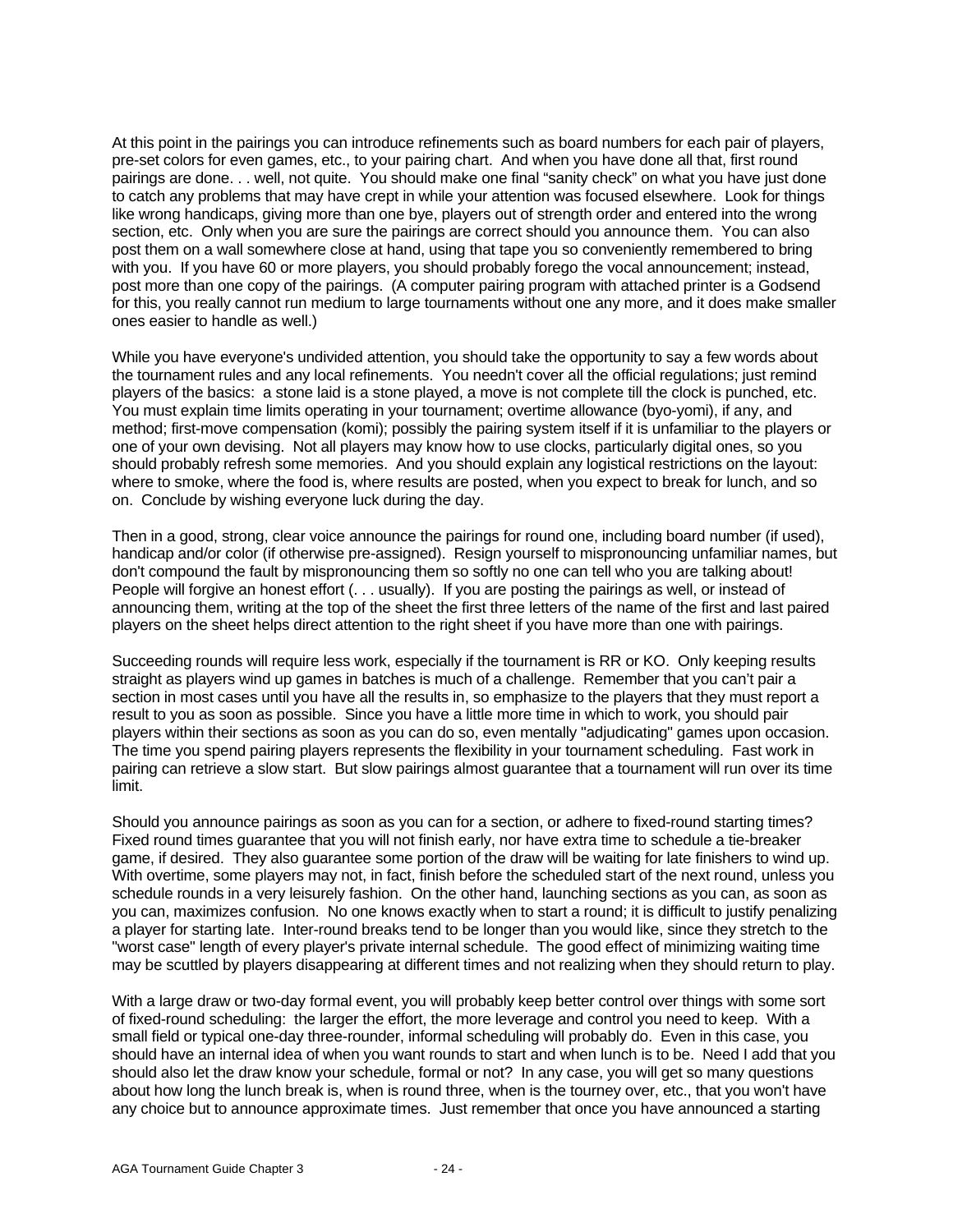time for a round, you can certainly start later if needful, but you really can't start earlier unless everyone is present and ready to go. I usually announce or post a round start time a bit earlier than I actually think I can get the round off, just to keep my options open; I can then start a round as soon as I'm ready without the players complaining that they weren't warned. If you were wondering, posting a start time is often more convenient than announcing it vocally.

**General Running.** As TD, running is what you will generally do—hence the snappy section title—and one of the reasons you should not count on playing while you direct. ) You simply cannot sit back and let the tournament run itself; you should try to anticipate problems before they arise. No litany of difficulties I could give you can possibly describe in advance all that may befall; your job is one of relentless improvisation. You cannot count on a moment's peace. To try to play and direct would be unfair to your opponents, unfair to the other players, and even unfair to yourself. You might be able to manage a casual game with the assistant TD (if there is one), but nothing more, usually. (My only exception to this is in a very small tournament, under 20 or so players, I might become the "houseman".)

So. What are you anticipating? Well, there's the food table for a start. Are you by chance running out of opened packages of napkins, spoons, tea bags, coffee, donuts, cups? Will you have to send someone to the store to replace them? How about the level of the water in the coffee pot? Nothing is more depressing than to see your entire tournament profits literally burned up because the coffee pot went dry and you have to replace it. Are there garbage cans to be emptied, messes to be cleaned up? Are you laying on a lunch? Someone must do these things. Not necessarily you. But you are in charge; you must make sure these things are done.

Or then again, perhaps not. If there are enough organizers in your area, it is a very good policy to have a Tournament Chairperson, usually the pre-tournament chief organizer. The chairperson becomes completely responsible for the physical running of the tournament, i.e., the logistics of food, setup (and teardown), smoking rooms, building access, etc. That leaves you free to concentrate on operating the tournament system, resolving disputes, timekeeping, etc. The larger the tournament or event, the more help this division of labor is to you; it is completely in line with the Golden Rule of Go organizing: *never try to do too much, lest ye finish too little!*

Then there are your visitors, including possibly media guests. You are the logical person to welcome onlookers and answer their questions, of which they are likely to have no little amount. Remember, every tournament is a golden opportunity to spread our game yet a little further into the hearts and minds of the general populace. Here's your chance to be a showman, to sprinkle a little stardust on the game. You can talk up the rules, emphasize the aesthetics, stress the culture—even give a short demo game on the 9X9 board you so thoughtfully tucked away in your paraphernalia for just such occasions. Don't feel comfortable with song-and-dance? No matter. What counts is your warmth and the fact that you go out of your way to make visitors feel at ease.

With the media, you must be a little more business-like, because they are present for business reasons. Find out what the journalist wants, answer his/her questions, do your best to arrange for photographic coverage without disarranging play. Often, of course, you will hardly be needed at all—these *are* professionals!—and if so, stay out of the way! You want to leave a favorable impression of your common sense and sophistication, if you can.

Speaking of professionals, you may have some professional players in attendance, there being half a dozen or so in this country at any given time. Presumably, you have some idea of what you would like them to do; then, they may have a standard approach to handling tournament appearances. All this you should thrash out in advance, so for now, just attend to their creature comforts and make them feel like the honored guests they are. And when the time comes, you can direct whatever arrangements need be made for simuls, demonstrations, lectures, what have you.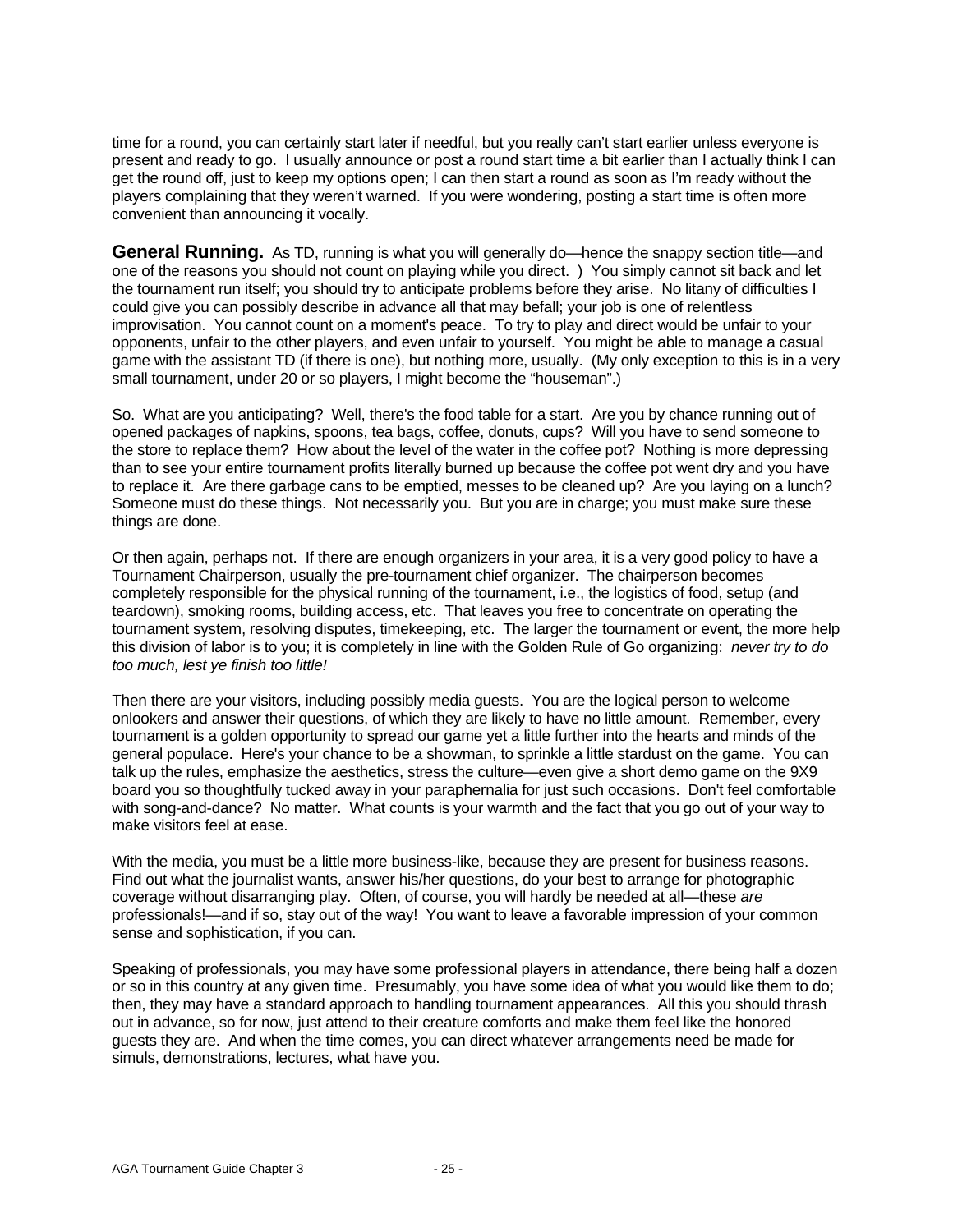And of course, your most important job is posting results and setting up for the next round. Usually in the old days, this meant writing down the pairings for the current round on wall display forms (called a *crossgrid*), as you probably didn't have the chance to do so ahead of time. Then as games wound up, you circled the winners on your charts and on your pairing forms (if you were using such). Something like WinTD gives you a pairing chart on screen upon which you tick off winners as you receive the results, and then lets you print one or more results reports that you can post each round. The old wall chart is highly visible, but WinTD is undeniably convenient—take your choice. When enough games in a section have finished, you can begin pairing for the next round, perhaps. This process always seems to involve a certain amount of disorder; I find it helpful to keep bystanders away from the registration table while I separate the pairing forms into piles by section and score and perform various arcane incantations and spells designed to get me to the next round. There's no need for anyone to know too closely just what you are doing—you want to avoid even the suggestion that some player(s) might be exerting undue influence on the TD.

The actual pairing process itself before succeeding rounds is similar to that before round 1, except instead of sectioning the field, you are probably looking at people within sections with similar scores that are potential matches for each other. The system you use will tell you how to pair the next round; follow it, do a sanity check, then announce or post the round just as you did for round one.

Directing is not all work and no play; you may not be able to throw the stones yourself, but you are in an ideal position to watch any game you choose. Since you will know better than anyone who is in a position to win a section, you can follow all the decisive games when not busy elsewhere. In fact, if you have a photographic bent, now is the time to indulge it. You'll certainly have more time to check lighting, angles, line up shots, etc., than will any of the players themselves. Guides for general candid photography are too numerous and better explained elsewhere to be covered here, so I will just remind you of one basic idea: get close! Better to crop a head tightly than to attempt a full-length portrait of both players, board, and all dozen onlookers, in which all detail is lost to view forever. Only after you have learned to get good portraits of faces under tension and showing the fatigue of concentration should you pull back for the more common (and difficult to make interesting!) shots. It is impossible to record experiences and replay them later, but photos encapsulate memories; it's nice to have a historical record of what is bound to be major activity for your club. One warning: avoid flash, especially if getting close. AGA Tournament Regulations enjoin kibitzers from disturbing a game, and hitting a flash in some player's eye definitely qualifies, in my book. Stick to available light photography if at all possible, bounce/diffuse flash if not, *and keep it out of the players' eyes!*

And don't forget the awards! It provides the right psychological note for you as TD and for the players if you can improvise some sort of little ceremony where you hand the lucky winners their prizes. You needn't suspend play, nor delay presentation until all games are done—a large chunk of your draw will want to get away as soon as possible. Instead, as soon as you determine a winner or two or three, go ahead, make an announcement and give him/her a moment in the spot light. (With a larger field or an important prize at stake, I often do wait until all the games have finished; it is more satisfying.)

**Playing with Time.** Setting Einstein aside, I have found there to be two major schools of thought about time. The first holds that time is a regrettable administrative necessity to insure that all tournament games will finish before next month, but that no player should be forced to the indignity of actually *losing* a game for reasons of time. The second holds that timed games are a contest to see who can more efficiently allocate resources through the fourth dimension, as well as through the first two, over the board, and that a player who is behind on time should rightfully lose as surely as a player who is behind on points. As I am a player who rarely suffers from time pressure now (I was very slow when starting out), I have long favored the second school—until the Third U.S. Go Congress when, despite time limits twice as long as I am accustomed to, I ran my clock down to the last few minutes in nearly every game! These days, I am considerably more humble, ready to understand both positions, and mediate between the two.

This is no easy task, mind you. The first school correctly asserts the professional view of the game—but does not consider that Japanese amateurs typically play with time limits shorter than U.S. ones, and no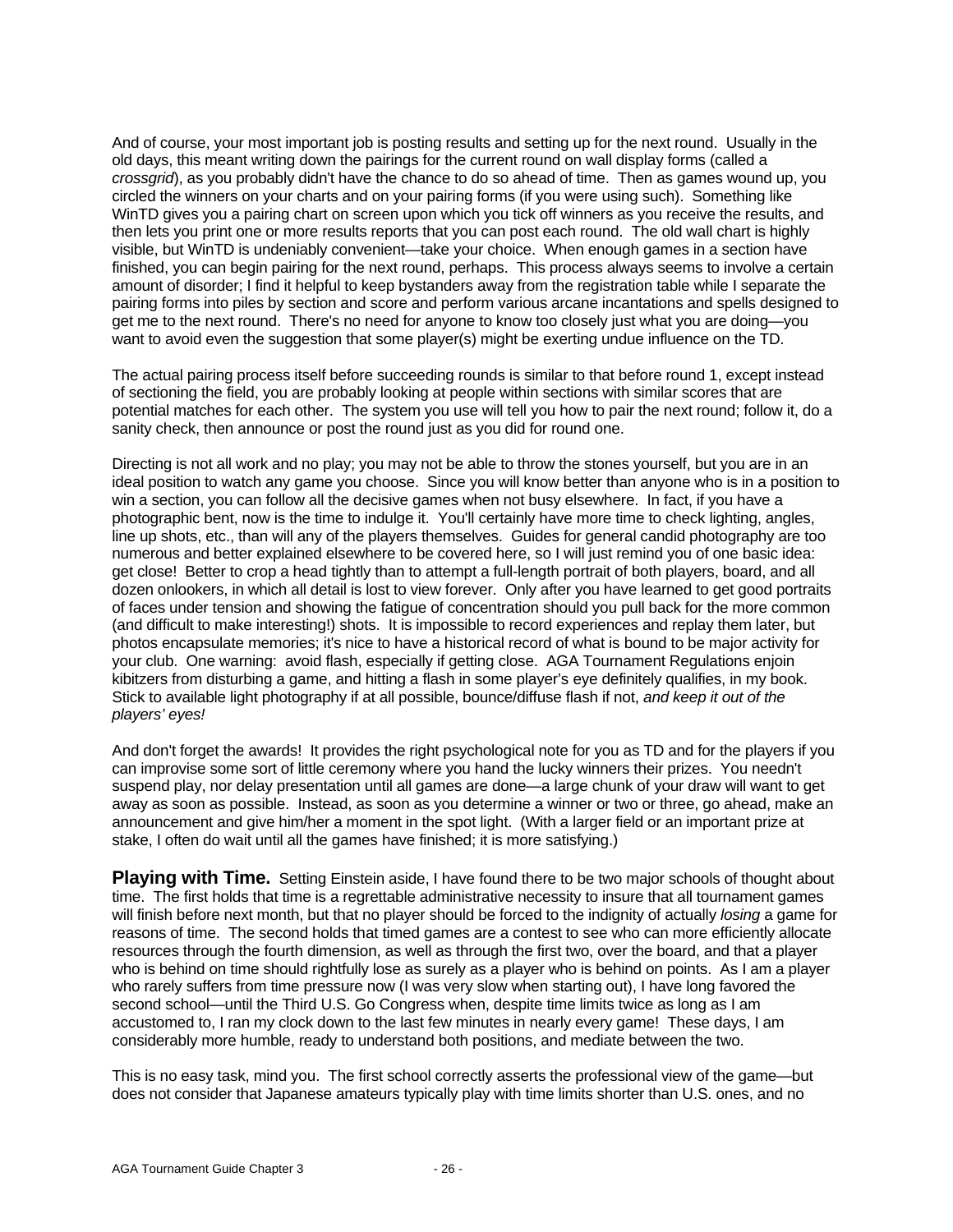overtime (according to James Kerwin, professional 1-dan). The second school would allow the game to be distorted by gamesmanship, i.e., the practice of playing ludicrous, over-obvious, or unnecessary moves in order to force the opponent to waste clock time considering and answering them, since the game must be played out to completion. (I have even seen players deliberately put their own large groups in atari under the supposition that the opponent will have to waste large amounts of clock time removing the prisoners!) What we must do is decide which approach or combination of approaches will give our players the most enjoyable day and apply it accordingly. Most players want to get in as many games as they can; no one wants to suffer from gamesmanship. I believe, as is so often the case, that education is the answer. Players must educate themselves in proper time-handling; while so doing, time limits and penalties for violating them must be forgiving. In practice, this means we are probably stuck with overtime (byo-yomi) for the foreseeable future, except for lightning tournaments, in which time really *is* a measurable resource as valid to victory as area.

Revisiting this issue ten years later, I find that we have made some progress: we still have overtime, but it tends to be faster, possibly as a result of Internet Go play, which effectively *starts* a game in overtime. I see much less gamesmanship (except in lightning tournaments) and much better clock management, with about the same number of players going into overtime, at least in big tournaments such as the U.S. Open. Making the TD's job easier by moving to fixed time limits seems out of reach, however.

For a long time—most of my go-playing career—the issue of time limits, overtime, and gamesmanship would have paled beside an even bigger problem: no clocks with which to measure elapsed time in the first place! Clocks existed, to be sure, but hardly anyone or any club could have afforded the sums necessary to purchase enough clocks to make much difference at any tournament. Until the First U.S. Go Congress in 1985, I never had enough clocks to handle more than 30% of the games in tournaments I directed, often no more than 10 or 20%. Outside of the major go-playing areas, most TD's had the same problem, and most of us probably independently evolved the same solution to it. If you find yourself without enough clocks for some reason, here follows a description of what you can do.

My own approach was first to announce to the field of players that I reserved the right to clock any game I saw fit at any time, and to adjudicate elapsed time equitably between opponents. Next, I would initially clock the games of players I knew from past experience to be tardy in play. Often I would clock as well all the games of the Open section, if I had one of four to six players. I would then husband my unused clocks against events to come. I found it best to quietly survey all games just under halfway into the round, mentally estimating which games might need clocks. This process would take about ten minutes; I would then set 30 minutes on each clock (time limit of 1 hour/player/round), remind players of time limits and clock rules, and start them off. As clocked games finished, I would shift clocks to slower games that had not.

This procedure worked fairly well; occasionally rounds were delayed by late games, occasionally players complained about sudden clocking, but on the whole, there were few problems. From time to time I found it advisable to unequally allocate elapsed time on one player's assertion that an opponent had played much slower than himself—but only if both players agreed that that was the case. (In fact, I never had any disputes about this. Go players were remarkably well-natured in those days.)

The procedure mentioned above demands nothing more than judgment and diplomacy, and a certain amount of extra work on the part of the TD. It might seem at first to be an erratic and dangerously loose way to run a tournament, but I can attest from personal experience on both sides of the director's table that it works quite well. Besides, if you don't have enough clocks, and you make any attempt to set time limits (and without them, how can you enforce any tournament system at all?), you will be forced to this same procedure, or something very like it. As I said above, many of us old-timer TD's came up with it simultaneously and independently.

The Japanese system of overtime periods (byo-yomi) is a very difficult one to implement under the constraints of the above mentioned system; it requires a permanent timekeeper for each overtime game. (In fact, it requires a permanent timekeeper for each game.) You are not likely to have enough assistants to handle this chore. In a pinch you can do as I have done and "deputize" players who understand byo-yomi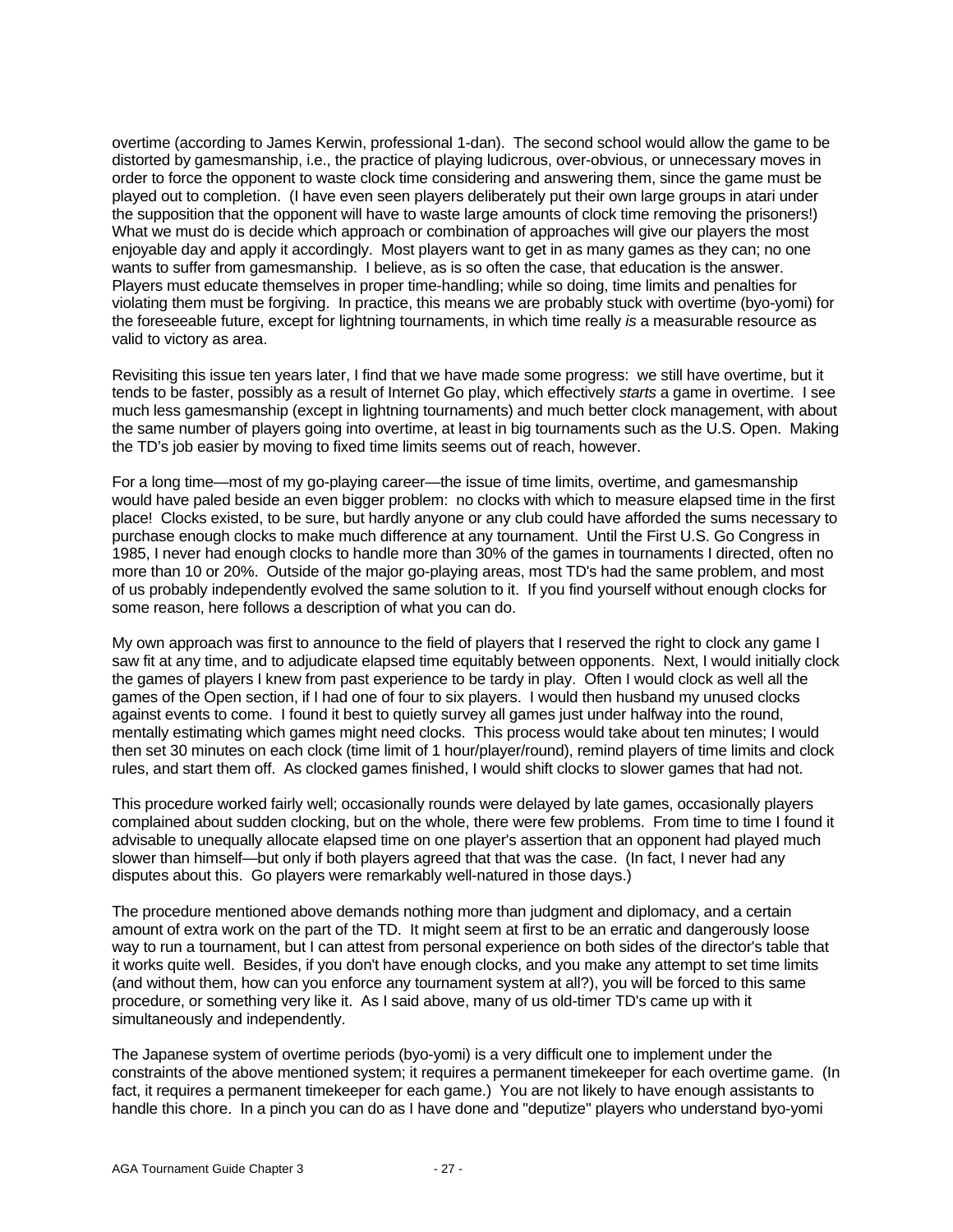and who have finished their own games, but the demands of this system are apt to make your arrangements break down before they have properly started. Aside from that, you leave the door open to charges of collusion if one player handles timekeeping chores for other players. Admittedly, I've never heard any such complaint, but I *have* heard players disgusted with the supposed incompetence of too-hastily appointed timekeepers during the heat of battle.

Apart from the difficulty of finding help, you face the problem of knowing when to stop the clock, as the Japanese system allots time in three separate stages. A professional's clock is stopped with ten minutes left; thereafter if he/she uses less than one minute for a move, no time elapses. For every full minute the professional takes per move, one of the ten minutes is allowed to elapse. Finally, on the last minute of play, only that minute need be accounted for. This system is much too elaborate for the ordinary tournament, though it is possible for special matches. Bear in mind that you do need a timepiece that can count seconds to do all this.

We are indebted to the Canadians for devising a way to approximate the effects of true Japanese overtime, and making it practical for the average TD to implement. Canadian overtime *aggregates* overtime periods and moves together. That is, in the professional example given above, ten stones would be counted out for the player, his/her stone container closed, and ten minutes set on the clock. When these stones are played, ten more would be counted out, and the clock again reset to ten minutes. It is important to reset the clock to ten minutes and not simply add ten minutes to the clock—a player should never be allowed to *gain* time while in overtime. It is also important to remove the player's stone bowl so that he or she does not inadvertently play stones from it instead of from the counted out pile. The great virtue of this scheme is that the players themselves can run it, or if a timekeeper be appointed, there is no scope for collusion, and less that the novice timekeeper need remember to do. I have used this form of overtime for nearly twenty years now with good success; it is probably the most common form of overtime used in North America to date.

In actual practice, "10/10" has gradually yielded to "20/5", or twenty moves in five minutes. The faster time limits are more exciting and tense, but I can testify from personal experience that a five minute period, particularly if both players are in overtime, can unreasonably interfere with concentration. There are twice as many opportunities for timekeeping mistakes, one's clock access may become disturbed, and the flow of the game disrupted as clocks are stopped every couple of minutes to count out new stones. On the other hand, only a very steady player could sense how to allocate time for 40 moves in ten minutes! As the jury is still out, I counsel that only if the number of moves exceeds 30/10 should the moves/period be halved. That is, 50/10 would become 25/5, 60/10 would become 30/5, and so on.

There is one more wrinkle which I call "progressive overtime" you can add to this scheme; you can increase the number of required moves with every additional time control. If a player starts at 20/5, he or she would have to play 30/5 in the second time control, then 40/5, etc. This may force overtime games to finish even more quickly, no bad thing. It is more difficult to administer, as you have to keep track of which time control period the player is in, or both players, for that matter; when both are in different time controls, things become quite confusing. This system is little used, but possibly deserves some experimentation, particularly in tournaments that need to keep tighter control over round times and cannot afford to have long overtime games.

Canadian overtime does not *require* a timekeeper, but just to keep things under control, you should appoint one if you can; if the overtime period is five minutes long, it is almost mandatory for you to do so. If you do appoint a timekeeper, make sure you find one with nothing to gain from the outcome and, in so far as possible, with no direct connection to either of the players. Let's keep our record of no charges of collusion on this day intact, shall we?

The above would still have been true for most of the U.S. as late as 1985, but the First U.S. Go Congress introduced a sea change in timekeeping as in so many other things. Because of the Congress and the warm generosity of Mr. Ing of Taiwan, the AGA found itself the astonished possessor of 100 free digital clocks, capable of counting out overtime either by Mr. Ing's time purchase system or in a manner similar to the Japanese professional system. With the Ing clocks, one may establish from one to twenty overtime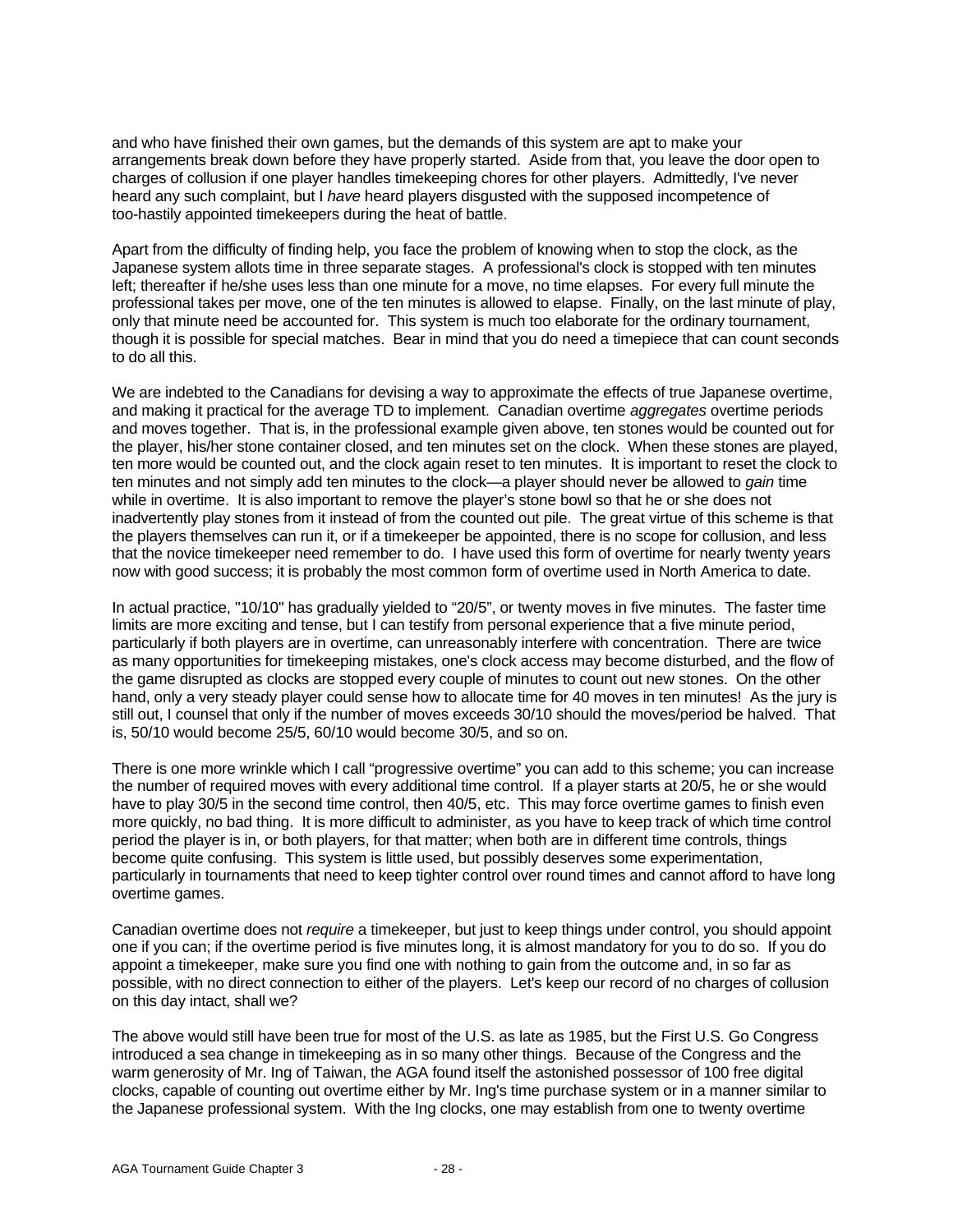periods of from one to sixty seconds each; these periods will be counted off as in the Japanese system. The clocks will display how many periods and how many seconds in the current period remain; they also beep during the last five seconds of an overtime period (some players find a room full of beeping clocks highly objectionable, be forewarned!). These clocks are lightweight and handy; complete instructions for their use are given in part II, section 4. Succeeding years have brought even more Ing clocks into the country. Be forewarned: they are noisy clocks, even if you adjust the volume to minimum—and not all of them have a volume control.

Concurrently with the above donation, the AGA took advantage of the then-strong dollar to buy a number of German analog chess clocks. The resulting oversupply makes it feasible to mail out numbers of the Ing clocks to TD's who want to run a fully clocked tournament. If interested, you should contact the AGA Tournament Coordinator at least six weeks in advance of your tournament date, ten if possible. You are of course responsible for the clocks while they are in your possession, and you must agree to have them in the mail by the weekend after your event. Otherwise, there are no restrictions upon their use.

Finally, players have begun to bring their own clocks for tournament use. A few problems have arisen with this over the past few years. Some players complain that they would rather use the clocks provided by the tournament than someone's private clock. I strongly suspect there is an element of gamesmanship at work; the Tournament Regulations are silent on the subject, but without an amendment, the player complaining is probably within his or her rights. If you want to cover yourself, you can announce this before play begins or you can let the player with white stones decide, just as that player can choose which side of the board to place the clock. If both players have private clocks and want to use them, again there is nothing in the Regulations to determine who prevails, but I would urge you to let white decide. This seems to be in keeping with the spirit of the Regulations. (And as I wrote them originally, I think I am well acquainted with their spirit!)

When I had five clocks for 40 players, few games ran over time. Now that I can clock every game, at least half of them seem to drag into the time scheduled for the next round! Perhaps after all, we were better off in the good old days. . . .

**Teardown.** The tournament is just about over, the prizes are in the arms of their new owners, and the number of warm bodies has noticeably shrunk. Now is not the time to drop a big yose play! Remember, you are still building bridges to next year and possibly towards reuse of this site. Your goal is to see that you leave the space in the same condition as (or better than) you found it. That means all food cleaned up and disposed of; all signs and tape removed; all chairs and tables either put away or rearranged; lights, heat and/or air conditioning left in whatever state your host may ask for; all sets, clocks, leftover prizes distributed among those helpers who are going to return/store them, etc. In short, put everything away, lock the door if it is to be left locked, fold your tents and silently steal away.

Nothing but common sense, you say, and I agree, but I warn you of several problems in advance. First, you will have to work around the last few late players who don't know when to quit; this is minor. Second, you may be faced with the always interesting if annoying phenomenon of the Disappearing Helper. So just as you lined up support ahead of time for the tournament setup, you should line up support for teardown, bearing in mind that people will tend to leave just as soon as their part is over. Don't wait until the last minute. It helps to keep things tidy as you go; also, you can start cleaning things up in the final two hours. Grab bodies as they finish games and become available again. Even better if you have the same assistants who helped setup do the teardown. No reason why teardown cannot be as smooth and quick as setup, is there?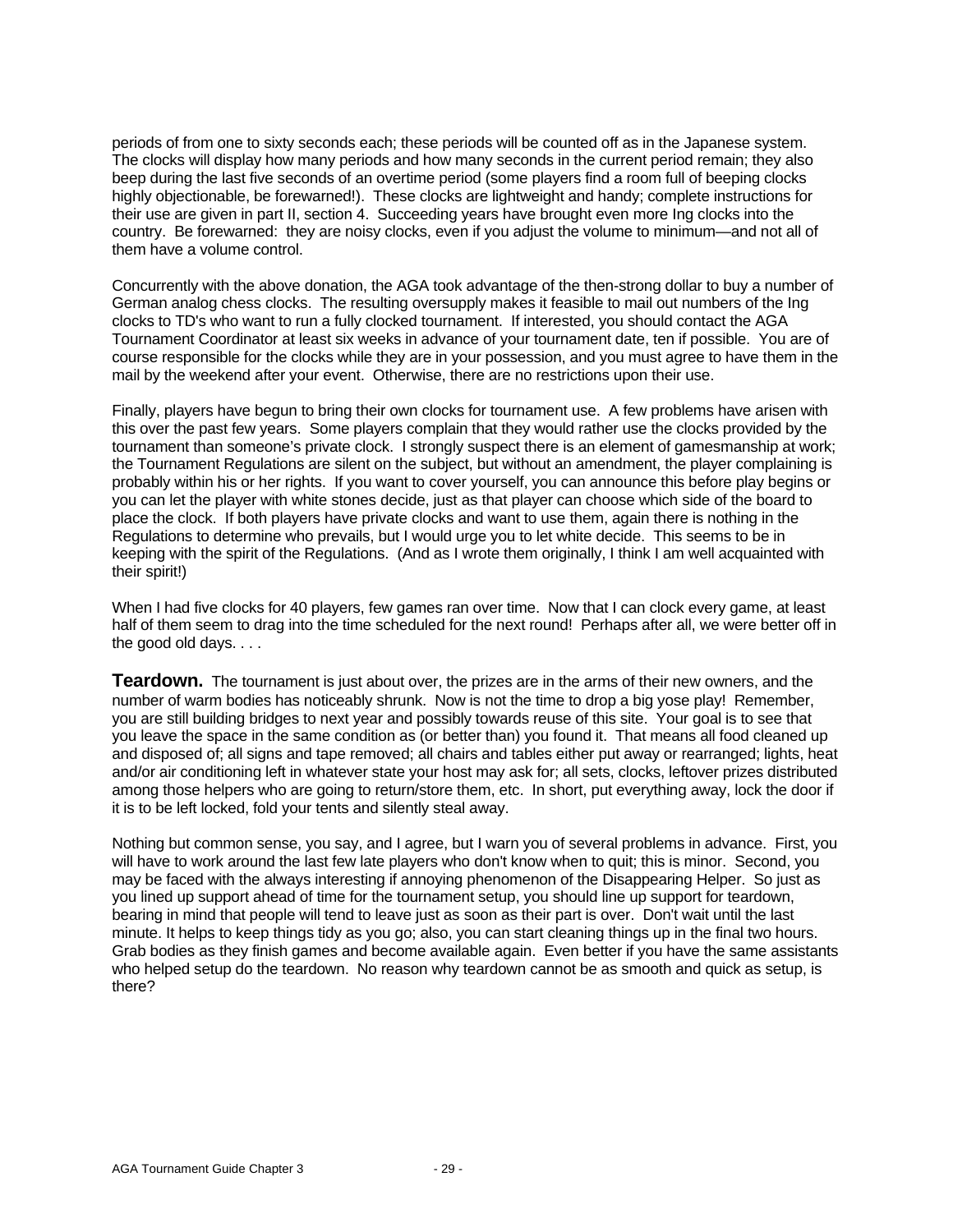#### **Chapter 4. Post-Mortem**

When the last games are done, the sets packed, the food cleared, tables and chairs rearranged, the tournament is still not finished. For what now follows is, if not the hardest, then certainly the most slighted part of the whole tournament process: the post-mortem. Freed from the deadlines of the pre-tournament preparation schedule, the average organizer may feel no urge to attend to the few remaining chores; organizational lassitude after the main event is a fact of life for us all. Yet the last few steps are vital to take if the tournament is to have much meaning and do its modest bit towards fostering the spread of the game. That being so, you as Tournament Chair and/or Director should set your own time limit of one week after tournament's end for finishing these last jobs.

The most important and unfortunately time-consuming of these is to get the results in to the AGA! The revamped AGA ratings system has been fully operational for nearly 15 years now, but it will do us all little good if it has no data upon which to work. The policy is to send the individual game results to the Ratings Coordinator. These results must include the full name of each player; his/her AGA number, the color played, the handicap given or received, and the result. You must also include player registration data and should include the name and date of the tournament, and the name of the TD! Written results are no longer acceptable to the AGA; data must be rendered into a computer file and sent in. As usual, WinTD creates this file automatically. If you have run your tournament manually, use any convenient text editor to create the results file in the following format.

For example, comment records begin with a "**#"** and can be inserted at any line within a file. The first comment in a file is interpreted as the event label, which should include the name and date of the event. Logically, you should make this the first record. Player registrations should follow next, in this form, one entry per line:

| [AGA id#] | [family name], | [given names] [rank] |    |
|-----------|----------------|----------------------|----|
| 0489      | Matthews,      | Paul G.              | 4K |

It is vital to send in the correct AGA id number! For newly joined members, remember to use a temporary "90000" number (any number from 90001 to 99999, different for each new member you have). Missing or incorrect numbers drastically slow down the process of getting your tournament data into the rating system. In extreme cases, your data may even be thrown out or returned to you for correction. Remember, we have many TD's but only one Ratings Coordinator--it's unreasonable to expect that person to do your work for you. No part of a name should begin with a number, e.g., **Doe, Jane, III** is ok, but not **Humbert, Hubert, 3rd**. Ranks should be entered as a positive number, followed by **D** for dan and **K** for kyu.

Game results should follow the registration data, one game result per line, in the following form:

|      | [white's AGA#] [black's AGA#] [winner] [stones] [komi] |          |  |
|------|--------------------------------------------------------|----------|--|
| 3042 | 1124 W                                                 | $\sim$ 3 |  |

This format allows you to use a combination of handicap stones and komi or even reverse komi (number preceded by a "**-"** sign). Do not record half-points for komi, nor a komi of more than 20 points. Notice that a no komi game is just that; you do not list it as a 1 stone game. Acceptable numbers in the **stones** column are 0 or 2-9. Needless to say, you should re-check the game results (and/or crossgrid) for accuracy before you send it on.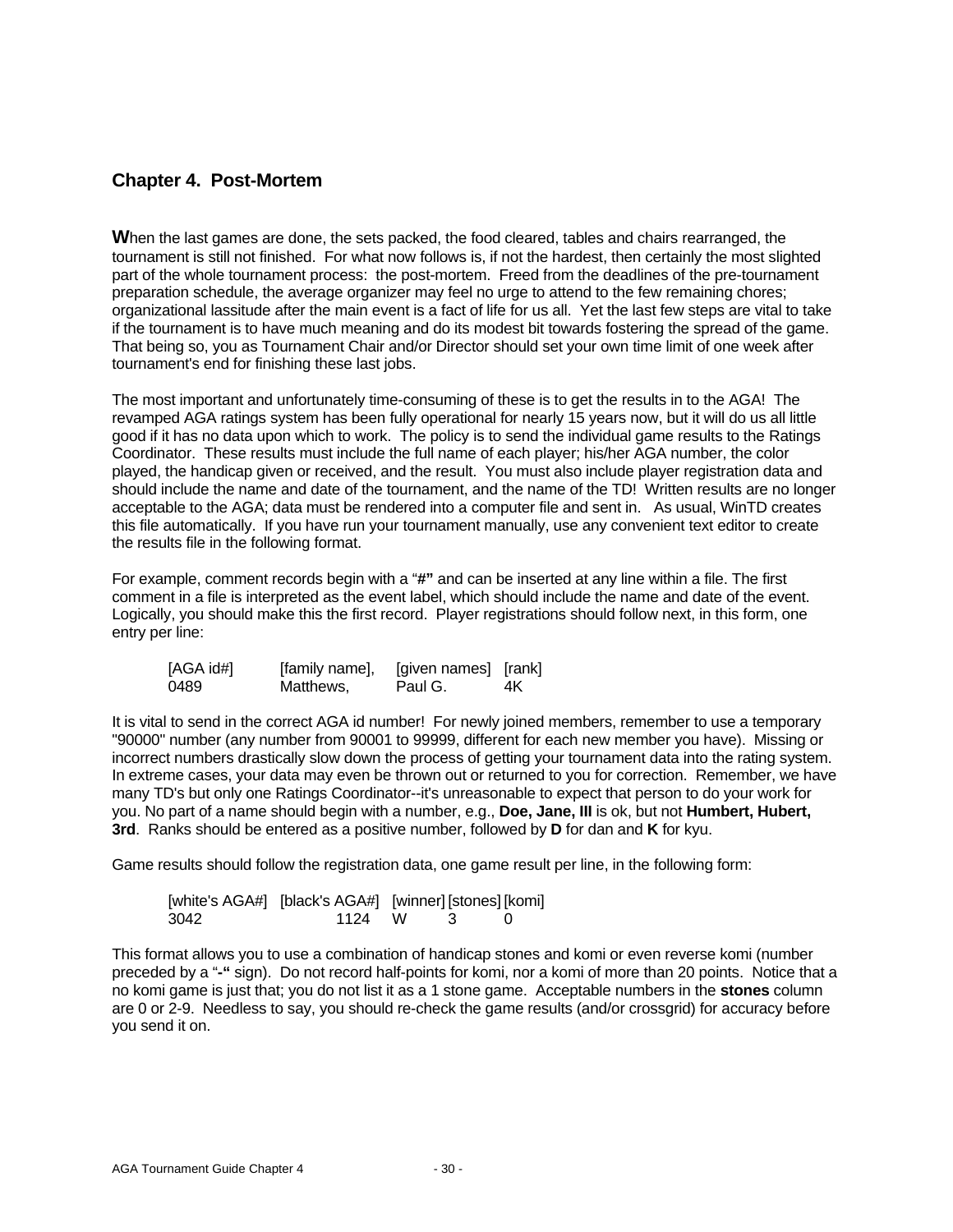Here is a brief sample file. Note that there are two new members added, with one one-time fee player as well; one is a limited member and the other a full member. This sample file contains the new player info for the AGA membership database.

# #TOURNEY My Tourney, My place, February 29, 2004 99997 Nolde, Aron 5D 99998 Hall, Teem 4D 1111 Doe, John 3D 2222 Mertz, Fred 2D 3333 Lee, Robert 1D 99999 Su, Kim 1K ##RULES AGA # round 1 99997 99998 w 0 7 1111 3333 w 2 0 2222 99999 w 2 0 # round 2 99997 1111 w 2 0 99998 2222 b 2 0 3333 99999 b 0 0 # round 3 99997 2222 w 3 0 1111 99999 b 3 0 99998 3333 w 3 0 # END # AGA - Limited Membership # AGA Fee: 10 # AGA Number: 99999 # Name: Su, Kim # Address 1: 44 # City: 44 # State: 44 # Zip: 44444 # AGA - One Tournament Fee # AGA Fee: 0 # AGA Number: 99998 # Name: Hall, Teem # Address 1: 111 # City: 11 # State: 11 # Zip: 11111 # AGA Club: # AGA - Full Membership # AGA Fee: 30 # AGA Number: 99997 # Name: Nolde, Aron # Address 1: 33 # Address 2: 3333 # City: 33 # State: 33 # Zip: 33333 # AGA Club: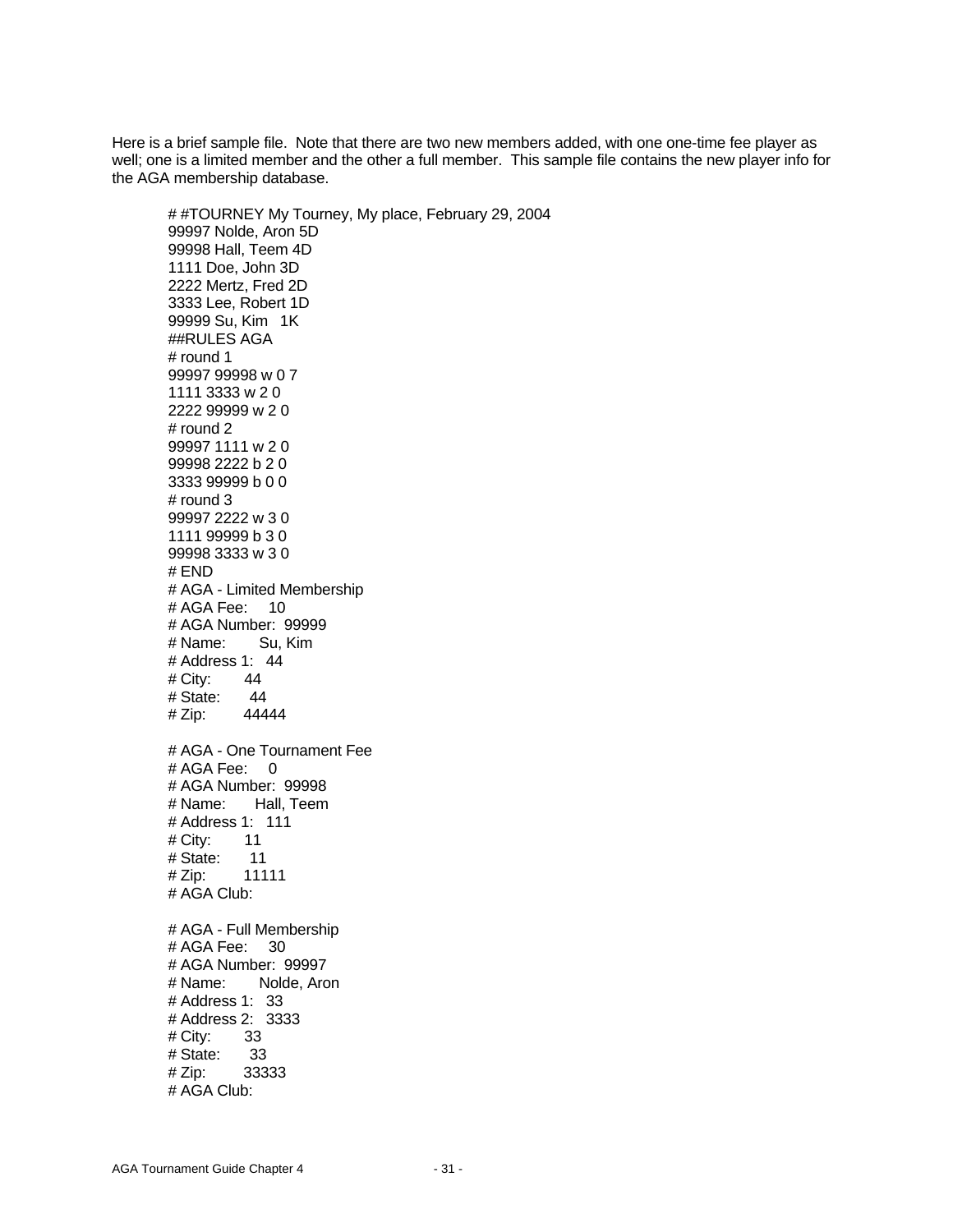If the new member info is not in your results file, you must send membership forms for new AGA members or membership renewals to the Membership Secretary. These can be official forms, or ones similar to those provided in part II. You must include the full name, playing strength, full address, and whether membership is full or limited. If you can, please include a phone number and the member's local go club. Of course, you must also send dues for new members as well, or the form won't count!

Then you must discharge any lingering tournament debts; also, reckon up your profits (if any). It may be appropriate to write letters of appreciation to those who have extended special services to you, such as allowing the use of the playing site for a purely nominal fee, or donating prizes. You may have follow-up publicity chores to attend to, such as updating your mailing list, sending an article and/or photos to the local newspaper or the *AG eJournal*, etc.

Your last chore need not be done right away, but shouldn't be put off more than a couple of weeks: a personal post-mortem of the event. Possibly a discussion with everyone who helped plan and/or run things, possibly a discussion only with yourself. The object is to evaluate your organization's performance, with an eye to repeating the things that worked and avoiding the things which did not. You should run quickly through the entire tournament schedule from start to finish. Were things done on time? Did you need more time for one phase or another? Could you have managed easily with less time? Were the site, date, publicity, food preparations, logistics, prizes, fees satisfactory or no? Did everyone do a reasonable job? If not, can you gently explain what you would like done differently, in as positive a manner as possible (bear in mind that everyone is a volunteer, and that your authority is only moral).

If you were the TD, how about your own performance? Did you remember to tell the players everything they should have known about the tournament? Did you handle timekeeping well? Did you resolve disputes fairly? Did you pair quickly? If situations arose which you were not prepared to handle, can you evolve a policy now in the cool of the moment to handle them in the future? Doubtless you can think of many more questions to ask—you were there, I was not (except in spirit). For it is only by asking, and answering, such questions that you can improve the quality of tournament play for everyone in your area and ultimately, in the country as a whole.

And that, dear friends, is tesuji!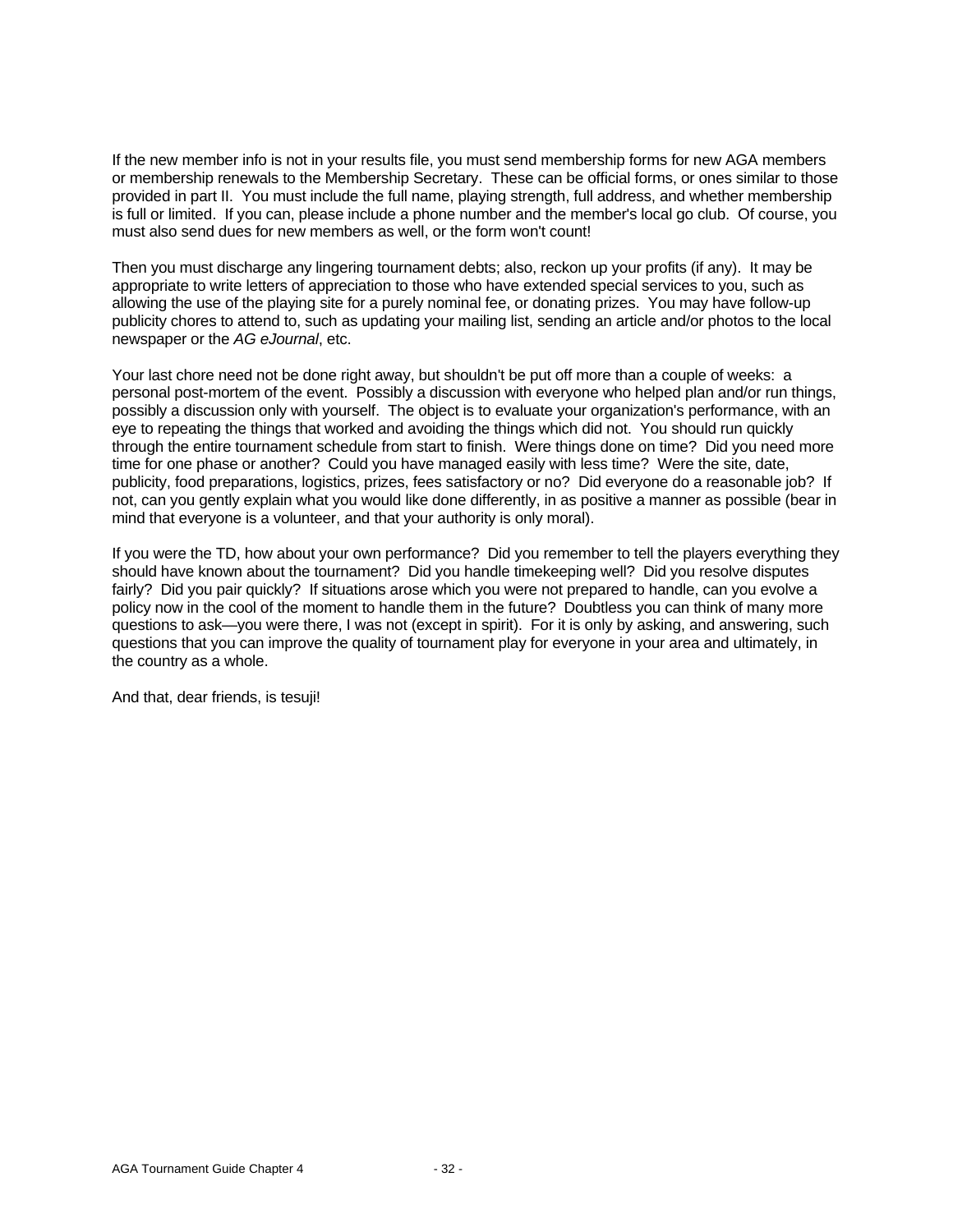#### **Chapter 5. Playing on a Large Scale**

**Introduction.** In the manufacturing world, unlike pulp science fiction, one does not discover a new process on Monday, perfect it on Tuesday, construct an enormous plant on Wednesday and Thursday, and begin churning out millions of units per hour on Friday morning. What looks good in the laboratory may succumb to unexpected problems as grams become tonnes and test tubes become industrial vats. It is sensible to build a small pilot project first to test the scale up between lab and work place and to tackle problems while they are still of manageable size, before too much money has been spent. Nothing fundamentally new is added; scaling up fixes the details and makes practical the basic process (or discovers why it isn't).

In the go world, our industrial-size projects are big regional tournaments and Congresses, which are not to be tackled lightly, preferably not at all before trying at least one "pilot," two-day, five-round tournament. It is well to know how to walk before trying to run—rest assured that large events require considerable running. Time pressures on the organizers on tournament day can be extremely tight in the two-day tournament, and decisions made on the fly can have unforeseen, disastrous consequences in just a few hours. Events unfold more slowly at a Congress, but "event inertia" means that a bad decision made on Sunday and discovered on Tuesday could seriously compromise part of the event. Our Congresses have been like a rare diamond—no organizer wants to be known as the one who tapped it in the wrong place and shattered it.

Sobering thoughts, and yet, you've rung all the changes you care to from the one-day tournament. You've tackled each job before and reduced them all to hum-drum routine. You've run your laboratory into the ground, and you're ready for more. Your club is ready for more. Your *players* are ready for more, for heaven's sakes. This chapter is meant to help you go for it. And believe it or not, you already know most of what you need to know to run a larger event. All you need to do is to scale up your efforts--and that is the subject of this chapter: how to organize big(ger)-event go.

The larger the event, the larger the job and the more time it takes to do it. Clear enough. What may not be so clear is that the *number* of jobs increases, too. An event that runs more than one day complicates the logistics of itself considerably: players need lodgings, the TD has the complication of people not being present on one or the other of the days of the event, or one of the rounds, it is more likely that there will be pros or the press in attendance, which in turn will require liaison, possibly with the AGA itself. If you are organizing a tournament on the AGA's behalf of an overseas sponsor, you will definitely have some liaison and coordination chores to see to. You may have to invest effort in food planning and preparation; players might accept a site that is not handy to restaurants for the duration of one day, but hardly several in a row. You may even have to make travel arrangements for some players or guests. And of course, the fact that the tournament lasts more than one day means that you actually do have to schedule events from start to finish, just to make sure that your site is adequate, and that your TD and your players understand what is going to happen.

The first lesson, then, is to allot more time to each stage we previously discussed. Begin always with planning because you will have to spend more time simply getting the new burdens sorted out, and a lack of time here will inevitably delay all other phases. Some extra effort *now* may save you from running around frantically the final week wondering if everything is actually going to get done.

**Planning.** And as always, begin planning by considering what sort of tournament you want to run. A multi-dav tournament suggests something a little more formal than the average one-day event. Will it be a championship of some kind? A "regional" event, at least in name? (It could evolve into true big-event Go over time.) Will you attract enough players to justify using something like McMahon pairings, or to make the games non-handicapped? (You can put "Open" in your event title.) Do you want to make it an Ing rule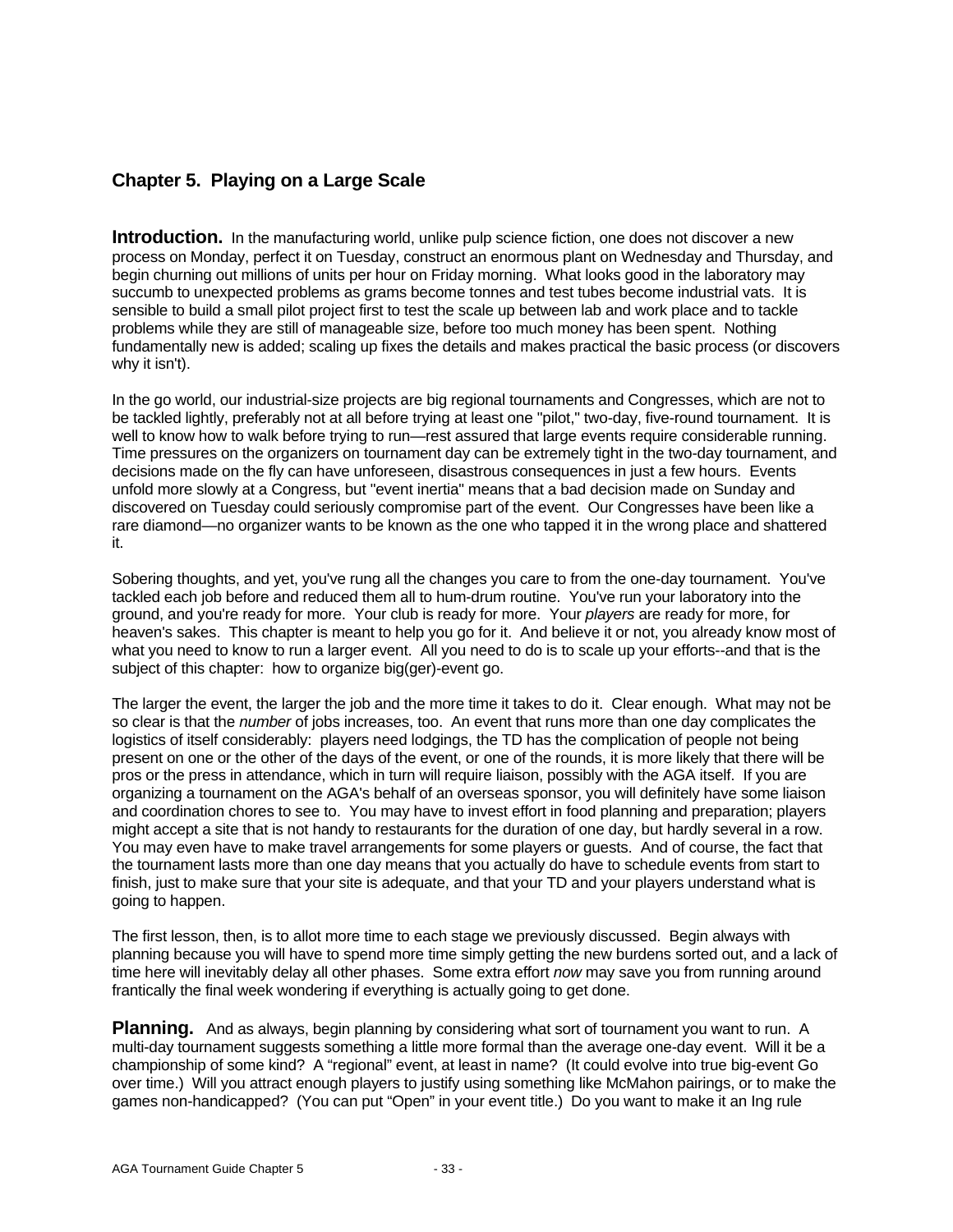tournament (and get a grant from the AGA to help with prizes)? Do you want to be more ambitious and combine the event with the presence of a professional player, or make the tournament the pretext for holding a mini-workshop?

Consider how many rounds you want to run, how much time you want to give them, and when you want to schedule them. Four rounds in a day is quite tiring; you probably don't want to make your tournament an endurance marathon—it gives the young too much of an advantage. Sunday you may need to start later and end earlier, so you should schedule fewer rounds then. Five rounds, three on Saturday and two on Sunday, is the most common format for a weekend tournament for these reasons. If you run a six round tournament, three rounds each day is most common. You might consider four rounds on Saturday with reduced time allowance and two the next day with standard time limits if you wanted to give out some one day awards, to encourage people who only can come for one day to attend. You could do this even in a five round tournament; nothing in the AGA Tournament Regulations prevents you. Just make sure you tell people of the differing time limits on each day in your tournament publicity.

You also have to decide generally how you will handle one-day players: will you allow one-day registration at all? (You can't force players to show up the second day, and you certainly don't want to encourage them to simply leave the tournament without telling you.) Will you allow players to enter for Sunday by itself? What will be your cutoff time for Sunday entry? (Entering players takes some time, so the first round on Sunday will be delayed; you should not delay it for too long.) What is the entry fee for single day play? The same regardless of the day? Do you know how to enter players in your tournament system if they enter midway through the tournament? Do you know how you will handle tiebreaks for players who play only one day; more importantly, do you know how you will handle SOS and SODOS scores for *opponents* of single day players, so that they are not unfairly handicapped? Will one-day players be eligible for prizes of any sort? For overall tournament prizes? There are no fixed answers to these questions, but you should know in advance how you are going to answer them.

Psychologically, the thrust of a bigger event tends to rule out all the more casual tournament themes. When you expand to two or more days, you are really saying that Go players should consider your event as of some importance. So you will want to take a little extra care while going through all the stages of holding a tournament. You won't want the players to suspect you of treating your event more casually than they do. You'll want to get all the details right.

It's beginning to sound like you will require more help to do this. So look at your fellow organizers, figuratively speaking, and decide whether you really need more help than usual to get the jobs done. The rule of thumb is easy: unless you typically have lots of assistance, you will probably need more help if, a) you are attempting to at least "coordinate" lodgings for out-of-towners, or b) you must provide some minimal food services beyond coffee and donuts, or c) you expect professionals, the media, or other important guests, or d) you expect a much greater turnout than usual (perhaps because you are organizing an event for the AGA, like the Fujitsu elimination tournament, or a Congress). If any (or all!) of the above applies to you, better count on needing more helpers. For example, arranging lodgings for players will require a minimum of lots of phone calls lining up local players with spare beds, or finding motels with reasonable rates and enough vacant rooms to handle the crowd. If you take on this job, you probably won't have time to do any of the others. Food preparation over several days or for large numbers demands more than one person just to move the edibles and set them up, much less plan what to get.

For a small tournament, I often carry the plan "in my head"; the details are pretty obvious after having planned so many tournaments, and the other organizers in my area may know as much about doing them as I do. But for a multi-day tournament, I find it helpful to jot down a list of jobs (and even the tasks that each job entails) and pencil in the names of the people who have already agreed to do them or who I intend to call upon for help. The addition of a few dates by each name gives me a short schedule of all that has to be done before tournament day. I will probably call a meeting of everyone as well, instead of phoning each person in turn, so that all of us have a chance to see what the overall scheme for the tournament is. (However, the more I work with the same group of people doing the same organizing jobs, the less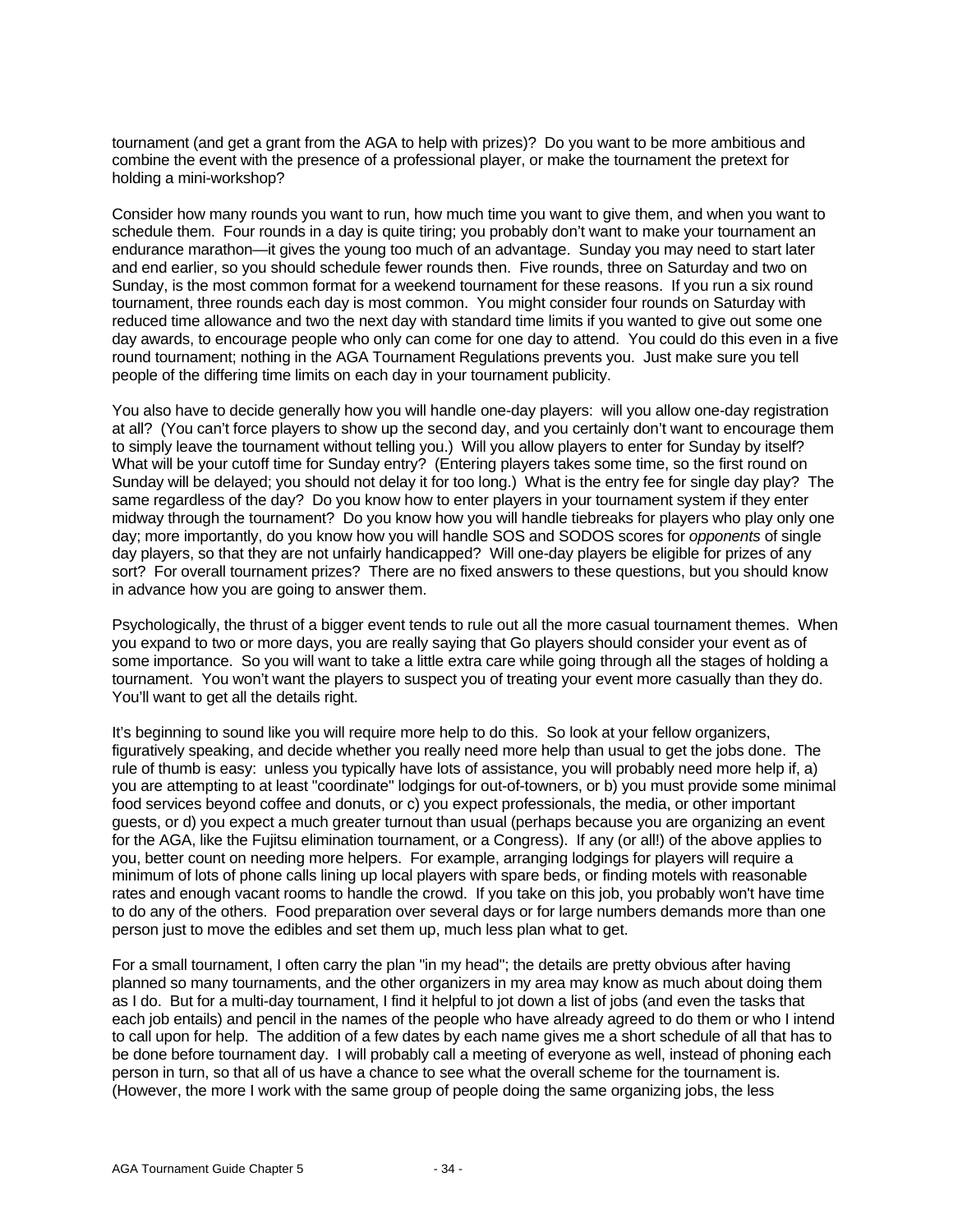coordination of this sort I need to do. And email has replaced the phone, at least for a cut-and-dried weekend tournament. After you have done a few of these, you will probably find the same is true.)

The next thing to consider in your newly enlarged planning process is that you will have a break between the first and second day that you will need to recover from to restart the event. You must consider how to secure your equipment, especially anything you use to direct (computer and printer most obviously, but also entry forms, previous round results, etc.); if you must secure the sets and clocks, then you must recruit people to set up the playing area all over again the second day. This in turn requires more time as well as manpower; you must budget for that in your plan. At an even more basic level, you need early and easy access to the site on the second day. Typically, this will be a Sunday, and site owners are not likely to be present. Will you need a key? Will site security need to be informed of your presence? Who do you speak to in advance? I speak from experience: trying to get into a site that no one knows you are supposed to be allowed into is embarrassing. . . especially as players show up all the while you are waiting.

The fact that you need a site for two days, one being an "off" day, impacts your budget. Some sites that might be low cost or free on Saturday will require that you pay for on-site security or janitorial services on an hourly basis on Sunday. Still other sites will simply charge you twice as much for two days' use as for one. This in turn affects what you decide to charge as an entry fee. (As of 2004, the minimum entry fee for a weekend tournament is about \$25, and is rapidly rising around the country to \$30 or higher.) Overall, you will find many fewer acceptable playing sites, pay higher fees to use them, and be more restricted by the calendar as to when you can use them. If you are lucky enough to find a site that you can live with that has few of these restrictions or costs, and you plan to continue to run weekend tournaments, I advise you to stick with the same site tournament after tournament.

The details of providing transportation and accommodations belong in the next section, but in terms of planning you have to know if you are going to do these things, you have to find people who will do them, and you have to have an idea of how you want them done. The same is true of food preparations.

**Preparation.** You still have to do all the things in chapter II mentioned earlier, but just like the planning, they may take longer to accomplish and require a little more manpower. Additionally, since this is probably a bigger tournament in terms of turnout, you may have to borrow equipment where formerly your own club's would have sufficed. Particularly, if you are running an Ing tournament, you will probably have to borrow Ing sets in good condition. (Ing sets see a lot of hard use and tend to become ineffective quickly.) You will have to store the equipment, transport it to the playing site, and arrange its return; if you can't return it immediately, you have to arrange to store it again in the meantime.

Usable sites become fewer when you have to use them for several days instead of just one. Practically speaking, for most tournaments you will need at least five hours on Sunday to hold two rounds, unless you have reduced time limits. Given that you have players needing to drive some distance to get home Sunday afternoon, you probably need to restart by 11 a.m., so churches are almost certainly out. Restaurants are less likely to agree to tie up their space for two days (and players may not be happy about having to eat there two days in a row); even if a restaurant agrees, again it may not be able to open early enough on Sunday to allow the tournament to finish in a timely manner. You may be dubious about trying to hold an event outdoors for two days in a row if the weather in your part of the country is variable. Universities, recreation centers, and commercial conference centers become your best bets; as mentioned above, these all tend to be more expensive for multi-day use. Even then, you have to pay attention to other factors: are food facilities open on Sunday at or near a particular site? Is public transport available on Sunday? Is Sunday parking an issue (garage locked, e.g.)? Again, once you have found an acceptable site, don't forget to settle the details of how you gain site entry on Sunday and who to contact if you can't get in.

Publicity isn't harder to do for a multi-day tournament, but it is more important. Your costs are probably higher, so you probably need better attendance to make the event the success it ought to be. In turn, that means getting the word out to everyone in such a way that the tournament looks attractive as a Go activity. Professionals, cash prizes, nice location that is easy to find—these are a few of the things that tend to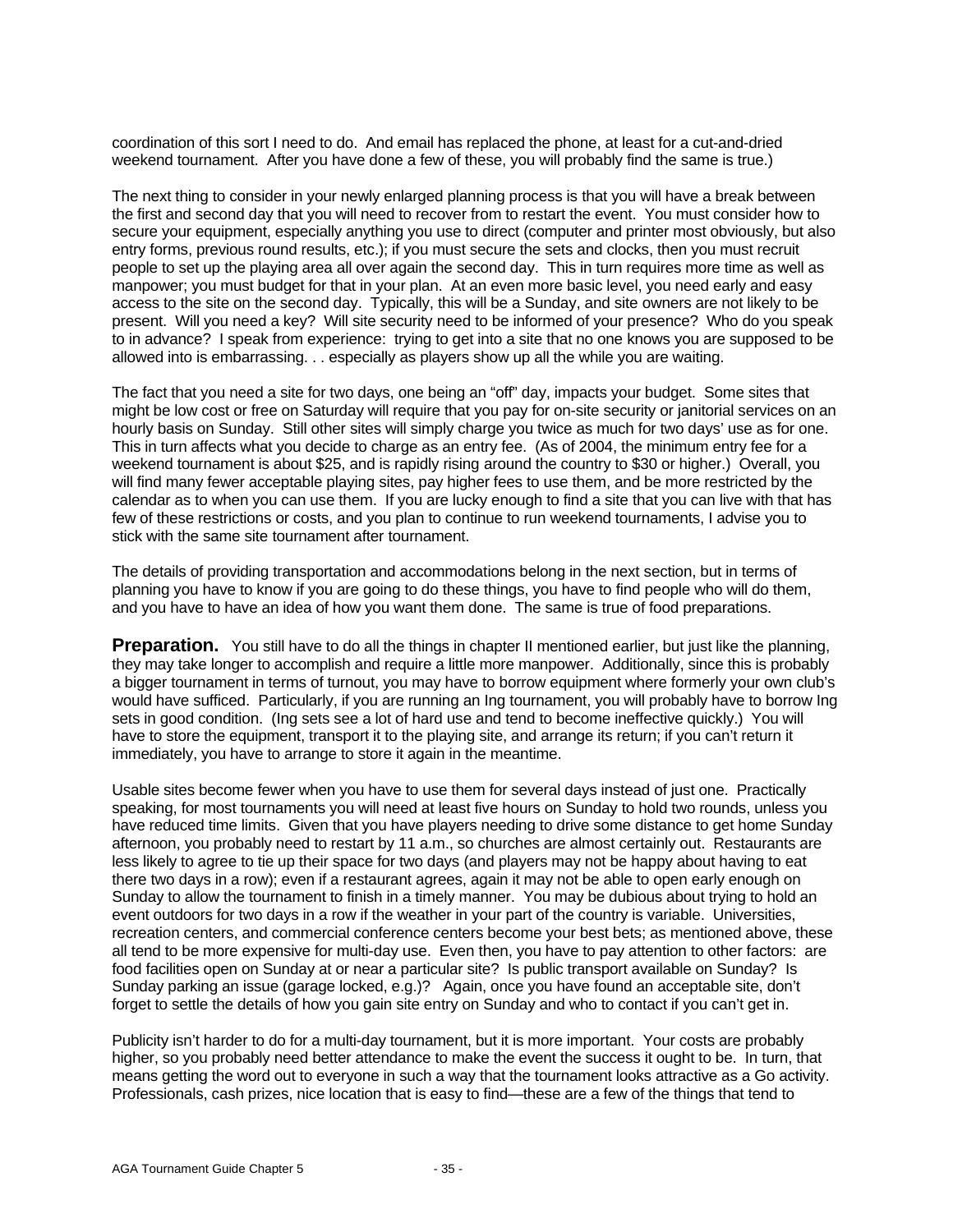attract Go players to a tournament. So make sure you give them some prominence in your publicity campaign if any of them apply to your event. Don't get your hopes up for more professional media attention, however: Go is still a foreign language to the mundane.

Preparing food for two days instead of one at least doubles the work to be done. If you obligate yourself only to bring coffee and donuts, the extra work isn't too bad; remember always that stores may not be open Sunday morning, so you need to think ahead. If you actually prepare a meal onsite, make sure your meal planner understands the extra work involved. Unless you can find people who have prepared food in quantity before, I advise you not to take on the job of feeding the players the first few multi-day tournaments you run unless there simply are no other food options at your site. If you have to, then get plenty of volunteer help and plan how to do this very carefully; give this project plenty of time.

I touched on the subject of accommodations for players during a weekend tournament. During the late '80s and '90s, this was a frequent planning necessity, but in the past four or five years, players seem less interested in it, making their own arrangements as needed. But it is a good idea to prepare yourself for the potential entrant who asks you where cheap places to stay can be found. There are go players who are willing to put up other go players for a night or two, and there are inexpensive motels in most parts of the country. Being ready with a suggestion or two may get a few additional players to your tournament that would not otherwise be inclined to come.

Where housing for players might become a major planning item for you is if you are playing in a hotel or motel and your facility cost depends on the number of people that you can assure the hotel will want to stay on site, generally at a special reduced rate. You will want to advertise the reduced rate and otherwise attempt to provide a head count for the facility. This is a fairly ambitious way to run a weekend tournament, so consider well the effect on your budget, not to mention what you may be obligating yourself to pay in rental fees. You are better off negotiating a reduction in the facility cost based on the final count of attendees staying on site and budgeting the unreduced number than expecting to pay the lower cost and running over budget.

You may need to reserve rooms for the players yourself, turning over the names and count to the hotel, even the fees, which you would then have to collect in advance (or at least before the tournament is over). The first half-dozen years of the spring professional workshop held in the Washington, D.C., area saw us doing just that every time. It is a major, and annoying, increase in complexity to have to handle this business yourself; I advise that you do not try to plan to run your event this way (unless there is no other choice) until you have already planned events of this type several times before and know more what to expect.

Whether or not you try to provide accommodations for competitors, you still have to decide how to handle pre-registration. Players are more likely to pre-register for multi-day events, especially if they can only play on Sunday. At the very least, you have to keep track of them. But the consequences of entering a preregistered player in the tournament who then does not show are unpleasant, so should you require the entry fee in advance, as a sign of good faith? Certainly, you should tell anyone pre-registering either for the whole event or for one day when the "drop dead" start time is, i.e. the time after which you will give a bye to absent players you presume are still in the tournament. It is critical you do so for players who only want to play the second day since you will not have seen them before and can't be completely sure they will make it.

The logistics of shuttling guests and players to and from local airports and train stations begins to lift this event out of the realm of the average weekend tournament and out of the scope of this guide. If you do plan to have guests attending, you will need to work out arrangements to pick them up and return them, also places for them to stay (and eat, for that matter). You will undoubtedly require more manpower than normal to do this, and you will incur many more expenses. You can manage things a bit informally if you have one guest—hope you have a guest bedroom!—but more than that makes this a major event.

Again, if you run an event requiring considerable liaison with the AGA, the Fujitsu Qualifier, for example, you are already beyond the scope of this guide; I advise you once more not to attempt this until you have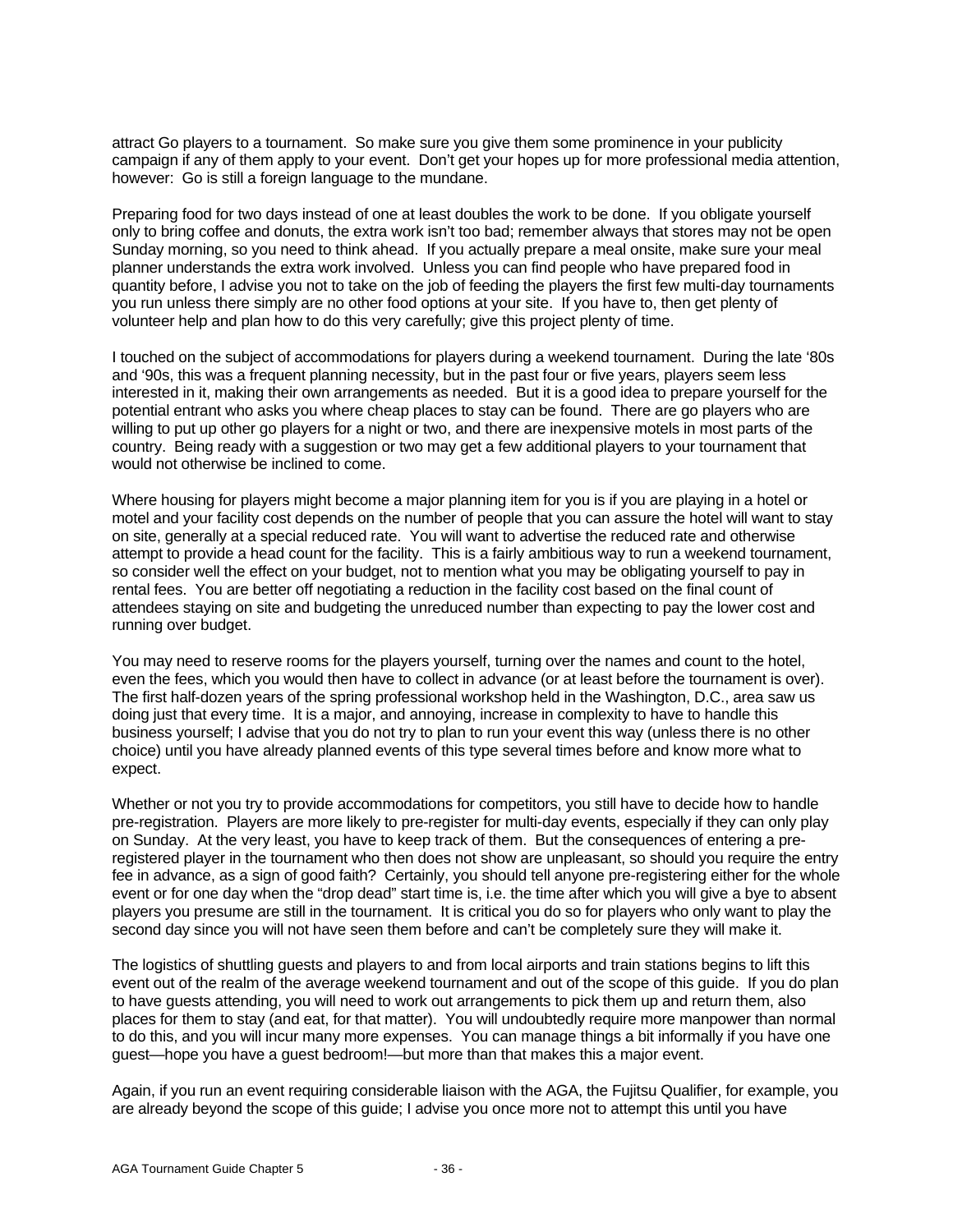already run a number of weekend events. Ing rules tournaments are a different story, though. These do not require a lot of preparation, but do affect your pre-tournament publicity. You will need to let players know well in advance of registration that they will be playing in an Ing rules tournament, and that the cash prizes will be more than usual. (Presumably—that is the main point of asking the AGA for Ing grants to run tournaments.) You will also need to borrow enough Ing sets and clocks to be able to handle the expected field—borrow early. Don't forget to get a copy of the latest rule set from the AGA—again early.

**Performing.** Directing the tournament presents very little in the way of new challenges to you except for the break between days. You should emphasize several important points before the end of the first day: 1) players need to turn in all game results from the last round before going home for the day; 2) players skipping the first round of the next day, or the next day entirely must tell you before leaving; 3) play is to resume at X o'clock the next day, and players not present by x:15 will automatically receive a bye for the round. The last point is extremely important for getting the next round launched in a timely manner—repeat the message several times until you are certain that everyone understands.

If you don't have helpers, then draft some willing volunteers to tidy up the playing room(s) and leave them in good shape for the next day. If you must store equipment elsewhere overnight, arrange that as well; I hope that you never have to do this, however, as it adds a lot of work to the tournament setup. You might consider storing the clocks out of sight within the playing room itself if you are worried about casual theft, even from a locked room. I would not risk leaving computer gear unattended, though. Besides, you may well want to look at results, pairings, byes, etc., and if you use a computer for this you will need it with you, not locked up. I would also take the results slips from prior rounds and certainly all the tournament fees.

The next day, you need to get into the site quickly, set up anything you had to remove the day before, and get the round launched as soon as you can. You are liable to face your stickiest problem when you do so. Despite all your exhortations of the previous day, some players will be late, and possibly others will have decided not to return. Your dilemma is to pair the players, hoping that they will arrive shortly but risking that they will forfeit when their opponents could have been playing a real game, or to bye them, risking that they will show late and have to sit around watching when they could have been playing. What you should do first of all is have a *check-in sheet* of all the players you think will be present for the second day; circulate this as soon as you get into the playing room(s) and ask every player to check his or her name off. Some players may be able to vouch for absent ones, or to assure you that they will not return. This is slightly risky but acceptable in my view.

Meanwhile, you will be setting up your computer or files or looking at pairings, etc. By the time you finish, players will have finished checking in with any luck. You will then know definitively who is present and ready to play. You have a few minutes to decide how to handle the unexpected absences. First, are any of the absent players a reasonable match for each other? If so, pair them and continue with the rest of the field. (Handicap tournaments give you many more possibilities for doing this.) You may be lucky enough to solve the entire problem this way. Do you have a phone number you can call to check on a particular player? Call, and see if he or she is on the way.

Now you have to decide whether to pair or not. Partly, this depends on how well you know the player in question and whether he or she has a habit of unexplained absences. I usually stretch a point for people I know well, especially if I know they may be having a little difficulty on the roads, but only if I'm sure they intend to be present. Otherwise, when a reasonable amount of time has elapsed—and that will depend partly on the mood of the players who made it on time—I pair the round without the absentees, giving them byes instead. Notice that if I am using a computer program for this purpose, I can still un-bye a late player in very little time if one walks in before I release the pairings. After the round gets underway, but before everyone has really started, I might *still* re-pair the round for absentees—but only if a large number suddenly showed up, say five or six (a group of out of town players staying in the same motel and dependent on the same car, for example). Once the games are truly in progress, I can't do that any more. Late arrivals simply take their chances, I'm afraid.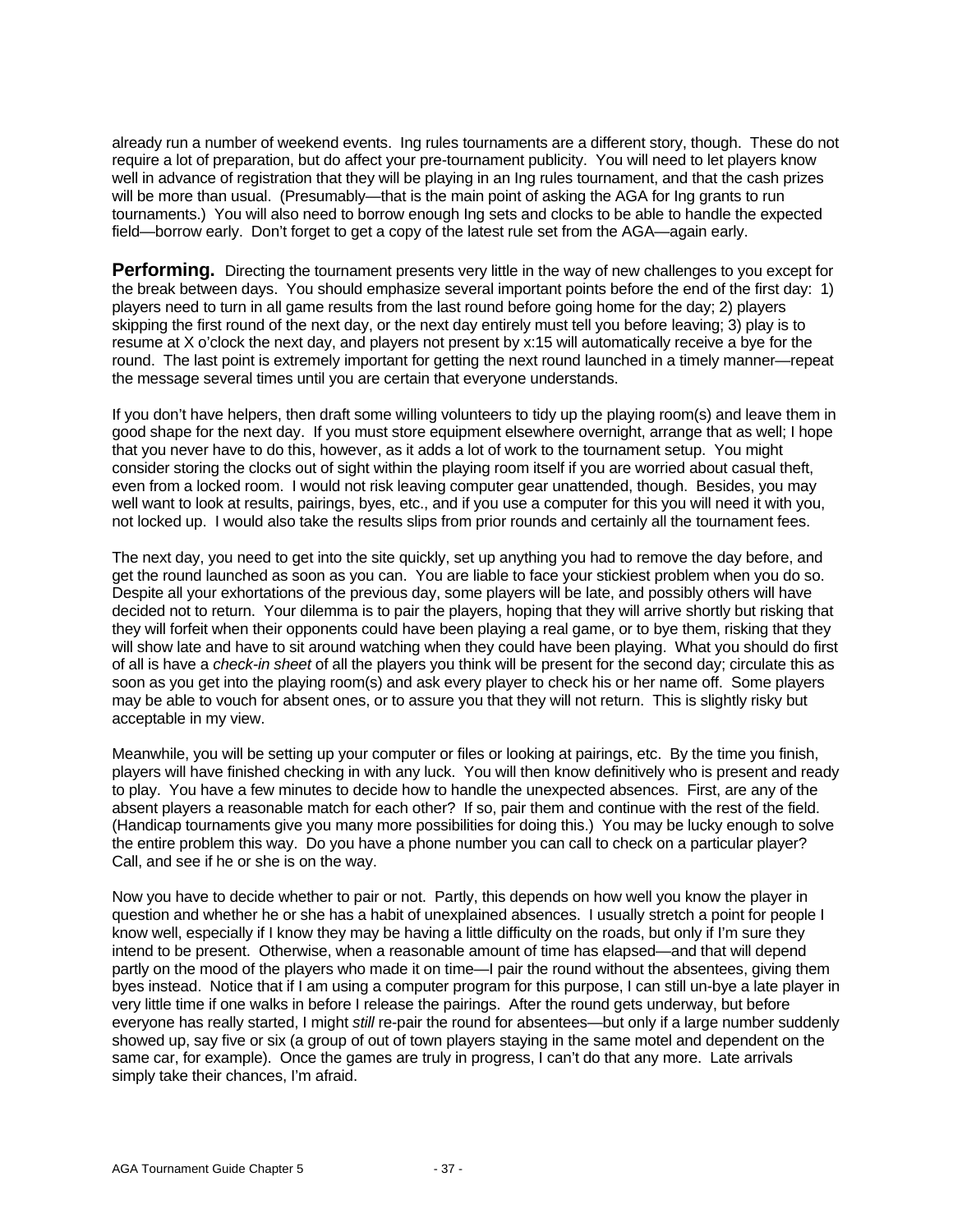Very likely you are awarding cash prizes in a multi-day tournament. If so, remember that if players tie for cash prizes, the value of the prize(s) in question is split evenly among all those tied. Remember that players usually prefer a cash prize in cash rather than a check; don't forget to bring back some of the money you collected the day before! Remember too that if you award anyone a prize of more than \$500 you should report it to the AGA so that they can generate a tax form for the player at the end of the year.

**Postmortem.** The only item in postmortem that may be different is returning Ing sets and clocks to where you got them originally; this is true of any other special equipment you may have borrowed for a multi-day tournament as opposed to a one-day event. Returning such items promptly and in good condition should not need spelling out! Otherwise, your duties for the larger event are the same as for the smaller: send to the AGA new and renewed membership information and money; also send the results file. Dispose of any profits as always. Thank your volunteers. Learn from your mistakes. Try it again next year.

As you can see, there are some new wrinkles for you to iron out when the event gets larger, but it is still basically the same process. Those who wish to know more about organizing genuinely large events may find it advantageous to obtain a copy of my *Congress Concepts* document; in it I cover every facet of planning and running an eight day Go tournament, the U.S. Go Congress. The AGA holds this event every summer in a different part of the country each time, and always needs volunteers to organize and run it. There's no reason why you shouldn't be one some summer in the not too distant future.

I hope I've removed some of the mystery of tournament organizing and directing for you, and that you will have the support and motivation you need to hold truly wonderful Go tournaments in the future. Tournament Go is the lifeblood of Go in this country, and you, the would-be Tournament Director, are its heart. Beat wisely, and beat well.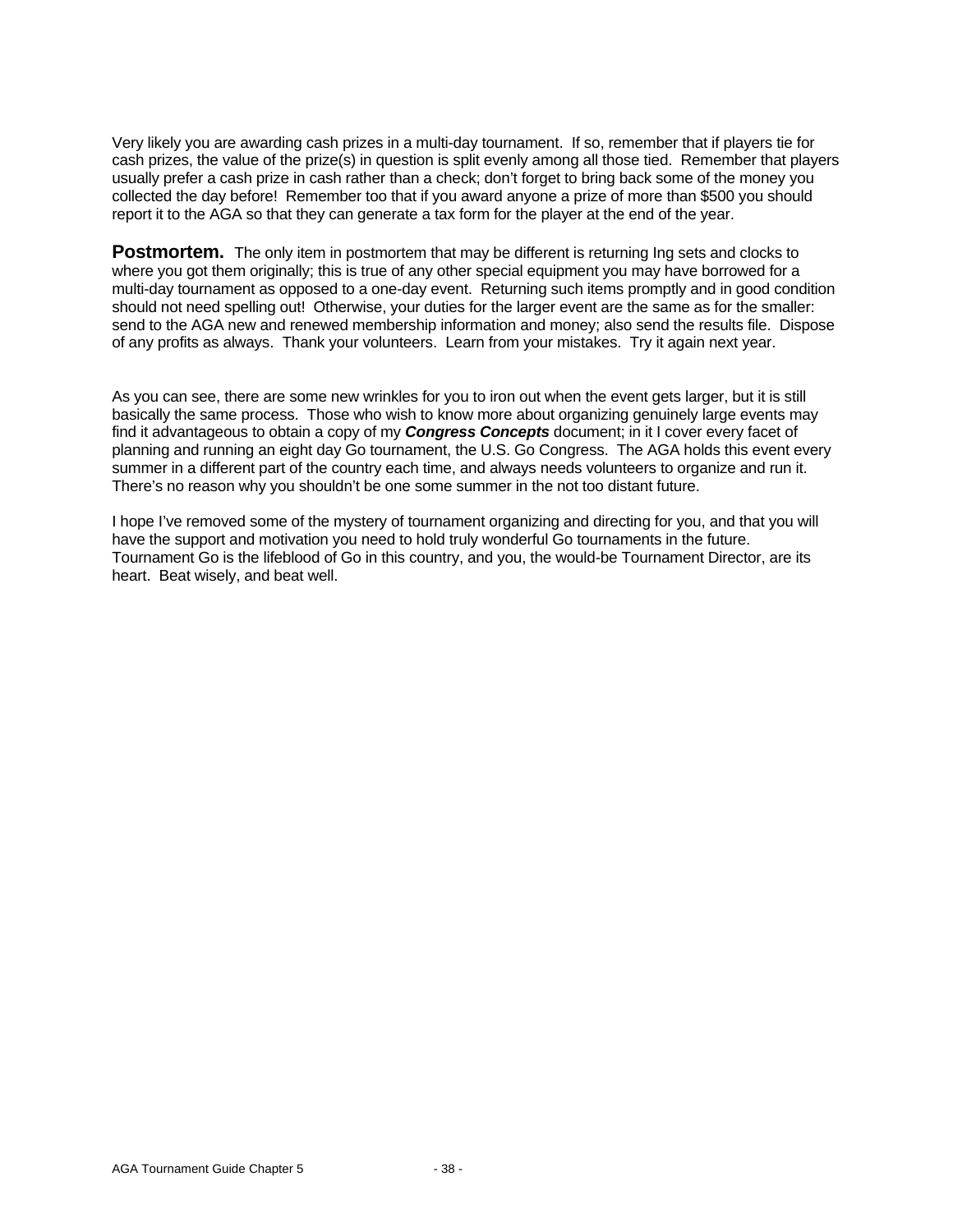**Part II: Appendices and How To's**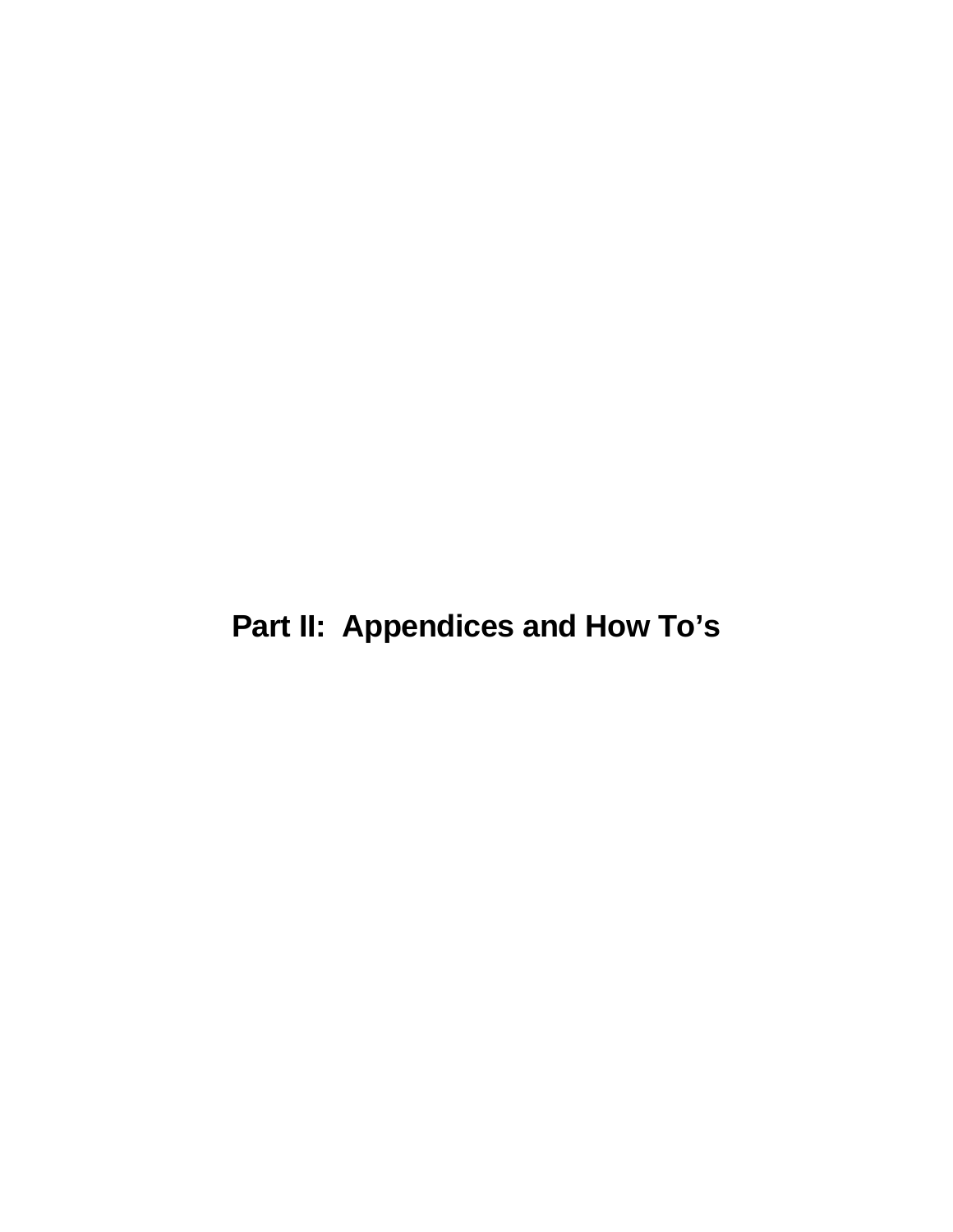#### **Appendix 1: Tournament Pairing Systems**

**General Principles for the TD Pairing by Hand.** Computer pairing programs have replaced pairing by hand in much of the tournaments currently being held; they offer advantages in time, consistency, and preparation of results files. However, the TD may not be able to resolve problems that arise in tournaments unless he or she knows how the pairing systems are supposed to work, especially if the computer running the pairings suddenly breaks down; particularly, the TD may not understand how to select winners or break ties. And for small tournaments, the TD may not want to go to the trouble of working with a computer. This appendix formally describes how to pair players in the most frequently used tournament systems.

For most pairing systems there are certain common principles of usage and direction that apply. Please keep them in mind as you read the formal pairing system descriptions, as generally they are not repeated in the descriptions. Formal system descriptions follow these principles.

- **1.** List all entrants in descending order of strength, using AGA ratings for the purpose. If two or more players appear to be of the same strength, list them alphabetically. If a player does not have a rating, assign a rating at the middle of the rank that player enters, i.e. 2 kyu enters as -2.5, 1 dan as 1.5, etc. Also assign each player a number; it is easier to work with numbers than names and necessary to post a results crossgrid.
- **2.** If you are *sectioning* the draw, do so at this time.
- **3.** Pair the draw according to your tournament system's rules, and record the pairings:
	- **a.** Byes: the older custom was to reserve byes for the lowest part of the draw and never give more than one bye in a round. (This implied that you could only have one section with an odd number of players, no matter what the rationale for creating more than one such section.) TD's have now discovered the advantages of having a *houseman* or *bye volunteer*. This player automatically receives a bye if the number of players in a round is otherwise even and automatically plays if the number is otherwise odd, thus ensuring that no "real" player has to take a bye. In a very small or informal tournament, the TD may legitimately become the bye volunteer. Make sure you account for players *requesting* byes for this round.
	- **b.** If you have no bye volunteer, never force a player to take more than one bye in a tournament.
	- **c.** Never pair the same two players twice, except in a playoff round.
	- **d.** Avoid pairing players from the same club or area until necessary to resolve winners.
	- **e.** Do not pair a player against a computer program he or she owns it, if possible. Doing so is not fair to the player in question, or to the other players, for that matter.
	- **f.** Assign handicaps, board numbers and/or colors at this time and record them.
- **4.** Announce and/or post pairings, along with handicaps. If you post pairings, particularly computer-printed ones, post multiple copies in several locations.
- **5.** A bye counts as a win for pairing purposes, and as no result for victory purposes.
- **6.** Give forfeits to players who do not finish a game, or who do not show up for a round. But do not give forfeits for these players in the next round—treat them as withdrawn or permanently bye'd.
- **7.** Count a forfeit as a win both for pairing and victory purposes for a player whose opponent forfeits.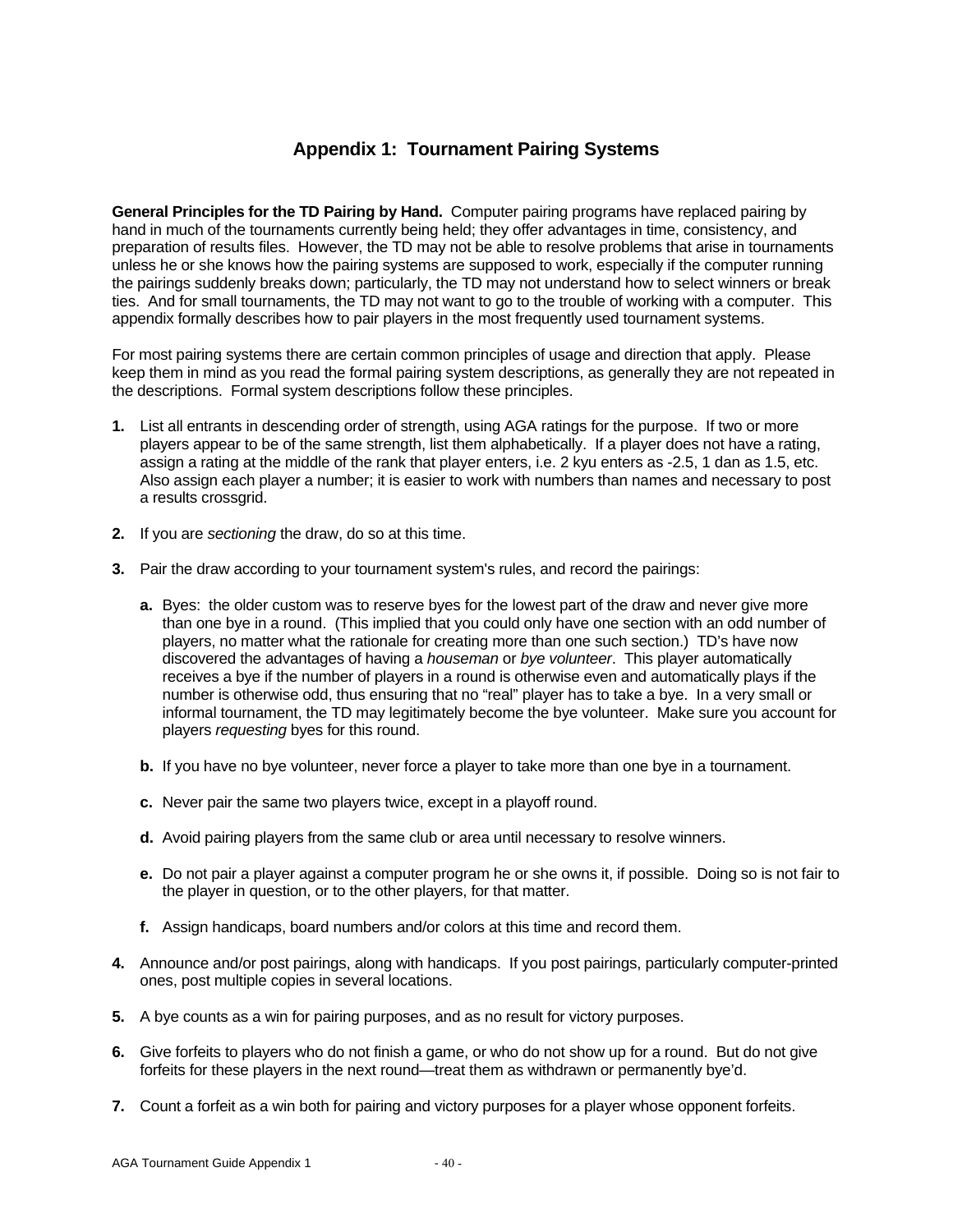Remember that you will have to record this result as a forfeit in the file you send the AGA.

- **8.** Record game results as they finish, post results, and pair succeeding rounds according to your tournament system.
- **9.** Consult your list of tie-breaking procedures as needed at tournament close.

**Tournament Systems: Knockout Tournaments.** Preparation for pairing a KO tournament can be somewhat more elaborate than in many other tournament systems if traditional "bracket" charts are used, but execution in each round is literally mindless. The basic rules below assume a four round, sixteen player field; considerations for a field which is not a power of 2 follow the basic rules. If pairing a section of eight or four, simply discard the left brackets not needed for the field. If pairing 32 or more, follow the instructions for creating larger charts.

**1.** In a KO tournament, it is essential to know the relative strengths of all players to "seed" the competition in strength order throughout the draw and give the strongest players the best chance of surviving longer in the tournament. In the description below, we seed players in such a way as to match the top player against the bottom player, the second player against the next-to-the-bottom player, etc. If the players live up to expectation, in each round the top player will face the lowest player in the draw; this is his or her "reward" for being nominally strongest player in the field.

**2.** Construct a standard "bracket" chart. The chart traditionally reads from left to right and consists of pairs of names bracketed together and joined to an empty slot to the right. Empty slots are bracketed together in turn and joined to a further empty slot to the right. As half the slots on any level are discarded in the next level to the right, five levels of brackets will leave one slot in the rightmost position.

**3.** Fill in the chart. This is the hardest part of the pairings. The sample chart has a number in each slot that you should match up with the player number; write that player's name in the slot with his/her number. Add the usual board numbers, colors, etc.

**4.** Post the chart in a conspicuous place. Announce pairings as usual, or direct players to the chart as you see fit.

**5.** As each game finishes, write the winner's name in the next slot to the right to which his/her bracket is connected. The slot with which this one is bracketed will contain the name of that player's next round opponent. Players who have lost are removed from the field altogether.

**6.** Eventually, only one player will be left, who is the winner. The second place finisher is usually *defined* to be his/her **final** round opponent, although the system logic makes this dubious. Obviously, this system produces no ties.

**Constructing Larger Charts.** The instructions below allow you to construct any size chart larger than the 16 player one given that you might need.

**1.** Determine how big a field you have (it should be a power of 2). From this, determine how many levels to the *left* you will have to



**Constructing Larger Charts**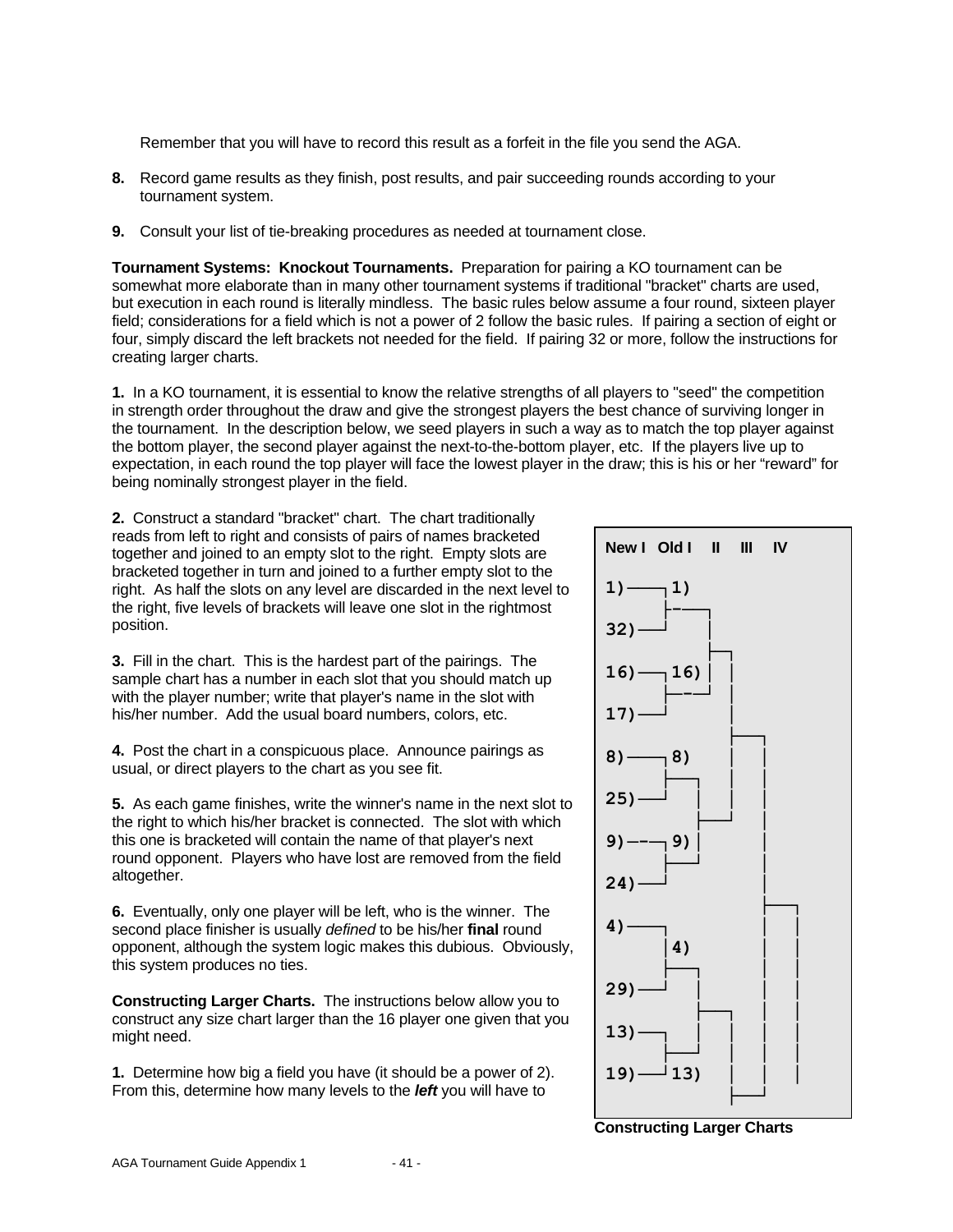extend the basic chart. (Remember that each level you add to the left **doubles** the size of the field.)

**2.** Extend each slot on the *lefthand* side of the chart to the left into a new bracketed pair of empty slots. Carry the player numbers from their original slots onto the *top empty slot* of each new bracket you have just created.

**3.** To find the opponent player number that goes in the other half of the new bracket, subtract the carried over player number from the *number of slots in the new level plus one*; write this number in as the opponent of the carried over number.

**4.** Continue to add levels, carry back numbers, and add new numbers as long as you need more levels. When you are done, you will probably want to re-copy the chart onto fresh paper, as the spacing between empty slots is apt to suffer. Then fill in the chart as described above.

**Example:** You have a **32** player draw. The standard chart holds **16** players, so you need to add **16** players to it; adding one level to the *left* will double the chart to 32 players. Create a bracket of empty slots on the left of each slot in round 1 of the standard chart. Carry back the numbers from round 1 of the standard chart to the top empty slot of each bracket you just created. There are 32 slots in the new round 1 (which has now become the leftmost level). Subtract the existing player numbers from **33**; these are the player numbers that go into the other half of each new bracket. Thus player 1 now faces player 32 instead of 16, player 2 faces player 31, and so on until you have player 16 facing player 17 (33-16 = 17). Since creating new brackets has probably squeezed out too much space to easily write (and read!) player names, re-copy the chart on a fresh sheet, starting from the left and giving yourself more vertical room. It is actually easier to construct and fill in a large chart than the above explanation reads, but try it once before tournament day



**Awarding Byes**

if you know you will have more than 16 players in a section.

**How to Handle an "Imperfect" Number of Entrants. 1.** If you do not have  $2^N$  players, where N = number of rounds, you must either award **byes** or have a **qualifying round**. Your goal is to reduce the field to a power of 2 as soon as possible. How you do this depends on whether you have too few entrants for the number of scheduled rounds or too many.

**2.** If you have too few players, then you will give **byes** to the strongest player(s) in the field. Determine how many byes you need by subtracting the number of players that will survive to the next round from the number of entrants now. Double that number to obtain the number of players actually playing in this round. Subtract that number from the number actually in the field; this becomes the number of byes you have to give. Give them to the strongest players in the field by writing "bye" as the opponent of those players and carrying their names through to the next level's brackets. **Example:** You have 13 players for a 4 round KO; 16 would be the "perfect" number. 8 players will survive to round 2;  $13 - 8 = 5$ . And  $2 * 5 = 10$ , so you must give  $3$  byes (13 – 10 = 3). Players 1, 2, and 3 thus receive byes for round 1. **Note:** this has left several people without an opponent at this stage, which seems wasteful. But this method ensures that you do not give out byes at multiple stages, and that you do not finish with 3 undefeated players. That would force one player to sit out a round at the climactic moment, which in turn would give someone a slight extra advantage in the tournament. (It is debatable who would be aided by this!)

**3.** If you have too many players, then you **must** schedule a **qualifying round**. Determine how many more than the "perfect"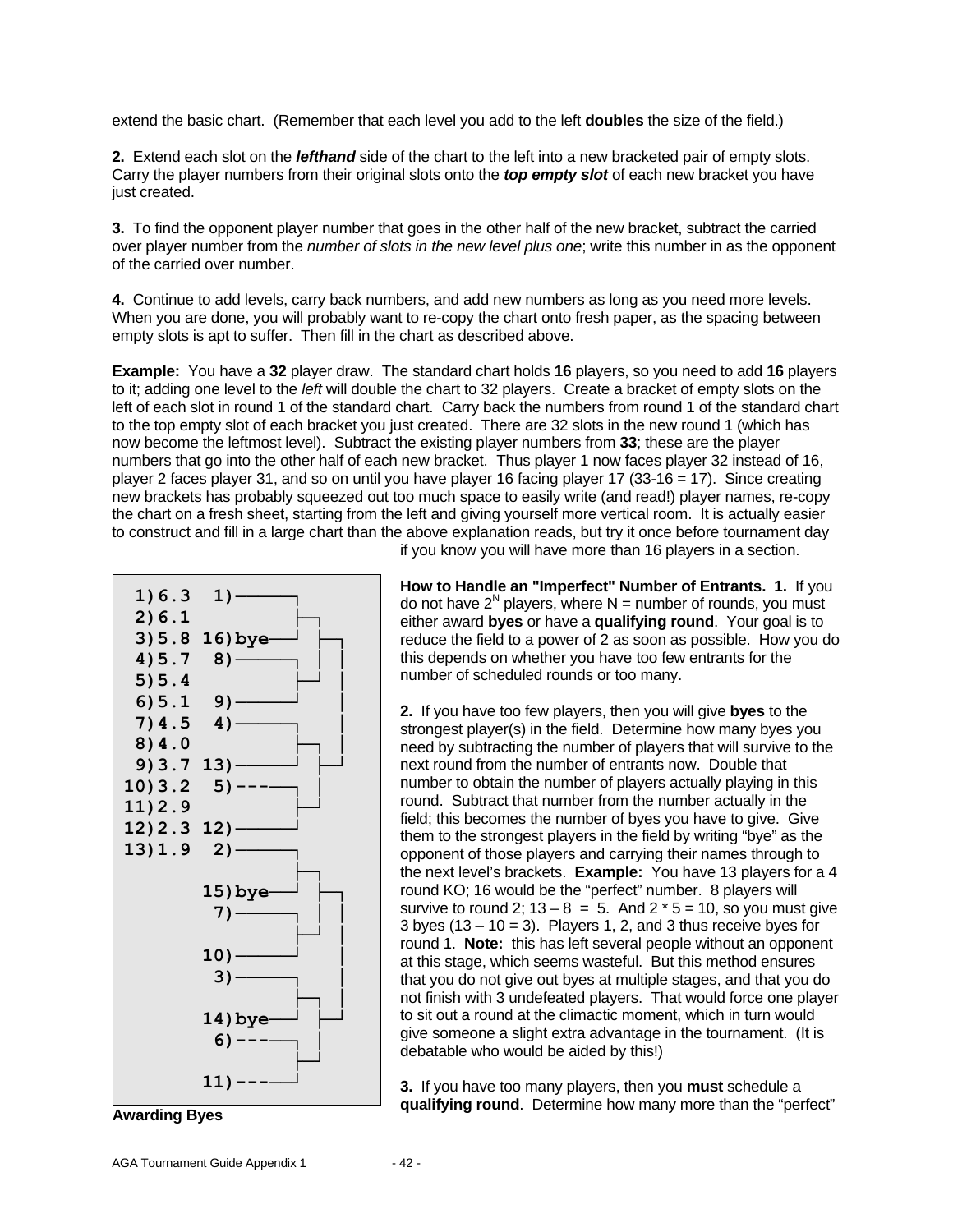number you have. Double this number to obtain the number of qualifiers. Play a one round KO among the weakest qualifiers in the field, pairing as usual the strongest against the weakest, next strongest against next weakest, etc. Seed the survivors in rank order back into the main field, reassigning player numbers to match their new ranking (numbers might not change from originals). **Example:** you have **12** entrants for a 3 round KO. This is 4 more than a 3 round KO can accommodate; double this to get 8 qualifiers. Rank them in strength order, then play a one round KO to get the 4 who will enter the tournament proper. These 4 join the top 4 seeds in the now-8 player field. Note that the number a qualifier has does not match the number that player has once joining the field. **Note:** obviously, time pressure may not permit the holding of an extra round. If this is the case, you must resection the field or adopt a different pairing system.

**Variants.** Although the above procedures sound more complicated than they actually are in practice, and although the prepared chart can save you much work in three and four round tournaments, still, the preparation required to set up a knockout can be daunting. The consequences of making a mistake in the preparation can be disastrous because of the difficulty of shifting players out of the brackets to which they have been assigned initially. Then when you have done all the preparation, you eliminate half your draw in each round, and you have no good way to give out more than one place at the end; you have to define second place, and cannot break a tie for third and fourth. Some common variants that attempt to remedy the situation include the Baltimore 8, the Manhattan Go Club 16 (MGC 16), the Swiss, and the double knockout (DKO).

**Double Knockout.** The DKO is one of the earliest attempts to correct the problems of determining second place and giving the losers something to do. This tournament is actually two tournaments in one. The primary tournament is a straight KO. However, as the name suggests, a player must lose twice to be eliminated from the tournament as a whole; losers in the main tournament are seeded into





dor and the interpretation of the mention of the player of the players of the players of the pairing is a player matched against a player matched against a player matched against each other pairing is available. Play continues in parallel until there is one winner of the main tournament and one winner of the consolation tournament. These two play each other until one or the other picks up two losses; the player that is left wins the tournament.

This system is more elaborate and harder to run than the basic KO; nor does it hold much more interest for the losers; after two rounds, a fourth of the draw is still eliminated from further play. By far the most serious defect is the number of rounds required to select the winner of the consolation tournament: five rounds for an eight person section. For two of these rounds, the winner of the main tournament sits idle, which is likely to affect his or her play; he or she must then play one or two more rounds to select the overall winner. So the winner of an eight person DKO might be 4-0, 4-1, or 6-1. The wide disparity in number of rounds actually played makes it impossible for the TD to foresee how long he or she will have to remain on site which will likely lead to scheduling difficulties when attempting to choose a place to play.

One possible remedy for the problem of extra rounds and making the winner of the main tournament wait would be to add that player to the consolation tournament after his/her final match, joining the other three players who each have one loss. In effect, you would now consolidate the tournaments into one 4-player tournament, 3 of whom start with a loss. As a matter of form, you would not match the winner against any previous opponent, if possible; if not, you would match that player against the player he or she defeated *earliest* in the tournament. Either this player will win the next match and get two chances to put his/her final opponent away, or else lose, in which case there will be three players left with one loss. Give the primary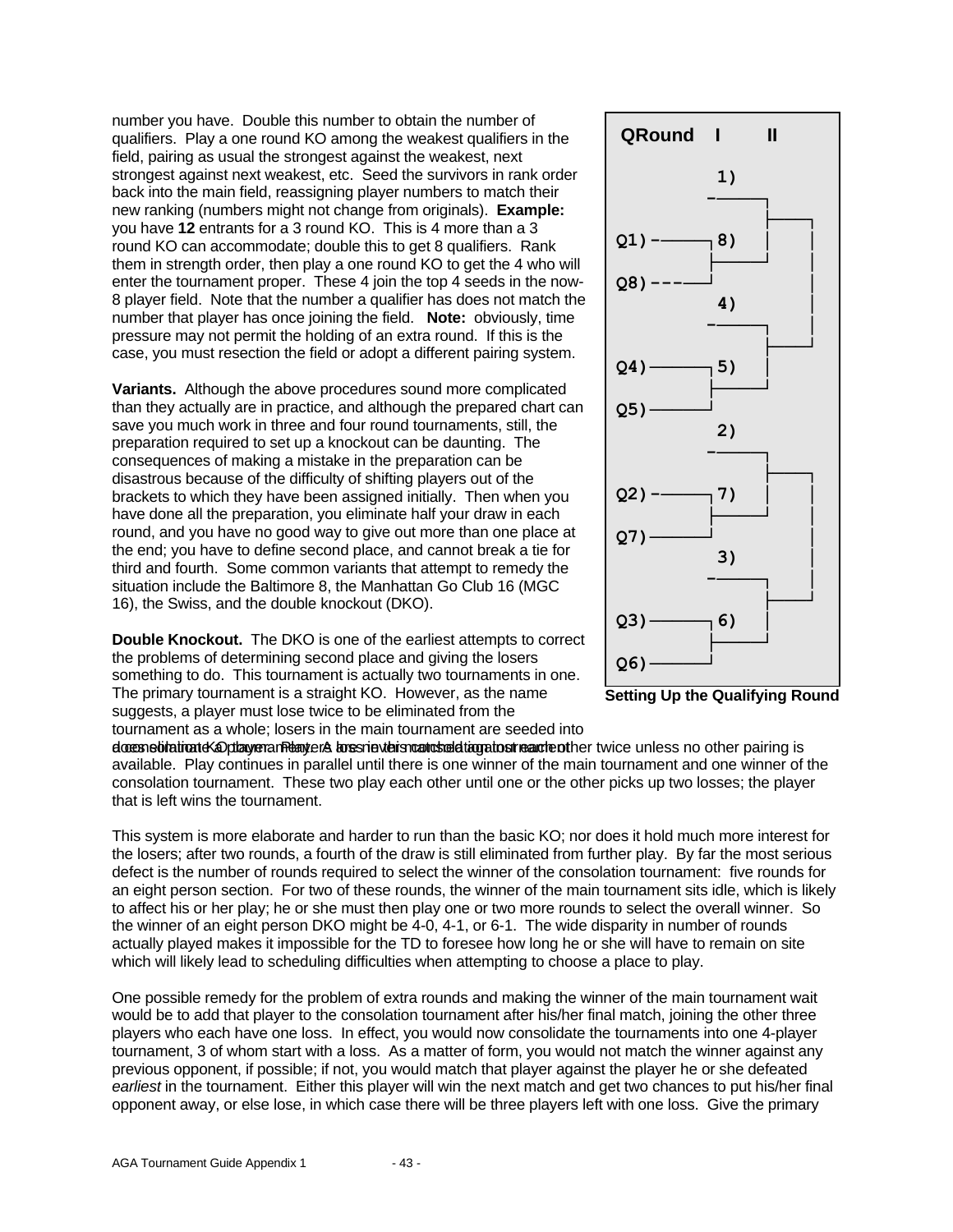



winner a bye; then his/her next game will decide the ultimate winner. This approach is faithful to the philosophy of the DKO, but reduces its length by one round, and makes the primary winner wait out no more than one round. **Example:** In the diagram, suppose that player 1 wins the main tournament and a), e), and g) survive with one loss in the consolation tournament. Player 1 has defeated all of these; match him or her against **a)**, the player who lost in round 1. Suppose instead that player **f)** has survived; player 1 has not faced f), so pair these two. Suppose further that player 1 loses this match, but a) knocks g) out. Pair a) against f), thus knocking out one of these two, and give player 1 a bye into the final round.

**MGC 16.** For a four round, sixteen player tournament. This variant also gives losers something to work for by running a number of consolation tournaments which have the effect of neatly determining all sixteen places by tournament end. Charts of this system follow on pages 1-17/18. It is not easy to follow at first glance. A bracket loser is marked by a letter in parenthesis; his/her next slot on the chart is marked by that letter followed by a colon. Because of these extra consolation pairings, this system leads to the odd result that the winner is 4-0 and second place is 5-1! It is not clear that second place has shown any less strength than first. Moreover, it is not clear from performance records alone who the tenth and eleventh, and fourteenth and fifteenth finishers should really be; they have identical records within their brackets. The order in which one loses is perhaps a clear, but purely arbitrary, definition.

**Baltimore 8.** The system dispenses with complicated charts, tiebreaks, pairing algorithms, or even decisions by the TD! The tournament consists of three rounds, with the field from top to bottom divided into eight player sections. Initial pairings can be top half of section against bottom half, or random, or any other scheme. Thereafter, players with the same score are paired against each other; losers are defined as ineligible to win the section. The order of pairings in a score bracket is not very important, particularly among the losers. This is an easy system to run, and does at least give the losers something to do. However, the rigid eight man sections can easily cut a strength band in half, which is less than satisfying, and could have disturbing consequences if prizes in the upper sections are more valuable than those in the lower.

**Swiss.** If you use Swiss system pairings, you can dispense with chart preparation, allow losers to continue, and have a logical system for breaking ties and selecting a second place finisher. Swiss system pairings will give exact first round pairings for any variant given above, except situations requiring a preliminary round. It will also approximate normal knockout pairings in later rounds. Rules for the Swiss system are given below.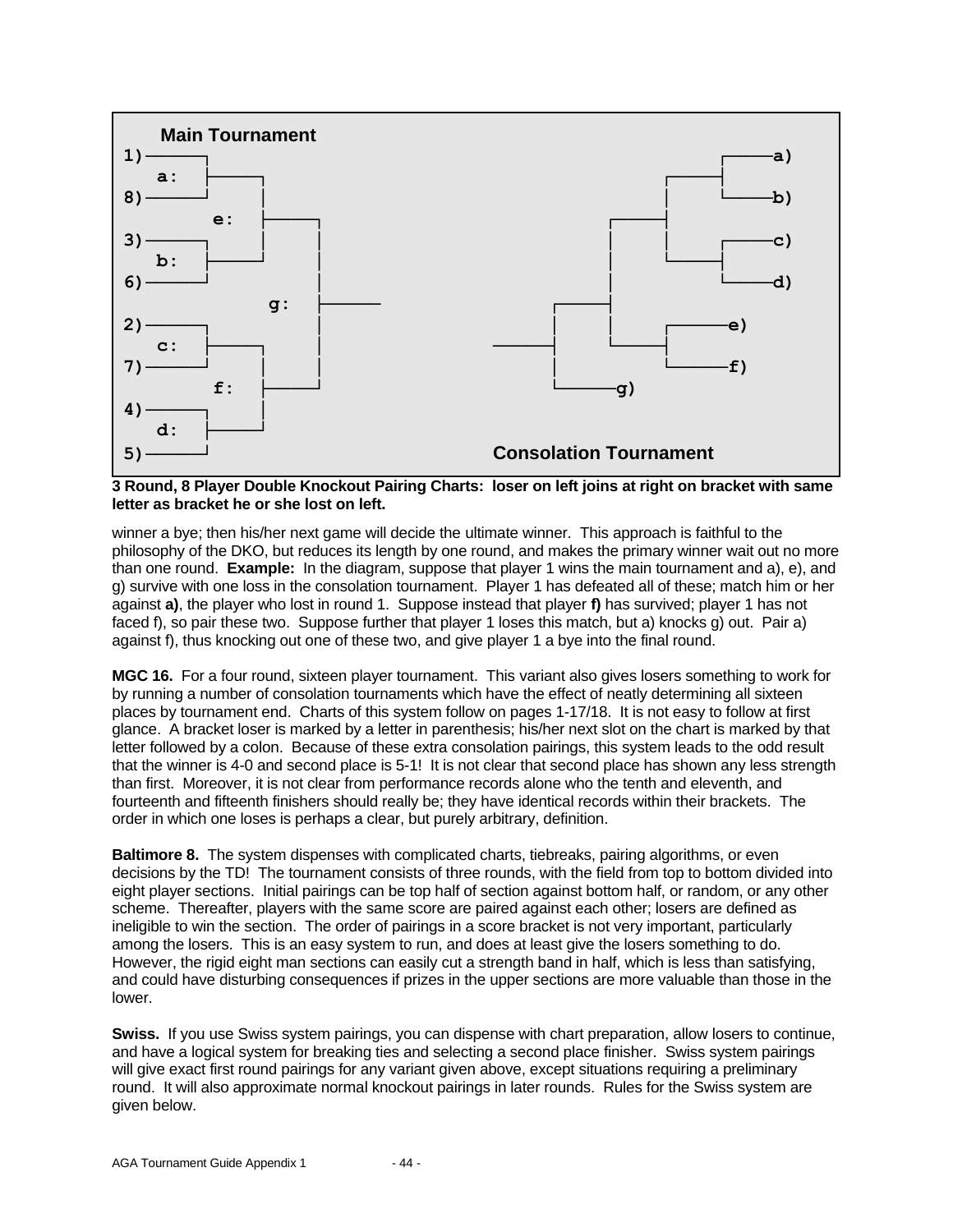**Tournament Systems: Round Robins.** Round Robin pairings are extremely easy to grasp: each player plays every other player exactly one time. If there are **N** players and **N** is an even number, then there are **N-1** rounds; if **N** is an odd number, there are **N** rounds, one player receives a bye in every round, and every player receives exactly one bye during the tournament. Despite the simplicity of the pairing scheme, pairing order is still important, since it is possible to arbitrarily pair players in later rounds such that two players would accidentally face each other a second time. Either pairings would have to be redone, or if the mistake was somehow not caught in time, the round would have to be restarted. Several pairing charts follow for your convenience.

Though RR's are very easy to direct and promise the fairest competition, they have several drawbacks: they require small sections for the typical tournament length, and they make multi-way ties very likely, particularly if an intransitive relation exists among some of the entrants (i.e., player A beats player B, who beats player C, who beats player A). These contradictory qualities seem to relegate RR's either to the highest levels of competition or to casual tournaments with no need for elaborate preparation.

**1.** Assign player numbers to the section as usual. The draw need not be rank-ordered.

**2.** Consult the appropriate pairing chart. Rows are the player numbers, columns are the round number, and the numbers in each box are the opponent numbers. Notice that the number of rounds must be one less than the number of players and that the field is always even in number. If you must have an odd number of players, one will receive a bye each round. You can easily "chase the bye" if you use a chart with room for one more entrant than you currently have and write the last player name as "Bye"; whoever is paired against that player number automatically receives a bye instead.

**3.** The charts will automatically allow you pair from 4 – 10 players which virtually always should suffice. However, if you do have a larger field you may construct arbitrarily large charts as follows:

**a.** Write the player numbers in order from **1** to **N** vertically along the sides of the chart to be constructed and the round numbers from **1** to **N-1** along the top.

**b.** Write player one's opponents from **2** to **N** in player one's row. Also write in **1** in the boxes for other players paired with **1**—this will form a diagonal through the chart. Finally, in the last round column, write the player numbers in descending order.

**c.** Use an existing chart for reference. Fill in column 1, but insert the two new player numbers in descending order immediately under player **2** (paired with **1** in this round); keep numbers from the existing chart in order and fill in the column under the new pairings.

**d.** In succeeding columns, move the new pair of numbers down two rows each time; when you reach the bottom, move them to the second row. Fill in columns with other numbers keeping the same relative order among numbers, shifting them to row two as necessary.

| Player #        | 1              | $\overline{2}$          | $\overline{\mathbf{3}}$ | $\overline{\mathbf{r}}$ | $\overline{5}$ | $6\phantom{a}$ | $\overline{7}$ |
|-----------------|----------------|-------------------------|-------------------------|-------------------------|----------------|----------------|----------------|
| 1               | $\overline{2}$ | 3                       | 4                       | 5                       | 6              | 7              | 8              |
| $\mathbf{2}$    | 1              | 4                       |                         | 8                       |                |                | $\overline{7}$ |
| 3               | 8              | 1                       |                         | 7                       |                |                | 6              |
| 4               | 7              | $\overline{\mathbf{2}}$ | 1                       | $6\phantom{1}6$         | 8              |                | 5              |
| 5               | 6              | 8                       |                         | 1                       | 7              |                | 4              |
| $6\phantom{1}6$ | 5              | $\overline{7}$          | 7                       |                         | 1              | 8              | 3              |
| 7               | 4              |                         | 8                       |                         | 5              | 1              | $\mathbf 2$    |
| 8               | 3              |                         | 7                       |                         |                | 6              | 1              |

**e.** If either number of a pair lands in a box containing a **1**, omit that number (it is already filled in).

**f.** Fill the last empty box in a column with **2**.

**g.** This procedure assumes you are adding two new players. To add more, either apply the procedure iteratively, or add the new numbers as a group, maintaining the group in the same way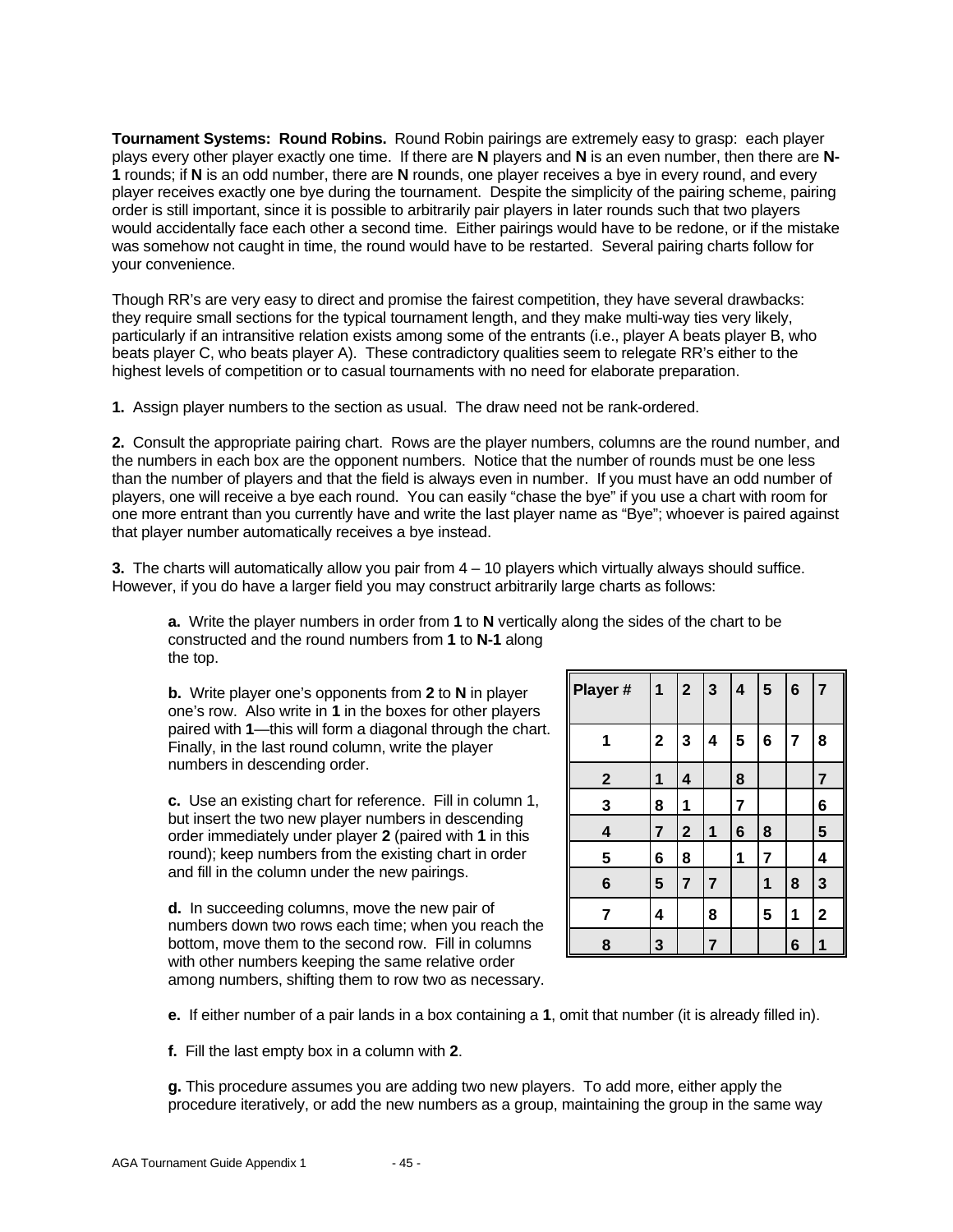you add new pairs. Remember that you must always add an even number of players to the chart (or an odd number plus "Bye").

**Variants.** Ken Koester introduced a much simpler method of pairing RR's at the Lightning tournament of the First Go Congress in 1985 called *table rotation*. This method ensures adhering to the basic RR pairing rule without the necessity of drawing up charts by doing the following:

**a.** Seat the players of a given section around the table(s) at which it is going to play.

**b.** Number the players clockwise or counterclockwise from the upper left corner. The direction does not matter so long as it is consistent.

**c.** Player 1 is the **pivot**. After each round, all other players except the pivot shift one seat clockwise around the table, maintaining the same relative order. Again, the direction does not matter so long as players rotate in the same direction each time.

**d.** If there is an odd number of players, leave an empty seat at the table(s) and rotate it in order as if it were an actual player. The player facing this seat gets the bye each round.

Players seem to enjoy the novelty and informality of shifting seats, particularly at the relaxed atmosphere of a lightning or casual style tournament. The only possible sticking point is the occasional player who is constitutionally unable to follow directions and rotates wrongly; also, correctly recording the results at each table. Forms that can be adapted for that purpose are provided at the end of this appendix.

The easiest way to record results is to circle the opponent number in the pairing box if the player on that row wins the match. A player's overall score would be the number of circles along his or her row.

**Double Round Robin.** The Double Round Robin is simply a RR played twice. As a matter of form, do not let any two players meet a second time until all players have met all other players a first time. For even games, let each player play each color once. Though used periodically in the chess world, the DRR would not seem very logical in go; far better to double the size of the sections and play a normal RR, to reduce the possibility of multi-way ties. But as in chess, a DRR might be appropriate for a very serious "league" type of tournament where large prizes are offered, competition must be scrupulously fair, a fixed number of players is invited to enter, and the likelihood of ties must be lessened.

For simplicity's sake, you use the same chart twice, but label it distinctly as "first half", "second half", or something similar so that you don't mix up results or announce a wrong pairing.

**Cleveland "Packed" Round Robin.** The Cleveland Go Club uses a "packed" format. They run a four round tournament, but place six or eight players in each section. They use pre-paired charts (shown after standard RR charts) to determine pairings and make no attempt to match players with similar scores in each round. As you might guess, ties are likely. Cleveland attempts to use a fifth playoff round in case of a tie. This method probably works pretty well with six player sections (with five rounds, one might as well use a conventional RR!), but is open to problems with eight players. Each player then tied would not have played three of the eight player section, and might have no more than two opponents in common with the other tied players. A three-way tie couldn't be resolved through play, most likely, and with so few common opponents, the tournament itself might not give enough data for a fair determination of the real winner.

**Tournament Systems: The Swiss.** Tournament Go inherits the Swiss pairing system from chess, where it is the most common tournament system in use. For chess with its frequent drawn games, the Swiss allows TD's to form very large sections relative to the number of rounds played and still be confident of finding the strongest player in a section. For go, the situation is much simpler, and the chief advantage of the Swiss is that many other tournament systems can be approximated as special cases using its pairing rules. One can fairly say that if you have the time and patience to learn only one tournament system, let that be the Swissbecause you won't need to learn the others. On the other hand, you will have to do some preparation for each round, as there are a number of pairing constraints you have to satisfy for each and every player. You will also have to deal with the possibility of ties if you do not have **2N** players, where **N** = the number of rounds. You will almost certainly have to section the draw. Do not make the common mistake of thinking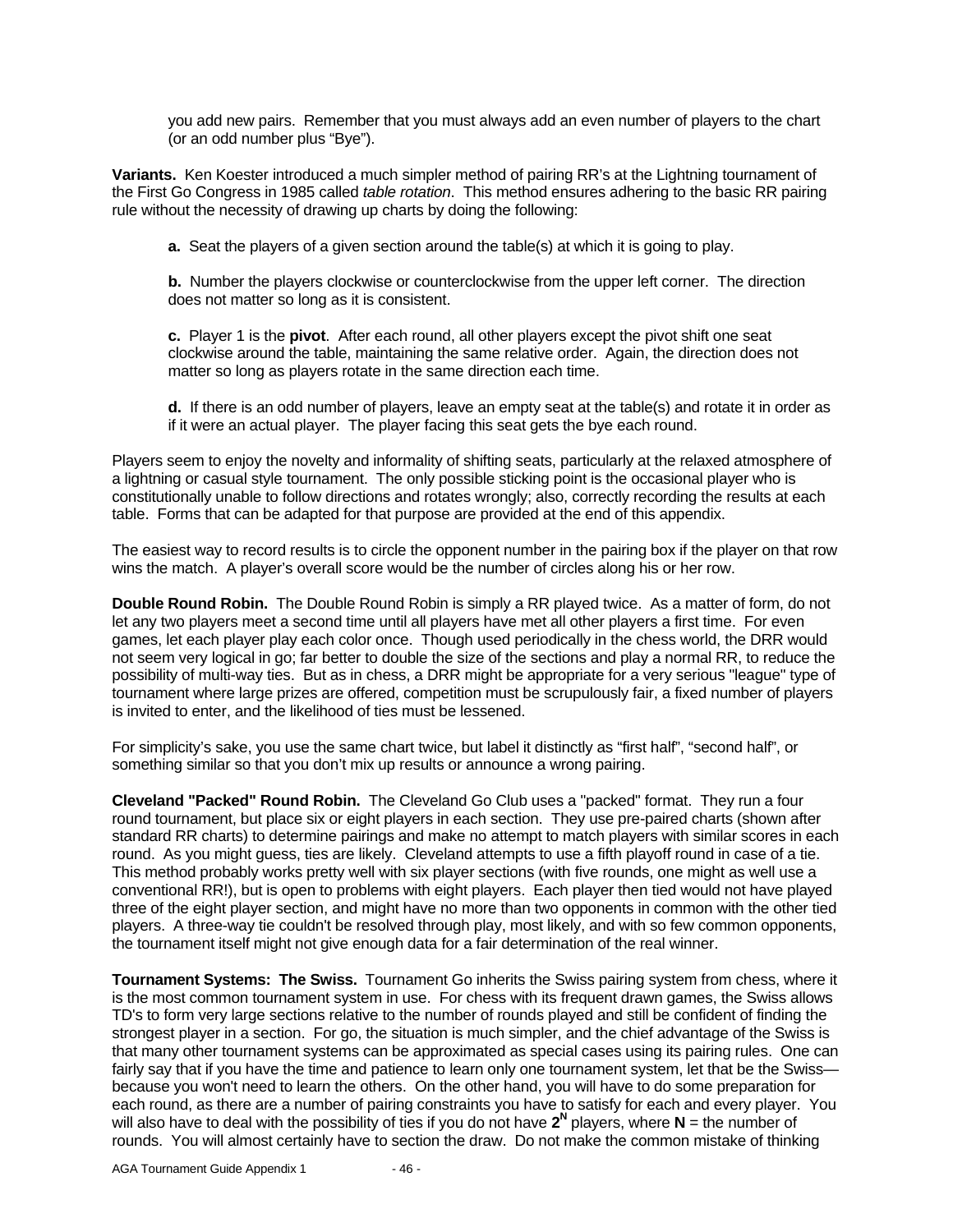that running a Swiss means that you must run a tournament with handicaps; the system itself neither requires nor prohibits handicap play.

**1.** Divide each section in half.

**2.** Pair the top player of the top half with the top player of the bottom half, the second player of the top half with the second player of the bottom half, etc., until all players are paired.

**3.** In succeeding rounds, the sections will divide themselves into **bands** of players with the same score. For example, after round 1, half the players will be 1-0, and half will be 0-1. Pair the bands within a section separately, the way you did the section as a whole in **1.** and **2.** Work from the top band down.

**4.** *Never* pair the same two players twice.

**5.** Some bands may have an odd number of players. Match the *lowest* rated player in the band with the *topmost* player of the next lowest band that he/she has not already played, then pair as usual. **Variant:** move the *top* rated player in the next lowest band *up* to the bottom of the higher band and pair against the lowest player he/she has not already played—the reverse of the above pairing scheme. It should not make the slightest difference, but some TD's are accustomed to this and insist on it.

**a.** If there are no such players in the next lowest band, unpair two of the players in the upper band and let one of them be "odd man out." Continue to try players from the upper band until you can make a match.

**b.** Once you find an out-of-band match, make sure that you can still pair the players that are left in the upper band. If you cannot, continue to try different "odd man out" choices.

**c.** If you *still* cannot make a match with anyone in the lower score band that preserves pairing the remaining players in the upper band, skip one score band and start over again from **5.** with the original "odd man out." Continue until you finally find a match. (Note that if you are emulating a RR, you may well have to skip many score bands in order to make the last few round pairings, because each player will have a decreasing number of possible opponents to play.)

**6.** As a tournament progresses, you may find that a given top-bottom pairing does not work because the players have already met. If there are no other suitable pairings among the available players in the band, undo the previous pairing and attempt to correct the situation. You may need to undo more than one pairing to correct this; in extreme circumstances, you may have to undo pairings in the next higher band and switch one or more players out of band as per **5.** above (again, a certainty if you are approximating a RR schedule). Because pairing possibilities are restricted in the top- and bottommost bands, you may find it easier in practice to pair at both ends first, then work back to the middle band(s). If you are cautious at the bottom band or two, you will get exactly the same result, but spend much less time at it. (Purists take note—this expedient has been the norm in chess for many years.)

**7.** Prefer solutions that minimize the switching of players out of band. Prefer also solutions that do not move a player out of band in either direction more than once. Keep in mind that pairing down tends to put a player at a disadvantage in tiebreak situations.

**8.** If you have an odd number of players in a section, award a bye in each round to the lowest ranked player in that section that has not already received one. Remember to count a bye as a win for pairing purposes in the next round. (When sectioning the initial draw, try very hard to leave only one section with an odd number of players so as to minimize the number of byes you must give. No matter how good your reasons, you will inevitably draw unfavorable comment if you force more than one player at a time to take a bye.)

**9.** If you can do so without matching two players together more than once, or pairing someone out of scoring band, give strong consideration to not matching players from the same club or local area until the last round(s). You can accept even out of band pairings if none of the players involved is in contention for a prize; you must be cautious, though, as you may inadvertently skew tiebreaking criteria for a third player.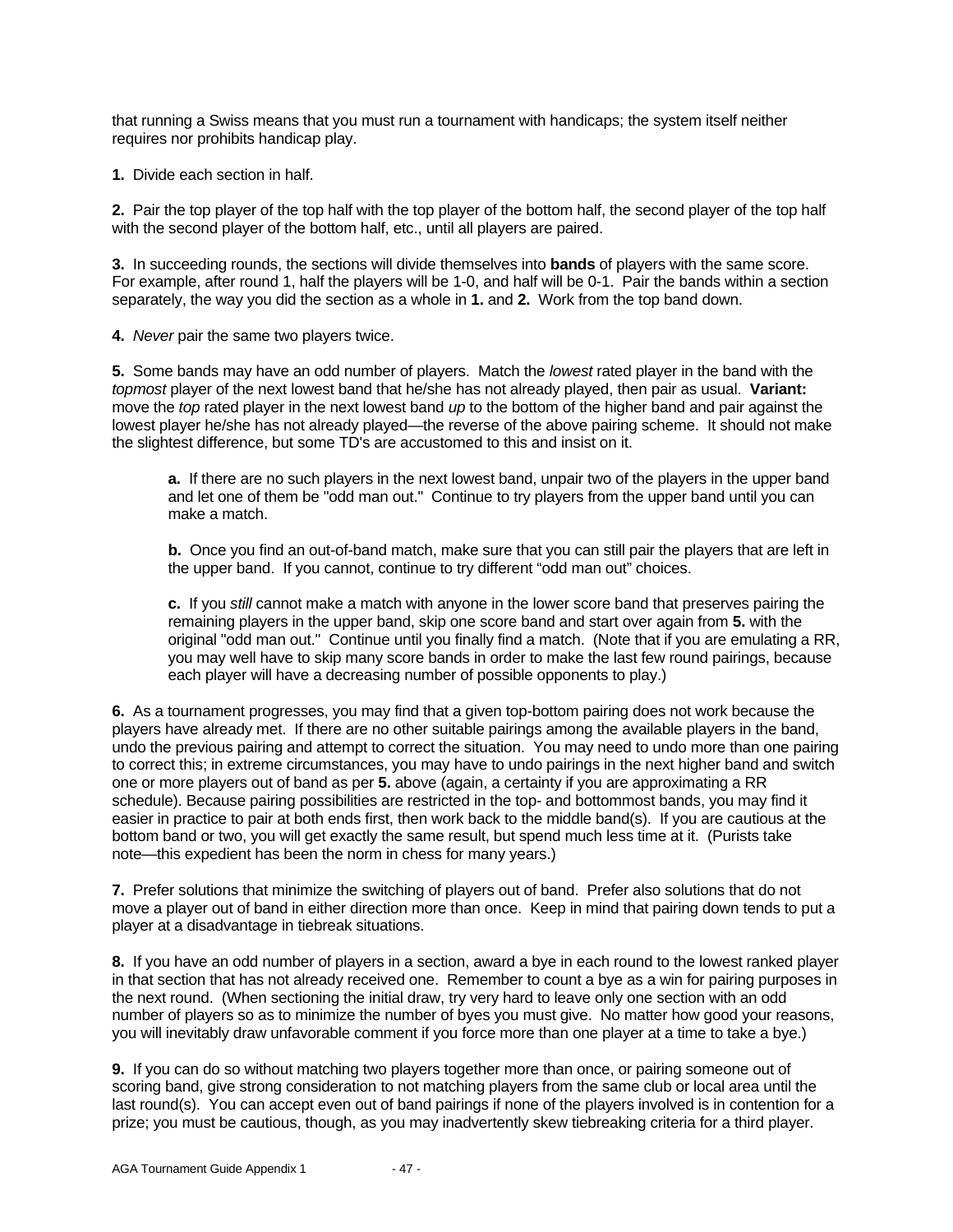**10.** If you have one more player in a section than the number of rounds and the number of rounds is odd, Swiss pairings are exactly equivalent to a RR system. If you have 2<sup>N</sup> players in a section, where N is the number of rounds, Swiss pairings are equivalent to a KO system (but give a rationale for pairing losers).



**11.** In small tournaments you will probably find that you have few pairing options for most players. But



where you can, make matches that alternate colors for players or that avoid pairing locals together, etc.

**Example:** You are running a **4** round tournament with **10** players in a section. Split the section in half and match top half against bottom half. Five players win their games; you now have 2 scoring bands, 1-0 and 0-1. Since the top band has an odd number of players, *pair down* player number **5** (bottom of the top band) against player **6** (top of the bottom band). Split the resulting top band in half; match top half against bottom half. Do the same with the bottom band, remembering that you have already matched the top player in this band. In round 3, you have three scoring bands: 2-0, 1-1, and 0-2. Again, you have an odd number in the top band (since player 5 won in the second round). But since the lowest ranked player in that band has already been paired out of band, shift player **2** down against player **3** instead. Do the same with player **8** in the middle band; since player **6** has already been shifted, match **8** against **9**. In round 4, the second band again has an odd number.

Players **5** and **8** have already been shifted; **4** has already played **7** in the next band down. **3** and **6** have been shifted up, but **4** against **3** gives a better tiebreak for 2nd/3rd place. Skipping to the bottom band would put **4** at a severe disadvantage in **SOS** points in breaking this potential tie. The rule of thumb is that skipping a score band is permissible to avoid matching two players twice, but not to avoid giving one player out of band pairings at the expense of another. Thus, shift player 3 up a second time.

**Tournament Systems: Swiss-McMahon.** The Swiss-McMahon was invented by Lee McMahon and Bob Ryder of Bell labs in the early 1960's for the New Jersey Open, at a time when player ratings were wild approximations of actual strength, and "open" meant that everyone played in one giant section. Strong and weak players had to suffer through boringly predictable early round games with each other; misrated players never got the games they deserved. The Swiss-McMahon instead allowed a player's effective rating to change during the tournament, and preset the number of losses weaker players could expect to have suffered relative to strong players had they been matched in the early rounds of a KO, thus skipping those early "slaughter" rounds. When the larger tournament fields of the Eastern and Western championships came along in the 1970's, the McMahon seemed just the thing to take care of them.

Unfortunately, the very flexibility of the McMahon makes it undoubtedly one of the most complicated systems to administer; it is totally impractical to run by hand with a field of, say, 70 or more, and not very easy with even half that number. Chuck Robbins' WinTD computer program takes most of the pain out of running a Swiss-McMahon, fortunately. (The older program by Sam Zimmerman is no longer in common use.) That does not mean you can run a McMahon without understanding the pairing rules, however; the program does have some limitations, the resolution of which require you to understand the workings of the McMahon completely. The program just handles the bookkeeping and tedious work of actually pairing.

If the "Swiss" of the title seems out of place, consider the following: suppose you kept the score bands of a Swiss, but dissolved the section boundaries. Then after each round, move the winners up to the next higher score band—even if that band is in the next higher section. Don't move the losers at all. This would approximate the behavior of a McMahon, and is why "Swiss" is an appropriate title. In order to pair competitors in the Swiss-McMahon system, proceed as follows: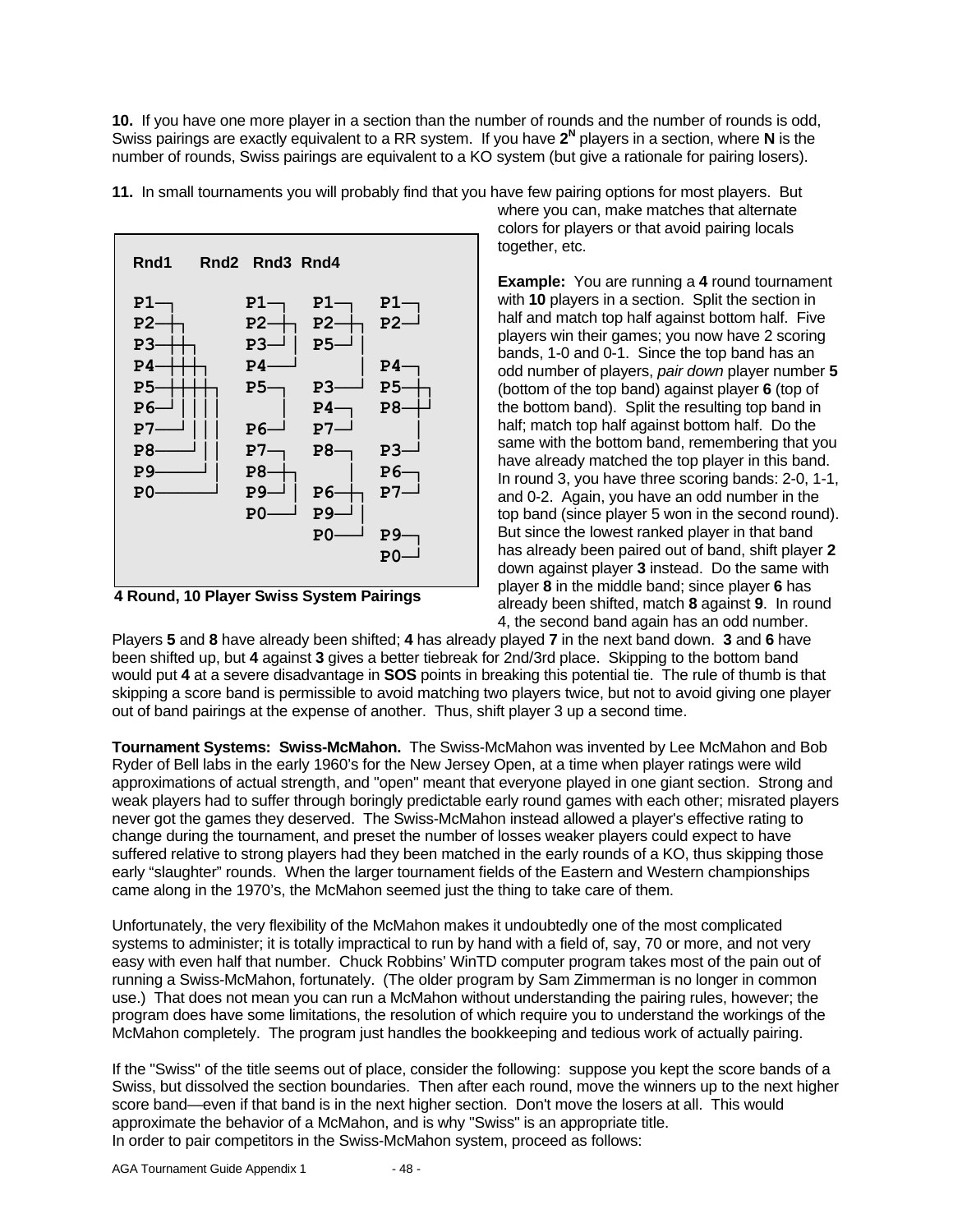**1.** After listing the players in descending order of strength, determine how many players should have a reasonable chance of winning the overall tournament, based on the table:

| # of rounds                                           |  | $\mathbf{b}$ |  |  |
|-------------------------------------------------------|--|--------------|--|--|
| Minimum # of players $4 \t 5$                         |  | 6.           |  |  |
| Maximum # of players 6-8 8-12 12-18 18-24 24-32 32-50 |  |              |  |  |

**2.** For the top band, you should consider the minimums as absolutes (you would not even be able to play as a RR otherwise), and the maximums as advised. Placing too few players in the top section gives them an unnecessary and unfair advantage over the rest of the field. Placing too many in the top field could result in the top two or three never meeting (more likely, in lots of ties, especially for second place and beyond).

**3.** The top band is separated from the rest of the field by a line called the **Bar**. Group players below the Bar into bands determined by playing strength. A band should be one rank wide, even if it contains only one player, unless the distribution of strengths is unusual. There may well be gaps of two ranks or more between

adjacent bands, too. In general, no firm rules can be given for breaking the field into bands, particularly if the field is sparse or ill-distributed; you must use discretion, common sense, and your previous experience as a TD. (This is one of the factors that make a McMahon difficult to run.)

**4.** Assign the band above the Bar a score of 0. Number bands below the Bar consecutively in descending order. However, if there is a two rank gap between bands. decrease the lower band's score by one or more. Again, if a band contains more players than the maximum indicated in the table, lower its score by one to increase its separation from the next higher band. (Failure to do so will lead to large numbers of tied players in that band at tournament's end.) **Variant:** for bands of kyu players, use (-1 \* rank) + 1 for the initial score; for dan players, use the dan rank of the highest ranked player in the band. I.e., one kyu players would get a score of 0 to start. **Variant:** separate bands by two or more score numbers if you want to minimize mixing of initial band groups for some reason.

**Example:** Your tournament is **5** rounds, **57** players. You need at least **5** players above the **Bar**. The stronger two 5 dans have a faint chance of winning the tournament, so you include them. The weakest 5 dan probably does not, and an even number of players in the band is preferable anyway, so you add that player to the 4 dan band. You might set even this player above the Bar in the interest of harmony, but you would be *pairing down* him or her in the first round in any case. This could make tiebreaking a messy proposition. (However, if you knew this player to be underrated, or rapidly improving, you could make a case for moving him/her up to face eventually stronger competition.) Notice that the shodan band is a little large for 5 rounds, while the 2 dan band is too small. An imaginative solution is to lump the 2 dan with the 3 dans since the w dan is going to be *paired up* anyhow, and create a 2 point gap with the shodans, reducing the possibility of a multi-way tie in which the leaders have not met. The lower part of the draw has several such gaps and multi-strength bands because of

| 6.7<br>6.6<br>6.5<br>6.2<br>5.9<br>5.7 | 0<br><b>Bar</b> | $-1.1-$<br>-5<br>$-1.2$<br>$-1.4$<br>$-1.7-$<br>$-2.2-$<br>-6<br>$-2.5-$ |
|----------------------------------------|-----------------|--------------------------------------------------------------------------|
| ===                                    |                 | $-3.3-$<br>-7                                                            |
| $5.0-$                                 | $-1$            | $-3.4$                                                                   |
| 4.9                                    |                 | $-3.6$                                                                   |
| 4.7                                    |                 | $-3.9-$                                                                  |
| $4.5-$                                 |                 | $-5.0-$<br>-9                                                            |
| $3.8 -$                                | -2              | $-5.4$                                                                   |
| 3.5                                    |                 | $-5.7-$                                                                  |
| 3.4                                    |                 | $-6.7 - -10$                                                             |
| 2 . 8 $-$                              |                 | $-7.3$                                                                   |
| $1.7 -$                                | -4              | $-7.5-$                                                                  |
| 1.6                                    |                 | $-9.3 - -12$                                                             |
| 1.5                                    |                 | $-9.4$                                                                   |
| 1.5                                    |                 | $-9.5$                                                                   |
| 1.5                                    |                 | $-9.7-$                                                                  |
| 1.5                                    |                 | $-10.1 - -13$                                                            |
| 1.4                                    |                 | $-10.8$                                                                  |
| 1.3                                    |                 | $-11.5$                                                                  |
| 1.3                                    |                 | $-12.5-$                                                                 |
| 1.3                                    |                 | $-14.3 - -15$                                                            |
| 1.2                                    |                 | $-14.6$                                                                  |
| 1.2                                    |                 | $-15.1$                                                                  |
| 1.2                                    |                 | $-17.7$                                                                  |
| $1.1 -$                                |                 | $-20.5-$                                                                 |

**Setting Initial McMahon Bands**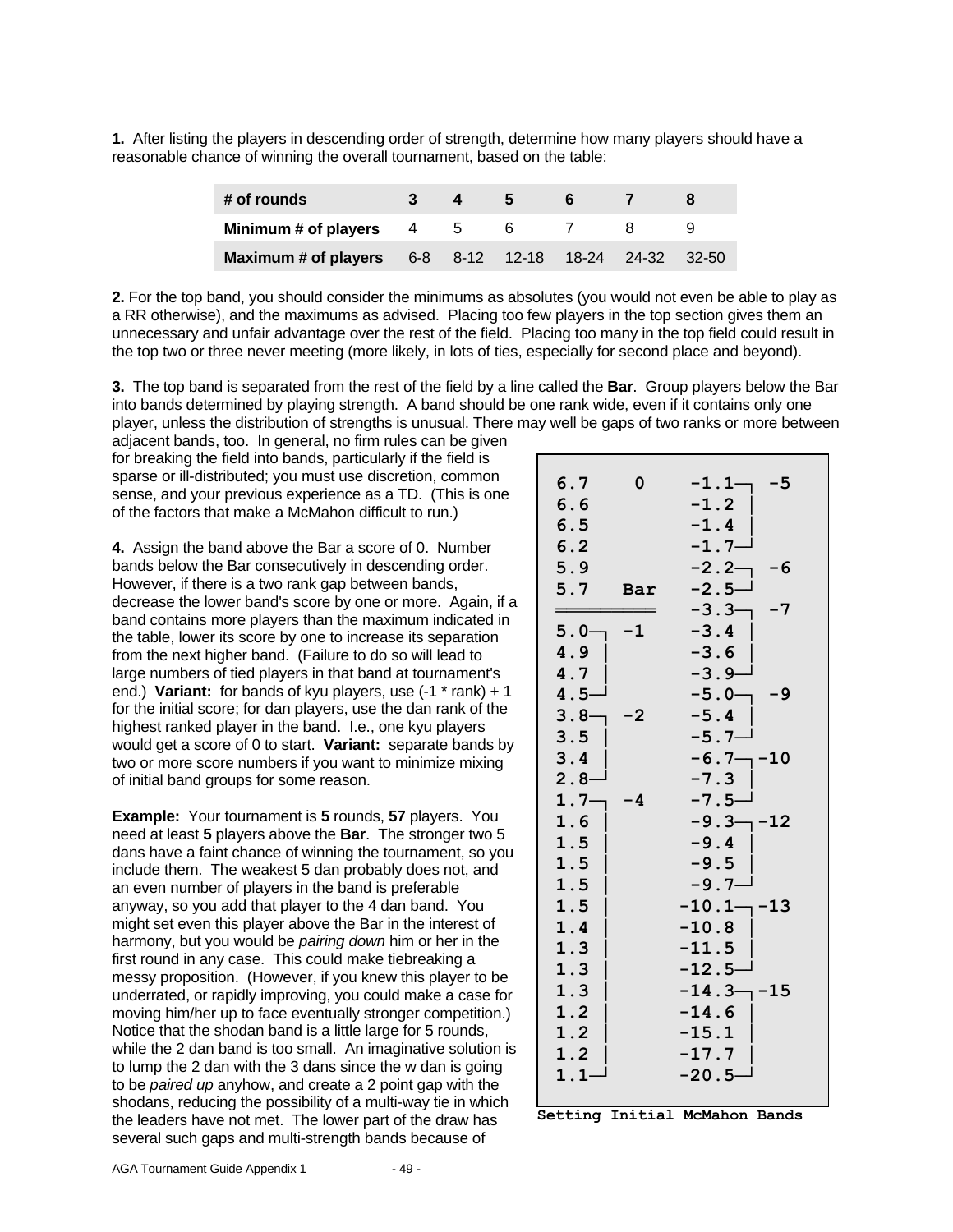poor strength distribution—a general problem with McMahon systems. Even a 300 player draw will not necessarily set things straight on the bottom. In order to give the 14 kyus some chance at stronger players, the band gap has been set at 2; any greater, and matches in the bottom bands would become very difficult to make, as you would effectively make this whole band an isolated section, with little chance of mixing with the rest of the field above them. With a 20 kyu in the field, you will want to set up the matches in this bottom band by hand anyhow. Particularly if you are using the common practice of handicap = difference of McMahon scores - 1, you must pay strict attention to the band gaps when setting up the draw. Expect to spend some time poring over the ordered list of players before round 1.

**5.** Use Swiss-system pairing rules to pair players within a band. For bands with an odd number of players, *pair down* the odd person to the next lower band and match against the top rated player he/she has not already played; at the bottommost band, *pair up* and match against the lowest rated player instead. **Variant:** Pair players together randomly within each band. (This is the older method, still used in Europe.)

**6.** In succeeding rounds, add one to the McMahon score of any player who wins (or gets a bye). Do nothing to the score of any loser. Continue to pair players with the same McMahon score in each round, subject to the following constraints:

**a.** Never pair the same two players twice.

**b.** Give any necessary bye to the lowest McMahon score player who has not already received one (assuming you do not have a bye volunteer).

**c.** Do not "pair up" or "pair down" the same player too often (preferably only once in each direction).

**d. Variant:** do not pair up or pair down a player who is in contention for winning a band in the last two or three rounds of the tournament.

**e. Variant:** in the last two or three rounds of the tournament, preferentially pair players in a band who also started the tournament in the same band (virtually the norm as of 1990). Doing so will lead to clear winners from every initial band, instead of multi-way ties in which the players have not

| $6.7 -$<br>- 2 | $3.4-$<br>-2 |
|----------------|--------------|
| 6.5 $-$        | 1.6          |
| $6.6-$<br>- 1  | 1.5          |
| 5.9            | 1.5-         |
| $5.7-$         | $1.7-$<br>-3 |
| $6.2 -$<br>0   | 1.5          |
| 5.0            | 1.5          |
| 4.9            | 1.4          |
| 4.7            | 1.3          |
| $4.5-$         | 1.1          |
| $3.8 -$<br>-1  | 1.3<br>-4    |
| 3.5            | 1.3          |
| 3.5            | 1.2          |
| $2.8 -$        | 1.2          |
|                | $1.2 -$      |
|                |              |

**McMahon Band Movement**

played each other very much.

**f. Variant:** although successful weaker players will move into bands with unsuccessful stronger players, preferentially match the former against the bottom half of the new band, unless you know the player to be underrated. (This can create much extra work, and is an older practice, not much in use any more; it violates the spirit of the McMahon's use of band score to judge player strength.)

**Example:** After 2 rounds, the top bands have begun to sort themselves out. The top 2 players have won all their games, and so have added **2** to their McMahon scores. The three players below them are 1-1, with a McMahon of **1**. The **0** band now includes one unlucky 6 dan and all of the original **- 1** band players (all four are 1-1). Likewise, the **-1** band now consists of 4 players who are 1-1. The **-2** band includes one unlucky 3 dan and 3 undefeated shodans; one of these will face the 3 dan on even terms since they have the same McMahon score. Six other shodans have moved up one band with scores of 1-1. And five of the shodans have yet to win a game. In round three the one 6 dan will be "pulled up" to the **1** band (there must be one of the three players there

the 6 dan has not faced, but you would have to make sure that the other two players can be paired as well), which will allow the **0**, **-1**, and **-2** bands to sort themselves still further. Looking ahead, it is a virtual certainty that 1 of the undefeated shodans will have to face a 3 dan in the next round. However, you may prefer to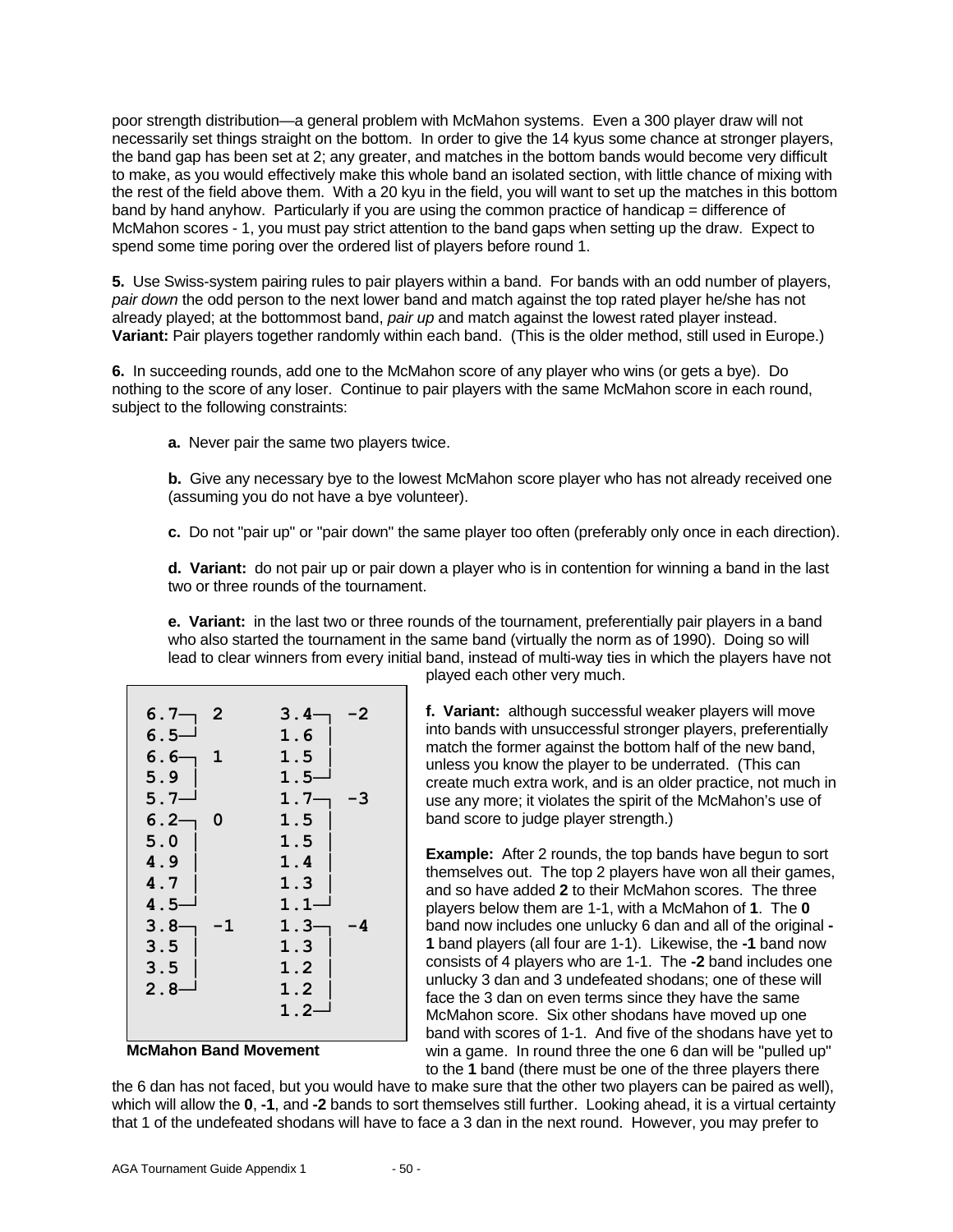force a complete resolution of the shodan group in rounds 4 and 5 by pairing the leaders only against each other, as there will be 5 contenders still for second place by round 4.

**7.** Although most games should be even, let any handicap be the difference in McMahon scores between two paired players, minus one; in general, ignore ratings and ranks *after* the tournament has begun. **Variants:** let the handicap simply be the difference in McMahon scores. Statistics show that lessened handicaps aid the weaker player hardly at all. Penalizing a player because of the deficiencies of the system is unreasonable. You should also consider using rank-difference handicaps for matches in *initial* bands that are more than one stone wide, and at the bottom of the field. Note that otherwise the sole determinant of a player's strength is the McMahon score at any given point.

**8.** The player with the highest McMahon score at the end of the tournament wins the tournament. You should also choose other winners; the highest placing finisher from each *initial* score band is also a winner. **Variant:** award prizes only on the basis of *final* band scores, using normal tiebreak methods. This is given only as a theoretical possibility; I know of no tournament that has done this. Given the typical strength distribution in bands below, say, 10 kyu, other methods would have to be used to award prizes below that level.

Note that a player who does very well will often be in contention for a prize in an upper band as well as his/her own band. Such a player in contention for a finish in the **topmost** band is often awarded a prize for that band as well, although the recent separation of the 6 from 7 dans in the U.S. Open seems to have caused this to fall into disuse. The following variants are rarely used. **Variant:** award second prizes in **all** bands for players who do well enough to earn them. **Variant:** many organizers feel uneasy with the above distribution of prizes, on the grounds that there are few enough places as is, and one player shouldn't monopolize them. But a player who places well up in the next band deserves recognition, as this is a very difficult thing to do in the McMahon, so use your discretion as TD to award "fighting spirit" prizes to players who do well enough to have qualified for prizes in more than one band, particularly anyone who goes undefeated.

**Important Variant:** award prizes to all players who finish with a fixed score or better, i.e., 4-1, 5-0, 5-1, 6-0, etc. The Europeans use this method; its disadvantage is that the number of prizes is completely unpredictable. Conceivably, no one might win a prize at all. Its advantage is that it requires little TD decision-making and no manipulation of the draw to break ties. It has been under consideration for use in the AGA for some time. Analysis of the U.S. Open shows that the TD would award slightly fewer prizes this way than is traditional in the AGA, unless 4-2 is considered a winning score.

**9.** The McMahon score should be used to resolve ties, using normal tiebreak methods. **Variant:** let most number of wins be the first tiebreak criterion. It is *essential* to do this in award bands that are more than one strength band wide, as weaker players will have started with a one score deficiency. Consequently, this is not really a variant for this part of the field but a necessity.

**Example:** This McMahon has a clear-cut victor at 5-0. It also has a tenacious 5 dan at 5-0, amidst the rest of the 6 dan winners. Assume SOS points leave this player in third place in the 6 dan band (of course winning the 5 dan band outright); number of victories put him or her in first. The fairest thing to do is to award this player a double prize for placing third in the open section and first in the 5 dan, or to award a "fighting spirit" prize in addition to first

| $6.7 - 5$ 1st<br>6.6- | 4 1st | $5.5 -$<br>5.4 | 2 3rd      |
|-----------------------|-------|----------------|------------|
| 6.5                   | 2nd   | 4.6            | <b>1st</b> |
| $5.3-$                | 1st   | 4.6            | 2nd        |
| 6.3<br>3              |       | $3.9-$         | <b>1st</b> |
| 6.1                   |       | 1<br>4.4       |            |
| 6.0                   |       | 4.3            |            |
| $5.7-$                | 2nd   | 3.5            | 2nd        |
|                       |       |                |            |
|                       |       |                |            |

#### **Determining the McMahon Winners**

place. The same situation exists in the 4 dan band; in this case, it is unusual to award another *place* to the victor. Award another "fighting spirit" prize instead, if you can.

**Tournament systems: "Instant" Pairing.** Because formal pairing systems require much work to set up and tend to slow the pace of the tournament to that of the slowest game, various informal, "instant" or "constant," pairing systems have come into vogue since the mid-1970's. These systems have not spread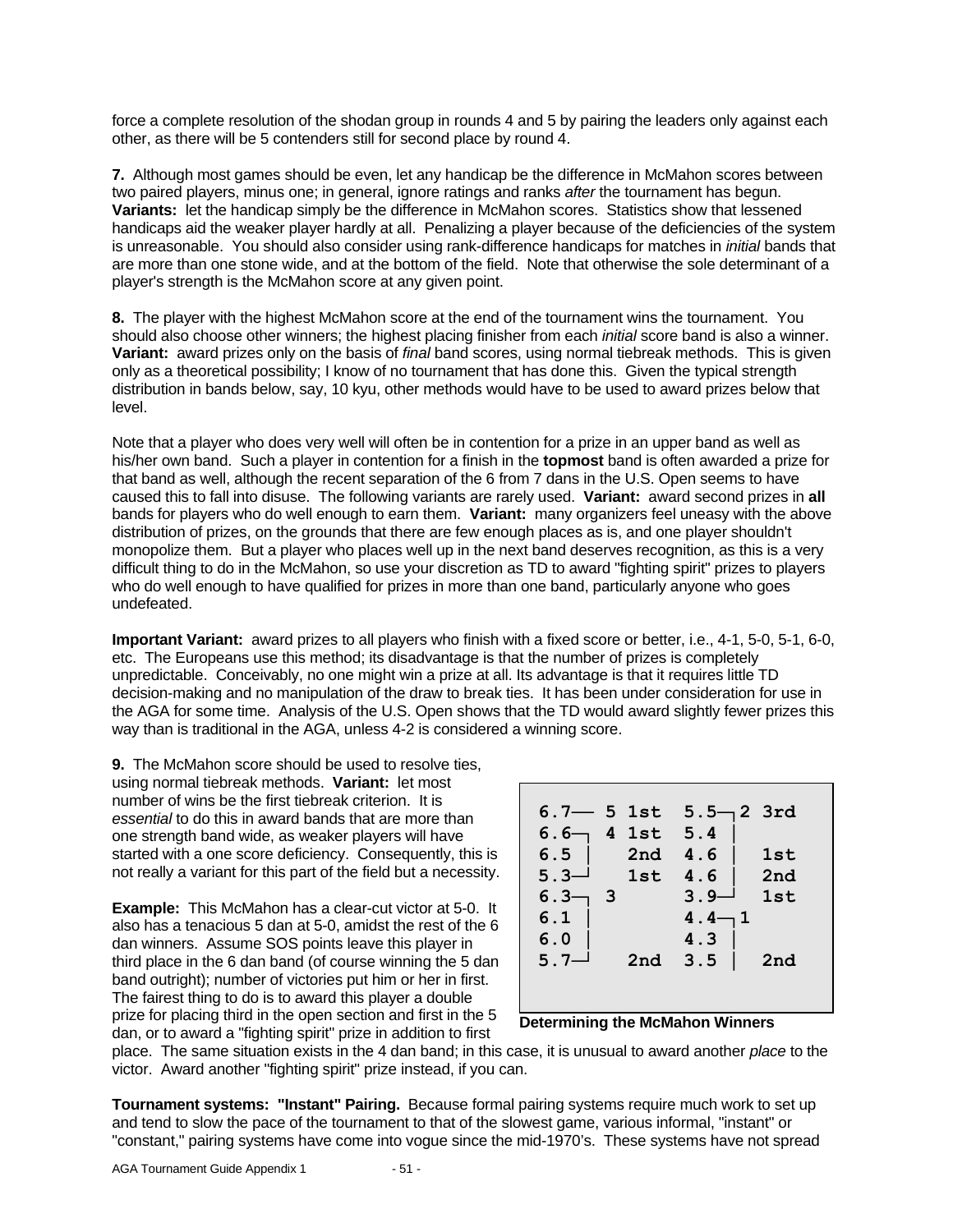widely enough to give fixed rules for them; what follows is a general synthesis of systems from Ann Arbor, San Francisco, Philadelphia, and Washington, with a few variants thrown in for good measure.

Instant pairing systems do not claim to pick out the best player of the day, unlike traditional systems; they do claim that they provide a maximum amount of fun and activity and generate the maximum amount of ratings data in a given amount of time. For players traveling long distances, the fun is probably the most important consideration. Then too, anyone who can go 10-1 in eight hours, as some winners have, is clearly playing very well (or is misrated!). Perhaps these systems pick winners better than one would suspect, after all.

**1.** List players as you would normally. Pair initially by any convenient system, usually by proximity from the top down. If you section the field at all, use very large sections—at least 20 or 30 players, to be conservative. **Variant:** make no attempt to list or section field; pair players that are within five (or nine) stones of each other as they register, and begin games immediately. This gives players an incentive to show up early!

**2.** As players finish games, pair waiting players with those who finish first, so long as players are within a pre-determined range of each other's strength (typically, five stones). Do not pair the same two players twice! You can establish a written list of players/strengths, which the players themselves maintain and add to as they finish, crossing out names of those they pair up against as they move off to play. Even with such a "self-pairing" list, you should keep an eye on the matches being made to ensure that stronger players don't duck out of handicap games in favor of even ones, and that no one has to wait too long for a game. You may wind up "brokering" games between players.

**3.** Reserve the right to arrange matches in order to resolve ties, or insure that players do not wait too long for games.

**4.** Record games without reference to rounds, as there are none.

**5.** Remember that the minimum time limit for rated games is 30 minutes per player, 30/10 overtime, or 45 minutes per player, "sudden death."

**6.** Announce a definite cutoff time after which tournament games will not be allowed to start.

**7.** Usually, losses do not count under this system, only wins. Encourage early resignations. Winners are those players with the greatest number of wins, either over the field as a whole, or within strength bands. You should establish a minimum number of wins to qualify as a victor as well. **Variant:** Winners are those with the highest winning percentage over some minimum number of games played, or over some minimum number of wins, typically five in a one day tournament. Be warned that this condition may cause early leaders to stop play before the tournament's end in order to protect a good percentage. **Variant:** award a prize to the one who plays the most games in the course of the day. This condition can easily lead to degenerate play if you award all prizes on this basis alone. **Variant:** award a booby prize to the player with the most losses or worst win percentage during the day—but don't announce this category ahead of time!

**8.** Ordinary tiebreaking procedures are useless for this kind of tournament. Instead, use win percentage, most number of games, score against common opponents, head-to-head results, etc. Announce your tiebreak order before play commences or not as you see fit.

**Tournament Systems: Matthews Accelerated.** The Matthews Accelerated system was designed by the same person who redesigned the AGA ratings system (Paul Matthews) and uses the same basic model for tournament play. At the time of this writing (2004), the system has long since moved out of the experimental stage into widespread use. Although the system can be run by hand (or at least, by hand calculator), it is the first pairing system designed from the start to be run by computer program. Apart from the informal pairing schemes, it is the only system deliberately designed for the use of handicaps; all other systems ignore the issue. It is possible to run the Accelerated as a completely even game tournament; in fact, the system uses a sliding scale to assign handicaps to games such that dan players are unlikely to receive them, and kyu players are more likely. (The weaker the player, the more likely he or she will receive a handicap.) Of course, most tournaments of 60 or more participants will have most of the games be even anyway, so the point is somewhat moot. It has been used successfully in mid-sized tournaments on the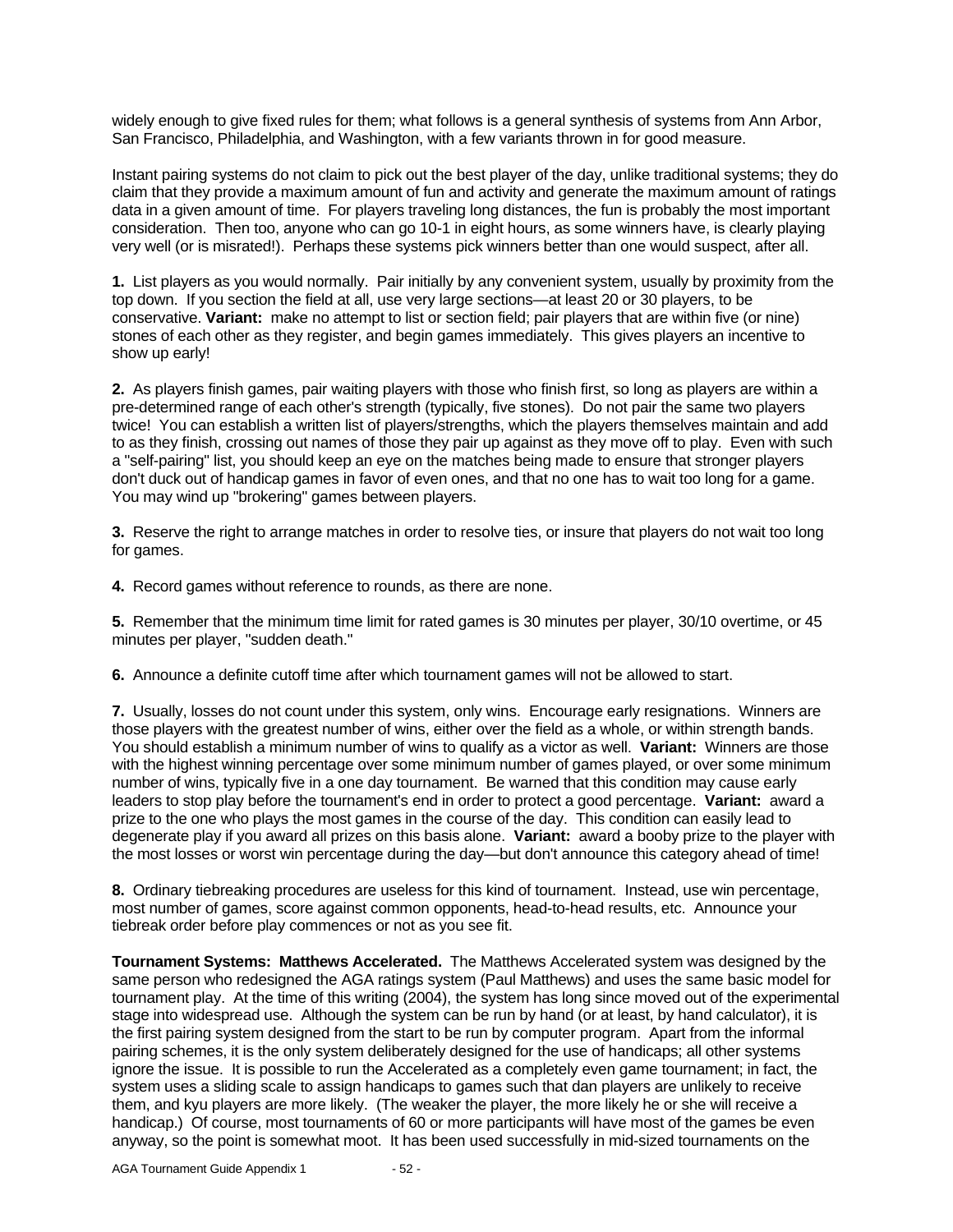east coast and elsewhere, but the system's initial (i.e., 1989) dependence on handicaps, including "reverse" komi, (it can be run without, but loses some efficiency) has held back its acceptance for very large tournaments which tend to be completely non-handicapped. Similarly, the early version of the system matched the two strongest players in the first round, tending to make the rest of the rounds anticlimactic. The current version "looks ahead" to attempt to postpone such a match until the end.

Like the McMahon, the Accelerated system groups people into bands based on rank, but after the first round, the bands tend to become narrower than one rank wide because the system uses a player's *provisional* rating as his/her strength in the tournament. The ratings program calculates the expectancy that a player will win a game and then adjust the provisional rating points to match its table. A player who wins a game he or she had little chance of winning will gain more points than a player who was expected to win; conversely a player who loses a game he or she was expected to win will lose a greater number of rating points. The program will consider the most likely chain of strengths in the entire field that leads to all the results it has been given; it will then assign new ratings to match. An unusual feature of this system is that the program will re-evaluate its conclusions for earlier round on the basis of later rounds, so the number of points gained prior to a round may change after that round has been evaluated for the whole field. In effect, the program "learns" that a player had a greater or lesser chance to win in an earlier round based on current behavior of the competitors. (One could consider the tie-breaks to be built-in to the system instead of applied at the end.)

A rating number effectively extends a rank number into several decimal places, so after a few rounds, it is possible to have as many bands as there are players. Obviously, this would require considerable (and unfair) out of band pairing if looked at in the normal way, but the introduction of handicaps alleviates this somewhat; in any case, players receive the closest matches possible which the lack of granularity of other pairing systems renders virtually impossible. As in the McMahon, many people may have the same number of wins by the end of the tournament; winners can be determined by number of wins or by award bands (sections). It is not necessary to use award bands; players in such sections may not have played enough against each other during the course of the tournament for awards to be understandable to the competitors.

Instructions for running the Accelerated computer program can not be given here; they should be obtained from the author, Paul Matthews, or from the website http://ourworld.compuserve.com/homepages/accelrat/. Broadly speaking, you prepare a tournament data file with any text editor, then run batch scripts with the round number as an argument before each round. Other scripts generate results listings and results files for the AGA. Running the system by hand is possible, but not very practical. You will have to calculate the rating change for each player after each game, reorder the field, and then match the strongest player against the strongest opponent he/she has not played. You might be able to do this with some difficulty for a 20 player field, but would probably weary of it for 80 players or more. As a first approximation, a given game would be worth about 0.3 points to each player; you would have to ignore the expectancy table. The handicap between two players changes with the rank difference, but there are a few wrinkles at less than 2 stones. Thus a difference of 0.5 to 0.99 establishes a no komi game and 1.0 to 1.99 a reverse komi game.

WinTD will also run an Accelerated system tournament, and has a much nicer interface than the bare bones program first released by Matthews; the latter is much simpler to run, however, and with a small field, only slightly more difficult to set up.

**Pairing Charts.** On the following pages, you will find charts that you can copy, enlarge, or otherwise reproduce as needed to run KO's, RR's, and their variants by hand. A given chart for these systems can double as a postable results sheet, simply by circling winners or carrying their names through to the next round. Remember that you must eventually create a computer results file to send to the AGA.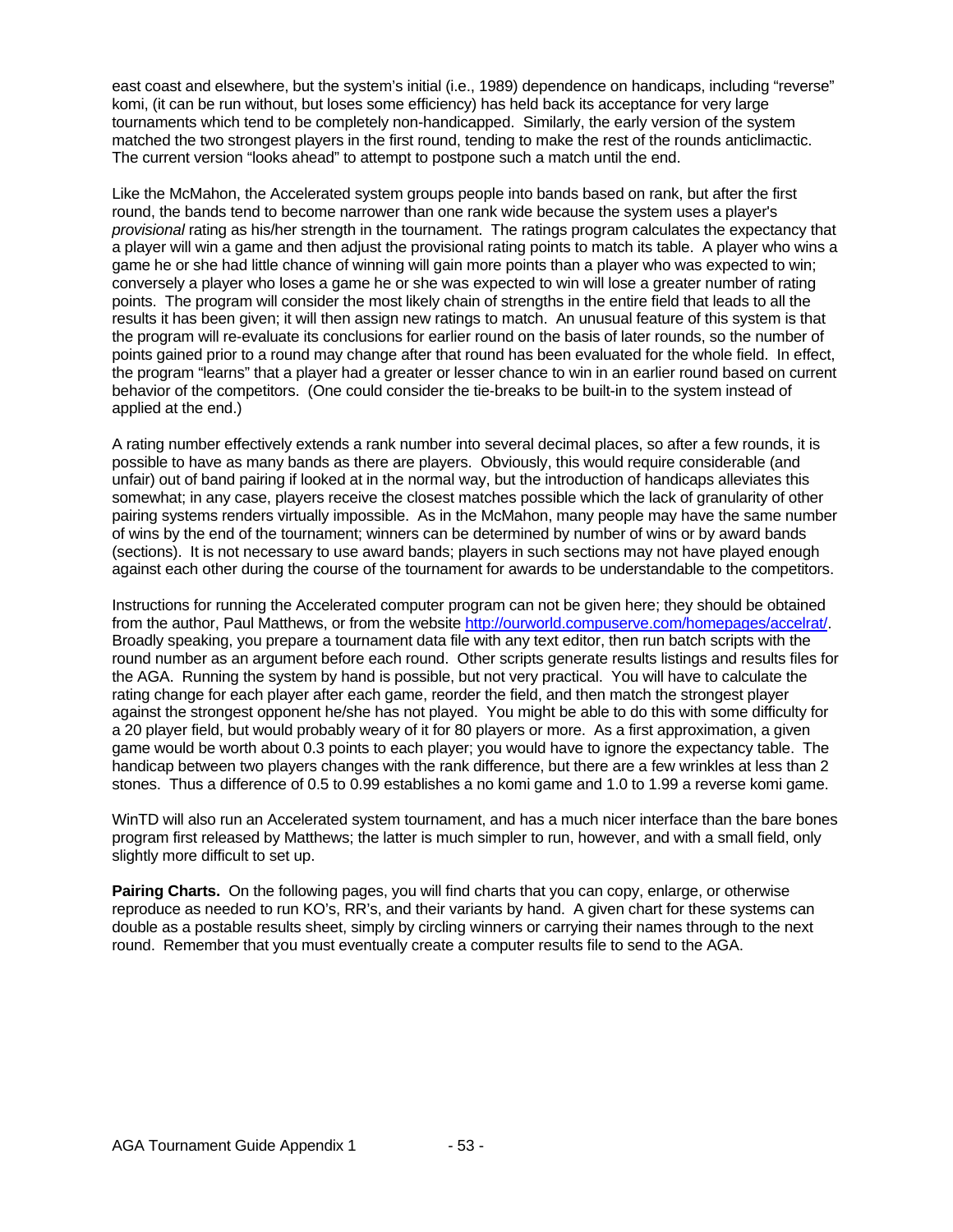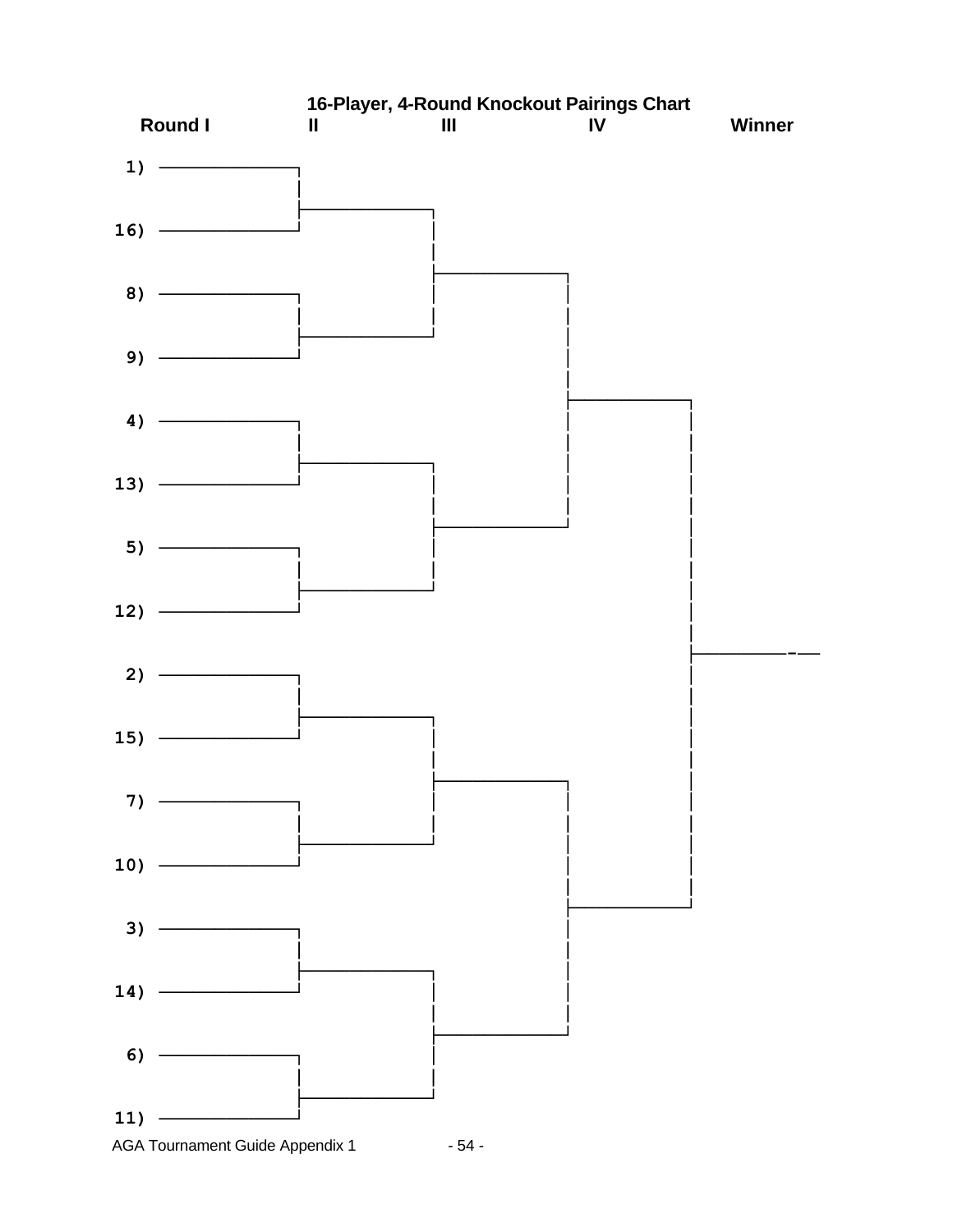

AGA Tournament Guide Appendix 1 - 55 -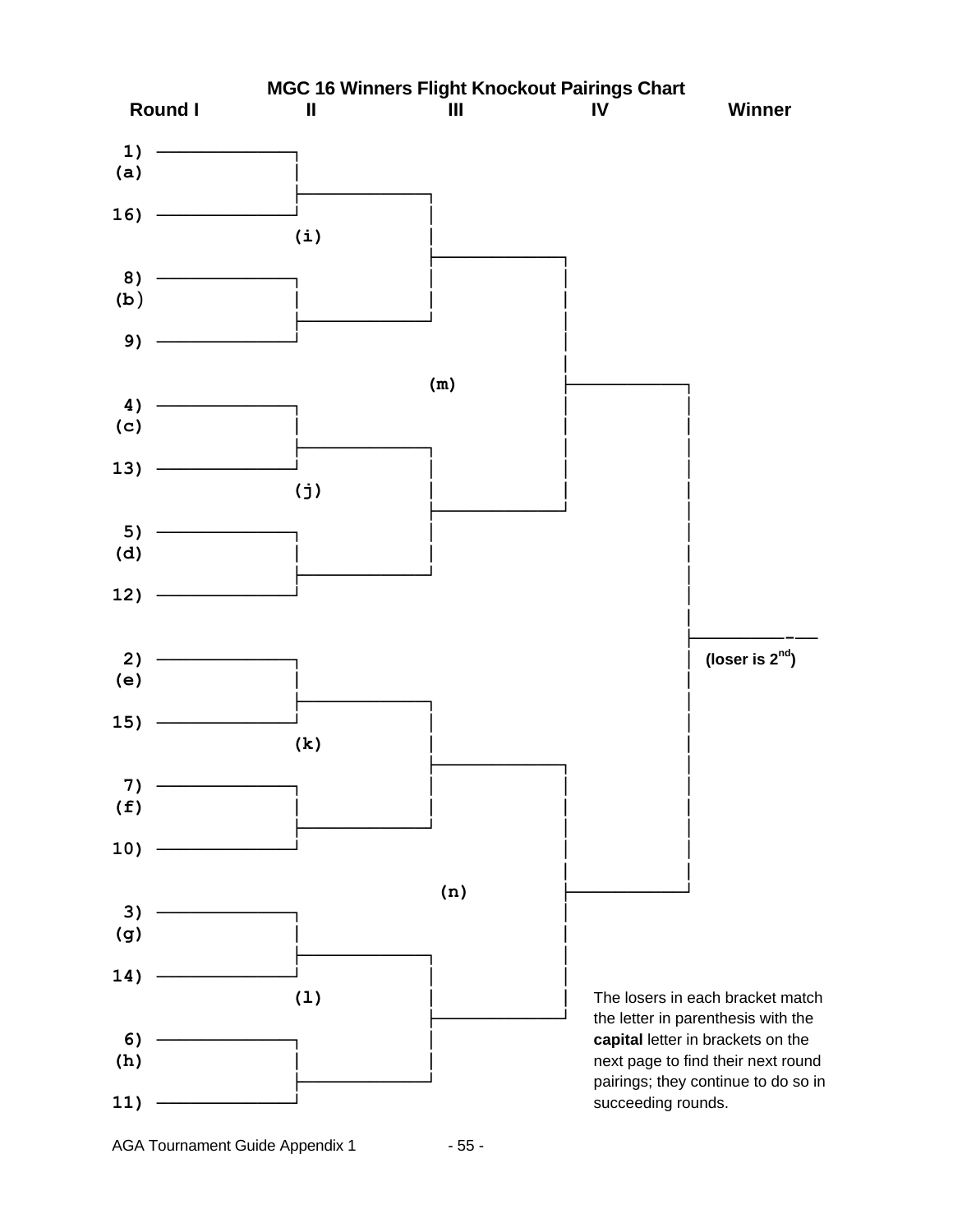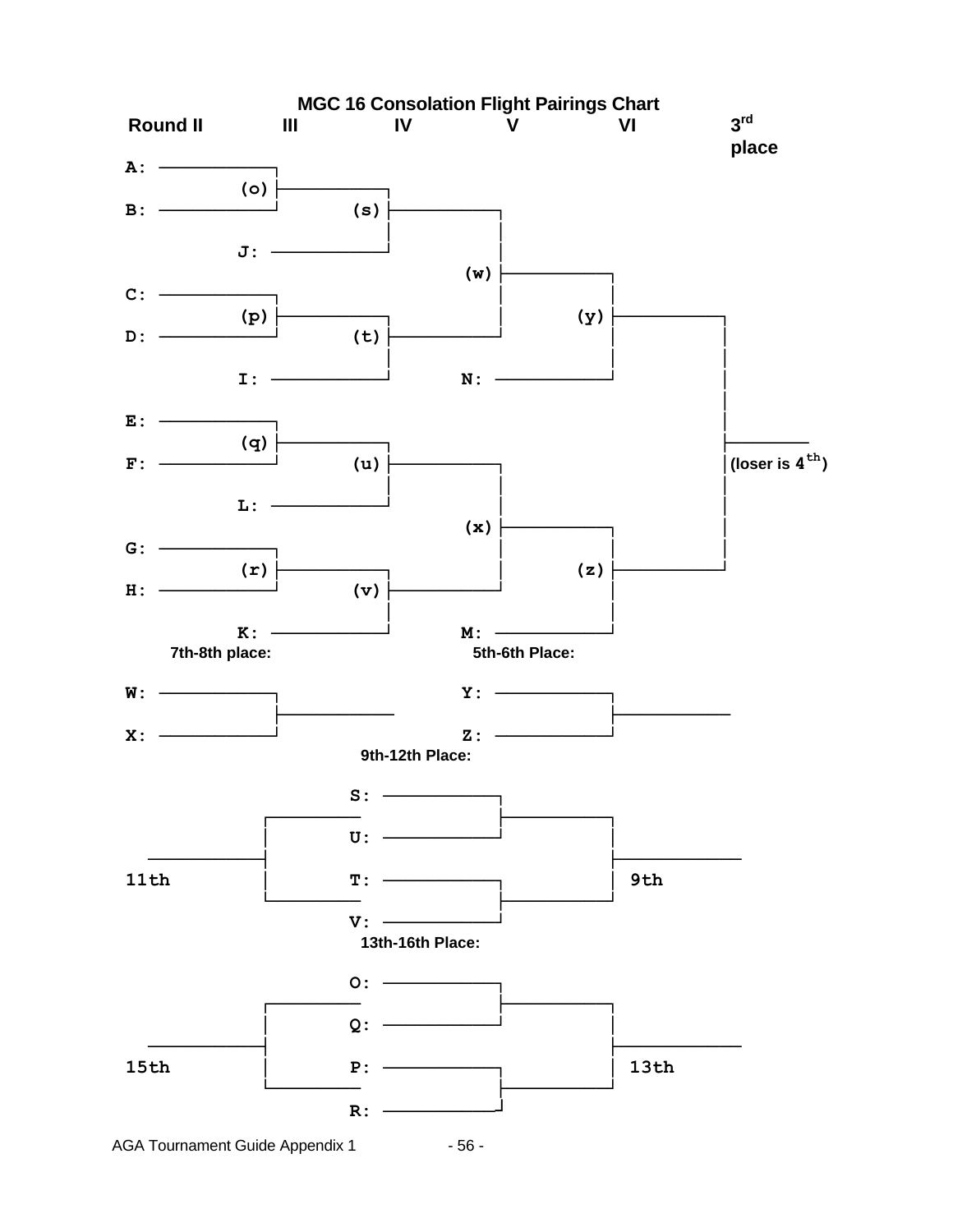## **Round Robin Pairing Charts**

| Rnd#<br><b>P#</b> | $\overline{1}$ | $\boldsymbol{2}$ | $\boldsymbol{3}$ |
|-------------------|----------------|------------------|------------------|
| и                 | $\mathbf{2}$   | 3                |                  |
| $\mathbf{2}$      |                |                  | ≏                |
| 3                 |                |                  | n                |
| 4                 | 3              | $\mathbf 2$      |                  |

**4-Player Round Robin Pairings**

| <b>P#</b>        | Rnd# | $\mathbf 1$     | $\boldsymbol{2}$ | $\mathbf{3}$   | 4               | 5            |
|------------------|------|-----------------|------------------|----------------|-----------------|--------------|
|                  |      | $\mathbf{2}$    | 3                | 4              | 5               | 6            |
| $\boldsymbol{2}$ |      | 1               | 4                | 6              | 3               | 5            |
| $\mathbf{3}$     |      | $6\phantom{1}6$ | 1                | 5              | $\mathbf{2}$    | 4            |
| 4                |      | 5               | $\boldsymbol{2}$ | 1              | $6\phantom{1}6$ | $\mathbf{3}$ |
| 5                |      | 4               | 6                | 3              | 1               | $\mathbf 2$  |
| $6\phantom{1}6$  |      | $\mathbf{3}$    | 5                | $\overline{2}$ | 4               | ۹            |

**6-Player Round Robin Pairings**

| Rnd#<br><b>P#</b> | 1                | $\boldsymbol{2}$ | 3              | 4              | 5              | 6                | 7                |
|-------------------|------------------|------------------|----------------|----------------|----------------|------------------|------------------|
| 1                 | $\boldsymbol{2}$ | 3                | 4              | 5              | 6              | 7                | 8                |
| $\overline{2}$    | 1                | 4                | 6              | 8              | 3              | 5                | $\overline{7}$   |
| 3                 | 8                | 1                | 5              | 7              | $\mathbf{2}$   | 4                | 6                |
| 4                 | 7                | $\boldsymbol{2}$ | 1              | 6              | 8              | $\mathbf{3}$     | 5                |
| $5\phantom{1}$    | 6                | 8                | 3              | 1              | $\overline{7}$ | $\boldsymbol{2}$ | 4                |
| $6\phantom{1}6$   | 5                | $\overline{7}$   | $\overline{2}$ | 4              | 1              | 8                | 3                |
| 7                 | 4                | 6                | 8              | 3              | 5              | 1                | $\boldsymbol{2}$ |
| 8                 | $\mathbf{3}$     | 5                | 7              | $\overline{2}$ | 4              | 6                | 1                |

# **8-Player Round Robin Pairings**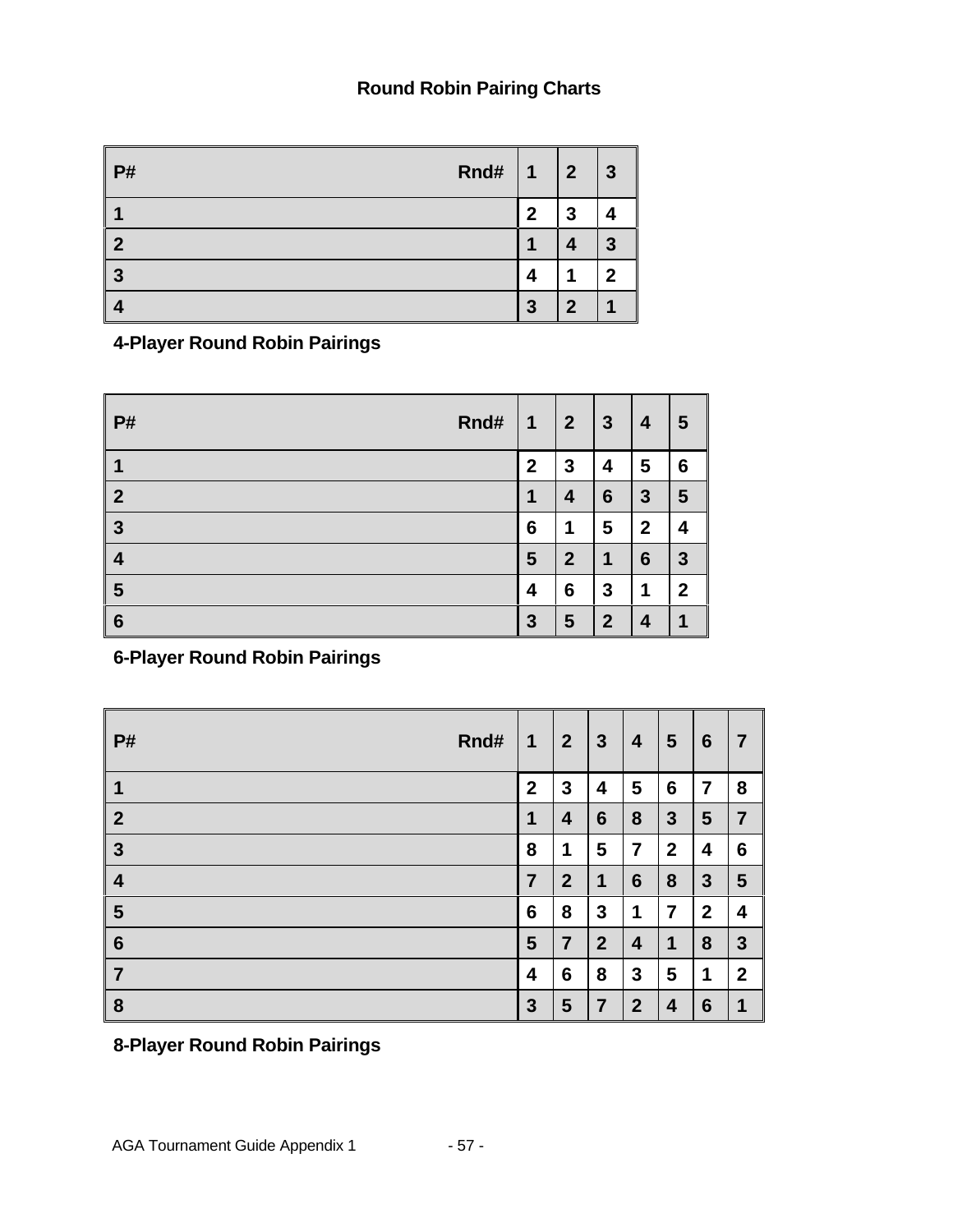| <b>P#</b>        | Rnd# | 1                | $\overline{2}$   | $\mathbf{3}$   | 4                | $5\phantom{.0}$         | $6\phantom{1}$   | $\overline{7}$ | 8               | 9                |
|------------------|------|------------------|------------------|----------------|------------------|-------------------------|------------------|----------------|-----------------|------------------|
| $\mathbf 1$      |      | $\boldsymbol{2}$ | $\mathbf{3}$     | 4              | 5                | 6                       | 7                | 8              | 9               | 10               |
| $\overline{2}$   |      | $\mathbf 1$      | 4                | $6\phantom{1}$ | 8                | 10                      | $\mathbf{3}$     | $5\phantom{1}$ | $\overline{7}$  | 9                |
| $\mathbf{3}$     |      | 10               | 1                | 5              | $\overline{7}$   | 9                       | $\boldsymbol{2}$ | 4              | $6\phantom{1}6$ | 8                |
| $\boldsymbol{4}$ |      | 9                | $\boldsymbol{2}$ | 1              | $6\phantom{1}$   | 8                       | 10               | $\mathbf{3}$   | 5               | $\overline{7}$   |
| $5\phantom{1}$   |      | 8                | 10               | $\mathbf{3}$   | 1                | $\overline{7}$          | 9                | $\mathbf{2}$   | 4               | 6                |
| $6\phantom{1}6$  |      | $\overline{7}$   | 9                | $\overline{2}$ | 4                | 1                       | 8                | 10             | $\mathbf{3}$    | 5                |
| $\overline{7}$   |      | $6\phantom{1}6$  | 8                | 10             | 3                | 5                       | 1                | 9              | $\mathbf{2}$    | 4                |
| 8                |      | 5                | $\overline{7}$   | 9              | $\boldsymbol{2}$ | $\overline{\mathbf{4}}$ | $6\phantom{1}6$  | 1              | 10              | $\mathbf{3}$     |
| 9                |      | 4                | $6\phantom{1}6$  | 8              | 10               | 3                       | 5                | $\overline{7}$ | 1               | $\boldsymbol{2}$ |
| 10               |      | $\mathbf{3}$     | 5                | $\overline{7}$ | 9                | $\overline{2}$          | 4                | 6              | 8               | 1                |

## **10-Player Round Robin Pairings**

For these charts, the number in the box is the number of a player's opponent in the round listed at the top of the chart. The order of opponents faced in a RR is more or less arbitrary, but the TD must take care to prevent two players from being forced to meet in a late round a second time, because available pairings have been used up; these charts do that.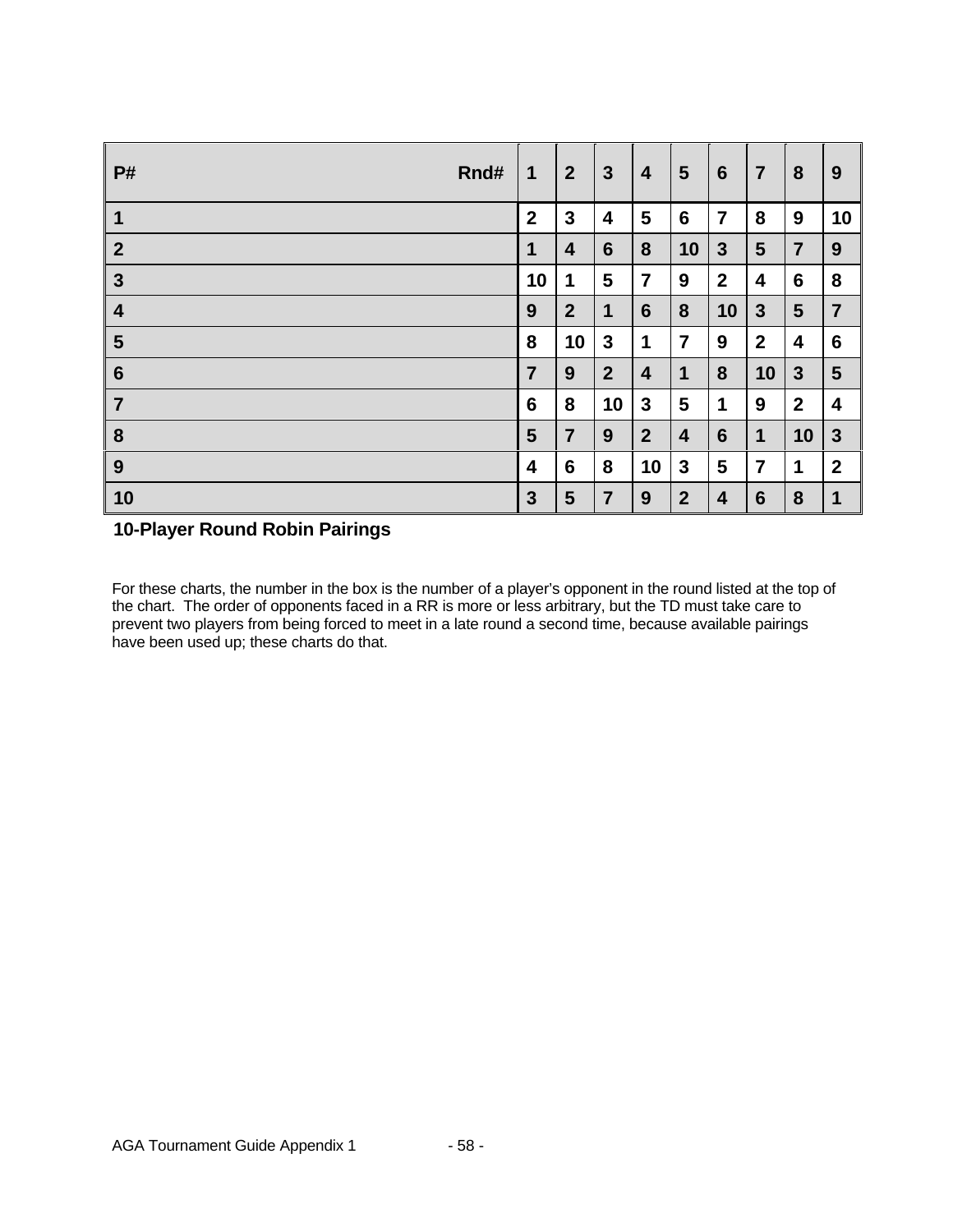## **Cleveland 4-Round "Packed" Round Robin Pairings Chart**

| <b>P#</b>               | Rnd# | $\overline{\mathbf{1}}$ | $\overline{2}$   | $\mathbf{3}$     | 4            |
|-------------------------|------|-------------------------|------------------|------------------|--------------|
| 1                       |      | $\mathbf{2}$            | 3                | 4                | 5            |
| $\boldsymbol{2}$        |      | 1                       | 6                | $5\phantom{.0}$  | $\mathbf{3}$ |
| $\mathbf{3}$            |      | 4                       | 1                | 6                | $\mathbf{2}$ |
| $\overline{\mathbf{4}}$ |      | 3                       | 5                | 1                | 6            |
| $5\phantom{1}$          |      | 6                       | 4                | $\boldsymbol{2}$ | и            |
| $6\phantom{1}6$         |      | 5                       | $\boldsymbol{2}$ | $\mathbf{3}$     | 4            |

**6-Player "Packed" Pairings**

| Rnd#<br>P#              | $\mathbf 1$     | $\overline{2}$  | $\mathbf{3}$     | $\boldsymbol{4}$ |
|-------------------------|-----------------|-----------------|------------------|------------------|
| $\overline{\mathbf{1}}$ | $\mathbf{2}$    | $\mathbf{3}$    | 4                | 5                |
| $\overline{2}$          | 1               | $6\phantom{1}6$ | $5\phantom{.0}$  | $\mathbf{3}$     |
| $\mathbf{3}$            | 4               | 1               | 7                | $\boldsymbol{2}$ |
| $\overline{\mathbf{4}}$ | $\mathbf{3}$    | 7               | 1                | 8                |
| 5                       | $6\phantom{1}6$ | 8               | $\boldsymbol{2}$ | 1                |
| $6\phantom{1}6$         | 5               | $\overline{2}$  | 8                | $\overline{7}$   |
| $\overline{7}$          | 8               | 4               | 3                | 6                |
| 8                       | 7               | 5               | $6\phantom{1}6$  | 4                |

# **8-Player "Packed" Pairings**

Player numbers run across the left side. Round numbers run across the top. This shows clearly the "packed" nature of the Cleveland system: there are insufficient rounds to match all the opponents, so some pairs never meet. Nevertheless, any two pairs have at least one opponent in common, plus a head to head result, or else two common opponents. This system works better for handicap tournaments. It is probably better to seed stronger players evenly through the field, if the TD has a good idea of player ranks. This may lead to ties at the top.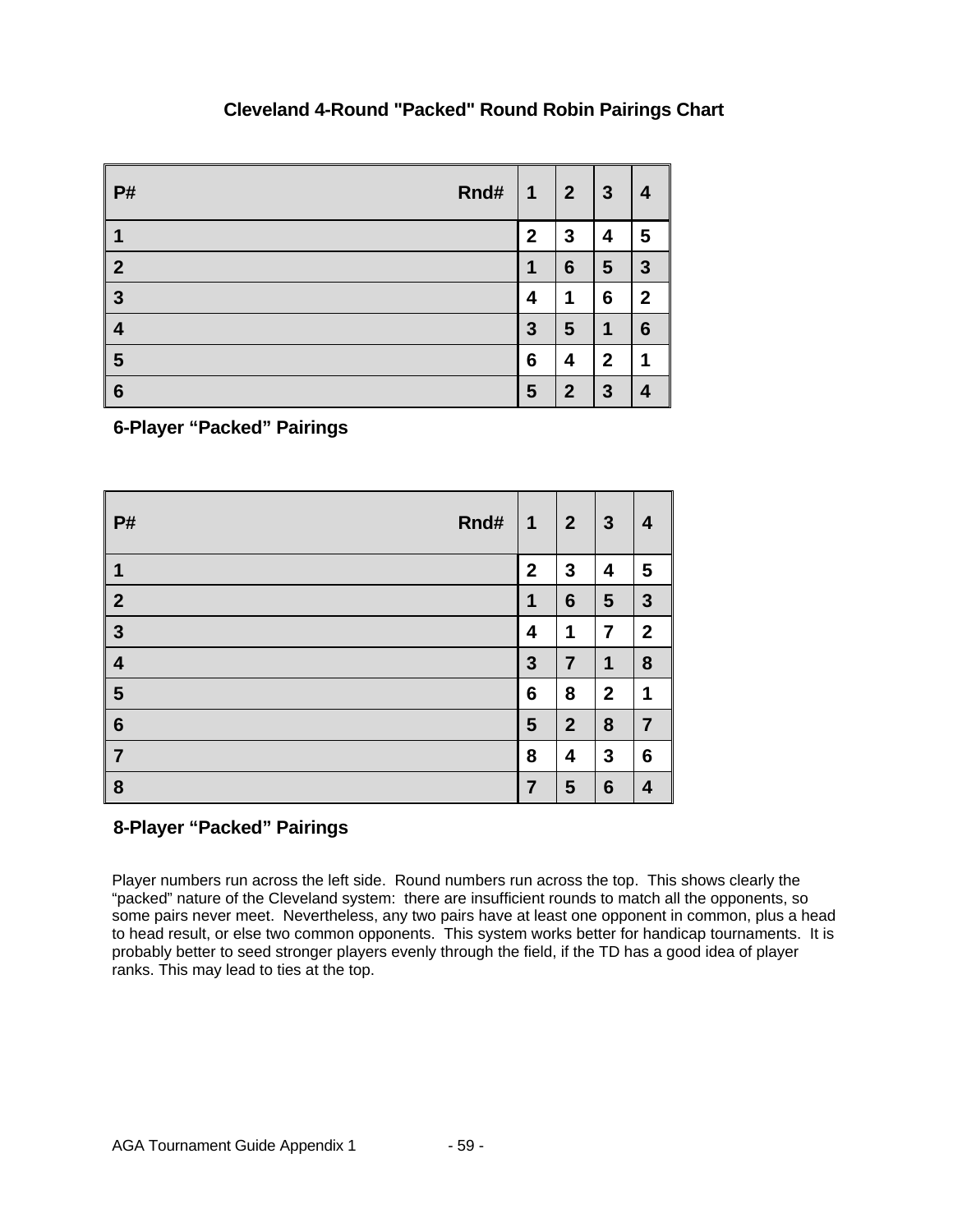## **Appendix 2: Resolving Ties**

Most tournament systems are prone to ties if one player does not go undefeated. As TD, you should have the order of precedence of tiebreakers firmly in mind before play begins; you should announce the tiebreakers you will use while explaining tournament rules. You need not go into detail as to how a tiebreak works unless asked; there is, perhaps, good reason not to, so as to avoid influencing the play of the tournament.

When you do have a tie to break, you must *be* and *appear* to be absolutely impartial. As near as possible, you want dissatisfied players to cast any blame on the mechanism, not the person operating it. You must *not* consider factors not built into the tiebreaking system, such as the strength of the players involved, club affiliation, etc.; it would be wiser to flip a coin instead. If you find yourself thinking, "X deserves to win this tie; he's the stronger player," back off and re-think what you are doing! X hasn't proved his case in this tournament, or he wouldn't be tied.

A word about prizes: remember that monetary prizes should be **evenly split** among those players tied; tiebreaking here simply resolves the honor of having won a particular place and/or a particular trophy. Also, it is useful to have a small stock of second place or nominal prizes to help assuage the feelings of tiebreak losers. All tiebreak systems have weaknesses; it is fair to compensate for them as best you can.

**Two-Player Tiebreak Procedures.** The following procedures from steps **2.**-**4.** use the maximum amount of data from the event, then define increasingly smaller subsets of that data in order to break a tie (step **1.**, of course, attempts to gather more data.). Some directors attempt to compensate for the inherent weaknesses of tiebreaking systems by using both **2.** and **3.** together. They use both simultaneously; only if the player with the higher **SOS** score also has the higher **SODOS** score is he/she the winner. Often this will be the case; the TD can then be completely satisfied that the more worthy player has been anointed. Again, since this is not most common practice, you should announce in advance your intention to break ties in this manner,

**1.** When time permits and both players agree, a playoff round is the most exciting and generally acceptable way to break a tie. However, time rarely permits.

**2.** If time or players do not permit, use **Sum of Opponents' Scores** (**SOS**, also, **Solkoff** system). Add together the scores of all the opponents of each player in turn. The player with the higher score has clearly *met* the strongest performing opposition, therefore is more deserving of victory. The problem is that a chance match with a strong player guarantees one an advantage in the tiebreak.

**3.** If **SOS** scores are equal, then use **Sum of Defeated Opponents' Scores** (**SODOS**, also, **Sonnenborn-Berger** system). Add together the scores in turn of all the opponents that each player defeated. The player with the higher score has *defeated* the strongest performing opposition, therefore is more deserving of victory. The problem is that one player may be matched against an opponent that the other could have easily beaten, but by chance, was matched with a very weak one instead, thus putting him/her at a disadvantage.

**4.** If **SOS** and **SODOS** are equal, use the result of head-to-head competition, if any. Note that **SOS** and **SODOS** have already included this criterion.

**5.** Chance. There probably is no one best player if both still are tied at this point. Traditionally, players draw stones to see who has won, but any other method, e.g., coin flip, is acceptable.

**Multi-Player Tiebreak Procedures.** Matters are more complex if 3 or more players are tied by the end of the tournament. The goal is to reduce complexity to a situation more easily handled. Otherwise there are a number of pitfalls for the unwary, chiefly the transitivity problem.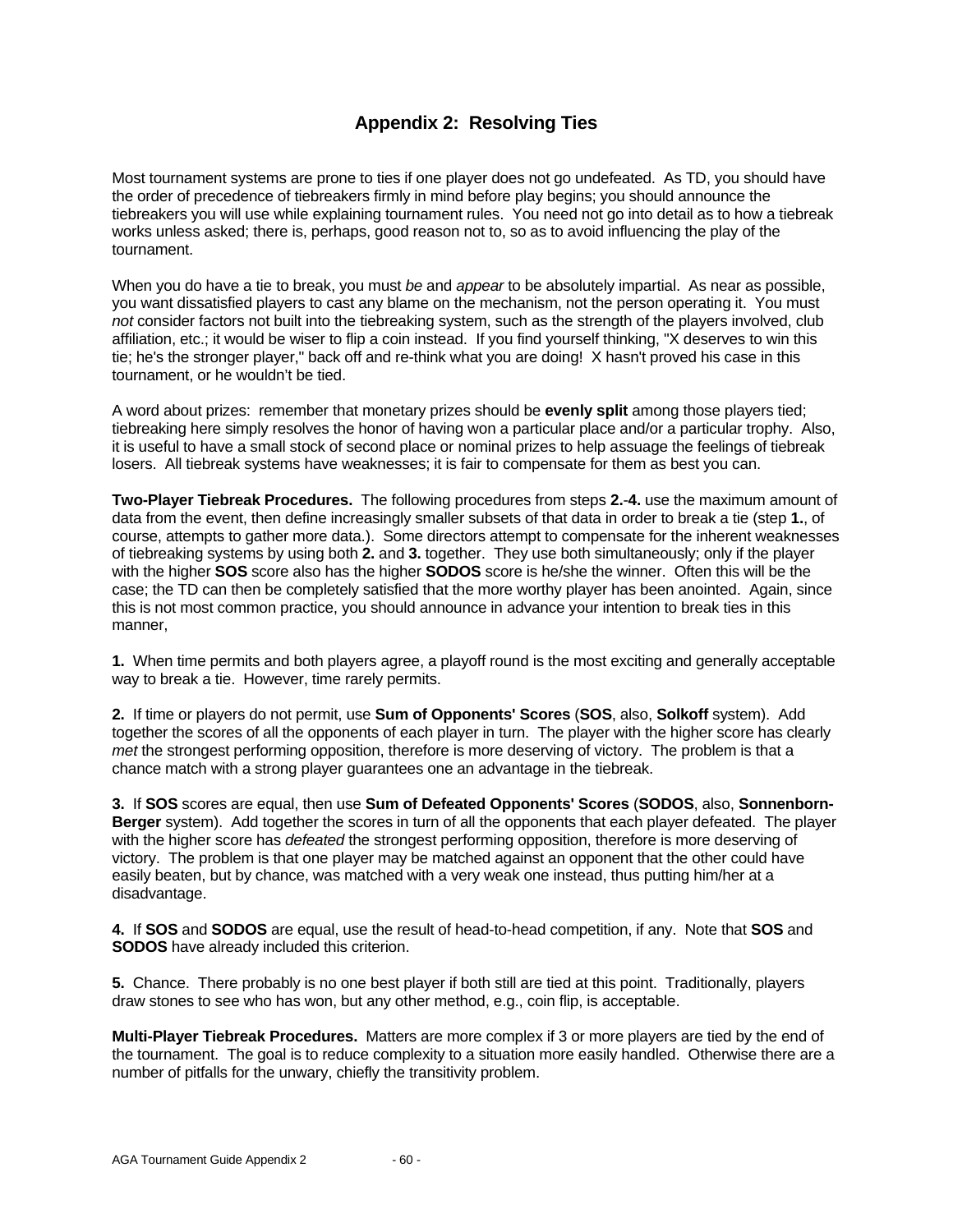**1.** Do not use a playoff round if more than two are tied; you may run into the "A beats B, B beats C, C beats A" transitivity problem.

**2.** Otherwise, use the two-player procedures in order, at each step dropping out any players not still tied with the strongest tiebreaking scores. When you have reduced the number in contention to two, you may consider a playoff between them.

**3.** If three or more are still tied when considering the result of head-to-head competition, you may have the problem mentioned in **1.** Do *not* pick any player as the winner if he/she lost to anyone else tied with him/her in head-to-head competition. Instead, resort to chance.

**Alternate Tiebreak Methods.** TD's may wish to experiment with some of the following tiebreakers in addition to, or in place of, the ones given above. Since these are not commonly used tiebreaks, the TD should definitely announce them in advance.

**1. Median or Harkness score.** Same as **SOS** except in a tournament of eight or fewer rounds, leave out the strongest and the weakest opponent; in one of more than eight rounds, leave out the two strongest and weakest opponents. This method attempts to remove chance inequities in tournament pairings from the tiebreak scores. The interested TD is referred to Harkness's *Official Chess Handbook* for a detailed argument. Do not attempt to use this method in tournaments of less than five rounds, or you will have almost no data with which to work!

**2. Score Against Common Opponents (SACO).** Professional sports sometimes use this method; it was also used in the first Fujitsu Qualifiers Tournament in New Jersey, 1988. As the name implies, compare each player's *record* against opponents that both played; the one with the better record is the winner. As a practical matter, you probably need a five round or better tournament, with a small section, for there to be common opponents.

**3. Cumulative score.** Add each player's score in each succeeding round to his/her score in the previous round; the one with the higher score wins. In effect, a late-round loss is superior to an early-round loss, presumably because of stiffer competition.

**4. For self-pair:** Greatest winning percentage of games played, for results that depend on number of wins. It is hard to stop playing to protect a good score because the other player tied can simply continue in hopes of winning even one more game to escape the tie.

**5. Lightning Playoff.** Professional chess has taken to playing one or more speed matches to resolve ties in some tournaments. TD's could certainly do the same in Go tournaments. Again, make sure that competitors know this will be the primary tiebreak at the end of the tournament. As a practical matter, restrict this to cases where only two players are tied. Use ten minutes on the clock, sudden death. Slow players will not be happy with this, so perhaps it is better reserved for a lower level of tiebreak.

**6. For Matthews Accelerated:** Best rating was the winning criterion for early release of this system, but has long since been replaced by number of wins for most TD's. Best rating can still be used for tiebreak, however. Alternately, most rating gain works as a tiebreak.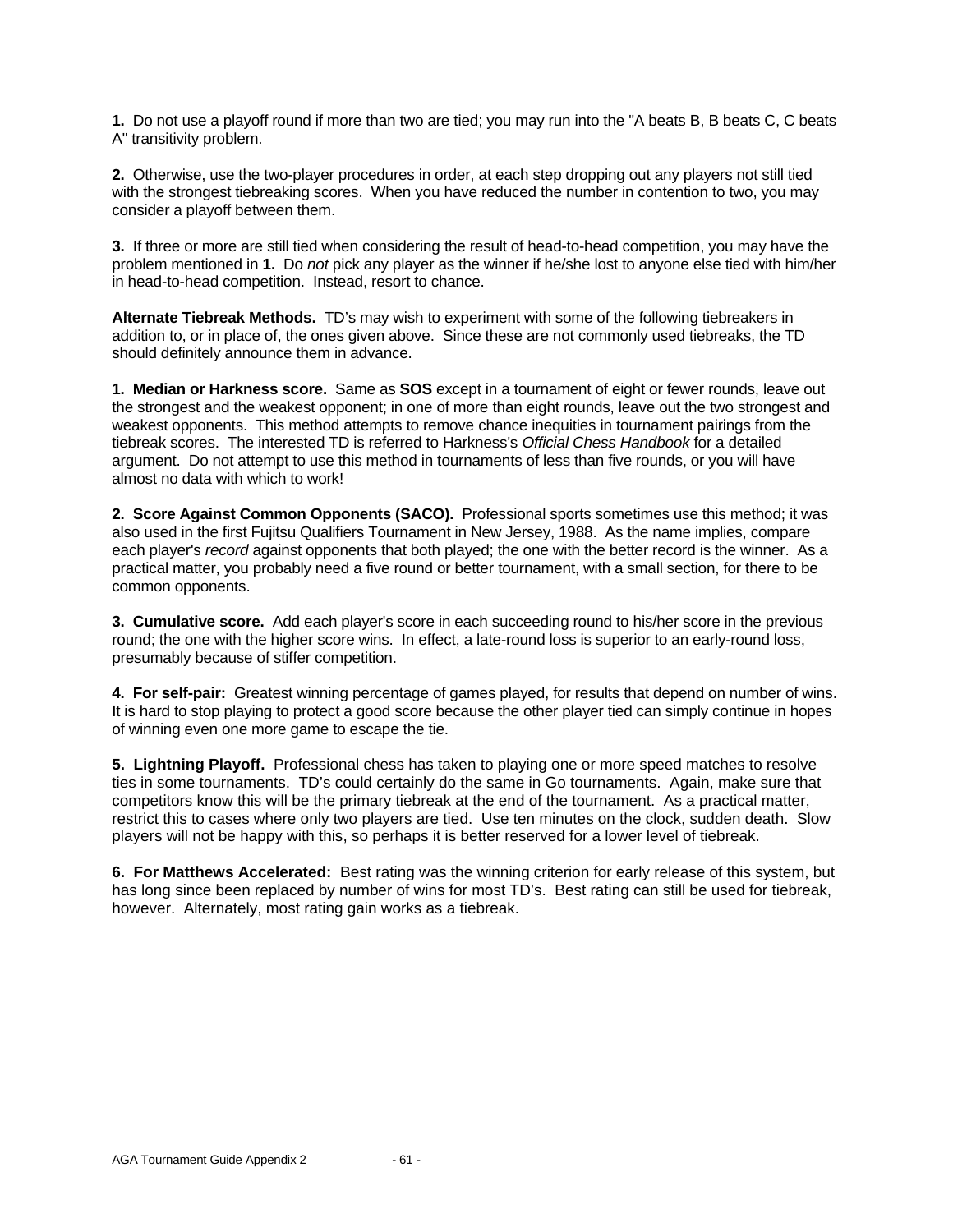## **Appendix 3: Setting Clocks**

By the time of this writing (2004), most go players who have ever played tournament go will have used a game clock of some kind at least once. But many of these players (and no few TD's!) will not know how to set the clock; most clubs have few, if any, and rarely use them outside of tournaments. As AGA tournament regulations make each player responsible for correctly setting the clock, a word or two of instruction on how to set and use the standard mechanical analog and Ing electronic digital game clocks comes not amiss.

**Standard Analog Clocks.** The standard mechanical clock consists of two analog clocks physically linked so that when one is ticking, the other is stopped and vice versa. The back of each clock has a winding knob, a knob to adjust the position of the clock hands, and (usually) a lever to speed up or slow down the mechanism to correct for mechanical defects. Unless the clock is very old indeed, each clock face has some sort of marker to indicate the turn of the hour, usually called a **flag**. Better quality clocks also have something to indicate the ticking of seconds, and even how many seconds remain in the minute.

To set the clocks, first make sure that both of them are stopped. Then wind the springs a half dozen turns or so to insure that the clocks will not run down in the course of play. It is unnecessary to fully wind the clock; in fact, clocks that are fully wound and left that way over a period of time will wind up with ruined mainsprings. (Wise TD's will take the precaution of letting each clock wind down a little after the tournament is over to prevent such an occurrence.)

Next, set the hands so that the basic time control will *expire* at **6:00**. For example, if the time control is 1 hour, set the clock to **5:00**; if 1.5 hours, to **4:30**, etc. (To correct for any inaccuracies, it is customary to set the hands one minute greater than the actual time control.) The point of all this is to let the TD and/or any monitors know at a glance exactly when a time control is to expire, which *ad hoc* settings would not necessarily do. (Some players have even mistakenly set the clock so that the time control does not expire at the hour!) The clocks are now ready for business.

A word about the flag: some flags may not fully fall. Nevertheless, if the tip of the minute hand is to the right of the tip of the flag, it is considered to have fallen. Also, if the tip of the minute hand is to the right of the "12" hour marking, the flag is considered fallen. TD's should practice adjusting the minute and hour hands of a clock to cause the flag to fall in order to acquaint themselves with these subtleties.

**Ing Digital Clocks.** Electronic clocks promise significantly greater accuracy of timekeeping and the ability to execute complicated timekeeping tasks. They are also more delicate than mechanical clocks, not as easy to repair, are sensitive to the state of their batteries, and in the case of the Ing clocks, not as flexible, as well as make a great racket in the playing hall. If they fail during a game, the TD has to resort to a mechanical clock to carry on, or improvise with human timekeepers or double clocks. (Newer models do have a cumbersome provision for setting unequal amounts of time on each side of the clock.) The big advantage of the Ing clocks is that they were freely donated by Mr. Ing of Taiwan.

To set an Ing clock, make sure it has two **AA** size batteries inserted into the bottom. Open the top of the case. Make sure the **ON/OFF** button is *not* pressed down, i.e., that the clock is turned off. Then:

**1.** Press the button marked **SET/RUN** and the button marked **BT/RS** (BT stands for "Basic Time").

**2.** Press the **ON** button. After several seconds the displays on both clocks will then show **0:00** in large digits.

**3.** Set the basic time control as follows: press the big white bar once for each hour of time allotted and the big black bar for each minute, if time is not given in whole hours alone. The clock will cycle much faster if you hold the bar down; be warned that it responds slowly to release, so allow yourself several seconds to approach the time figure, or you will overshoot it and have to start over. If there is no overtime allowance, or if you are using mechanical clocks for overtime, continue with step **5.**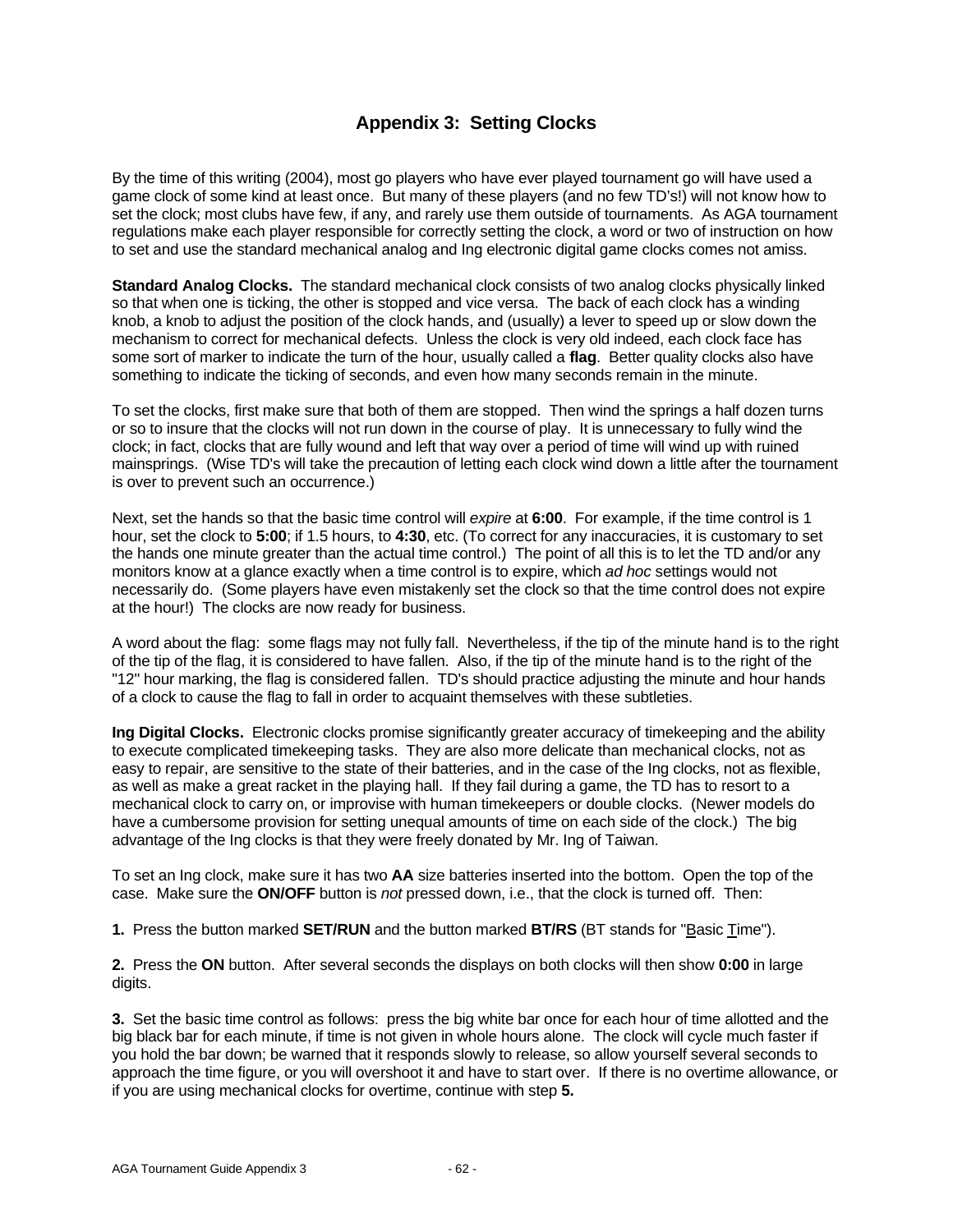**4.** Otherwise, press the button marked **BT/RS** (for "Reading Seconds"; the button should now be in the up position). The display will return to **0:00**. Again, the white bar controls the number of seconds per period, the black bar, the number of overtime periods. The clock will monitor up to 20 of the latter. Some generations of Ing clocks use "0" to denote the last overtime period (meaning, you have no extra periods left), and some use "1" (you are on your last overtime period). You must know which your clock counts; if it is zero-based, you will set one period fewer than the given time limits. Otherwise, set the limits exactly as given.

**5.** Press the **RUN** button. Your clock is now armed (and dangerous, some would say!).

**6.** The second player starts the first player's clock by pushing the big bar on his/her side of the clock. The display will show the basic time allowance, the clock will beep, and the first player's LED will flash.

**Using the Ing Clock. 1.** Press the big bar on your side of the clock to stop your clock and start your opponent's. The clock will beep, your light will stop flashing and your opponent's will start. Sometimes, one or more of these things will not happen. Try pressing or rocking the bar again; the electrical contacts are a little sensitive on some of the clocks. If you hear the beep, the clock has correctly cycled, regardless of whatever LED is flashing (or not).

**2.** The small black buttons on each side of the clock allow you to see your opponent's time remaining without bending over to look at the other side of the clock. Just press the button, and your display will show his/her time. Of course, the display will not change if both of you have the same amount of time remaining.

**3.** If you must stop both clocks, press the **SET/RUN** button again (button down). To restart them, press **SET/RUN** (button up). The player *not* on the move may have to press his/her bar to start the other player's clock.

**4.** Newer Ing clocks announce time controls to players in either English or Chinese, but in a voice that most players find objectionable during play. This feature cannot be turned off, but there is a volume control on the side of the clock that should always be set to the minimum volume. Otherwise, the noise level of a room full of talking clocks can be considerable.

**5.** The clock will signal that a player has exceeded the basic time allowance by a continuous five second buzz and by an "**F**" in the left-hand part of the display, if the clock has not been set for overtime play. If it has, that player's display will change to the number of overtime periods and seconds remaining in the first one. Ing clocks approximate professional overtime counting: you are given a number of overtime periods of a set length each. So long as you move before the period elapses, no time passes on the clock. But if you take even one second extra, one of your overtime periods is allowed to lapse.

**6.** The clock will beep continually during the last five seconds of any overtime period, or will announce how many seconds have been used sporadically during the overtime period.

**7.** If you are not using the clock for overtime, do not turn it off or press the **SET** button before the TD has a chance to set the time allowances on a mechanical clock. Otherwise, the clock will *lose* the time that is left for the other player.

**8.** The clock will show a battery icon in the left-hand part of the display when the batteries are low. Experience shows that you then have about an hour before the clock fails.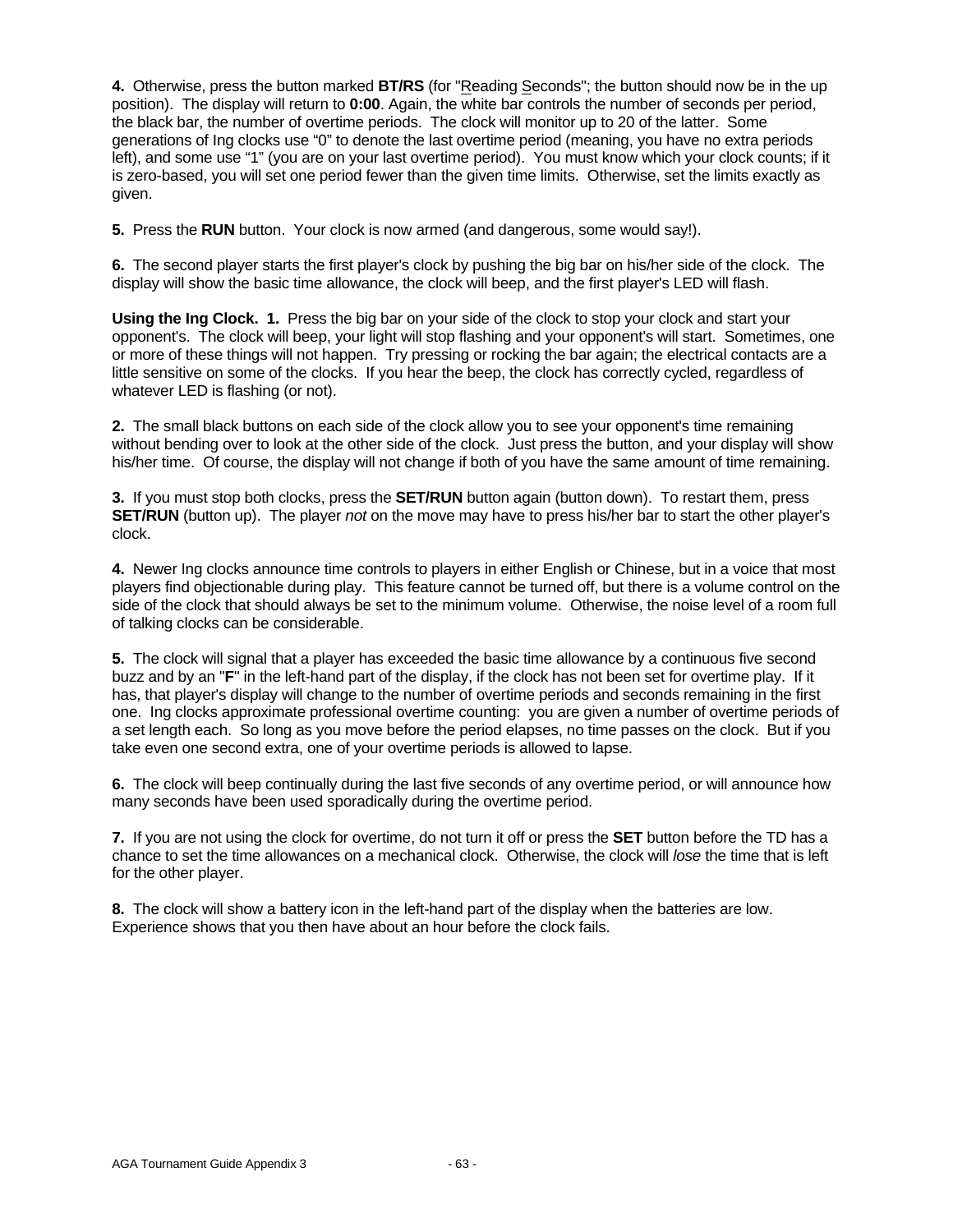#### **Appendix 4: Results and TDE Files**

Results file format is straightforward, as in the sample below. You must identify the tournament, place, and date; list the players, their AGA numbers, and their strengths; supply a RULES directive; then list the games played by the AGA numbers of the players: white's number, black's number, winner (b or w), number of handicap stones (no komi or reverse komi is always a "0 stone" game), amount of komi (0.5 points for white is always assumed). Any line preceded by "#" is either a comment or a directive to the ratings system. Notice that ##TOURNEY and ##RULES directives are required. Forfeits should not be submitted to the ratings system; comment the game records or delete the game in question. Results files should be emailed to ratings@usgo.org.

## TOURNEY My Local Tournament, My Town, MS, June 30, 2004 12345 Familyname, Givenname 1d 67890 Familynametwo, Givennametwo 1k ## RULES AGA 12345 67890 b 0 7 67890 12345 w 0 7

AccelRat uses TDE (Tournament Data Exchange) files, a superset format of results files. Directives in TDE files are preceded by "##". Common TDE directives include:

|                          | ##ROUNDS n number of rounds | Expected number of rounds, for pairing purposes. |
|--------------------------|-----------------------------|--------------------------------------------------|
| ##GAMES $n$ round number |                             | Marks start of game records for round n.         |
| ##PLAYERS                |                             | Marks start of player records.                   |
| ##END                    |                             | Lines beyond the END are ignored.                |

Player records can be in one of three forms; the simplest is given above, except that rating replaces rank. Attribute tags can be added after the rating. The most common attributes are:

| <b>AVOID</b>     | Name of a group | Avoid pairing with player in same group. |
|------------------|-----------------|------------------------------------------|
| <b>BYE</b>       |                 | Indicates bye volunteer.                 |
| <b>DROP</b>      |                 | Indicates player dropped from pairings.  |
| <b>UNCERTAIN</b> |                 | Indicates uncertainty about rating.      |

For example: 12345 Familyname, Givenname -1.5 BYE

Game records are as shown above, but there are two other result codes that can be used:

N No winner could be determined.

? No result reported.

For example: 12345 67890 ? 0 7

For more complete information see http://ourworld.compuserve.com/homepages/accelrat/.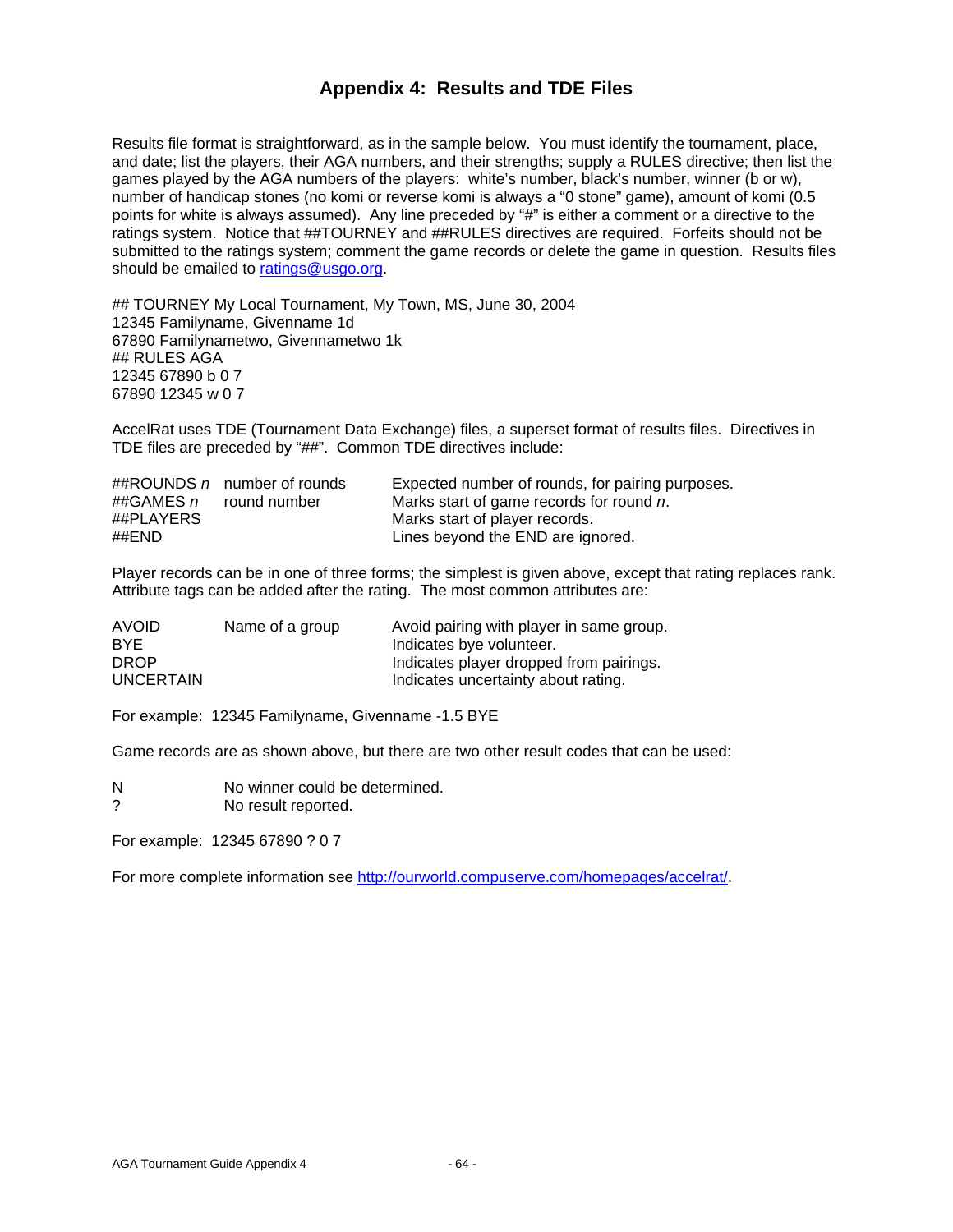## **Official AGA Rules of Go (1991)**

{The following are the American Go Association Rules of Go for amateur play. Unless specifically stated otherwise, these rules are in effect at all AGA sanctioned events. The rules themselves are given in **boldface**; comments and examples are given in ordinary type [and surrounded with curly braces or parentheses]. Illustrative figures are [interspersed].}

**Any paraphrase of these rules which is identical in content is acceptable as a statement of the AGA Rules of Go so long as it makes reference to the more complete Official Rules given below.** (By "identical in content" we mean that the result of applying these paraphrased rules should give the same result as would the Official Rules in every situation.)

{These rules are supplemented by the Official AGA Tournament Regulations governing time control, player conduct, the role of monitors, etc.}

**1) The Board and Stones: Go is a game of strategy between two sides usually played on a 19x19 grid (the** *board***). The game may also be played on smaller boards, 13x13 and 9x9 being the two most common variants. The board is initially vacant, unless a handicap is given (see Rule 4). The two sides, known as** *Black* **and** *White***, are each provided with an adequate supply of playing tokens, known as** *stones***, of the appropriate color.**

{For recording purposes, the horizontal lines on the board are designated 1,2,3,...,19, starting from the bottom as seen by Black. The vertical lines are designated A,B,C,...,T (skipping 'I'), starting from the left as seen by Black. Points on the board are identified by their coordinates, e.g. A-1, C-3, T-19, etc.}

**2) Play: The players alternate in moving, with Black playing first. In handicap games, White moves first after Black has placed his or her handicap stones. A** *move* **consists in playing a stone of one's color on an empty intersection (including edges and corners), or in** *passing***. Certain moves are** *illegal* **(Rules 5 and 6), but a pass is always legal (Rule 7).** *Points* **are awarded for controlling space in a manner described below (Rule 12). The object of the game is to end with the greater total number of points.**

**3) Compensation: In an even (non-handicap) game, Black gives White a compensation of 7 1/2 points for the advantage of the first move. This compensation is added to White's score at the end of the game. In handicap games, Black gives White 1/2 point compensation. This avoids draws.**

**4) Handicaps: The game may be played with a** *handicap* **to compensate for differences in player strengths. The weaker player takes Black, and either moves first, giving only 1/2 point compensation to White, as in Rule 3 (this is known as a "one stone handicap"), or places from 2 to 9 stones on the board before the first White move.**

{The nine intersections corresponding to the horizontal lines 4, 10, and 16 and the vertical lines D, K, and Q are called *star points*, and are ordered as follows: (See Figure 1.)

1st star point Q-16 2nd star point D-4 3rd star point Q-4 4th star point D-16 5th star point Q-10 6th star point D-10 7th star point K-16 8th star point K-4 9th star point K-10 (center point)



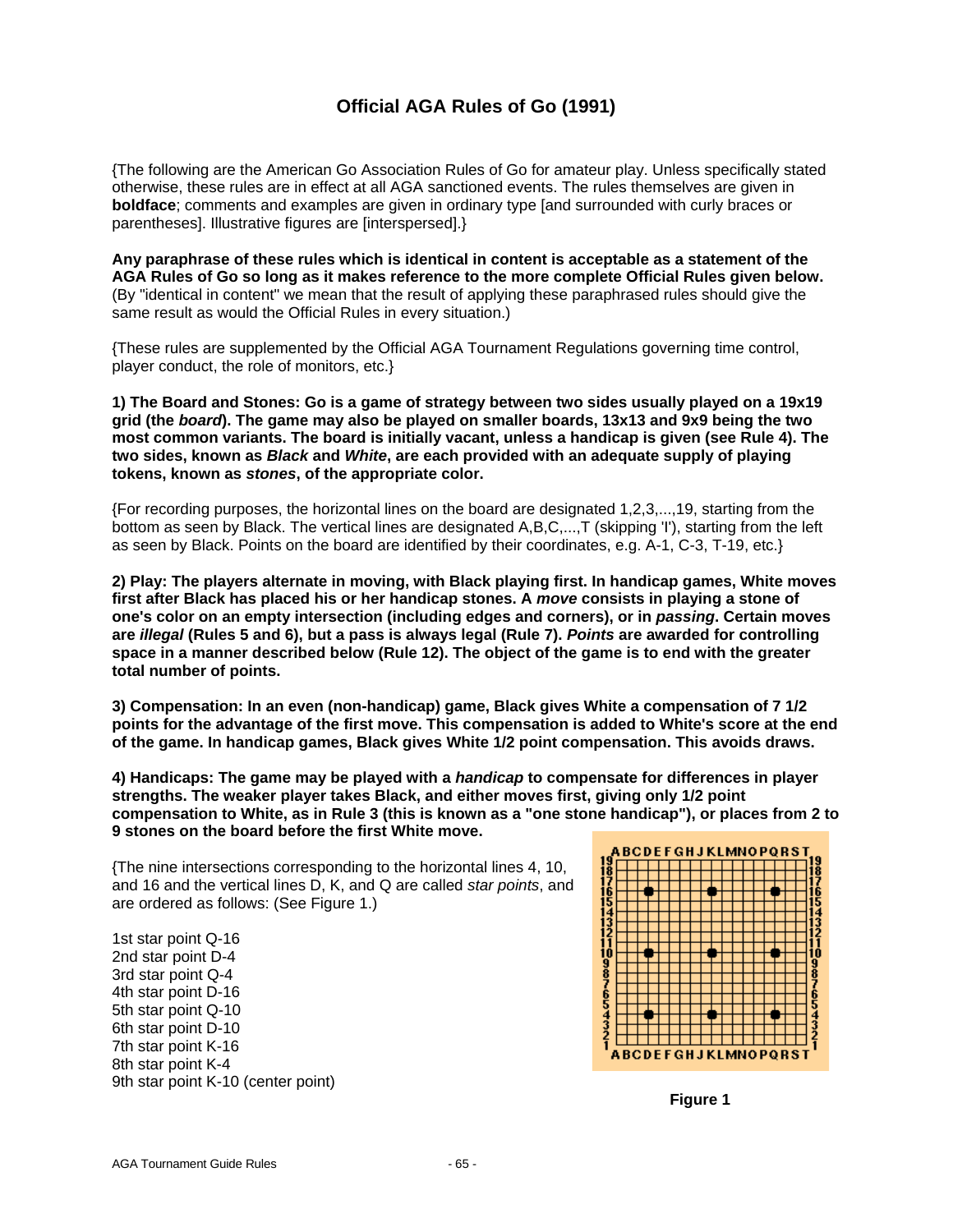The handicap stones are traditionally played as follows:

2 stones on the 1st and 2nd star points 3 stones on the 1st through 3rd star points 4 stones on the 1st through 4th star points 5 stones on the 1st through 4th star points and the center point 6 stones on the 1st through 6th star points 7 stones on the 1st through 6th star points and the center point 8 stones on the 1st through 8th star points 9 stones on the 1st through 9th star points

Unless otherwise specified, handicap stones shall be placed in this fashion. Handicaps greater than nine stones and handicaps on boards with fewer than 19 lines are not standardized.}

**If the players have agreed to use area counting to score the game (Rule 12), White receives an additional point of compensation for each Black handicap stone after the first.** (Black would otherwise gain an additional point of area for each handicap stone.)

**5) Capture: Stones of the same color are said to be** *connected* **if they are adjacent along horizontal or vertical--***not* **diagonal--lines on the board. A string of connected stones consists of those stones which can be reached from a given stone by moving only to adjacent stones of the same color. A string of connected stones is** *surrounded* **by stones of the opposite color if it has no empty points horizontally or vertically--***not* **diagonally--adjacent to any of its member stones. (Such adjacent empty points are known as** *liberties* **of the string.)**

**After a player moves, any stone or string of stones belonging to the opponent which is completely**

**surrounded by the player's own stones is** *captured***, and removed from the board. Such stones become** *prisoners* **of the capturing player. It is** *illegal* **for a player to move so as to create a string of his or her own stones which is completely surrounded (without liberties) after any surrounded opposing stones are captured.**

{This means that it is possible to fill an empty space within an opponent's group and capture even if the player's own stone or stones would momentarily be surrounded by the group being captured. See Figure 2. But *self-capture is illegal.*



 **Figure 2.** *White 1 captures Black*

#### **6) Repeated Board Position (Ko): It is** *illegal* **to play in such a way as to recreate a previous board position from the game, with the same player to play.**

{The most typical example is a situation where the players can each alternately capture and recapture a

single stone. This is known as "ko" (See Figure 3). After the first capture, the player moving next may *not* capture immediately, as this would repeat the board position; instead, that player must play elsewhere on the board (or pass). The player who first captured may then "fill" the ko (or otherwise resolve it), or play elsewhere as well (often in response to the other player's previous move.) If the board position has changed, and the ko has not yet been resolved, the opponent is then free to capture, and it is the original player who may not then immediately recapture. This process is known as a *ko fight*, and the moves played away from the ko itself are known as *ko threats*. **Figure 3.** *Ko*



Rarely, multiple kos or other repetitive situations will arise; the principle for handling them is always the same: the players must avoid repeating the full-board position, so they are periodically, and alternately, forced to play away from the repetitive situation before responding.}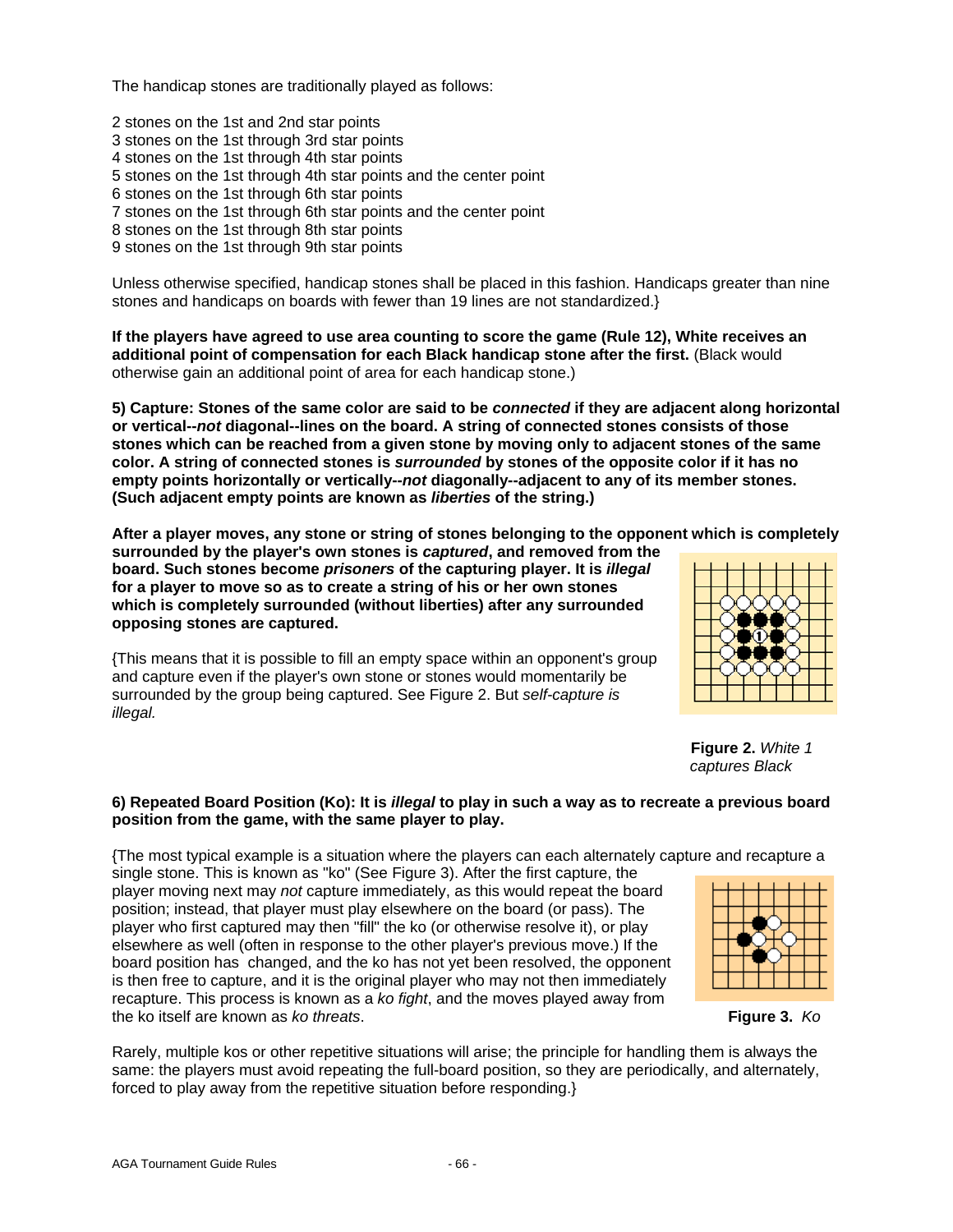#### **7) Passing: On his or her turn, a player may** *pass* **by handing the opponent a stone, referred to as a** *pass stone***, rather than playing a stone on the board.**

{Normally neither player would choose to pass if there were any worthwhile moves to be made on the board (even if they did not have to give up a pass stone). Thus, the exchange of a pass stone with the opponent also serves as a signal that the player passing believes that the game is over. Of course, the opponent is free to continue to play if he or she believes that there are worthwhile moves left to make, and the player who passed is free to respond.}

**8) Illegal Moves: An illegal move is one violating the rules. If a player makes an illegal move--such as moving twice in a row (i.e., before the opponent has made a response), attempting to play on an occupied intersection, self-capture, or retaking a ko so as to repeat the full board position, the player must take back his or her move (***both* **moves, if he or she moved twice in succession), it shall be treated as a** *pass***, and a pass stone exchanged.**

**An illegal move must be noted as such by the opponent before he or she makes his or her move. When a player moves, he or she is tacitly accepting the opponent's previous move as valid. In particular, if it is discovered that an earlier move by one of the players was illegal, the game must nevertheless be continued** *as it stands* **unless both players agree to restore the earlier board position and proceed from that point.**

**9) Ending the Game: Two consecutive passes signal the end of the game. After two passes, the players must attempt to agree on the status of all groups of stones remaining on the board. Any stones which the players agree could not escape capture if the game continued, but which have not yet been captured and removed, are termed** *dead stones***. If the players agree on the status of all such groups, they are removed from the board as prisoners of the player who could capture, and the game is scored as in Rule 12. If there is a disagreement over the status of some group or groups,** *play is resumed* **as specified in Rule 10.**

**10) Disputes: If the players disagree about the status of a group of stones left on the board after both have passed,** *play is resumed***, with the opponent of the last player to pass having the move. The game is over when the players agree on the status of all groups on the board, or, failing such agreement, if both players pass** *twice* **in succession. In this case** *any stones remaining on the board are deemed alive***. Any stone or group of stones surrounded and captured during this process is added to the capturing player's prisoners as usual.**

{It is recommended, particularly if the players do not share a common language, that the following procedure be used to determine agreement on the status of groups. After two consecutive passes, the next player touches each connected string of opposing stones on the board which he or she believes to be dead. If the opponent disagrees, he or she also touches the same string. When a player is done indicating groups he or she believes are dead, he or she *passes*, passing a stone to the opponent as usual, and the opponent follows the same procedure. *At any point, a player may resume play rather than continuing to indicate dead groups or passing.* If *both* players pass and there was no disagreement indicated, the game is over, and all groups which the players have indicated as dead are removed from the board. If they both pass while a disagreement still exists, *all stones remaining on the board are alive*, and the board is counted as it stands. (The burden is thus effectively on the player who would be disadvantaged by such a result to resume play in the event of a disagreement.)

**11) The Last Move: White must make the last move--if necessary, an additional pass, with a stone passed to the opponent as usual. The total number of stones played or passed by the two players during the entire game must be equal.**

**12) Counting: There are two methods for counting the score at the end of the game. One is based on** *territory***, the other on** *area***. The players should agree in advance of play which method they will use. If there is no agreement, territory counting shall be used.**

(Although players' scores may differ under the two methods, the difference in their scores, and hence the game result, will be the same.)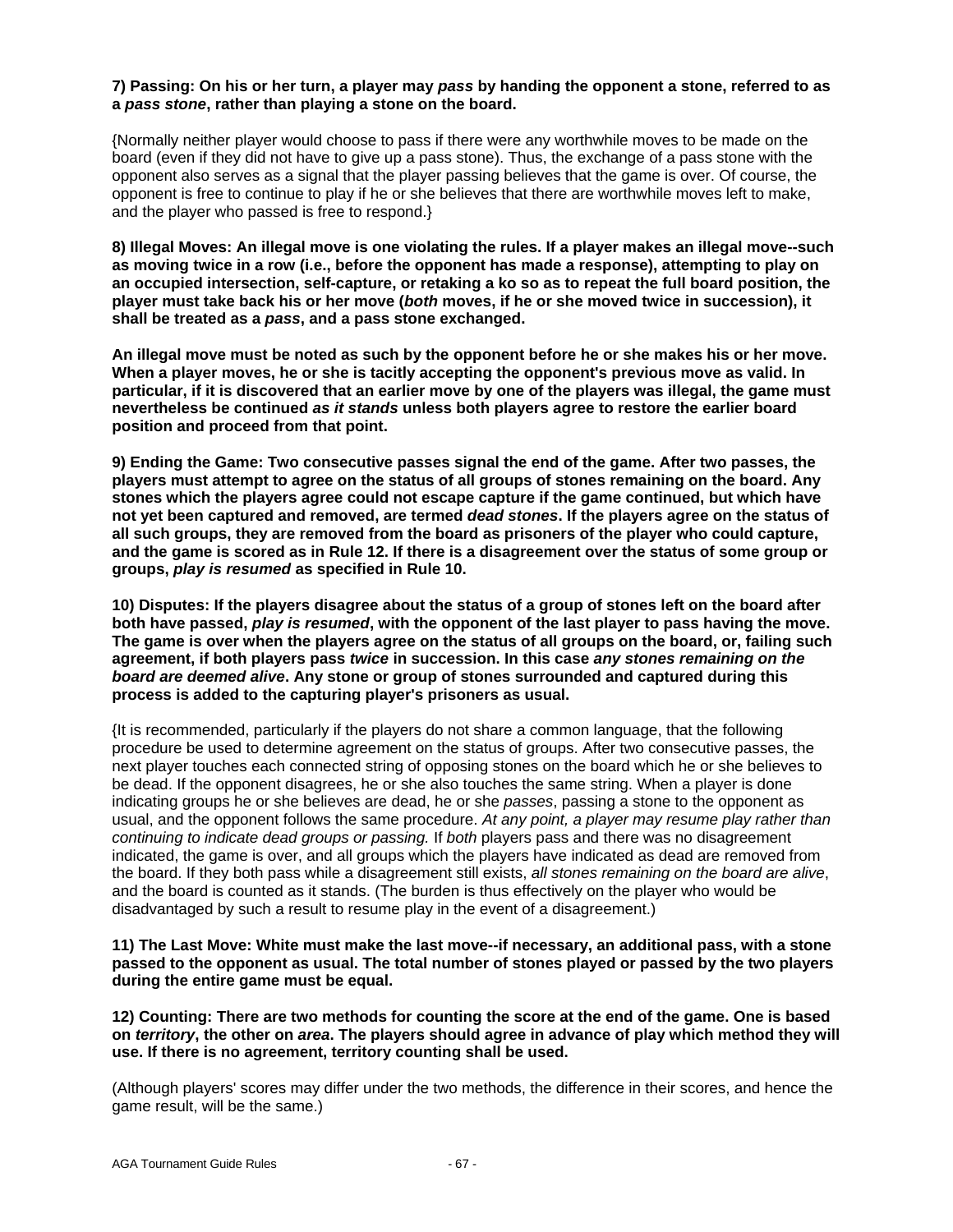#### **Territory***:* **Those empty points on the board which are entirely surrounded by live stones of a single color are considered the** *territory* **of the player of that color.**

(At the end of the game, the empty points remaining on the board fall into *regions*. A region is the smallest set of empty points containing a given empty point and any empty points adjacent to any empty point in the set. That is, a region consists of those empty points which can be reached from a given empty point by moving only to adjacent empty points. A region is entirely surrounded by stones of a single color if the only stones adjacent to empty points in the region are of that color. There are situations (Japanese

*seki*) in which a region of empty points is left at the end of the game which is *not* entirely surrounded by stones of a single color, and which neither player would fill because to do so would bring dire consequences. See Figure 4. When counting by territory, it is also possible that there will be some neutral points left between live groups belonging to the two players which have not been filled, although it is customary to fill all such points before scoring the game.)



**Figure 4.** *Seki*

**Area***:* **All live stones of a player's color left on the board together with any points of territory surrounded by a player constitute that player's** *area***.**

**Neutral Points***:* **Any empty points left on the board at the end of the game which are** *not* **completely surrounded by either player's stones are known as** *neutral points***, and are not counted toward either player's territory or area.** (There will rarely be any such points.)

**Counting by Territory: When counting by territory, players add up their total territory** *less* **any prisoners held by the opponent (including dead stones removed at the end of the game). The player with the greater total (after adjusting for any compensation offered according to Rule 3) is the winner.**

(It is customary for the players to fill in their opponent's territory with their prisoners, and to then rearrange their territories to facilitate counting. These are merely mechanical conventions to simplify counting.)

**Counting by Area: When counting by area, the players add up their total area.** *Prisoners are ignored.* **The player with the greater total area (after adjusting for any compensation offered according to Rules 3 and 4) is the winner.**

(In fact, since the total of the two players' areas will sum to 361, less any neutral points left on the board in seki, it is generally only necessary for *one* of the two players to count their area; if it exceeds 180, (or 180 adjusted for half of any neutral points in seki), they are the winner. It is customary for the player doing the counting according to this method to fill in his or her territory and then rearrange the stones into convenient heaps. Again, these are merely mechanical conventions to simplify the counting process.)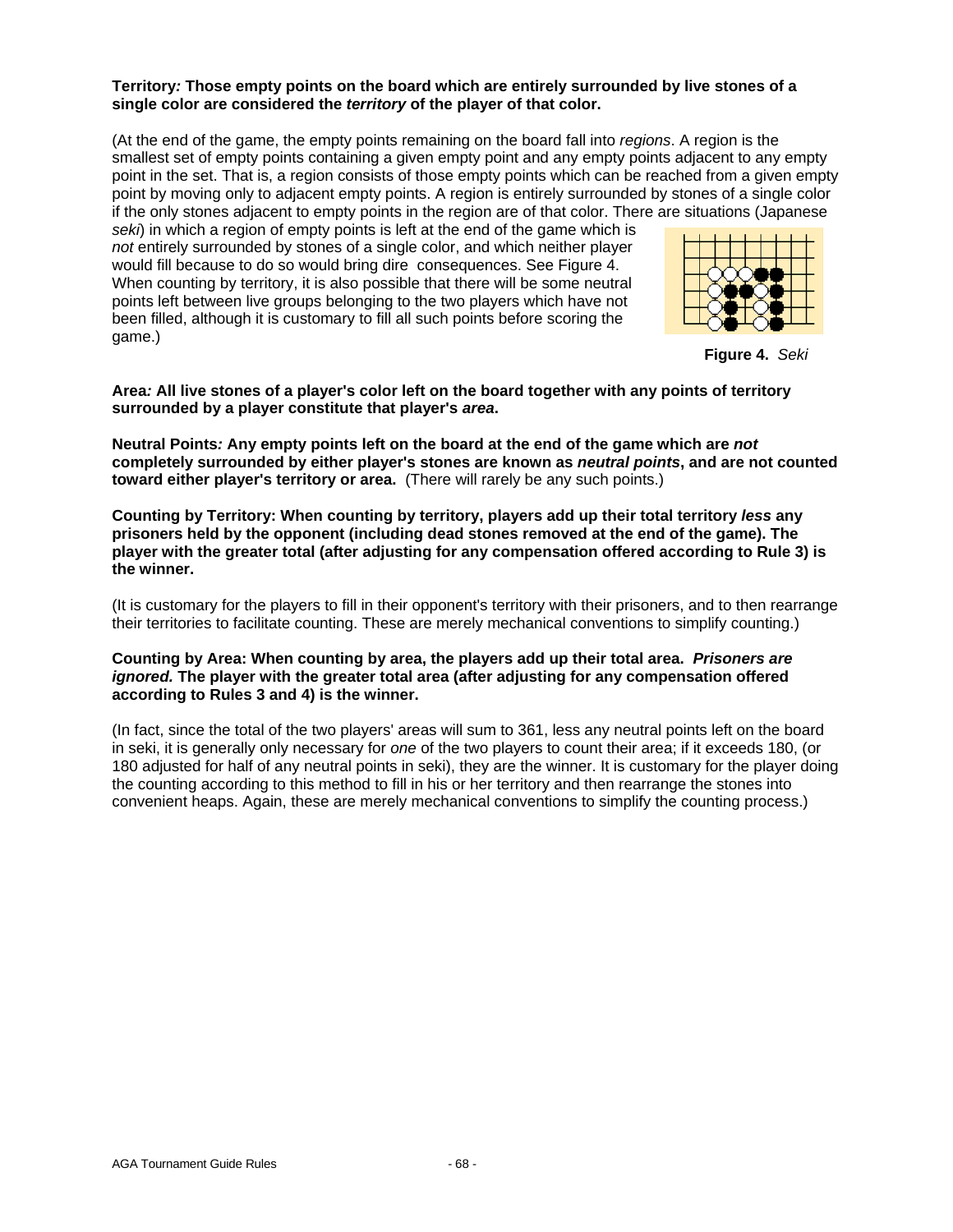## **Official AGA Tournament Regulations (2000)**

**I. Tournament Sponsorship and Sanctions.** The American Go Association (hereafter, the **AGA**) has an official interest in three different categories of tournaments as defined below.

**A. AGA-rated.** An AGA-rated tournament is one in which every player is an AGA member prior to the tournament, joins at the door, or pays the AGA non-member fee. The results of all games in an AGA-rated tournament will be submitted to the AGA ratings system for inclusion in the AGA ratings database.

**B. AGA-sanctioned.** A sanctioned tournament is an AGA-rated tournament in which the Tournament Director (hereafter, **TD**) and organizing committee, if one exists, agree to abide by AGA tournament regulations and procedures. The AGA commits itself in return to support the tournament as it is able, and, upon receipt of any member complaints, to examine the activities of the TD and/or organizing committee for infractions of said regulations.

**C. AGA-sponsored.** A sponsored tournament is an AGA-sanctioned tournament which the AGA itself through its officers and/or local representatives plans, organizes, carries out, and assumes any financial burden which may thereby result.

**II. Rules of the Game.** The rule set created by the AGA itself (hereafter, the **AGA Rules of Go**) shall be the official rules of the game of go for tournament play unless otherwise superseded by tournament regulations given below. (Tournaments may also be conducted with the Ing Goe rule set.) AGA tournament regulations may be used to conduct tournaments using variant games and/or rules, but such games will not be included in the national ratings system.

**III. Tournament Authorities: Their Duties and Responsibilities.** The AGA suggests that the following posts be the minimum of organizational positions for planning and running tournaments, and further, that a person hold no more than one of these positions during any given tournament. It encourages organizers to define as many other positions as they may need to do the job.

**A. Tournament Chairperson.** (Hereafter, the **Chair**.) The Chair shall be responsible for overseeing the entire job of organizing the tournament in advance of its occurrence, for making all decisions necessary to insure its success, and for carrying out all jobs that need to be done.

**1.** The Chair shall have complete authority to decide all physical and logistic questions that might arise on the day of the tournament itself.

**2.** There should be no appeal of the Chair's decisions on tournament day.

**B. Tournament Director.** The TD shall be responsible for running the tournament system on tournament day and for seeing that the regulations of tournament play are followed.

- **1.** The TD shall:
	- **a.** Make and announce pairings, time controls, and schedule;
	- **b.** Maintain order;
	- **c.** Determine tournament winners;
	- **d.** Supervise time controls and overtime;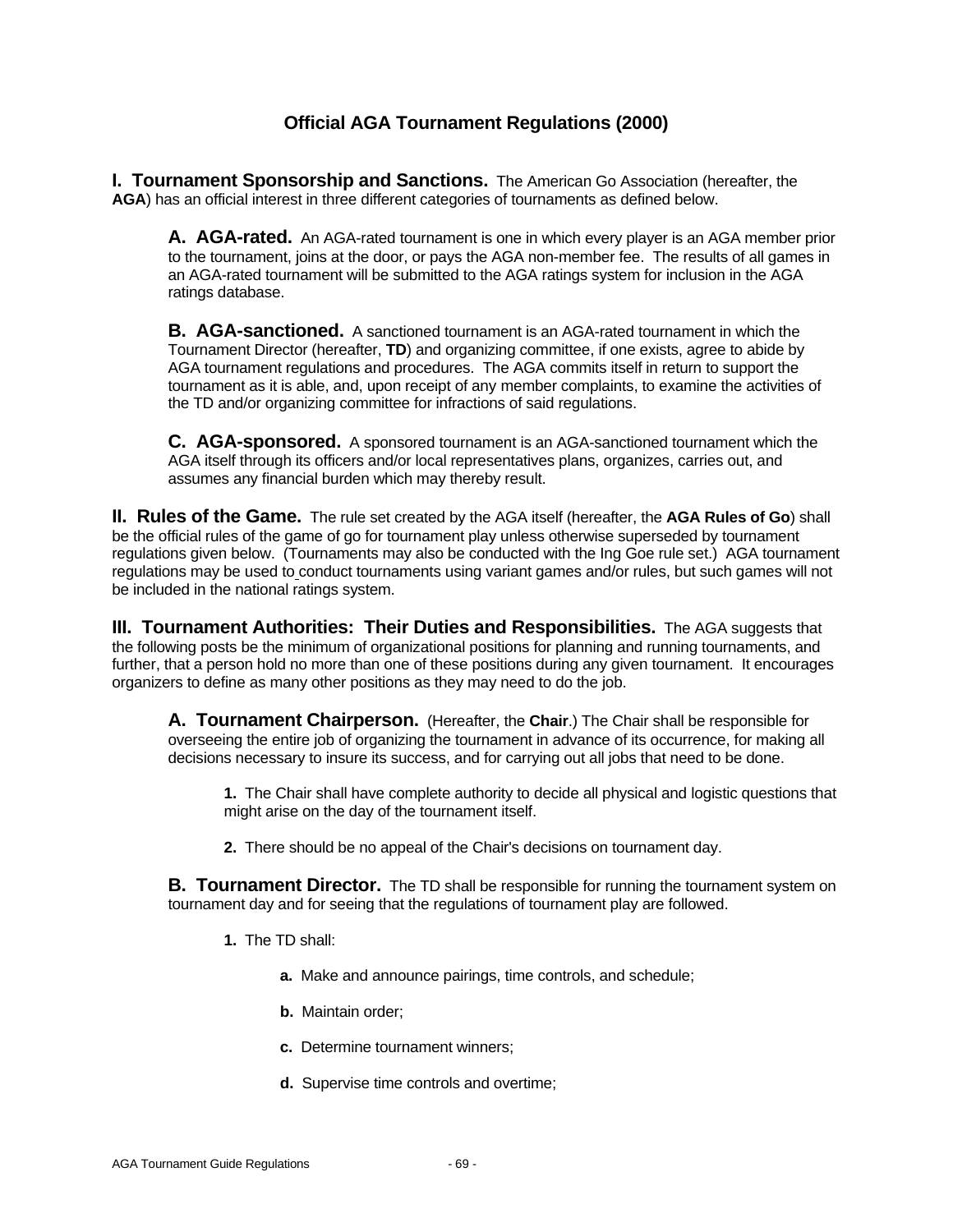**e.** Generally carry out any other activities necessary to insure smooth play.

**2.** The TD may delegate as many of these duties to other individuals as is necessary to discharge his/her responsibilities.

**3.** The TD's decisions as to the method of running the system shall be final.

**4.** The TD shall send game results from the tournament to the AGA ratings system and membership data and monies to the Membership Secretary in a timely manner.

**C. Assistant Tournament Director.** (Hereafter, **ATD**.) The ATD shall assist the TD in whatever capacity the latter deems most useful, shall carry out such duties as the TD may assign, and have the same authority as the TD except as noted below.

**IV. Appeals.** The following procedure protects both the players and the TD if each is dissatisfied with the other while resolving disputes that may arise.

**A. Appeal of the ATD.** A player may appeal decisions of an ATD to the TD. Such an appeal must be made immediately after the ATD has rendered a decision.

**B. Appeals Committee.** In general, decisions of the TD may not be appealed. However, the TD may at any time convene an **Appeals Committee** to decide protests made to him/her; the TD must then abide by the decision of the committee. The TD is strongly encouraged to employ an Appeals Committee if there is sufficient time during the event.

**C. Composition of Appeals Committee.** An Appeals Committee shall consist of three to five experienced players selected by the TD with no connection to any of the parties to the dispute and with no stake in the outcome.

**1.** No TD or ATD may be a member of the committee.

**2.** The committee shall select one of its number as chairperson to supervise the proceedings.

**3.** It shall then obtain testimony from each of the parties to the dispute and any other witnesses that may be necessary, including the TD or ATD.

**4.** It shall deliberate, decide the question in accordance with tournament regulations and the rules of the game, and the chairperson shall communicate its decision in writing to the TD, who shall enforce it.

**D. Next round commencement.** The next round cannot commence until all appeals from the current round have been settled.

**E. Player complaints.** Players may not appeal the decisions of a TD or an Appeals Committee to the AGA. However, upon receipt of a player complaint against a TD or tournament organizer, the AGA shall investigate the matter and take action as under **VIII.D.**

**V. Player Conduct and Etiquette.** Go is a game steeped in tradition, courtesy, and respect for one's opponent. During tournament play, a player shall generally conduct him/herself with a minimum of behavior that is disruptive or irritating to other players.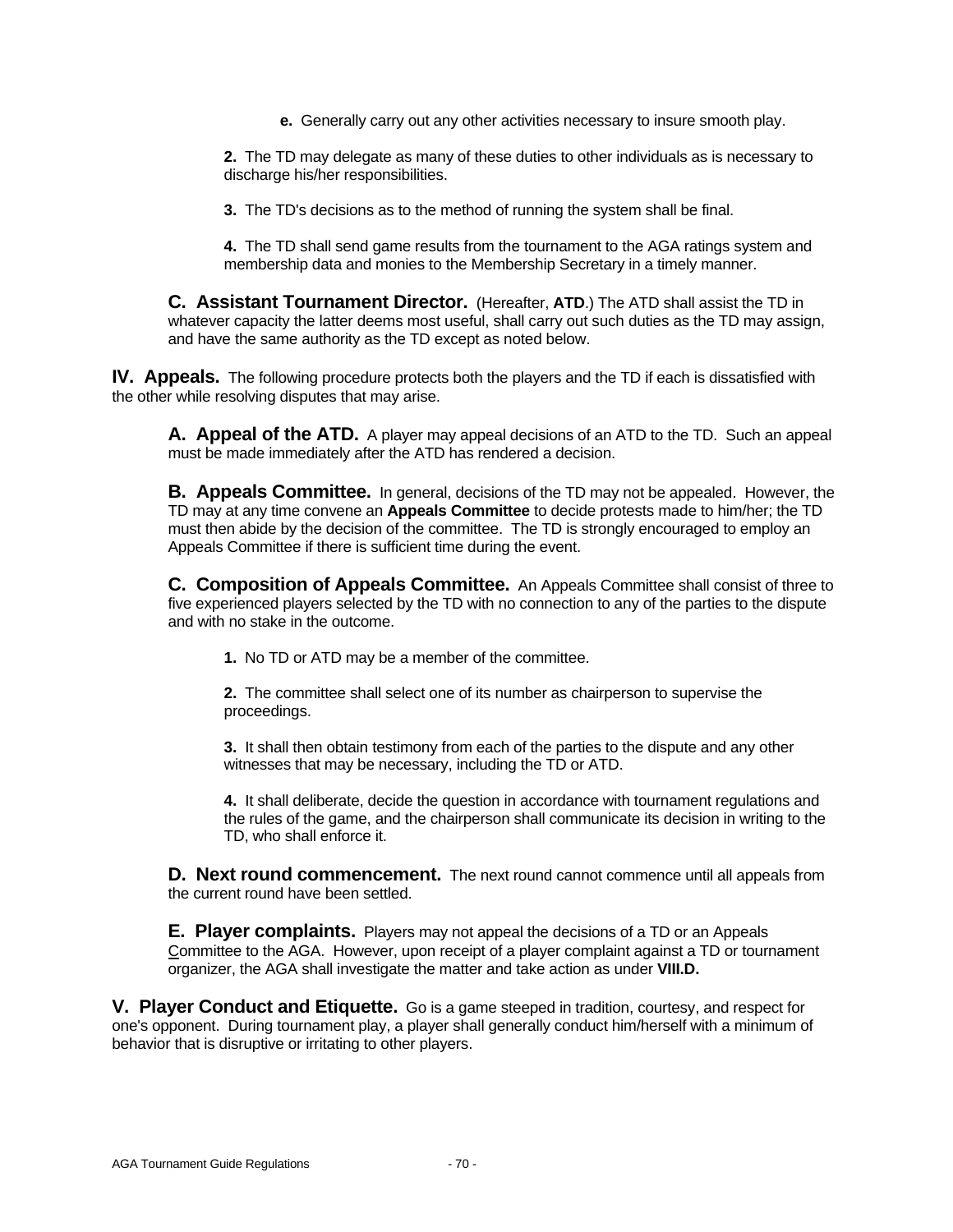**A. Noise.** Talk is to be kept to a minimum in the playing area, as is all noise. Players who wish to replay a game should leave the playing area if at all possible; players who do not must speak softly enough not to disturb any other players still in games.

**B. Kibitzing.** Onlookers are specially enjoined against making excessive noise. They are specifically forbidden to comment or suggest moves or corrections that the players might hear. The TD may request violators leave the playing area; repeated offenses are grounds for disqualifying the offender from further play in the tournament.

**C. Smoking.** Smoking is subject to public law, the Chair, and one's opponent: only if all three allow it can one smoke in the playing area. If there is a separate playing area for smokers, and both players agree, a tournament game can be played there.

**D. Eating and drinking.** A player may eat and/or drink in the playing area only so long as such behavior does not disrupt any game in progress nor disturb any other player.

**E. Problem resolution.** A player being disturbed by another player should attempt to resolve the problem with that player first. Only if this fails or the problem persists should he/she bring it to the attention of the ATD or TD.

**F. Access.** A player may not prevent his/her opponent's access to, or sight of, the board, the stones on the board, the clock, and the prisoners (under Japanese or territory-style counting) under any circumstances.

**G. Timeliness.** A player shall endeavor to be in attendance before the start of registration and of each scheduled round during a tournament, both to ease the burden of directing from the TD and as a mark of respect for his/her opponent.

**H. Cheating.** Cheating is a deliberate infraction of the rules of go or of AGA Tournament Regulations. As such, it is also a breach of etiquette under the general sense of this section, hence doubly enjoined. No player shall cheat. Every player shall bring evidence of cheating to the attention of the TD or ATD as soon as possible.

**I. Atari.** A player is never required to tell an opponent that the latter is in **atari** (check), nor is it discourteous to refrain from doing so.

**J. Clock Reminder.** A player is never required to remind an opponent to punch the latter's clock; however, good sportsmanship asks that he/she do so, at least for the opponent's first lapse.

**VI. Administration of Play.** The AGA wishes to give local TD's wide latitude in running tournaments, but also to give players a reasonable expectation as to how a tournament shall be run and a guarantee of fair play; and itself, a reasonable basis for game inclusion in the ratings system. A TD should not override any provision of this section without careful consideration; he/she **must** announce to the players before play begins any section he/she does override. Sections italicized below are so crucial they can never be overridden without a waiver from the AGA.

## **A. Preparation for play.**

## **1. Ratings and ranks.**

**a.** A **rating** is a numerical expression of playing strength assigned to each AGA member by the ratings system. It varies as a result of rated games submitted to the ratings system by TD's or AGA chapters.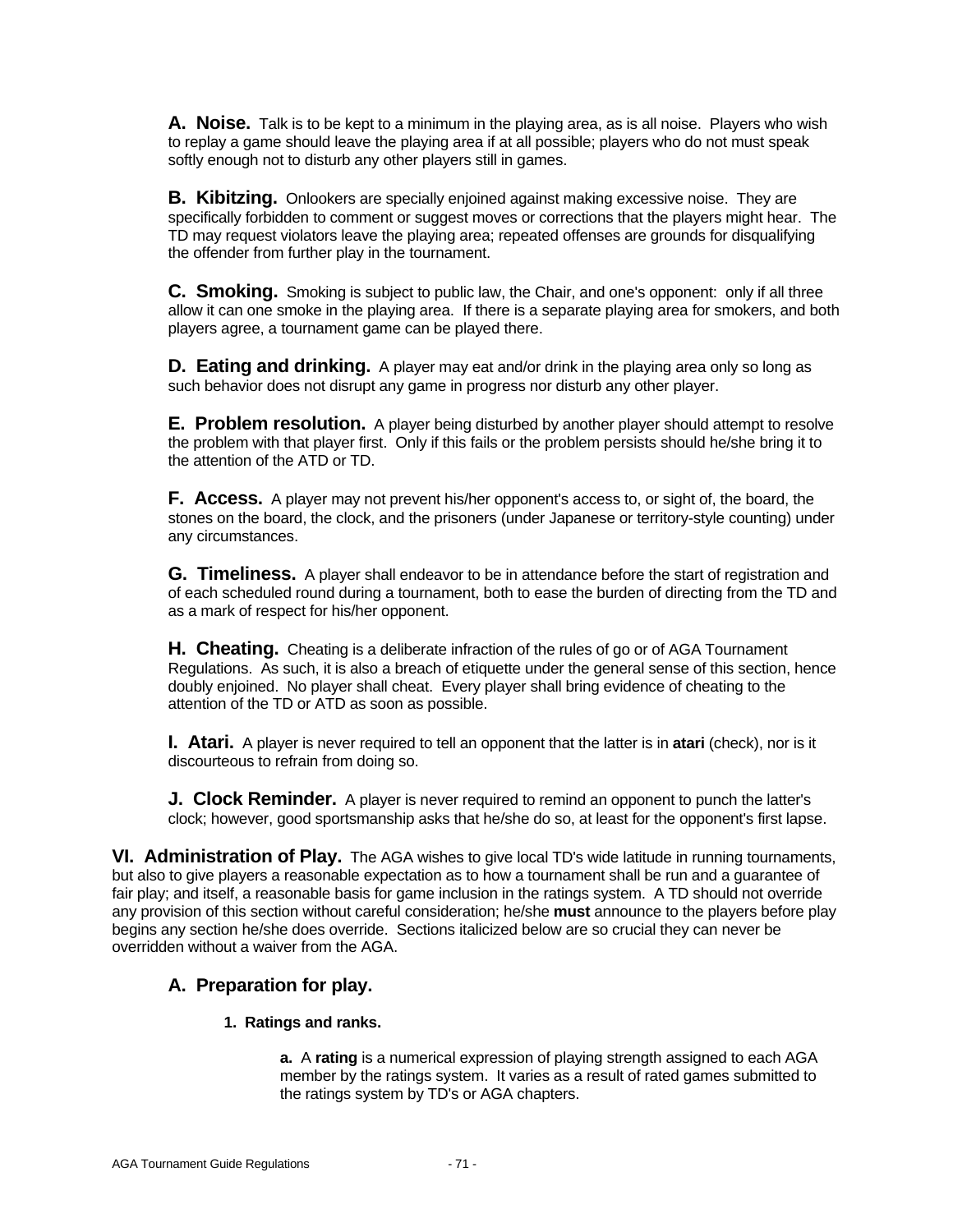**b.** A **rank** is a graded system of levels inherited from the Orient used to express the relative strengths of players. Most tournament systems use ranks as a basis for handicaps and pairings. The AGA does not recognize amateur ranks higher than 6 dan.

**c.** The TD can derive approximate ranks from ratings by dropping the decimal portion of the rating. Negative ratings become kyu ranks; positive ratings, dan ranks.

**d.** *A player must play at a rank at least equal to that of his/her official AGA rating but no lower*. *(A player playing in tournament systems that use the rating to pair players shall enter at a strength at least equal to his/her official AGA rating.)* However, a player shall not be forced to play at a rank higher than the AGA recognizes at the time of the tournament. A player may, after consultation with the TD, elect to play at a higher rank. Unless otherwise directed by the TD, a player must play at the rank initially established for the entire tournament.

**e.** A player with no established AGA rating shall be assigned a provisional rank by the TD using his/her best judgment. The TD shall correct this provisional rank if subsequent play shows it seriously in error.

**2. Handicaps.** If used, *handicaps shall consist of the number of stones difference in rank between the two players and placed according to the AGA Rules of Go.*

**a.** Handicaps may never exceed nine stones.

**b.** If used in a Swiss-McMahon system, handicaps consist of the band difference between the two players. In lower bands encompassing several ranks, the TD may prefer to use traditional handicaps. Players beginning above the Bar should never receive handicaps.

**c.** Mathews Accelerated system handicaps are defined within the system itself.

**3. Even game compensation and draws.** Even game compensation (commonly known as **komi**) shall be given to the player of the White stones in accordance with the AGA Rules of Go. **Ing** system compensation is defined within the **Ing Goe** rule set itself.

- **4. Choosing colors in even games.** They may be assigned:
	- **a.** By the TD by lot;

**b.** By a system which attempts to insure that all players use each color as equally as possible;

**c.** By the players themselves. Traditionally, one player picks up a handful of white stones and the other, either one or two black stones. If the parity of both guesses agrees, that player uses black; if not, vice versa. However, any other mutually agreeable method of lot will suffice.

#### **5. Prepared materials and consultation.**

**a.** *A player shall not use, consult, or bring to the playing surface any prepared game materials, move dictionaries, problem collections, etc., during the current round.*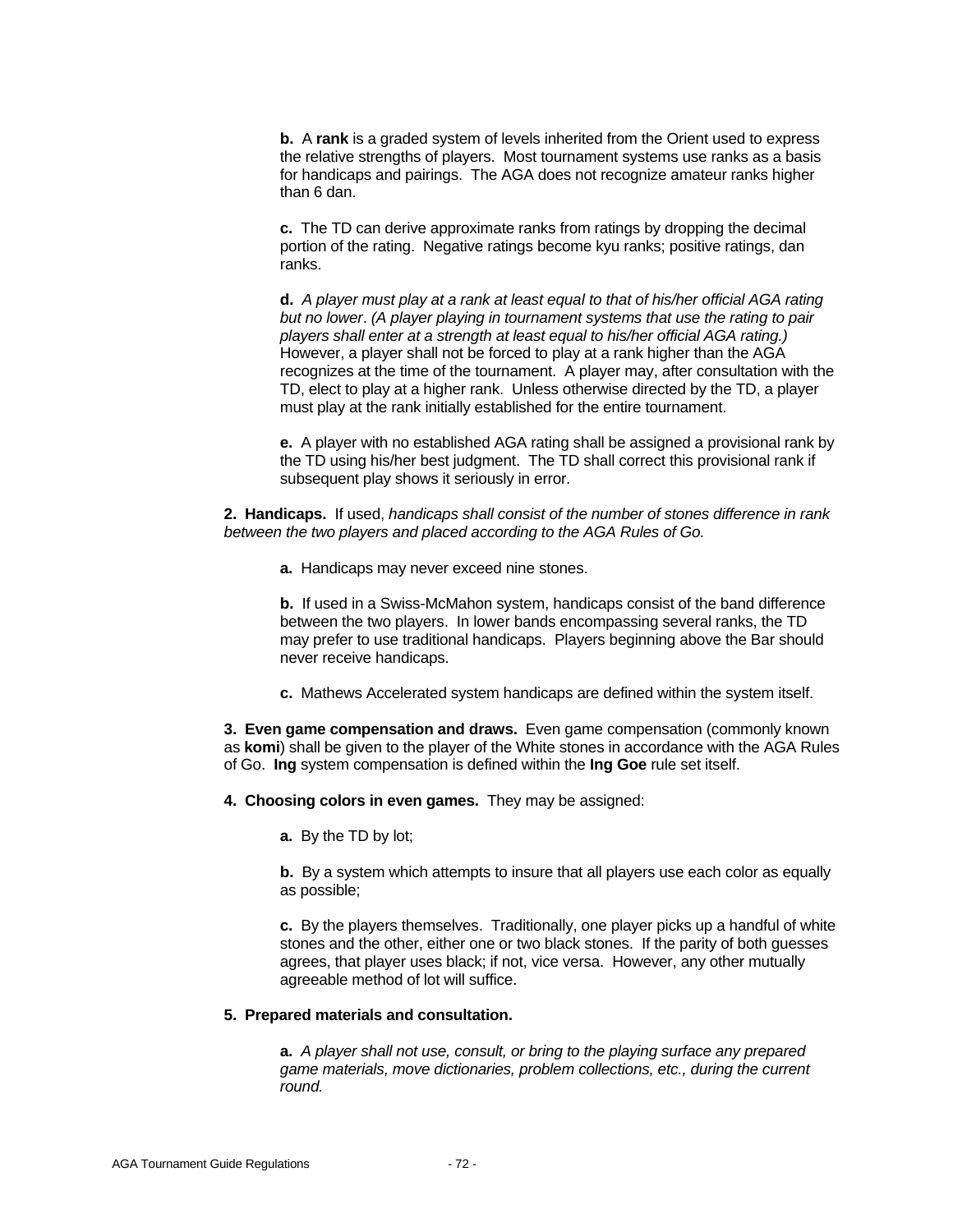**b.** *A player may not use a second set to "mirror" any part of the tournament game or to work out any positional variations arising from it.*

**c.** *A player may not go elsewhere inside or out of the playing area during the current round and contravene* **a.** *or* **b.** *of this section.*

**d.** *A player may not use a computer to contravene either* **a.** *or* **b.** *of this section. A player using a computer to record a game must be willing and able to satisfy his/her opponent and the TD at any time that he/she is not so contravening this stricture.*

**e.** *A player may not consult with a third party, solicit advice, nor receive unsolicited advice on any game he/she has not finished.*

**6.** If a clock is used, the player with the white stones shall choose upon which side of the board to place it. If the TD requires that the clock be on a particular side for administrative purposes, then that player shall choose at which side of the board to sit.

### **B. Play of the game.**

**1.** *A stone is* **played** *when it has been placed on an intersection of the board and is no longer touched by the player.* Once played, a stone may not be moved or removed except as a capture or as part of the retraction of an illegal move, as provided below.

**2.** *A stone must be played on an intersection with a minimum of adjustment and a minimum of time being touched by the player.* Players are specifically enjoined to remember the spirit of **V.F.** when playing a stone.

**3.** A **move** is either:

**a.** *The play of a stone and capture of any prisoners, or,*

**b.** *A* **pass** *of the move.*

**4.** *A move is* **complete** *when the clock is punched, or, in non-clocked games, when a player's hand releases the stone and removes any stones captured by the move.*

**5.** A player who accidentally disrupts the board position must re-establish it using his/her own time. If the position can not be re-established to the satisfaction of both players, the TD or ATD shall adjudicate.

**6.** A player may ask an opponent to clarify the ambiguous placement of a stone *before* making his/her next move.

**7.** The penalty for illegal moves is given in the AGA Rules of Go, or if using the Ing system, the Ing Goe rule set. The TD may consider repeated illegal moves grounds for awarding a forfeit to the victim.

**8.** A player may resign at any time, and should do so by stating clearly, "I resign."

**C. Adjournment of play.** In the event it becomes necessary to adjourn play (typically, to break a round for meals), the following procedures should be observed.

**1.** The TD shall announce an adjournment time before the current round begins play.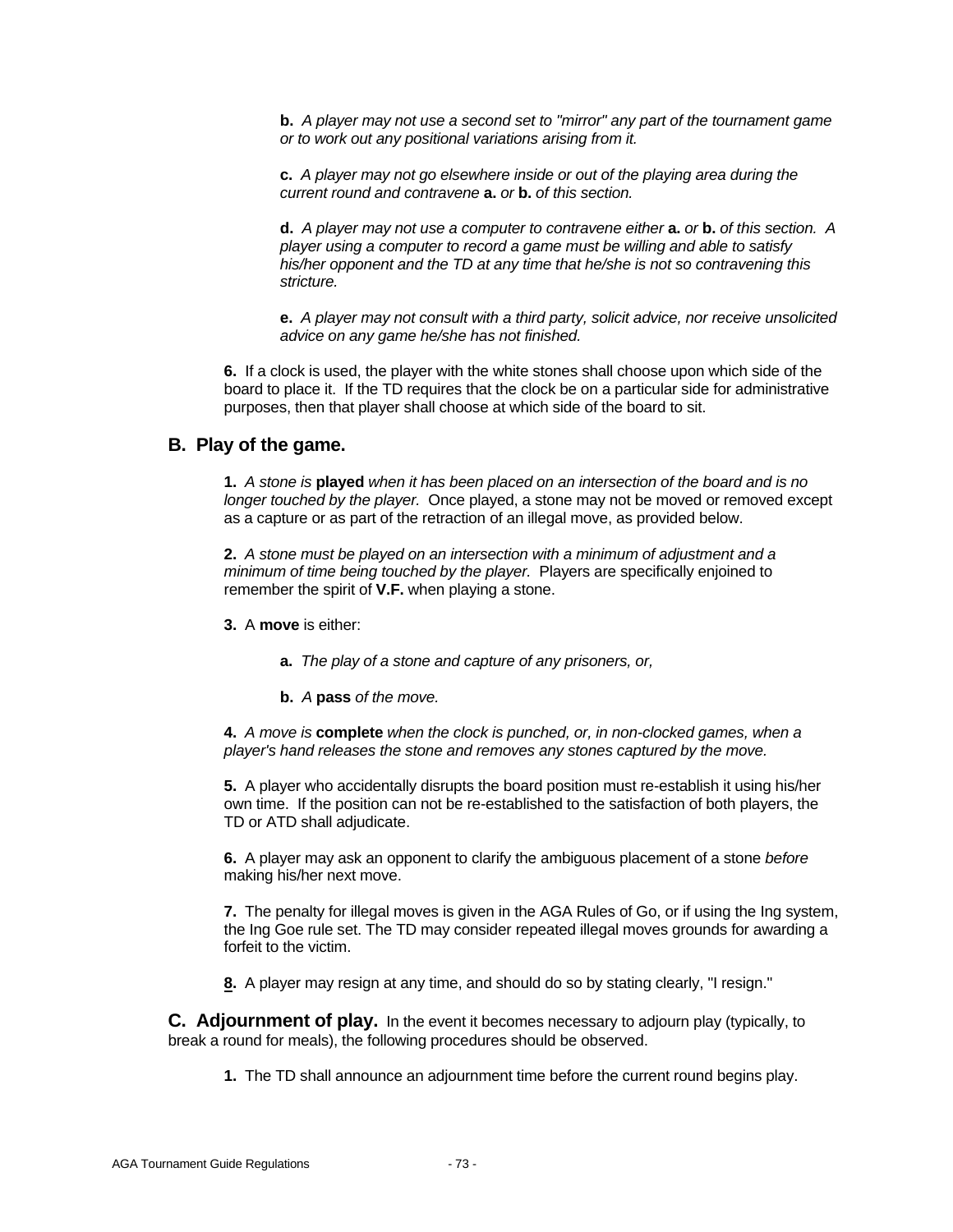**2.** Play shall be adjourned only upon instruction of the TD or ATD, who shall warn players ten minutes before the time of adjournment.

**3.** Players may continue to move, but with the understanding that the player "on the move" at the actual adjournment time will have to **seal** his/her move when the TD or ATD comes by the game. (The TD is cautioned not to expect instant compliance when he/she comes to adjourn a game, nor to levy a penalty unless a player is unreasonably dilatory.)

**a.** *He/she does not place a stone on the board, but writes the coordinates of the next move on a slip of paper, or marks its position on a full-board diagram.*

**b.** *The player must insure the move is unambiguously described.*

**c.** The player then stops both clocks, places the paper with the move inside an envelope provided for the purpose by the TD or ATD, and seals it.

**d.** The TD or ATD writes the board number, clock time remaining, and player to move on the face of the envelope; both players sign it across the flap.

**e.** The TD or ATD takes custody of the envelope.

**4.** *Both players must leave the board until time for the resumption of play. The provisions of* **A.5.** *remain in force during the hiatus.*

**5.** To resume play, in the presence of the TD or ATD:

**a.** Both players confirm the board number, the position of the stones on the board, and the clock setting;

**b.** *The player who did not make the sealed move opens the envelope and verifies the placement of the stone;*

**c.** *Unless the move is impossible or illegal,* **it must be played as written and sealed;** if impossible or illegal, the TD shall adjudicate as under **D.3.** and **4.** below.

**d.** Once the player makes the move, his/her clock is started and normal play resumes.

## **D. Completion of play.**

**1.** Both players should continue to alternate play until all neutral points have been filled and all repairing moves made. *A game is over when both players pass in succession.* The last to play should stop both clocks.

**2.** Both players shall score the game according to the AGA Rules of Go (or Ing Goe rules, if under the Ing system).

**3.** If either player disputes the result, the TD or ATD can adjudicate by scoring the game himself or herself, using the final game position, existing game records, and/or observations of spectators.

**4. Both** players must report the game result to the TD and fill out any reporting forms he or she may require.

## **E. Timekeeping.**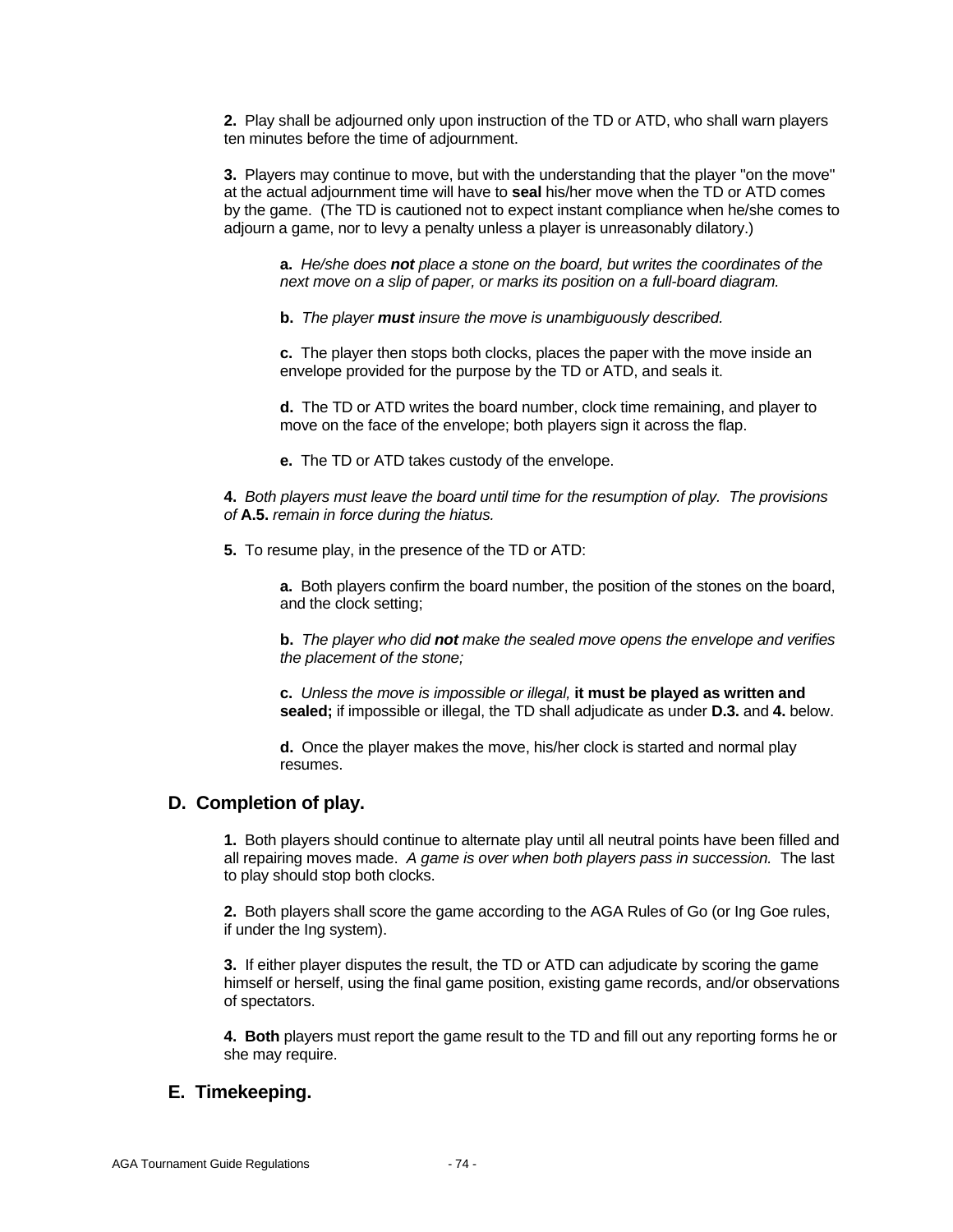**1.** The minimum time limits that the AGA accepts for games in AGA-rated tournaments is 30 minutes per player per round of basic time control plus no more than the equivalent of 20 moves in five minutes per overtime control (often called **byo-yomi**), and 45 minutes per player per round in games with no overtime control. The AGA does not absolutely require the use of clocks during tournament play, but very strongly encourages it.

**2.** The TD shall explain time allowances, overtime method (if any), and operation of the clocks (as needed) before the commencement of play in the first round. It is strongly suggested that the TD at least summarize this explanation before commencing each round.

**3.** The TD may start any round with at least ten minutes notice, but no earlier than any previously announced time.

**4.** Either player may set the initial time allowance on the clock. *It is, however, each player's duty to assure him/herself that the clock is correctly set and that he/she understands its working.*

**a.** A player doubtful of clock setting or working must consult the TD or ATD before play begins.

**b.** Failure to consult the TD or ATD as above leaves a player liable for any timekeeping errors that may occur, except those attributable to clock malfunction during the course of play.

**5.** Games will start at the time designated by the TD. Absent players' clocks will be started by the TD. If both players are absent, upon the return of either, time remaining in the round will be split equally between them, and the clock started. If clocks are not used, an absent player shall forfeit if more than thirty minutes elapse after the announced start of play.

**6.** The second player will start the clock for the first player prior to the first move.

**7.** *A player must "punch the clock" with the same hand that plays the stone.*

**8.** Each player is responsible for managing his/her own time. Failure to punch the clock results in time lost; it cannot subsequently be restored.

**9.** A player who suspects a clock has malfunctioned must notify the TD or ATD at once, and not continue play until the TD or ATD directs. *A player may not escape the consequences of running out of time by claiming a clock malfunction earlier in the round which he/she never brought to the TD's attention.*

**10.** Players may stop both clocks only under the following circumstances:

- **a.** Scheduled adjournment;
- **b.** At the direction of the TD/ATD;
- **c.** Removal of more than one captured stone;
- **d.** Exchange of prisoners;
- **e.** Game's end;
- **f.** To make a protest to the TD/ATD.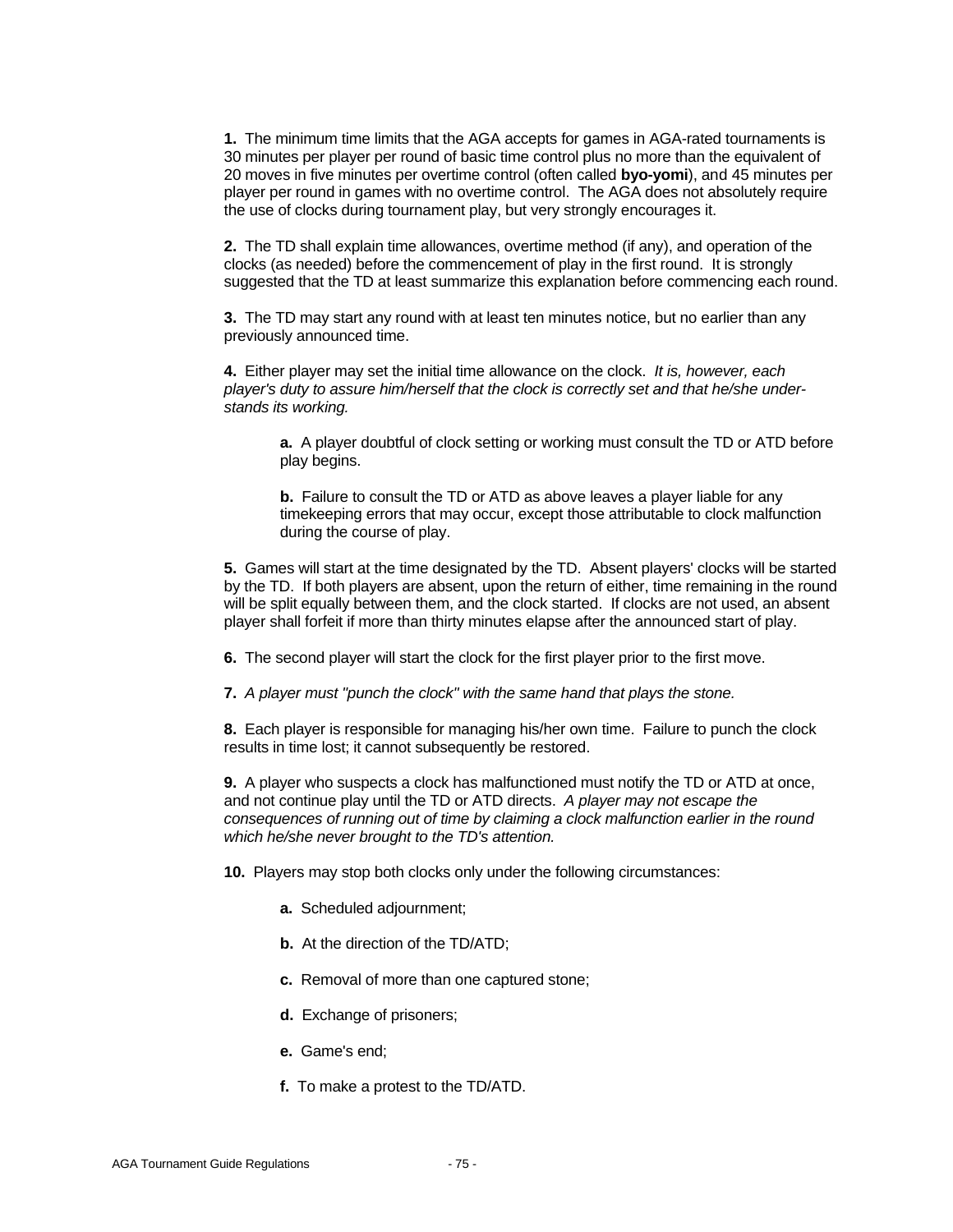**g.** To resolve a dispute with one's opponent, as under **E.**

**11.** *If the game is not over when a player has used all his/her allotted time, that player must either resign or go into overtime (if overtime is a part of the announced time control).*

**12.** Either the TD, ATD, or a **monitor** appointed for the purpose should explain conditions of overtime play to the players involved. And although some systems allow the players to conduct overtime themselves, it is preferable for the TD, ATD, or the monitor to do so.

**13.** Normally a player is responsible for claiming to the TD that an opponent has passed a time control. However, the TD may delegate that responsibility to a monitor.

**a.** In the Canadian overtime system (see below), the monitor is always responsible for resetting clocks and counting out stones when a player has met a time control.

**b.** The TD may require monitors to claim forfeits when players miss an overtime control.

**c.** The TD may also require monitors to claim that a player has missed a basic time control.

**d.** The TD must announce what role monitors will play in advance of the first round.

**14.** Overtime play may be conducted in one of three ways:

**a.** "**Second counting.**" A player must make each move within a fixed number of seconds. Failure to complete a move in time is punished as under **11.** Monitors implicitly have powers as under **13.b.**

#### **b. Japanese.**

**(1)** A given number of overtime periods of a given length (typically, five periods of 30 seconds) are allotted to the player at that point of basic time equal to the sum of the overtime periods.

**(2)** If a player completes a move in less than the time of one period, no time elapses.

**(3)** Whenever a player uses a period's worth of time, the number of periods available is reduced by one.

**(4)** Failure to complete a move before the expiration of the last overtime period is punished as under **11.**

**(5)** The "**reading seconds**" provision of the Ing chess/go clock is an acceptable way to carry out this method of overtime.

**(6)** Monitors implicitly have powers as under **13.b.** and **c.**

### **c. Canadian.**

**(1)** A given number of stones is counted out, the clock reset to a given number of minutes, and the player's stone container closed and removed.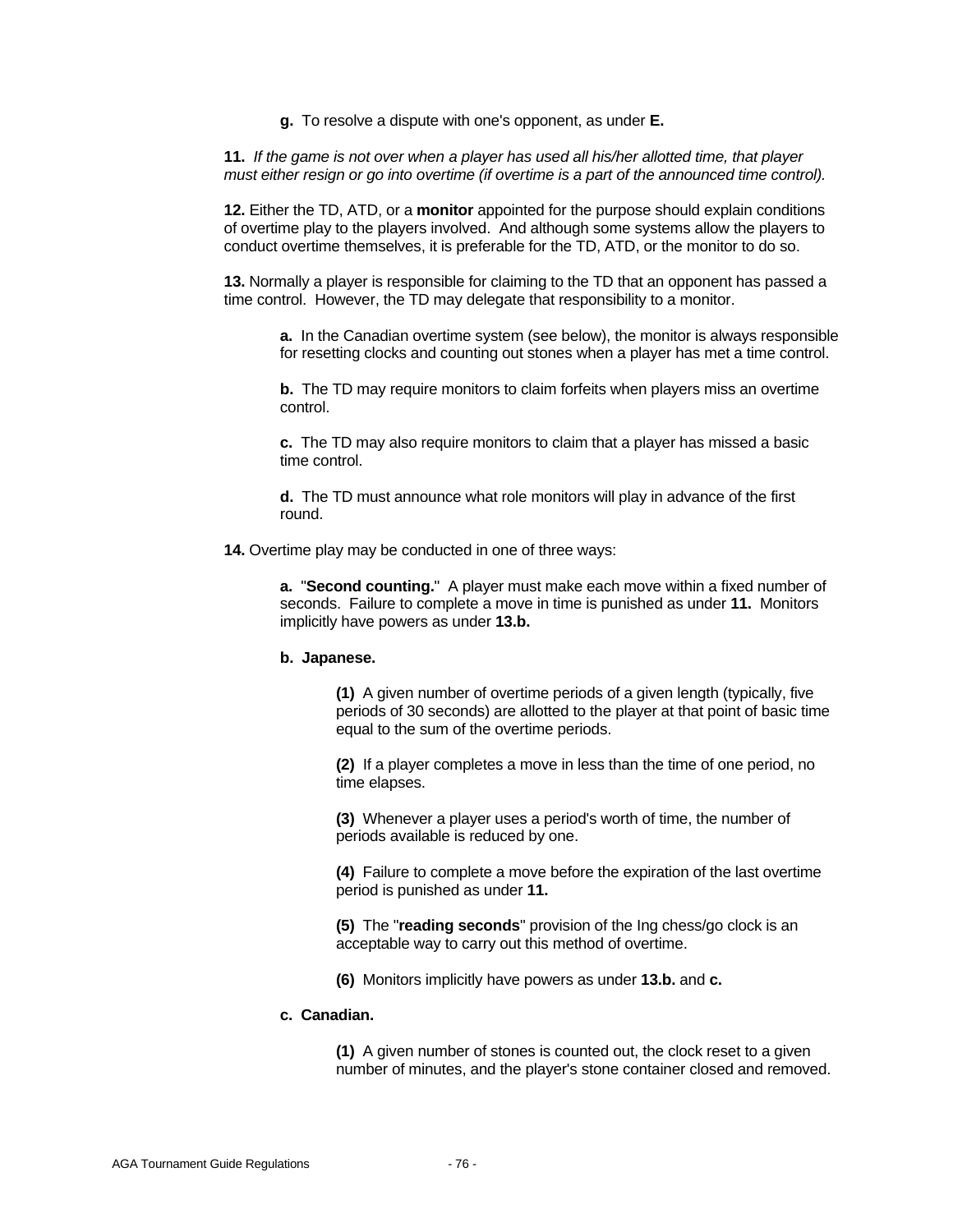**(2)** When these stones have been played, a new set is counted out and the clock reset. Continue *ad inf*.

**(3)** Failure to play all the stones counted out in the time provided is punished as under **11.**

**(4)** Monitors implicitly have powers as under **13.a.** and may have the powers of **b.** and **c.** also.

**F. Tiebreaking procedures.** Most tournament systems leave two or more players tied in placement by the end of the tournament. The procedures published by the AGA under the title *Resolving Ties* are recommended for that purpose.

**1.** The TD must announce what tie-breaking procedures he/she is going to use before first round play begins.

**2.** If cash prizes are being awarded, ties are broken **only** to place the victors. *The actual cash prizes given to the places tied are summed and divided among all the players tied, regardless of what tiebreaking procedure is adopted.*

**VII. Use of Computers.** Throughout this document, the word computer encompasses both the physical device and the electronically encoded instructions that run upon it. The AGA recognizes three ways computers may be used during tournaments. Computer use must never be allowed to disrupt tournament activity, but no further restrictions are placed on computer use, except as noted below.

**A. TD use.** The TD may always use computers to register entrants, pair them, and report their game results to the AGA.

**B. Player use.** Players may use computers to record their tournament games and those of other players, subject to **V.A.5.d.**

**C. Computer entry.** Computers may enter tournaments under certain conditions:

**1.** Only the inventor of the hardware/program or his/her designated agent may enter the computer (hereafter, either inventor or agent are called the **operator**.);

**2.** The computer must correctly handle any move legal for it or its opponent to make and must not make any illegal moves;

**3.** Both computer and operator must be AGA members;

**4.** The operator must play computer moves on a regular board and "punch the clock" for the computer;

**5.** The operator may enter or adjust playing parameters before a round begins, but not during a round;

**6.** The computer's clock must be left ticking if the operator must fix hardware or software problems.

**7.** The operator may offer to resign on the computer's behalf.

**D. Classes of computer participation.** There are three classes of computer tournament participation. Tournament publicity should indicate what class a tournament is ahead of time; if not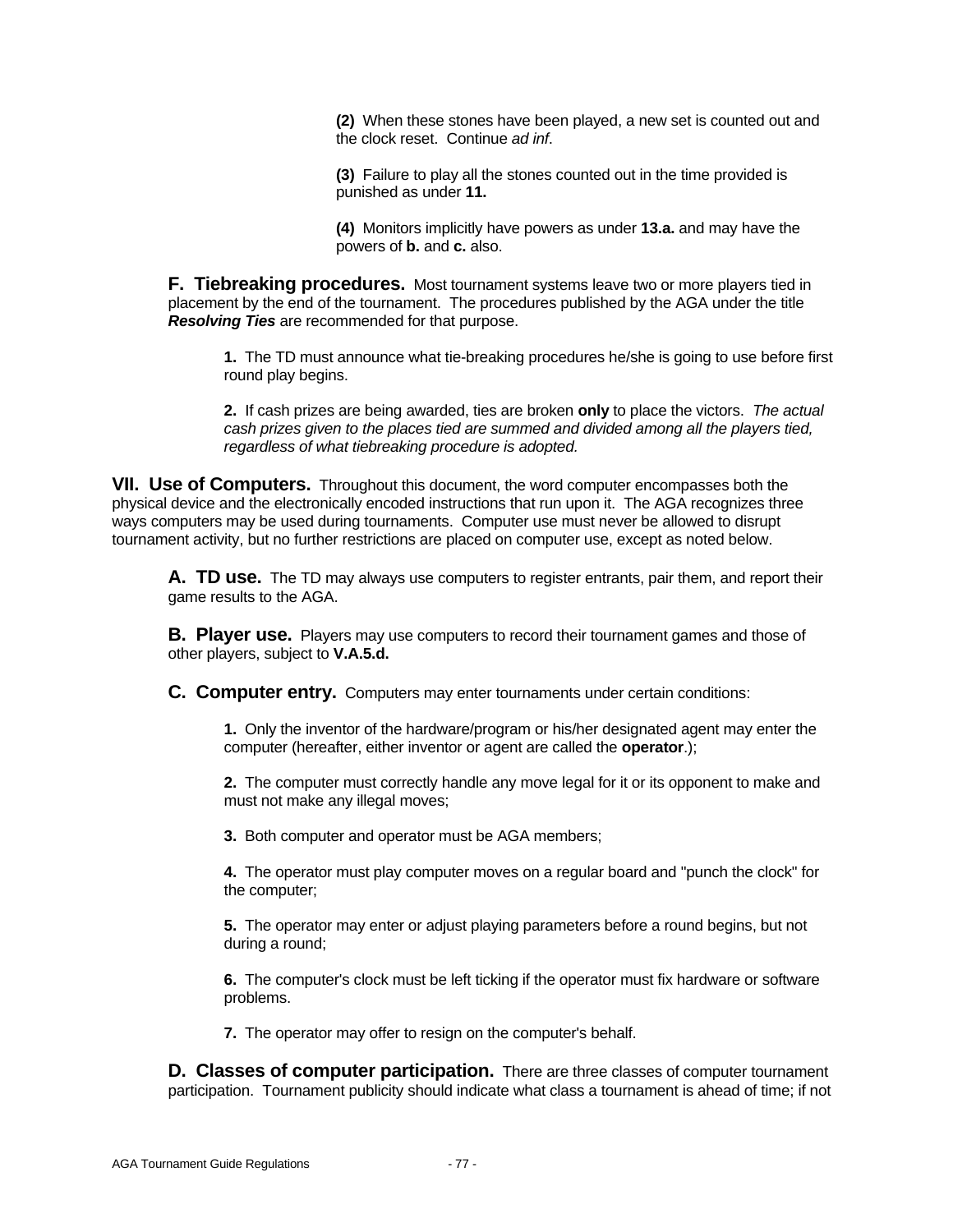announced, the tournament is automatically class **B**. The TD should also announce the class of tournament before first round pairings.

**1.** Class **A**: no computer entrants allowed.

**2.** Class **B**: computers allowed, but humans have the right to refuse computer opponents. Humans wishing to do so must notify the TD before first round pairings.

**3.** Class **C**: computers allowed; humans may not refuse computer opponents.

**VIII. Penalties.** The AGA makes few attempts to set out specific penalties for tournament faults, as the number of potential situations is too great. Instead, it offers the following:

**A. Objectives.** The foremost objective of a penalty is to restore the *status quo ante* the infraction.

**B. Forfeits.** An infraction is not in itself grounds for awarding a forfeit unless the infraction is repeated, deliberate, the *status quo ante* cannot be restored, or the offender gives evidence of not intending to abide by tournament regulations or the rules of go. A forfeit counts as a victory for the opponent of the player who forfeits.

**C. Lesser penalties.** TD's are cautioned not to attempt to levy lesser penalties that arbitrarily adjust the game score or clocks beyond what is necessary to restore the situation; ad hoc adjustments of territory and/or time are difficult to justify.

**D. TD infractions.** If the investigation of a player complaint reveals that the TD has violated tournament regulations, the AGA shall levy any penalties with **A.** in mind and with the object not only of correcting any injustice to players, but of guiding the TD not to make similar mistakes in the future.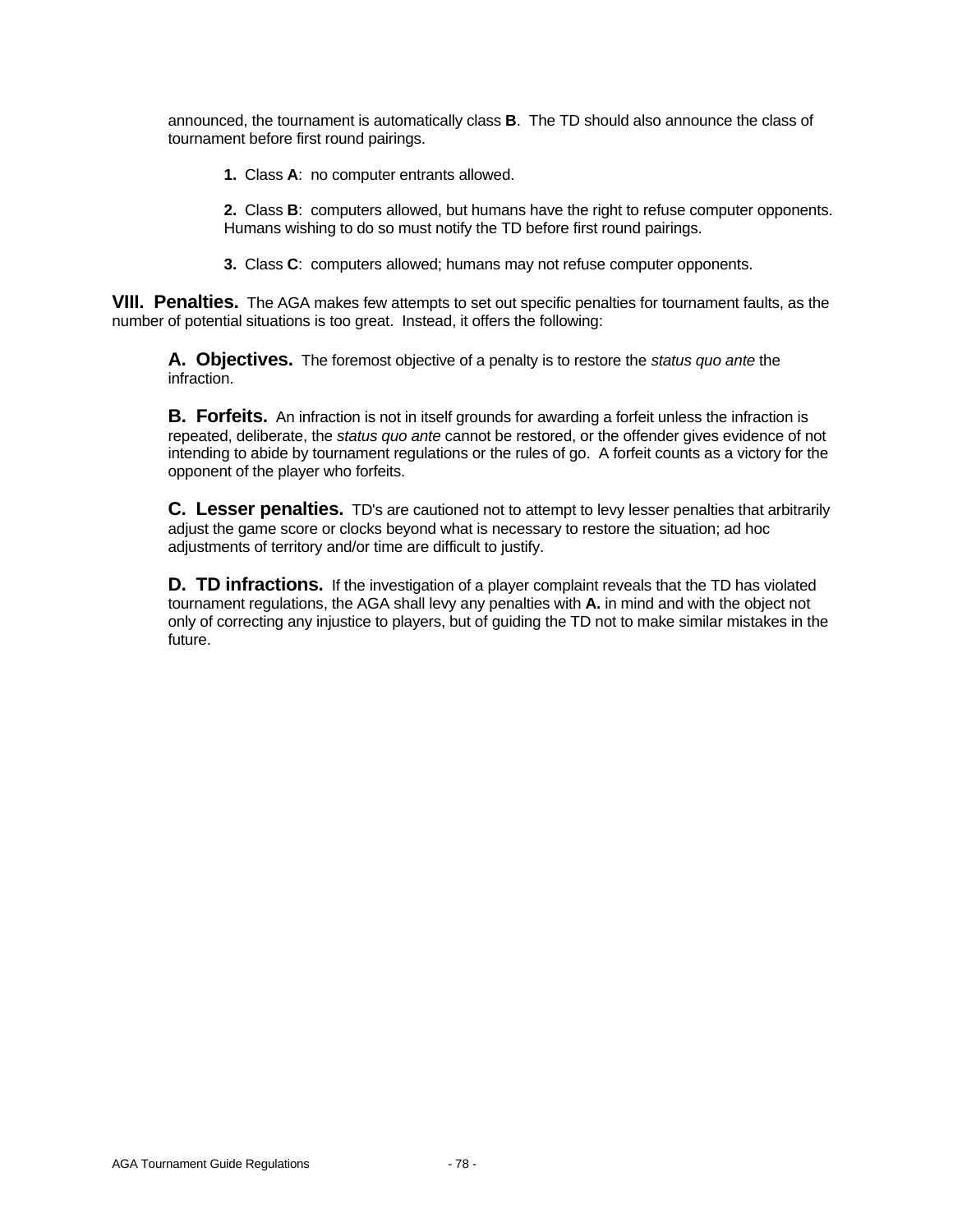## **AGA Contact List and History (as of 2004)**

| ı.    | <b>Mailing Address:</b>                                                                    | <b>American Go Association</b><br>P.O. Box 397<br><b>Old Chelsea Station</b><br>New York, NY 10113 |              |              |
|-------|--------------------------------------------------------------------------------------------|----------------------------------------------------------------------------------------------------|--------------|--------------|
| Ш.    | <b>AGA Email:</b><br>E-Journal:<br>Send results to:<br>Website:                            | aga@usgo.org<br>journal@usgo.org<br>ratings@usgo.org<br>www.usgo.org<br>webmaster@usgo.org         |              |              |
| Ш.    |                                                                                            | <b>North American- Associated Professionals:</b>                                                   |              |              |
|       | <b>RANK NAME</b>                                                                           | <b>ADDRESS</b>                                                                                     |              | <b>PHONE</b> |
|       | 9-Dan Mr. Michael Redmondc/o Nihon Kiin<br>9-Dan Ms. Feng, Yun<br>7-Dan Mr. Jiang, Mingjiu | New Jersey                                                                                         | <b>JAPAN</b> |              |
|       | 7-Dan Mr. Yang Yi-lun                                                                      | American Go Institute<br>Box 1803<br>Monterey Park, CA 91754                                       |              | 213-828-0478 |
| 3-Dan | 4-Dan Mr. Jimmy Cha<br>Ms. Janice Kim                                                      | c/o Hankuk Ki-wan<br>Denver                                                                        | <b>KOREA</b> |              |
|       | 1-Dan Mr. James Kerwin                                                                     | 4243 Harriet Ave. S.<br>Minneapolis, MN 55409                                                      |              | 612-822-9513 |
|       | 1 Dan Ms. Lin, Xuefen<br>4 Des Ma Vese Huis                                                |                                                                                                    |              |              |

═══════════════════════════════════════════════════════════════════

1 Dan Mr. Yang, Huiren

#### **IV. U.S. Go Congress Directors, Past and Present:**

| <b>CONGRESS</b>               | <b>YEAR</b> | <b>LOCATION</b>     | DIRECTOR(S)               |
|-------------------------------|-------------|---------------------|---------------------------|
| 1 <sup>st</sup>               | 1985        | Westminster, MD     | Hal Small                 |
| 2 <sup>nd</sup>               | 1986        | Seattle, WA         | <b>Chris Kirschner</b>    |
| 3 <sup>rd</sup>               | 1987        | South Hadley, MA    | <b>Bill Saltman</b>       |
| 4 <sup>th</sup>               | 1988        | Berkley, CA         | Ned Phipps                |
| $5^{\text{th}}$               | 1989        | New Brunswick, NJ   | <b>Paul Matthews</b>      |
| 6 <sup>th</sup>               | 1990        | Loretto Heights, CO | Ulo Tamm                  |
| 7 <sup>th</sup>               | 1991        | Rochester, NY       | Thomas Hsiang/Dave Weimer |
| 8 <sup>th</sup>               | 1992        | Salem, OR           | Jean de Maiffe            |
| 9 <sup>th</sup>               | 1993        | South Hadley, MA    | Micah Feldman             |
| 10 <sup>th</sup>              | 1994        | Arlington, VA       | Hal Small/Ken Koester     |
| 11 <sup>th</sup>              | 1995        | Seattle, WA         | Chris Kirschner           |
| $12^{th}$                     | 1996        | Cleveland, OH       | Duane Burns/Harold Lloyd  |
| 13 <sup>th</sup>              | 1997        | Lancaster, PA       | Sam Zimmerman             |
| 14 <sup>th</sup>              | 1998        | Santa Fe, NM        | <b>Grant Franks</b>       |
| $15^{th}$<br>16 <sup>th</sup> | 1999        | San Francisco       | Mike Bull                 |
|                               | 2000        | Denver, CO          | <b>Stu Horowitz</b>       |
| 17 <sup>th</sup>              | 2001        | York, PA            | Keith Arnold              |
| 18 <sup>th</sup>              | 2002        | River Forest, IL    | <b>Bob Barber</b>         |
| 19 <sup>th</sup>              | 2003        | Houston, TX         | Mike Peng                 |
| 20 <sup>th</sup>              | 2004        | Rochester, NY       | Greg Lefler               |
| $21^{st}$                     | 2005        | Tacoma, WA          | <b>Steve Stringfellow</b> |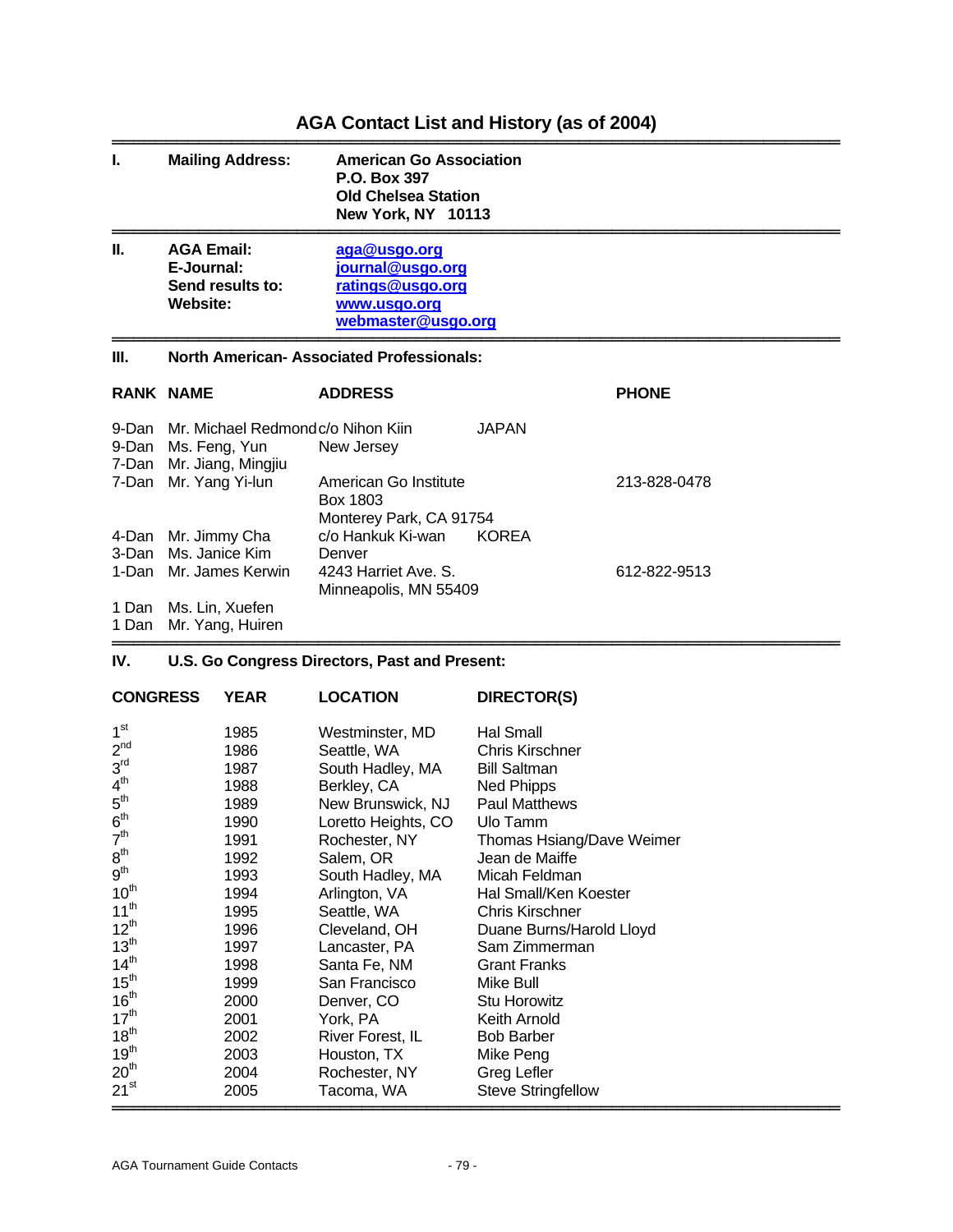## **OFFICIAL AGA RATINGS DATA REPORT COVER SHEET**

| <b>Tournament Director:</b>                |                                                                                                                                                                                                                                |
|--------------------------------------------|--------------------------------------------------------------------------------------------------------------------------------------------------------------------------------------------------------------------------------|
|                                            |                                                                                                                                                                                                                                |
| <b>NAME</b>                                |                                                                                                                                                                                                                                |
|                                            |                                                                                                                                                                                                                                |
|                                            |                                                                                                                                                                                                                                |
|                                            |                                                                                                                                                                                                                                |
|                                            |                                                                                                                                                                                                                                |
|                                            |                                                                                                                                                                                                                                |
| PHONE NUMBER                               |                                                                                                                                                                                                                                |
|                                            |                                                                                                                                                                                                                                |
|                                            |                                                                                                                                                                                                                                |
| Person submitting this report (if not TD): |                                                                                                                                                                                                                                |
|                                            |                                                                                                                                                                                                                                |
| <b>NAME</b>                                | <u> 1989 - Johann Barbara, martin amerikan basal dan berasal dan berasal dalam basal dalam basal dalam basal dala</u>                                                                                                          |
|                                            |                                                                                                                                                                                                                                |
|                                            | MAILING ADDRESS <b>WARDEN CONTROL</b>                                                                                                                                                                                          |
|                                            |                                                                                                                                                                                                                                |
|                                            |                                                                                                                                                                                                                                |
|                                            |                                                                                                                                                                                                                                |
|                                            | PHONE NUMBER THE RESIDENCE OF A STATE OF THE STATE OF THE STATE OF THE STATE OF THE STATE OF THE STATE OF THE STATE OF THE STATE OF THE STATE OF THE STATE OF THE STATE OF THE STATE OF THE STATE OF THE STATE OF THE STATE OF |
|                                            |                                                                                                                                                                                                                                |
|                                            |                                                                                                                                                                                                                                |
|                                            |                                                                                                                                                                                                                                |
|                                            | <b>DATE Example 20</b>                                                                                                                                                                                                         |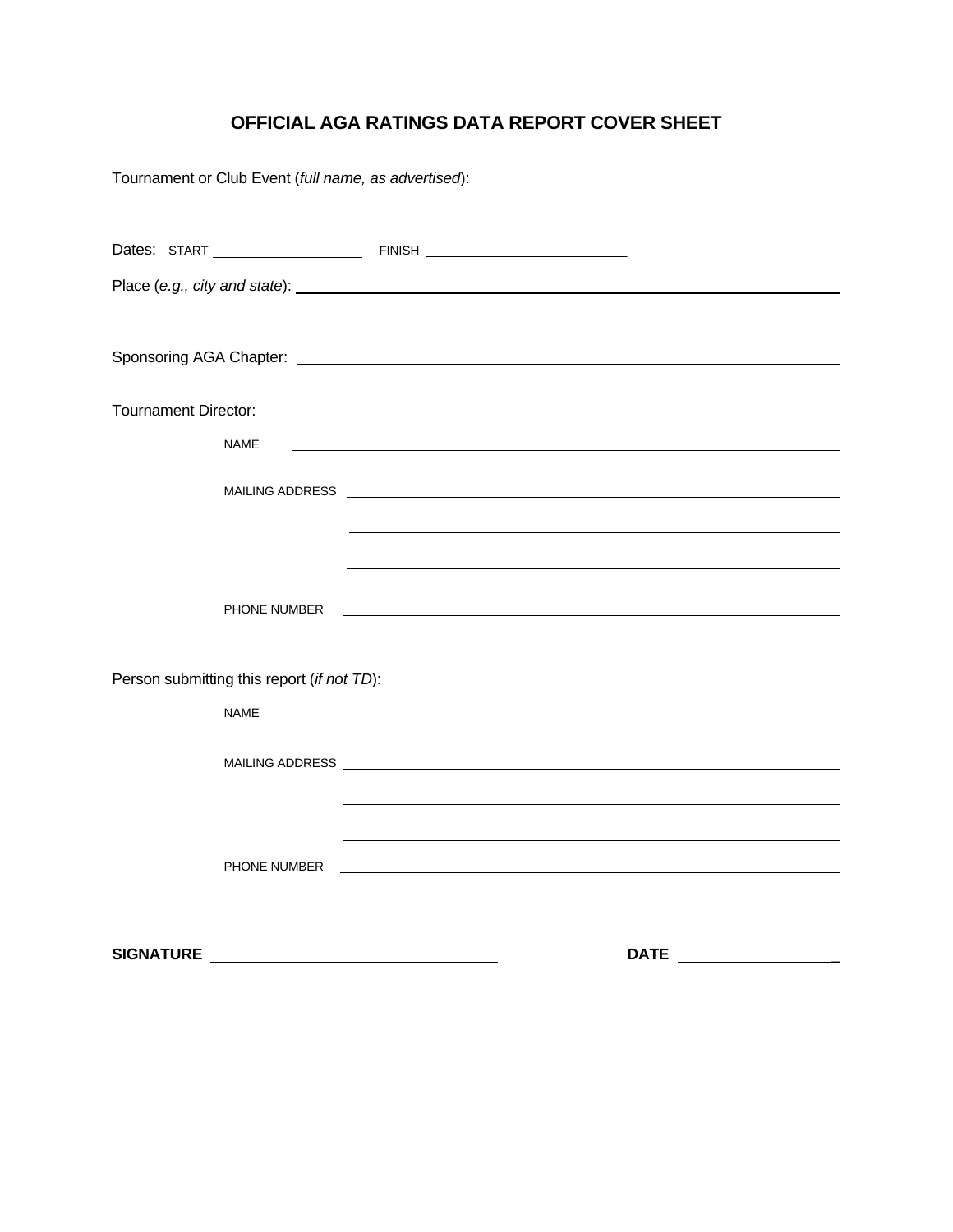# **PLAYER REGISTRATION** TOURNAMENT **PAGE**

| AGA ID#                | <b>ENTRY RANK</b> | <b>AGA RATING</b> | <b>ENTRY FEE</b>   | <b>JOINED AGA</b> | <b>TD INITIALS</b> |  |
|------------------------|-------------------|-------------------|--------------------|-------------------|--------------------|--|
| <b>FAMILY NAME</b>     |                   |                   | <b>GIVEN NAMES</b> |                   |                    |  |
| <b>MAILING ADDRESS</b> |                   |                   | PHONE NUMBER       |                   |                    |  |
|                        |                   |                   | <b>CLUB</b>        |                   |                    |  |

| AGA ID#                | <b>ENTRY RANK</b> | <b>AGA RATING</b> | <b>ENTRY FEE</b><br>\$ | <b>JOINED AGA</b><br>\$ | <b>TD INITIALS</b> |  |
|------------------------|-------------------|-------------------|------------------------|-------------------------|--------------------|--|
| <b>FAMILY NAME</b>     |                   |                   | <b>GIVEN NAMES</b>     |                         |                    |  |
| <b>MAILING ADDRESS</b> |                   |                   | <b>PHONE NUMBER</b>    |                         |                    |  |
|                        |                   |                   | <b>CLUB</b>            |                         |                    |  |

| AGA ID#                | <b>ENTRY RANK</b> | <b>AGA RATING</b> | <b>ENTRY FEE</b><br>\$ | <b>JOINED AGA</b><br>\$ | <b>TD INITIALS</b> |  |
|------------------------|-------------------|-------------------|------------------------|-------------------------|--------------------|--|
| <b>FAMILY NAME</b>     |                   |                   | <b>GIVEN NAMES</b>     |                         |                    |  |
| <b>MAILING ADDRESS</b> |                   |                   | PHONE NUMBER           |                         |                    |  |
|                        |                   |                   | <b>CLUB</b>            |                         |                    |  |

| AGA ID#                | <b>ENTRY RANK</b> | <b>AGA RATING</b> | <b>ENTRY FEE</b><br>\$ | <b>JOINED AGA</b><br>ъD | <b>TD INITIALS</b> |
|------------------------|-------------------|-------------------|------------------------|-------------------------|--------------------|
| <b>FAMILY NAME</b>     |                   |                   | <b>GIVEN NAMES</b>     |                         |                    |
| <b>MAILING ADDRESS</b> |                   |                   | PHONE NUMBER           |                         |                    |
|                        |                   |                   | <b>CLUB</b>            |                         |                    |